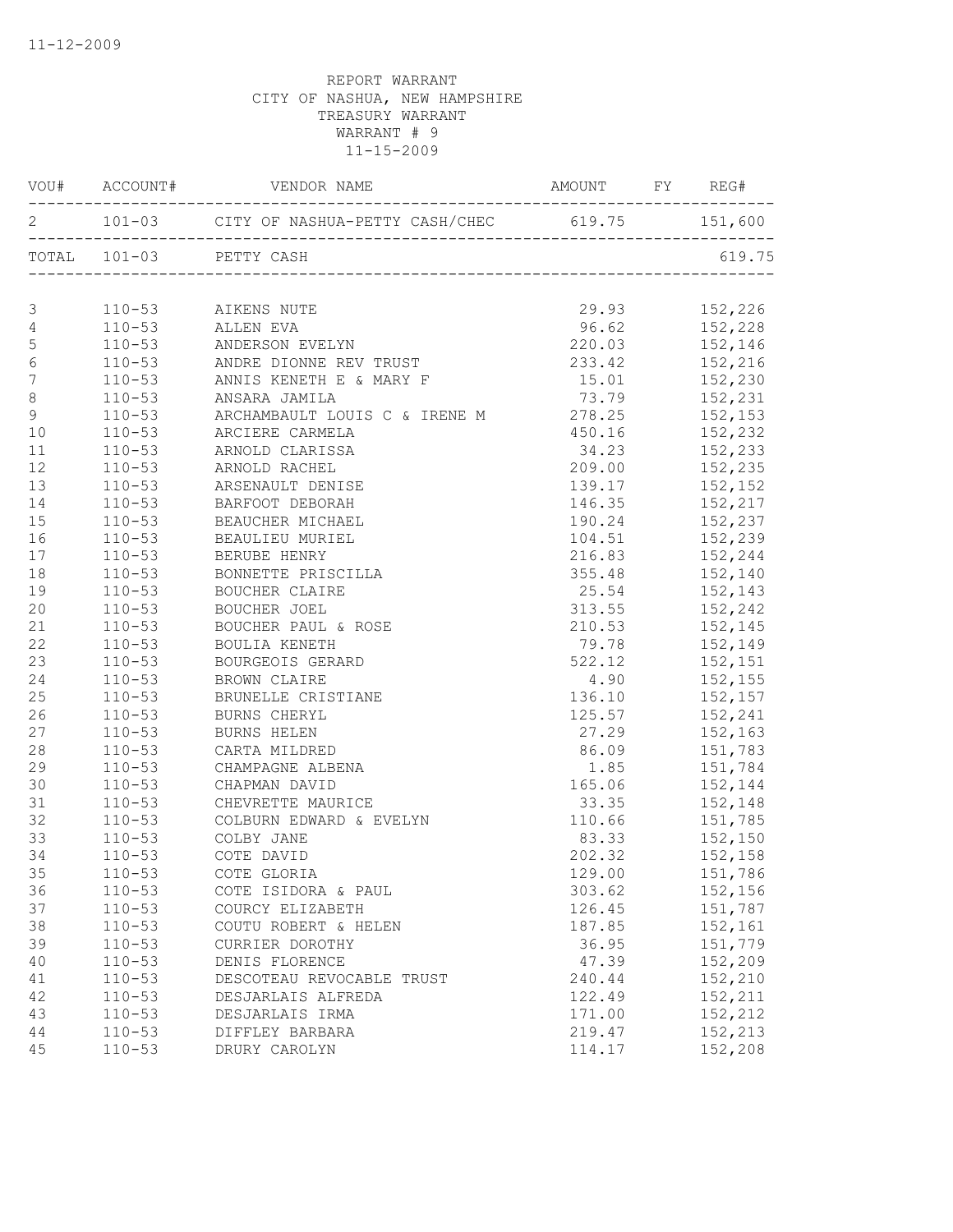| VOU# | ACCOUNT#                           | VENDOR NAME                                                                            | AMOUNT FY REG#             |           |
|------|------------------------------------|----------------------------------------------------------------------------------------|----------------------------|-----------|
| 46   | $110 - 53$                         | EVA ROBICHAUD REVOCABLE TRUST                                                          | 231.46                     | 152,234   |
| 47   | $110 - 53$                         | FINDLEY ANDREA                                                                         | 248.34                     | 152,147   |
| 48   | $110 - 53$                         | HANSEN DEBORAH                                                                         | 203.58                     | 152,154   |
| 49   | $110 - 53$                         | LABBE JOAN                                                                             | 223.85                     | 152,133   |
| 50   | $110 - 53$                         | MARGARET B AYERS REVOCABLE TRU                                                         | 112.41                     | 152,236   |
| 51   | $110 - 53$                         | OVILA O & ARLINE BEAUDRY TRUST                                                         | 331.68                     | 152,238   |
| 52   | $110 - 53$                         | PHELPS MARYANNE                                                                        | 34.66                      | 152,160   |
| 53   | $110 - 53$                         | SAIDAH MADELYN                                                                         | 116.71                     | 152,243   |
| 54   | $110 - 53$                         | SCHUSTER JENNIFER                                                                      | 538.00                     | 152,240   |
| 55   | $110 - 53$                         | STABILE VIRGINIA                                                                       | 2,219.53                   | 152,142   |
| 56   | $110 - 53$                         | WILLIS MARY                                                                            | 309.85                     | 152,215   |
|      |                                    | TOTAL 110-53 PROPERTY TAX RECEIVABLE 2009                                              |                            | 11,189.96 |
|      |                                    | 57 174-00 CITIZENS BANK                                                                | 150.00 248                 |           |
|      |                                    | TOTAL 174-00 A/R PREPAID BANK CARD                                                     |                            | 150.00    |
|      |                                    |                                                                                        |                            |           |
|      |                                    | 58 176-06 PITNEY BOWES<br>___________________________                                  | 6,000.00 152,277           |           |
|      |                                    | TOTAL 176-06 POSTAGE METER<br>-------------------------------------                    | __________________________ | 6,000.00  |
| 59   |                                    |                                                                                        |                            |           |
| 60   | $214 - BD$                         | 214-BD FEDERAL RESERVE BANK OF CLEVEL 300.00 151,605<br>FEDERAL RESERVE BANK OF CLEVEL | 200.00                     | 151,606   |
|      |                                    | _______________________<br>TOTAL 214-BD BONDS DEDUCTION                                |                            | 500.00    |
| 61   | ____________________<br>$214 - DC$ | ALLEN STACEY L                                                                         | 192.31                     | 151,915   |
| 62   | $214-DC$                           | BARRETT LORI                                                                           | 192.32                     | 151,916   |
| 63   | $214-DC$                           | BAXTER KENDRA                                                                          | 50.00                      | 151,917   |
| 64   | $214 - DC$                         | BUCACCI MICHELLE                                                                       | 544.44                     | 152,137   |
| 65   | $214-DC$                           | COSTANTINI SHELLEY                                                                     | 76.93                      | 151,660   |
| 66   | $214-DC$                           | COTE KEITH                                                                             | 192.31                     | 151,790   |
| 67   | $214 - DC$                         | DANEAU PAULA                                                                           | 80.00                      | 151,618   |
| 68   | $214 - DC$                         | DAVIDSON PATRICIA                                                                      | 180.00                     | 151,821   |
| 69   | $214 - DC$                         | DEHAYOS JERALYN M                                                                      | 600.00                     | 151,920   |
| 70   | $214-DC$                           | HAMILTON TINA                                                                          | 96.16                      | 151,923   |
| 71   | $214-DC$                           | KARBAN ERICA                                                                           | 848.00                     | 152,135   |
| 72   | $214 - DC$                         | LAMONTAGNE LYNNE                                                                       | 200.00                     | 151,822   |
| 73   | $214 - DC$                         | MAILLOUX SHAWN                                                                         | 375.56                     | 151,823   |
| 74   | $214 - DC$                         | MARSH CAROLINE                                                                         | 436.80                     | 152,134   |
| 75   | $214 - DC$                         | MENARD PAUL                                                                            | 192.31                     | 151,793   |
| 76   | $214-DC$                           | PERAULT DAVID                                                                          | 1,442.40                   | 151,715   |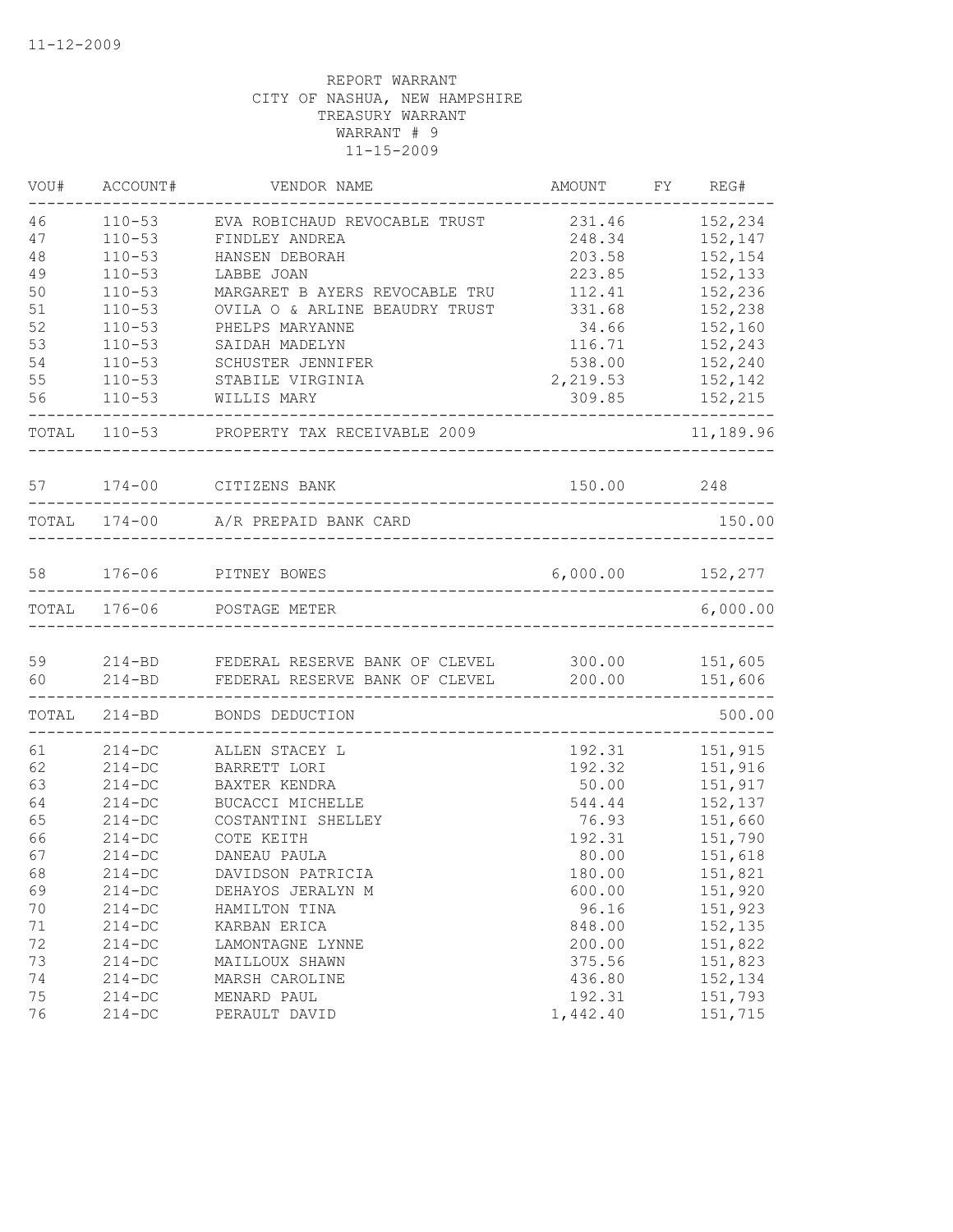|                                                    | VOU# ACCOUNT#                                                                                                              | VENDOR NAME                                                                                                                                                    | AMOUNT FY REG#                                                                                                         |                                                             |
|----------------------------------------------------|----------------------------------------------------------------------------------------------------------------------------|----------------------------------------------------------------------------------------------------------------------------------------------------------------|------------------------------------------------------------------------------------------------------------------------|-------------------------------------------------------------|
|                                                    |                                                                                                                            | TOTAL 214-DC DEPENDENT CARE DEDUCTION                                                                                                                          |                                                                                                                        | 5,699.54                                                    |
|                                                    |                                                                                                                            | 77 214-FS BENEFIT STRATEGIES INC                                                                                                                               | $9,099.22$ 272                                                                                                         |                                                             |
|                                                    |                                                                                                                            | TOTAL 214-FS FLEXIBLE SPENDING ACCOUNT -                                                                                                                       |                                                                                                                        | 9,099.22                                                    |
|                                                    |                                                                                                                            | 78   214-K   PROTECTIVE LIFE INSURANCE COMP   98.41   276                                                                                                      |                                                                                                                        |                                                             |
|                                                    |                                                                                                                            | TOTAL 214-K KEMPER TERM LIFE INSURANCE                                                                                                                         |                                                                                                                        | 98.41                                                       |
| 79                                                 |                                                                                                                            | 214-TS HARTFORD LIFE INSURANCE COMPAN 773.00 151,604                                                                                                           |                                                                                                                        |                                                             |
|                                                    |                                                                                                                            | TOTAL 214-TS TSA DEDUCTION                                                                                                                                     |                                                                                                                        | 773.00                                                      |
|                                                    |                                                                                                                            | 80   214-W   BOSTON MUTUAL LIFE INSURANCE   16,678.60   274                                                                                                    |                                                                                                                        |                                                             |
|                                                    |                                                                                                                            | TOTAL 214-W WHOLE LIFE DEDUCTION                                                                                                                               |                                                                                                                        | 16,678.60                                                   |
| 81<br>82<br>83<br>84<br>85<br>86<br>87<br>88<br>89 | $255 - 00$<br>$255 - 00$<br>$255 - 00$<br>$255 - 00$<br>$255 - 00$<br>$255 - 00$<br>$255 - 00$<br>$255 - 00$<br>$255 - 00$ | STATE OF NH-MV<br>STATE OF NH-MV<br>STATE OF NH-MV<br>STATE OF NH-MV<br>STATE OF NH-MV<br>STATE OF NH-MV<br>STATE OF NH-MV<br>STATE OF NH-MV<br>STATE OF NH-MV | 38,220.53<br>34, 131. 12<br>34,729.29<br>48, 219.78<br>27,944.94<br>35, 298.31<br>25, 381.68<br>23,770.32<br>19,196.97 | 246<br>250<br>255<br>257<br>259<br>261<br>262<br>267<br>268 |
|                                                    | TOTAL 255-00 STATE MVR                                                                                                     |                                                                                                                                                                |                                                                                                                        | 286,892.94                                                  |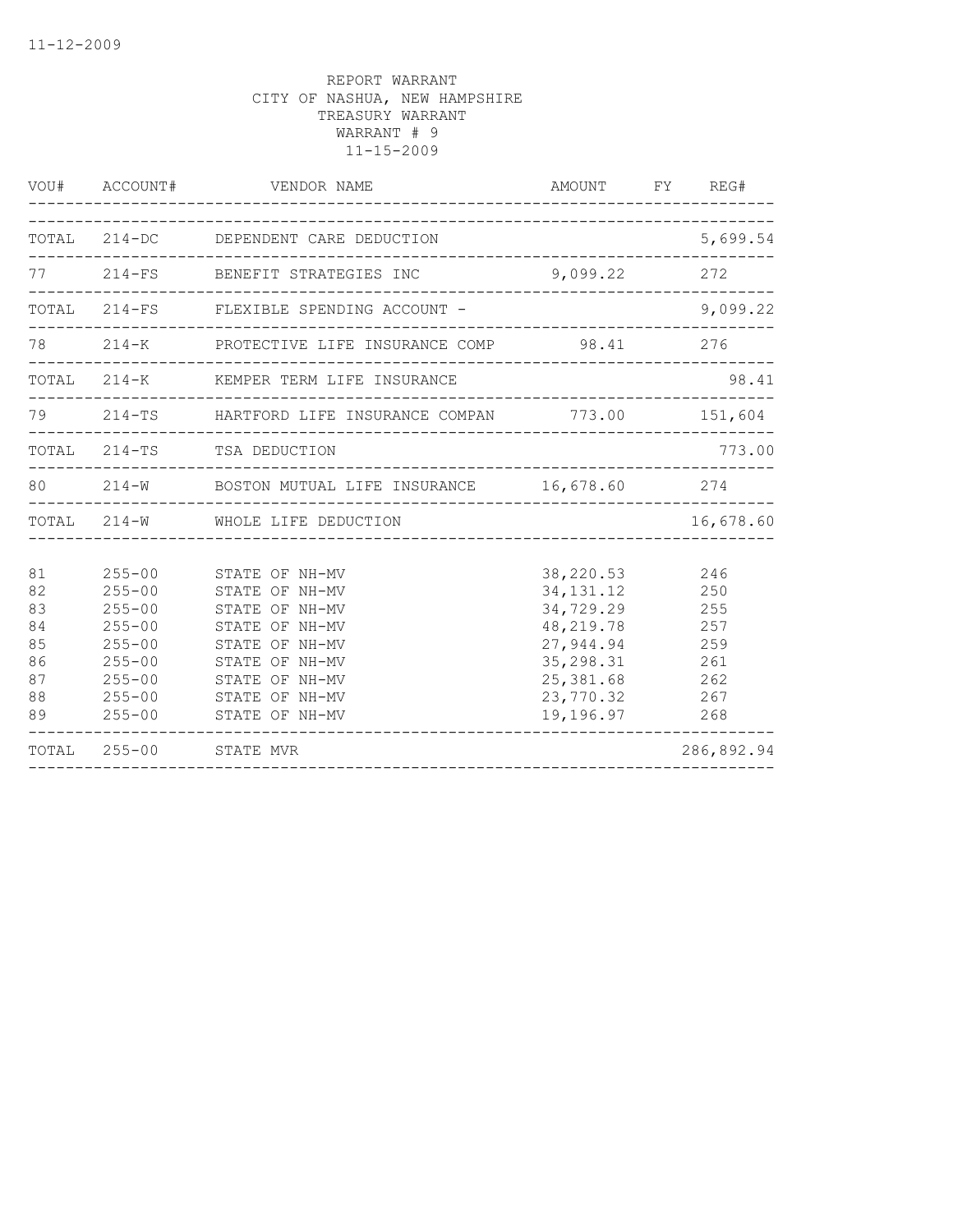|           | VOU# ACCOUNT# | VENDOR NAME                                       | AMOUNT FY REG#  |                 |
|-----------|---------------|---------------------------------------------------|-----------------|-----------------|
| 90        |               | 305-18061 GRAHAM DONNA L                          | 37.50           | 152,221         |
| 91        | 305-32005     | PUBLIC SERVICE OF NH                              | 191.26          | 152,364         |
| 92        | 305-49075     | CITY OF NASHUA/PETTY CASH                         | 210.55          | 151,603         |
| 93        | 305-59100     | JEYNES MIKE                                       | 225.00          | 151,931         |
| 94        | 305-59100     | KING THOMAS                                       | 62.50           | 151,825         |
| 95        | 305-59100     | MCLEAN JIM                                        | 275.00          | 151,800         |
| 96        | 305-59100     | NEXTEL COMMUNICATIONS                             | 38.39           | 152,325         |
| 97        | 305-59100     | O'NEIL TIM                                        | 275.00          | 151,803         |
| 98        | 305-59100     | WALLENT FRANK J                                   | 125.00 151,683  |                 |
| 99        |               | 305-96900 CSN OFFICE FURNITURE                    | 853.06 152,081  |                 |
| TOTAL 305 |               | SRF - CIVIC & COMM ACTIVITIES                     |                 | 2,293.26        |
|           |               |                                                   |                 |                 |
|           |               |                                                   |                 |                 |
|           |               | TOTAL 305 DR CRISP ELEMENTARY                     |                 | 299.46          |
|           |               | 3053-49050 CITIZENS BANK                          | 45.93 248       |                 |
|           |               |                                                   |                 |                 |
| TOTAL 305 |               | NHS ACADEMY OF FINANCE                            |                 | 45.93           |
| 101       |               | 308-83010 ANTHEM BLUE CROSS BLUE SHIELD 44,041.11 |                 | 253             |
| 102       | 308-83010     | ANTHEM BLUE CROSS BLUE SHIELD 14, 655.90 269      |                 |                 |
| 103       | 308-83011     | ANTHEM BLUE CROSS BLUE SHIELD                     | 523.03 253      |                 |
| 104       | 308-83011     | ANTHEM BLUE CROSS BLUE SHIELD                     | 813.14 269      |                 |
| 105       | 308-83012     | ANTHEM BLUE CROSS BLUE SHIELD                     | 167, 418.33 253 |                 |
| 106       | 308-83012     | ANTHEM BLUE CROSS BLUE SHIELD                     | 136,083.58 269  |                 |
| 107       | 308-83013     | ANTHEM BLUE CROSS BLUE SHIELD                     | 147, 155.28     | 253             |
| 108       | 308-83013     | ANTHEM BLUE CROSS BLUE SHIELD                     | 91,697.73       | 269             |
| 109       | 308-83016     | HARVARD PILGRIM HEALTH CARE                       | 60,001.04       | 254             |
| 110       | 308-83016     | HARVARD PILGRIM HEALTH CARE                       | 39,777.47       | $\frac{270}{1}$ |
| 111       | 308-83017     | HARVARD PILGRIM HEALTH CARE                       | 43,687.97       | 254             |
| 112       | 308-83017     | HARVARD PILGRIM HEALTH CARE                       | 91,828.13       | 270             |
| 113       | 308-83018     | ANTHEM BLUE CROSS BLUE SHIELD 41, 319.23 253      |                 |                 |
| 114       | 308-83018     | ANTHEM BLUE CROSS BLUE SHIELD                     | 18,925.92       | 269             |
| 115       | 308-83018     | BEAULIEU FRANCES                                  | 286.44          | 151,964         |
| 116       | 308-83019     | ANTHEM BLUE CROSS BLUE SHIELD                     | 43,020.00       | 253             |
| 117       | 308-83019     | ANTHEM BLUE CROSS BLUE SHIELD                     | 36, 391.30      | 269             |
| 118       | 308-83020     | NORTHEAST DELTA                                   | 19,542.40       | 256             |
| 119       | 308-83020     | NORTHEAST DELTA                                   | 13,656.49       | 271             |
| 120       | 308-83021     | NORTHEAST DELTA                                   | 5,064.64        | 256             |
| 121       | 308-83021     | NORTHEAST DELTA                                   | 3,964.58        | 271             |
| 121       | 308-83022     | NORTHEAST DELTA                                   | 179,542.76      | 271             |
| 122       | 308-83025     | FRED C CHURCH INSURANCE                           | 12,126.00       | 264             |
| 123       | 308-83025     | PRICE WATERHOUSE COOPERS LLP                      | 8,900.00        | 265             |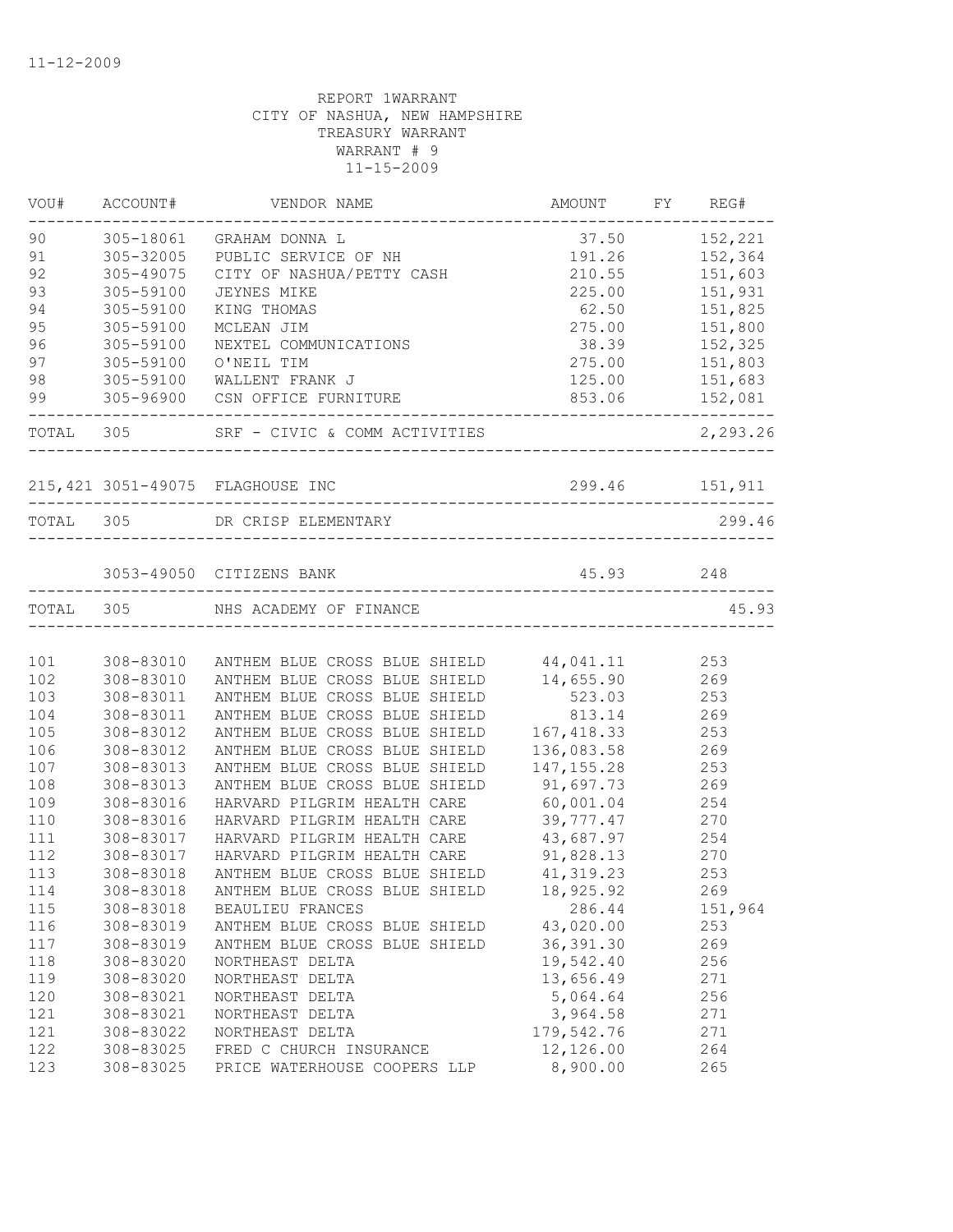| VOU#  | ACCOUNT#            | VENDOR NAME                                    | AMOUNT     | FY<br>REG#     |
|-------|---------------------|------------------------------------------------|------------|----------------|
| 124   | 308-83026           | NORTHERN NEW ENGLAND BENEFIT T                 | 1,551.00   | 275            |
| 125   | 308-83030           | ITT HARTFORD                                   | 14, 157.38 | 273            |
| 125   | 308-83031           | ITT HARTFORD                                   | 17,360.97  | 273            |
| 126   | 308-83040           | CONNECTICUT UNDERWRITERS INC                   | 246.00     | 152,340        |
| 127   | 308-83051           | OCCUPATIONAL HEALTH CTRS SOUTH                 | 370.80     | 151,737        |
| 128   | 308-83053           | APPLE SERVICES NASHUA                          | 1,439.00   | 151,671        |
| 129   | 308-83053           | CONCORD ORTHOPAEDICS PA                        | 1,581.00   | 151,739        |
| 130   | 308-83053           | INJURED WORKERS PHARMACY LLC                   | 93.45      | 152,138        |
| 131   | 308-83053           | NH NEUROSPINE INSTITUTE                        | 122.00     | 152,374        |
| 132   | 308-83053           | OCCUPATIONAL HEALTH CTRS SOUTH                 | 680.19     | 151,737        |
| 133   | 308-83053           | SEACOAST ORTHO & SPORTS MEDICI                 | 1,780.00   | 151,695        |
| 134   | 308-83053           | SJ PHYSICIAN SERVICES                          | 100.00     | 151,616        |
| 135   | 308-83053           | SO NH REGIONAL MEDICAL CENTER                  | 550.69     | 151,829        |
| 136   | 308-83053           | STONERIVER PHARMACY SOLUTIONS                  | 81.11      | 151,846        |
| 137   | 308-83053           | STRAFFORD HEALTH ALLIANCE                      | 1,405.00   | 152,225        |
| 138   | 308-83053           | WINGATES PHARMACY INC                          | 1,126.70   | 151,782        |
| 139   | 308-83054           | APPLE SERVICES NASHUA                          | 1,493.00   | 151,671        |
| 140   | 308-83054           | FOUNDATION MEDICAL PARTNERS                    | 449.00     | 151,849        |
| 141   | 308-83054           | FOUR SEASONS ORTHOPAEDIC CTR                   | 1,031.00   | 151,853        |
| 142   | 308-83054           | GRANITE STATE ANESTHESIOLOGIST                 | 800.00     | 151,653        |
| 143   | 308-83054           | GREATER NASHUA EMERGENCY PHYS                  | 383.00     | 151,842        |
| 144   | 308-83054           | OCCUPATIONAL HEALTH CTRS SOUTH                 | 1,234.14   | 151,737        |
| 145   | 308-83054           | PERFORMANCE REHAB INC                          | 570.00     | 151,694        |
| 146   | 308-83054           | RS MEDICAL                                     | 80.00      | 151,619        |
| 147   | 308-83054           | SO NH REGIONAL MEDICAL CENTER                  | 290.33     | 151,829        |
| 148   | 308-83054           | ST JOSEPH'S HOSPITAL                           | 50.00      | 151,667        |
| 149   | 308-83054           | STONERIVER PHARMACY SOLUTIONS                  | 1,118.52   | 151,846        |
| 150   | 308-83054           | TORTORELLO NARISA                              | 182.05     | 151,824        |
| 151   | 308-83055           | DEVINE MILLIMET & BRANCH PA                    | 4,133.81   | 151,830        |
| 152   | 308-83055           | JORDAN PATRICK                                 | 85.80      | 151,738        |
| 153   | 308-83055           | TREASURER STATE OF NH                          | 69,054.64  | 152,365        |
| 154   | 308-83056           | STANLEY ELEVATOR CO INC                        | 4, 411.37  | 151,801        |
| 155   | 308-83064           | ENTERPRISE RENT A CAR OF BOSTO                 | 280.00     | 151,908        |
| 156   | 308-83064           | RICK LABRIE APPRAISALS                         | 100.00     | 151,712        |
| 157   | 308-83076           | FRED C CHURCH INSURANCE                        | 67,857.00  | 264            |
| 158   | 308-94010           | SWEENY DIANE C                                 | 840.75     | 152,278        |
| TOTAL | 308                 | SRF - INSURANCE                                |            | 1, 417, 512.17 |
|       |                     | 3086-91040 CITIZENS BANK                       | 2,032.20   | 248            |
|       |                     | TOTAL 308 JAVITS GRANT PROGRAM                 |            | 2,032.20       |
|       |                     |                                                |            |                |
|       |                     | 215, 422 3097-41015 KIMBELL JEANETTE           | 54.85      | 151,971        |
|       |                     | 215, 423 3097-41015 STAPLES BUSINESS ADVANTAGE | 164.65     | 151,882        |
|       | 215, 424 3097-43005 | KIMBELL JEANETTE                               | 113.40     | 151,971        |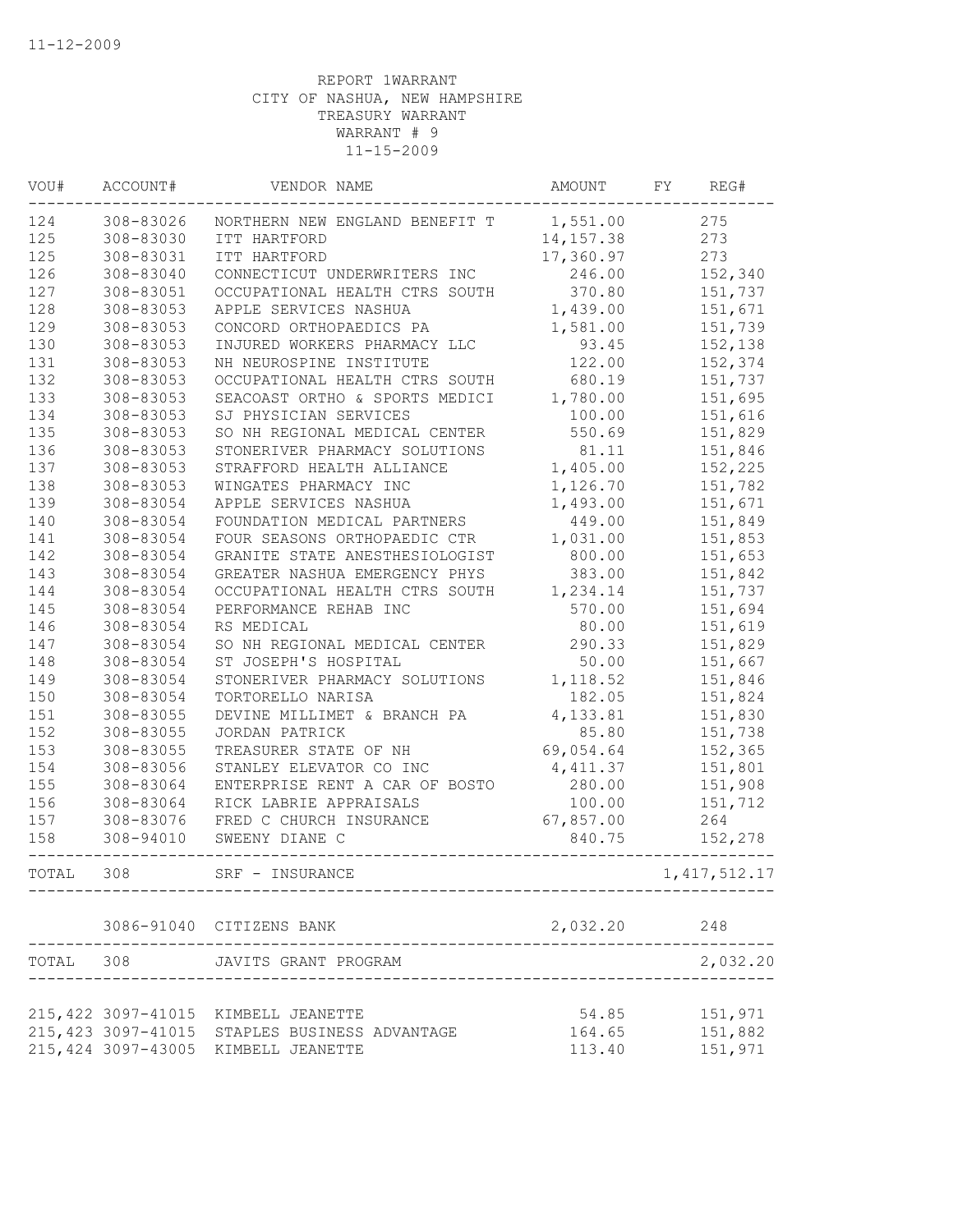| VOU# | ACCOUNT#            | VENDOR NAME                             | AMOUNT      | FY | REG#    |
|------|---------------------|-----------------------------------------|-------------|----|---------|
|      |                     | 215,425 3097-44005 ACE PRINTING COMPANY | 570.00      |    | 151,850 |
|      | 215,426 3097-49075  | BLUE RIBBON MAINTENANCE SUPPLI          | 937.97      |    | 151,979 |
|      | 215, 427 3097-49075 | CLEAN SOURCE                            | 1,375.95    |    | 152,087 |
|      | 215,428 3097-49075  | MANSFIELD PAPER CO INC                  | 9,554.22    |    | 152,177 |
|      | 215,429 3097-49085  | BIMBO FOODS BAKERIES INC                | 4,220.07    |    | 152,175 |
|      | 215,430 3097-49085  | BOSTON PIE INC                          | 664.00      |    | 152,192 |
|      | 215, 431 3097-49085 | COSTA FRUIT & PRODUCE CO INC            | 15,478.95   |    | 152,261 |
|      | 215, 431 3097-49085 | COSTA FRUIT & PRODUCE CO INC            | 23, 118. 11 |    | 152,262 |
|      | 215,432 3097-49085  | GARELICK FARMS-LYNN                     | 21,712.25   |    | 151,819 |
|      | 215, 433 3097-49085 | GILL'S PIZZA CO.                        | 6,953.00    |    | 152,037 |
|      | 215, 434 3097-49085 | M SAUNDERS INC                          | 6,294.22    |    | 152,027 |
|      | 215,434 3097-49085  | M SAUNDERS INC                          | 893.84      |    | 152,028 |
|      | 215, 435 3097-49085 | MANCHESTER COCA-COLA                    | 5, 315.25   |    | 151,966 |
|      | 215,436 3097-49085  | MCKEE FOODS CORP                        | 587.17      |    | 151,742 |
|      | 215, 437 3097-49085 | NEW ENGLAND ICE CREAM                   | 1,927.27    |    | 152,044 |
|      | 215,438 3097-49085  | ORIGINAL CRISPY PIZZA CRUST CO          | 782.69      |    | 151,772 |
|      | 215,439 3097-49085  | OTIS SPUNKMEYER INC                     | 2,001.44    |    | 151,960 |
|      | 215,440 3097-49085  | SURPLUS DISTRIBUTION SECTION            | 1,881.00    |    | 151,806 |
|      | 215,441 3097-64330  | NORTHEAST FOOD SVC EQUIPMENT &          | 1,448.00    |    | 151,659 |
|      | 215, 441 3097-64335 | NORTHEAST FOOD SVC EQUIPMENT &          | 1,049.81    |    | 151,659 |
|      | 215,442 3097-74092  | AFFILIATED HVAC SERVICES LLC            | 616.00      |    | 151,992 |
|      | 215,443 3097-74092  | GOOD MORNING SALES INC                  | 217.50      |    | 151,906 |
|      | 215,444 3097-74092  | HOBART SERVICE                          | 247.40      |    | 151,649 |
|      | 215,445 3097-83004  | VISION SERVICE PLAN-NH                  | 136.16      |    | 152,384 |
|      | 215,446 3097-91005  | AXNE EVA                                | 121.14      |    | 151,998 |
|      | 215,447 3097-91005  | KIMBELL JEANETTE                        | 159.78      |    | 151,971 |
|      | 215,448 3097-91005  | RALPH PAULE                             | 69.16       |    | 151,938 |
|      | 215,449 3097-91005  |                                         | 127.05      |    | 151,958 |
|      | 215,450 3097-94005  | SLOSEK ODETTE                           |             |    |         |
|      |                     | ANASTAS DIANN                           | 85.00       |    | 152,034 |
|      | 215,451 3097-94005  | BLOUIN KATHLEEN                         | 85.00       |    | 152,012 |
|      | 215,452 3097-94005  | BONENFANT BARBARA                       | 85.00       |    | 152,086 |
|      | 215,453 3097-94005  | CANCEL IRIS                             | 85.00       |    | 152,109 |
|      | 215,454 3097-94005  | CORREA PAMELA                           | 85.00       |    | 151,816 |
|      | 215,455 3097-94005  | DONOVAN BEVERLY                         | 85.00       |    | 151,939 |
|      | 215,456 3097-94005  | DURAND NOREEN                           | 85.00       |    | 152,207 |
|      | 215,457 3097-94005  | GEBRO KYONG                             | 85.00       |    | 152,024 |
|      | 215,458 3097-94005  | GOY DEBRA                               | 85.00       |    | 152,098 |
|      | 215,459 3097-94005  | <b>GUSTIN KAREN</b>                     | 180.00      |    | 152,016 |
|      | 215,460 3097-94005  | HARDIMAN MARIE                          | 85.00       |    | 151,768 |
|      | 215,461 3097-94005  | KEHOE DEANA                             | 85.00       |    | 152,072 |
|      | 215,462 3097-94005  | KIMBELL JEANETTE                        | 85.00       |    | 151,971 |
|      | 215,463 3097-94005  | LANCTOT SANDRA M                        | 85.00       |    | 152,039 |
|      | 215,464 3097-94005  | PARKER NORMA                            | 85.00       |    | 152,205 |
|      | 215,465 3097-94005  | RALPH PAULE                             | 85.00       |    | 151,938 |
|      | 215,466 3097-94005  | RICHARD THERESA                         | 85.00       |    | 152,011 |
|      | 215,467 3097-94005  | RIOUX CLAIRE                            | 85.00       |    | 152,013 |
|      | 215,468 3097-94005  | SLOSEK ODETTE                           | 85.00       |    | 151,958 |
|      | 215,469 3097-94005  | SMITH BERNADETTE                        | 85.00       |    | 152,206 |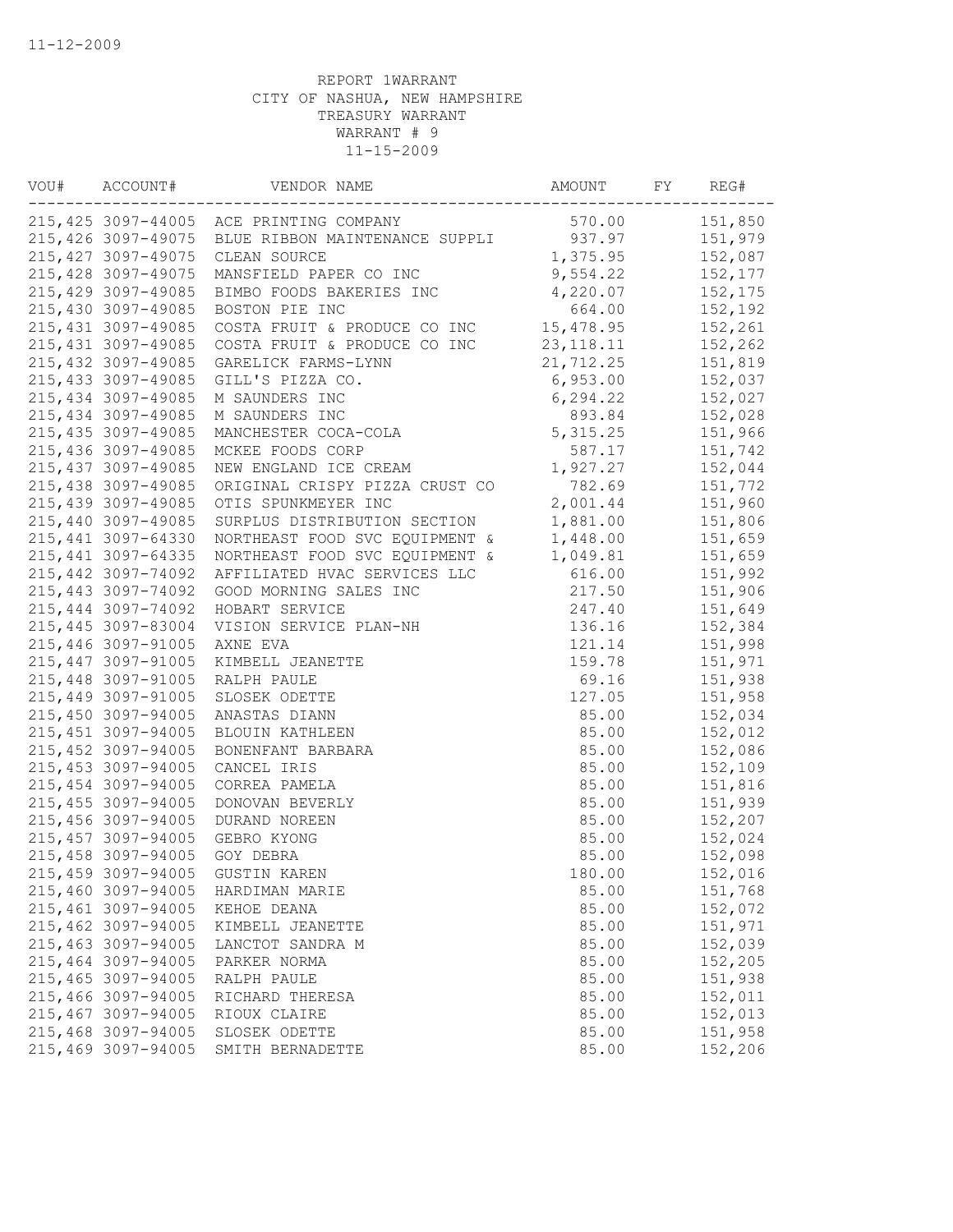|                                        | VOU# ACCOUNT#                                                                            | VENDOR NAME                                                                                                                                                         | AMOUNT                                                    | FY | REG#                                                       |
|----------------------------------------|------------------------------------------------------------------------------------------|---------------------------------------------------------------------------------------------------------------------------------------------------------------------|-----------------------------------------------------------|----|------------------------------------------------------------|
|                                        | 215,470 3097-94005<br>215, 471 3097-94005<br>215,472 3097-94005                          | SWINDELL JOAN<br>UNH COOPERATIVE EXTENSION<br>VESSEY LISA                                                                                                           | 85.00<br>50.00<br>85.00                                   |    | 152,067<br>151,687<br>152,204                              |
| TOTAL                                  | 309                                                                                      | SRF - FOOD SERVICES                                                                                                                                                 |                                                           |    | 110,807.30                                                 |
|                                        | 215, 474 3098-49075<br>215, 475 3098-49085                                               | 215,473 3098-49075 COSTA FRUIT & PRODUCE CO INC<br>MANSFIELD PAPER CO INC<br>M SAUNDERS INC                                                                         | 102.69<br>59.65<br>2,547.62                               |    | 152,262<br>152,177<br>152,028                              |
| TOTAL 309                              |                                                                                          | FRESH FRUIT & VEGETABLE GRANT                                                                                                                                       |                                                           |    | 2,709.96                                                   |
| 160<br>161<br>162<br>163<br>164<br>165 | 312-41010<br>312-41015<br>312-43005<br>$312 - 705$<br>312-74035<br>312-98029             | COMPUTER HUT OF N E INC<br>COMPUTER MANAGEMENT SYSTEMS<br>PRINTGRAPHICS OF MAINE<br>D & R TOWING INC<br>AVITAR ASSOCIATES OF NEW ENGLA<br>CITY OF NASHUA/PETTY CASH | 879.20<br>524.67<br>158.15<br>170.00<br>1,300.00<br>31.27 |    | 152,256<br>151,833<br>266<br>152,171<br>152,357<br>151,603 |
| TOTAL                                  | 312                                                                                      | SRF - FINANCIAL SERVICES                                                                                                                                            |                                                           |    | 3,063.29                                                   |
| TOTAL 312                              | 215, 476 3122-49050<br>215, 477 3122-49075<br>215, 478 3122-49075<br>215, 479 3122-55020 | CARTRIDGE WORLD<br>GIOVANNIS<br>WALMART COMMUNITY<br>FIRST STUDENT INC<br>ADULT ED/CONTINUING ED                                                                    | 132.90<br>362.00<br>122.80<br>102.54                      |    | 152,059<br>152,125<br>151,910<br>151,994<br>720.24         |
|                                        |                                                                                          | 215,480 3240-53103 YOUTH COUNCIL (THE)                                                                                                                              | 1,814.76                                                  |    | 152,009                                                    |
| TOTAL                                  | 324                                                                                      | MCKINNEY-VENTO HOMELESS GRANT                                                                                                                                       |                                                           |    | 1,814.76                                                   |
|                                        |                                                                                          | 215,481 3247-64192 AFFILIATED HVAC SERVICES LLC                                                                                                                     | 105.90                                                    |    | 151,992                                                    |
|                                        |                                                                                          | TOTAL 324 ATHLETICS-ENTERPRISE FUND                                                                                                                                 | --------------------------                                |    | 105.90                                                     |
|                                        | 215,482 3260-91040 COTE MARIE                                                            |                                                                                                                                                                     |                                                           |    | 424.49 151,997                                             |
|                                        |                                                                                          | TOTAL 326 NH ALTERNATE ASSESS COACH                                                                                                                                 |                                                           |    | 424.49                                                     |
| 166                                    |                                                                                          | 331-01500 LAW REALTY CO INC                                                                                                                                         | 416.67                                                    |    | 152,363                                                    |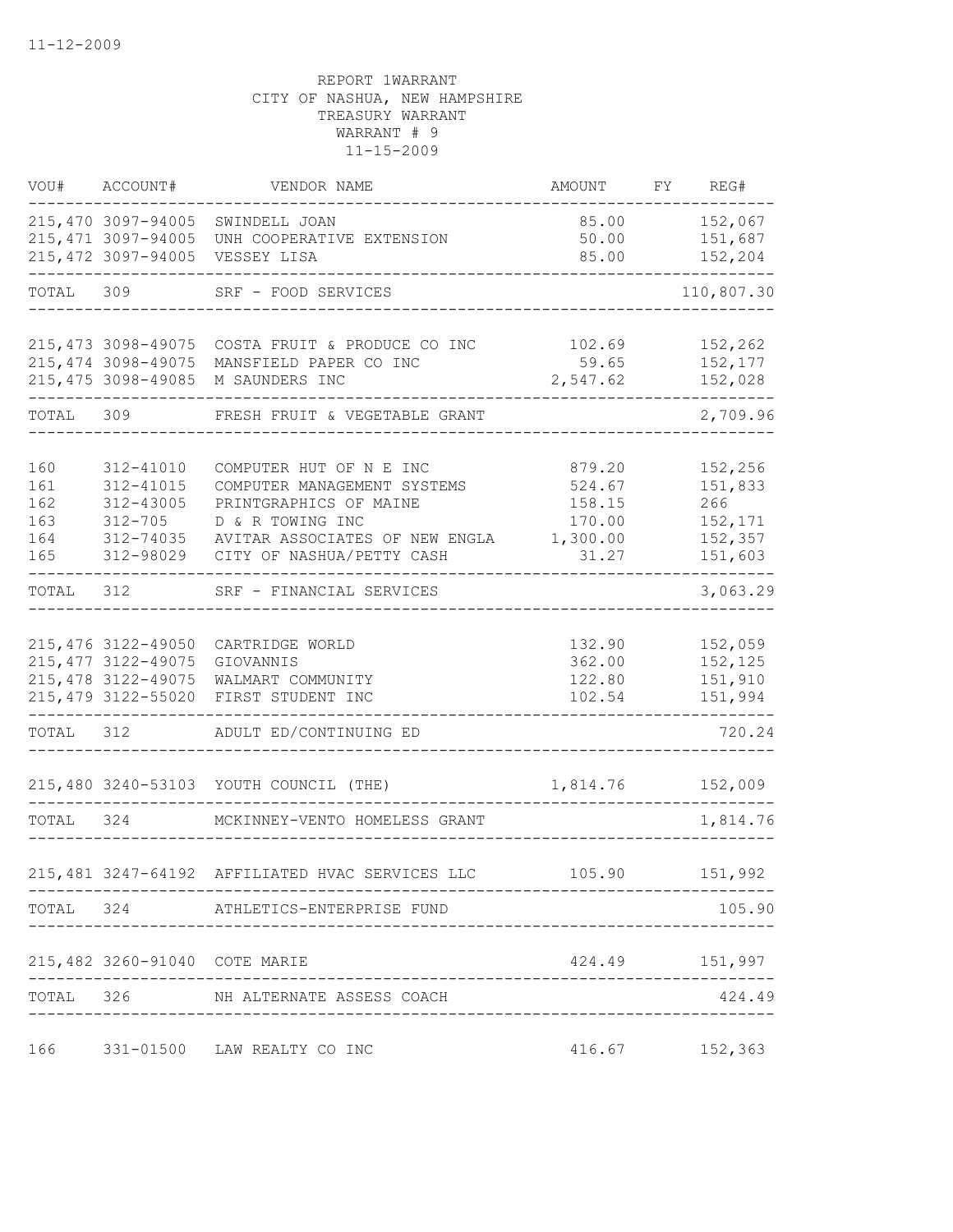| VOU#       | ACCOUNT#                                 | VENDOR NAME                                                 | AMOUNT            | FY | REG#               |
|------------|------------------------------------------|-------------------------------------------------------------|-------------------|----|--------------------|
| 167        | 331-01500                                | RAPID REAL ESTATE LLC                                       | 1,500.00          |    | 152,333            |
| 168        | 331-01662                                | THE YOUTH COUNCIL                                           | 2,400.00          |    | 151,641            |
| 169        | 331-01665                                | DBSA NASHUA INC                                             | 640.72            |    | 152,219            |
| 170        | 331-31050                                | VERIZON WIRELESS                                            | 377.47            |    | 152,347            |
| 171        | 331-59100                                | LEXISNEXIS                                                  | 50.00             |    | 152,346            |
| 172        | 331-64030                                | CITY OF MANCHESTER-POLICE DEPT                              | 3,688.81          |    | 152,334            |
| 173<br>174 | 331-64192<br>331-78007                   | ALL SPORTS HEROES UNIFORMS,<br>GOODYEAR AUTO SERVICE CENTER | 9,976.00<br>36.00 |    | 151,709<br>151,614 |
| 175        | 331-78007                                | PETERS AUTO CENTER                                          | 129.70            |    | 151,864            |
| 176        | 331-78007                                | TOWERS MOTOR PARTS CORP                                     | 3.08              |    | 151,865            |
| TOTAL      | 331                                      | SRF - POLICE DEPARTMENT                                     |                   |    | 19,218.45          |
| 177        | 332-64192                                | FIRE TECH & SAFETY OF NEW ENGL                              |                   |    | 151,871            |
| 178        | 332-64192                                | FIREMATIC SUPPLY CO INC                                     | 1,955.00<br>51.75 |    | 151,766            |
| 179        | 332-64192                                | WISE EL SANTO CO, INC                                       | 213.16            |    | 152,127            |
| TOTAL      | 332                                      | SRF - FIRE DEPARTMENT                                       |                   |    | 2,219.91           |
|            |                                          | 215,483 3380-53103 YOUTH COUNCIL (THE)                      | 6,500.00          |    | 152,009            |
| TOTAL      | 338                                      | TITLE IV SDF YOUTH COUNCIL                                  |                   |    | 6,500.00           |
|            |                                          |                                                             |                   |    |                    |
| 180        | 341-01966                                | GREATER NASHUA MENTAL HEALTH C                              | 5,928.36          |    | 152,132            |
| 181        | 341-31045                                | NEXTEL COMMUNICATIONS                                       | 210.14            |    | 152,325            |
| 182        | 341-47010                                | BOUND TREE MEDICAL LLC                                      | 997.96            |    | 151,799            |
| 183        | 341-47010                                | HEALTHCHECK SYSTEMS INC                                     | 591.70            |    | 152,247            |
| TOTAL      | 341                                      | SRF - COMMUNITY SERVICES                                    |                   |    | 7,728.16           |
|            |                                          |                                                             |                   |    |                    |
| 184        | 342-31045                                | NEXTEL COMMUNICATIONS                                       | 31.89             |    | 152,325            |
| 185        | 342-41015                                | STAPLES BUSINESS ADVANTAGE                                  | 136.94            |    | 151,907            |
| 186        | 342-47010                                | NH MEDICAL/DENTAL SUPPLY LLC/D                              | 1,224.10          |    | 151,754            |
| TOTAL      | 342                                      | SRF - PUBLIC HEALTH                                         |                   |    | 1,392.93           |
|            |                                          |                                                             |                   |    |                    |
|            | 215,484 3440-49075<br>215,485 3440-49075 | AC MOORE INC<br>ALMEIDA SUSAN                               | 44.45<br>33.95    |    | 152,003<br>152,001 |
|            | 215,486 3440-49075                       | AMHERST ST SCHOOL PTO                                       | 35.75             |    | 152,279            |
|            | 215, 487 3440-49075                      | CARON CYNTHIA                                               | 77.10             |    | 152,107            |
|            | 215,488 3440-49075                       | CHARTERS ERIC                                               | 7.64              |    | 152,183            |
|            | 215,489 3440-49075                       | COSTCO WHOLESALE #307                                       | 90.13             |    | 152,377            |
|            | 215,490 3440-49075                       | GARELICK FARMS-LYNN                                         | 355.52            |    | 151,819            |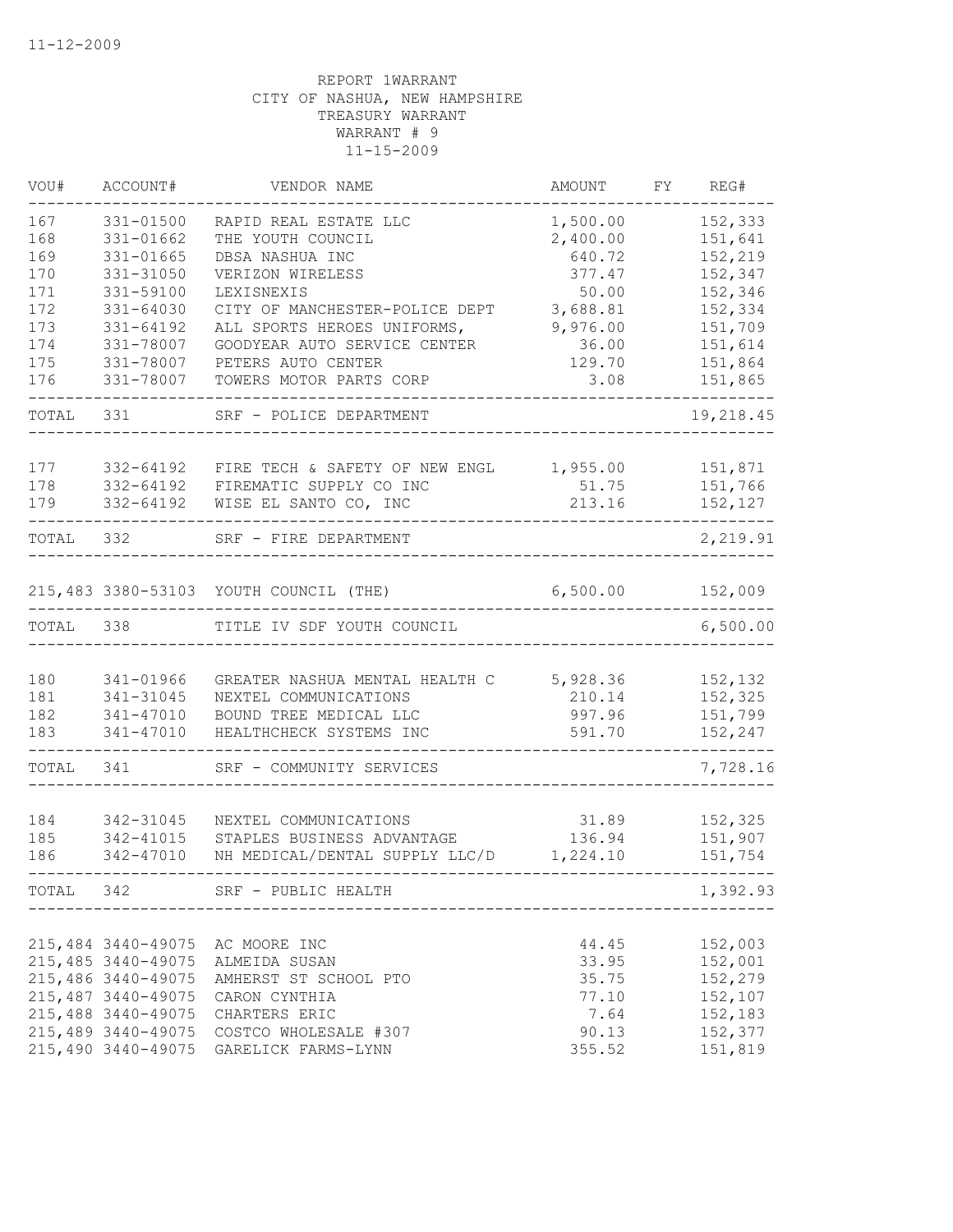| 151,820<br>215,490 3440-49075 GARELICK FARMS-LYNN<br>169.44<br>215, 491 3440-49075<br>528.00<br>152,193<br>GOSS FARM<br>215, 492 3440-49075<br>151,874<br>JACK'S PIZZA<br>26.00<br>215, 493 3440-49075<br>151,985<br>LEVESQUE KAREN<br>11.16<br>215, 494 3440-49075<br>200.99<br>MARKET BASKET<br>151,763<br>215, 495 3440-49075<br>21.33<br>152,036<br>MARQUIS MARIA<br>215,496 3440-49075<br>152,376<br>SAM'S CLUB<br>107.67<br>215,497 3440-55020 FIRST STUDENT INC<br>4,827.70<br>151,994<br>215,498 3440-705 BOYS & GIRLS CLUB OF GREATER N 2,677.00<br>151,663<br>215,499 3440-91040 ALMEIDA SUSAN<br>202.63<br>152,001<br>------------------------------<br>TOTAL 344 AFTER SCHOOL PROGRAM<br>9,416.46<br>215,500 3450-83004 VISION SERVICE PLAN-NH 17.02 152,384<br>TOTAL 345 21 ST CENTURY ELEM. AFTER SCHL<br>17.02<br>215,501 3460-49075 AC MOORE INC<br>23.74 152,003<br>215,502 3460-49075<br>202.76 151,763<br>MARKET BASKET<br>215,503 3460-49075<br>277.70<br>152,376<br>SAM'S CLUB<br>215,504 3460-49075<br>WALMART COMMUNITY<br>92.72<br>151,910<br>215,505 3460-49075 YOUNG AMANDA<br>32.96<br>152,186<br>215,506 3460-53103 BOYS & GIRLS CLUB OF GREATER N 2,000.00<br>151,663<br>TOTAL 346 21 ST CENTURY AFTER SCH MIDDLE<br>3468-49075<br>252.90<br>CITIZENS BANK<br>248<br>215,507 3468-53102<br>4,187.00<br>152,048<br>MEASURED PROGRESS INC<br>152,265<br>215,508 3468-53102<br>WINGSPEED ADVENTURES<br>875.00<br>215,509 3468-83004<br>17.02<br>152,384<br>VISION SERVICE PLAN-NH<br>215,510 3468-91040<br>122.85<br>152,097<br>ANTON LESLIE<br>215,511 3468-91040<br>302.35<br>152,046<br>BRADLEY JENNIFER<br>215,512 3468-91040<br><b>BRODEUR ESTHER</b><br>25.95<br>151,943<br>3468-91040<br>CITIZENS BANK<br>6,032.75<br>248<br>215,513 3468-91040<br>HODGDON CYNTHIA<br>108.00<br>151,792<br>215,514 3468-91040<br>88.90<br>152,094<br>LAMONT ROBIN<br>215,515 3468-91040<br>148.00<br>152,060<br>LONERGAN ANGELICA R<br>215,516 3468-91040<br>213.15<br>151,946<br>MARSHALL LISA<br>215,517 3468-91040<br>156.09<br>152,116<br>MURRAY SHAUNA<br>215,518 3468-91040<br>152,030<br>NHCSS<br>160.00<br>215,519 3468-91040<br>152,275<br>ROGERS ELIZABETH<br>148.00<br>215,520 3468-91040<br>109.49<br>151,959<br>SARGENT DONALD<br>215,521 3468-91040<br>397.80<br>151,944<br>SEUSING JENNIFER | VOU# | ACCOUNT# | VENDOR NAME | AMOUNT FY REG# |          |
|-----------------------------------------------------------------------------------------------------------------------------------------------------------------------------------------------------------------------------------------------------------------------------------------------------------------------------------------------------------------------------------------------------------------------------------------------------------------------------------------------------------------------------------------------------------------------------------------------------------------------------------------------------------------------------------------------------------------------------------------------------------------------------------------------------------------------------------------------------------------------------------------------------------------------------------------------------------------------------------------------------------------------------------------------------------------------------------------------------------------------------------------------------------------------------------------------------------------------------------------------------------------------------------------------------------------------------------------------------------------------------------------------------------------------------------------------------------------------------------------------------------------------------------------------------------------------------------------------------------------------------------------------------------------------------------------------------------------------------------------------------------------------------------------------------------------------------------------------------------------------------------------------------------------------------------------------------------------------------------------------------------------------------------------------------------------------------------------------------------------------------------------------------------------------------------------------------------------------------------------------------------------------------------------------------------------------------|------|----------|-------------|----------------|----------|
|                                                                                                                                                                                                                                                                                                                                                                                                                                                                                                                                                                                                                                                                                                                                                                                                                                                                                                                                                                                                                                                                                                                                                                                                                                                                                                                                                                                                                                                                                                                                                                                                                                                                                                                                                                                                                                                                                                                                                                                                                                                                                                                                                                                                                                                                                                                             |      |          |             |                |          |
|                                                                                                                                                                                                                                                                                                                                                                                                                                                                                                                                                                                                                                                                                                                                                                                                                                                                                                                                                                                                                                                                                                                                                                                                                                                                                                                                                                                                                                                                                                                                                                                                                                                                                                                                                                                                                                                                                                                                                                                                                                                                                                                                                                                                                                                                                                                             |      |          |             |                |          |
|                                                                                                                                                                                                                                                                                                                                                                                                                                                                                                                                                                                                                                                                                                                                                                                                                                                                                                                                                                                                                                                                                                                                                                                                                                                                                                                                                                                                                                                                                                                                                                                                                                                                                                                                                                                                                                                                                                                                                                                                                                                                                                                                                                                                                                                                                                                             |      |          |             |                |          |
|                                                                                                                                                                                                                                                                                                                                                                                                                                                                                                                                                                                                                                                                                                                                                                                                                                                                                                                                                                                                                                                                                                                                                                                                                                                                                                                                                                                                                                                                                                                                                                                                                                                                                                                                                                                                                                                                                                                                                                                                                                                                                                                                                                                                                                                                                                                             |      |          |             |                |          |
|                                                                                                                                                                                                                                                                                                                                                                                                                                                                                                                                                                                                                                                                                                                                                                                                                                                                                                                                                                                                                                                                                                                                                                                                                                                                                                                                                                                                                                                                                                                                                                                                                                                                                                                                                                                                                                                                                                                                                                                                                                                                                                                                                                                                                                                                                                                             |      |          |             |                |          |
|                                                                                                                                                                                                                                                                                                                                                                                                                                                                                                                                                                                                                                                                                                                                                                                                                                                                                                                                                                                                                                                                                                                                                                                                                                                                                                                                                                                                                                                                                                                                                                                                                                                                                                                                                                                                                                                                                                                                                                                                                                                                                                                                                                                                                                                                                                                             |      |          |             |                |          |
|                                                                                                                                                                                                                                                                                                                                                                                                                                                                                                                                                                                                                                                                                                                                                                                                                                                                                                                                                                                                                                                                                                                                                                                                                                                                                                                                                                                                                                                                                                                                                                                                                                                                                                                                                                                                                                                                                                                                                                                                                                                                                                                                                                                                                                                                                                                             |      |          |             |                |          |
|                                                                                                                                                                                                                                                                                                                                                                                                                                                                                                                                                                                                                                                                                                                                                                                                                                                                                                                                                                                                                                                                                                                                                                                                                                                                                                                                                                                                                                                                                                                                                                                                                                                                                                                                                                                                                                                                                                                                                                                                                                                                                                                                                                                                                                                                                                                             |      |          |             |                |          |
|                                                                                                                                                                                                                                                                                                                                                                                                                                                                                                                                                                                                                                                                                                                                                                                                                                                                                                                                                                                                                                                                                                                                                                                                                                                                                                                                                                                                                                                                                                                                                                                                                                                                                                                                                                                                                                                                                                                                                                                                                                                                                                                                                                                                                                                                                                                             |      |          |             |                |          |
|                                                                                                                                                                                                                                                                                                                                                                                                                                                                                                                                                                                                                                                                                                                                                                                                                                                                                                                                                                                                                                                                                                                                                                                                                                                                                                                                                                                                                                                                                                                                                                                                                                                                                                                                                                                                                                                                                                                                                                                                                                                                                                                                                                                                                                                                                                                             |      |          |             |                |          |
|                                                                                                                                                                                                                                                                                                                                                                                                                                                                                                                                                                                                                                                                                                                                                                                                                                                                                                                                                                                                                                                                                                                                                                                                                                                                                                                                                                                                                                                                                                                                                                                                                                                                                                                                                                                                                                                                                                                                                                                                                                                                                                                                                                                                                                                                                                                             |      |          |             |                |          |
|                                                                                                                                                                                                                                                                                                                                                                                                                                                                                                                                                                                                                                                                                                                                                                                                                                                                                                                                                                                                                                                                                                                                                                                                                                                                                                                                                                                                                                                                                                                                                                                                                                                                                                                                                                                                                                                                                                                                                                                                                                                                                                                                                                                                                                                                                                                             |      |          |             |                |          |
|                                                                                                                                                                                                                                                                                                                                                                                                                                                                                                                                                                                                                                                                                                                                                                                                                                                                                                                                                                                                                                                                                                                                                                                                                                                                                                                                                                                                                                                                                                                                                                                                                                                                                                                                                                                                                                                                                                                                                                                                                                                                                                                                                                                                                                                                                                                             |      |          |             |                |          |
|                                                                                                                                                                                                                                                                                                                                                                                                                                                                                                                                                                                                                                                                                                                                                                                                                                                                                                                                                                                                                                                                                                                                                                                                                                                                                                                                                                                                                                                                                                                                                                                                                                                                                                                                                                                                                                                                                                                                                                                                                                                                                                                                                                                                                                                                                                                             |      |          |             |                |          |
|                                                                                                                                                                                                                                                                                                                                                                                                                                                                                                                                                                                                                                                                                                                                                                                                                                                                                                                                                                                                                                                                                                                                                                                                                                                                                                                                                                                                                                                                                                                                                                                                                                                                                                                                                                                                                                                                                                                                                                                                                                                                                                                                                                                                                                                                                                                             |      |          |             |                |          |
|                                                                                                                                                                                                                                                                                                                                                                                                                                                                                                                                                                                                                                                                                                                                                                                                                                                                                                                                                                                                                                                                                                                                                                                                                                                                                                                                                                                                                                                                                                                                                                                                                                                                                                                                                                                                                                                                                                                                                                                                                                                                                                                                                                                                                                                                                                                             |      |          |             |                |          |
|                                                                                                                                                                                                                                                                                                                                                                                                                                                                                                                                                                                                                                                                                                                                                                                                                                                                                                                                                                                                                                                                                                                                                                                                                                                                                                                                                                                                                                                                                                                                                                                                                                                                                                                                                                                                                                                                                                                                                                                                                                                                                                                                                                                                                                                                                                                             |      |          |             |                |          |
|                                                                                                                                                                                                                                                                                                                                                                                                                                                                                                                                                                                                                                                                                                                                                                                                                                                                                                                                                                                                                                                                                                                                                                                                                                                                                                                                                                                                                                                                                                                                                                                                                                                                                                                                                                                                                                                                                                                                                                                                                                                                                                                                                                                                                                                                                                                             |      |          |             |                |          |
|                                                                                                                                                                                                                                                                                                                                                                                                                                                                                                                                                                                                                                                                                                                                                                                                                                                                                                                                                                                                                                                                                                                                                                                                                                                                                                                                                                                                                                                                                                                                                                                                                                                                                                                                                                                                                                                                                                                                                                                                                                                                                                                                                                                                                                                                                                                             |      |          |             |                |          |
|                                                                                                                                                                                                                                                                                                                                                                                                                                                                                                                                                                                                                                                                                                                                                                                                                                                                                                                                                                                                                                                                                                                                                                                                                                                                                                                                                                                                                                                                                                                                                                                                                                                                                                                                                                                                                                                                                                                                                                                                                                                                                                                                                                                                                                                                                                                             |      |          |             |                |          |
|                                                                                                                                                                                                                                                                                                                                                                                                                                                                                                                                                                                                                                                                                                                                                                                                                                                                                                                                                                                                                                                                                                                                                                                                                                                                                                                                                                                                                                                                                                                                                                                                                                                                                                                                                                                                                                                                                                                                                                                                                                                                                                                                                                                                                                                                                                                             |      |          |             |                | 2,629.88 |
|                                                                                                                                                                                                                                                                                                                                                                                                                                                                                                                                                                                                                                                                                                                                                                                                                                                                                                                                                                                                                                                                                                                                                                                                                                                                                                                                                                                                                                                                                                                                                                                                                                                                                                                                                                                                                                                                                                                                                                                                                                                                                                                                                                                                                                                                                                                             |      |          |             |                |          |
|                                                                                                                                                                                                                                                                                                                                                                                                                                                                                                                                                                                                                                                                                                                                                                                                                                                                                                                                                                                                                                                                                                                                                                                                                                                                                                                                                                                                                                                                                                                                                                                                                                                                                                                                                                                                                                                                                                                                                                                                                                                                                                                                                                                                                                                                                                                             |      |          |             |                |          |
|                                                                                                                                                                                                                                                                                                                                                                                                                                                                                                                                                                                                                                                                                                                                                                                                                                                                                                                                                                                                                                                                                                                                                                                                                                                                                                                                                                                                                                                                                                                                                                                                                                                                                                                                                                                                                                                                                                                                                                                                                                                                                                                                                                                                                                                                                                                             |      |          |             |                |          |
|                                                                                                                                                                                                                                                                                                                                                                                                                                                                                                                                                                                                                                                                                                                                                                                                                                                                                                                                                                                                                                                                                                                                                                                                                                                                                                                                                                                                                                                                                                                                                                                                                                                                                                                                                                                                                                                                                                                                                                                                                                                                                                                                                                                                                                                                                                                             |      |          |             |                |          |
|                                                                                                                                                                                                                                                                                                                                                                                                                                                                                                                                                                                                                                                                                                                                                                                                                                                                                                                                                                                                                                                                                                                                                                                                                                                                                                                                                                                                                                                                                                                                                                                                                                                                                                                                                                                                                                                                                                                                                                                                                                                                                                                                                                                                                                                                                                                             |      |          |             |                |          |
|                                                                                                                                                                                                                                                                                                                                                                                                                                                                                                                                                                                                                                                                                                                                                                                                                                                                                                                                                                                                                                                                                                                                                                                                                                                                                                                                                                                                                                                                                                                                                                                                                                                                                                                                                                                                                                                                                                                                                                                                                                                                                                                                                                                                                                                                                                                             |      |          |             |                |          |
|                                                                                                                                                                                                                                                                                                                                                                                                                                                                                                                                                                                                                                                                                                                                                                                                                                                                                                                                                                                                                                                                                                                                                                                                                                                                                                                                                                                                                                                                                                                                                                                                                                                                                                                                                                                                                                                                                                                                                                                                                                                                                                                                                                                                                                                                                                                             |      |          |             |                |          |
|                                                                                                                                                                                                                                                                                                                                                                                                                                                                                                                                                                                                                                                                                                                                                                                                                                                                                                                                                                                                                                                                                                                                                                                                                                                                                                                                                                                                                                                                                                                                                                                                                                                                                                                                                                                                                                                                                                                                                                                                                                                                                                                                                                                                                                                                                                                             |      |          |             |                |          |
|                                                                                                                                                                                                                                                                                                                                                                                                                                                                                                                                                                                                                                                                                                                                                                                                                                                                                                                                                                                                                                                                                                                                                                                                                                                                                                                                                                                                                                                                                                                                                                                                                                                                                                                                                                                                                                                                                                                                                                                                                                                                                                                                                                                                                                                                                                                             |      |          |             |                |          |
|                                                                                                                                                                                                                                                                                                                                                                                                                                                                                                                                                                                                                                                                                                                                                                                                                                                                                                                                                                                                                                                                                                                                                                                                                                                                                                                                                                                                                                                                                                                                                                                                                                                                                                                                                                                                                                                                                                                                                                                                                                                                                                                                                                                                                                                                                                                             |      |          |             |                |          |
|                                                                                                                                                                                                                                                                                                                                                                                                                                                                                                                                                                                                                                                                                                                                                                                                                                                                                                                                                                                                                                                                                                                                                                                                                                                                                                                                                                                                                                                                                                                                                                                                                                                                                                                                                                                                                                                                                                                                                                                                                                                                                                                                                                                                                                                                                                                             |      |          |             |                |          |
|                                                                                                                                                                                                                                                                                                                                                                                                                                                                                                                                                                                                                                                                                                                                                                                                                                                                                                                                                                                                                                                                                                                                                                                                                                                                                                                                                                                                                                                                                                                                                                                                                                                                                                                                                                                                                                                                                                                                                                                                                                                                                                                                                                                                                                                                                                                             |      |          |             |                |          |
|                                                                                                                                                                                                                                                                                                                                                                                                                                                                                                                                                                                                                                                                                                                                                                                                                                                                                                                                                                                                                                                                                                                                                                                                                                                                                                                                                                                                                                                                                                                                                                                                                                                                                                                                                                                                                                                                                                                                                                                                                                                                                                                                                                                                                                                                                                                             |      |          |             |                |          |
|                                                                                                                                                                                                                                                                                                                                                                                                                                                                                                                                                                                                                                                                                                                                                                                                                                                                                                                                                                                                                                                                                                                                                                                                                                                                                                                                                                                                                                                                                                                                                                                                                                                                                                                                                                                                                                                                                                                                                                                                                                                                                                                                                                                                                                                                                                                             |      |          |             |                |          |
|                                                                                                                                                                                                                                                                                                                                                                                                                                                                                                                                                                                                                                                                                                                                                                                                                                                                                                                                                                                                                                                                                                                                                                                                                                                                                                                                                                                                                                                                                                                                                                                                                                                                                                                                                                                                                                                                                                                                                                                                                                                                                                                                                                                                                                                                                                                             |      |          |             |                |          |
|                                                                                                                                                                                                                                                                                                                                                                                                                                                                                                                                                                                                                                                                                                                                                                                                                                                                                                                                                                                                                                                                                                                                                                                                                                                                                                                                                                                                                                                                                                                                                                                                                                                                                                                                                                                                                                                                                                                                                                                                                                                                                                                                                                                                                                                                                                                             |      |          |             |                |          |
|                                                                                                                                                                                                                                                                                                                                                                                                                                                                                                                                                                                                                                                                                                                                                                                                                                                                                                                                                                                                                                                                                                                                                                                                                                                                                                                                                                                                                                                                                                                                                                                                                                                                                                                                                                                                                                                                                                                                                                                                                                                                                                                                                                                                                                                                                                                             |      |          |             |                |          |
|                                                                                                                                                                                                                                                                                                                                                                                                                                                                                                                                                                                                                                                                                                                                                                                                                                                                                                                                                                                                                                                                                                                                                                                                                                                                                                                                                                                                                                                                                                                                                                                                                                                                                                                                                                                                                                                                                                                                                                                                                                                                                                                                                                                                                                                                                                                             |      |          |             |                |          |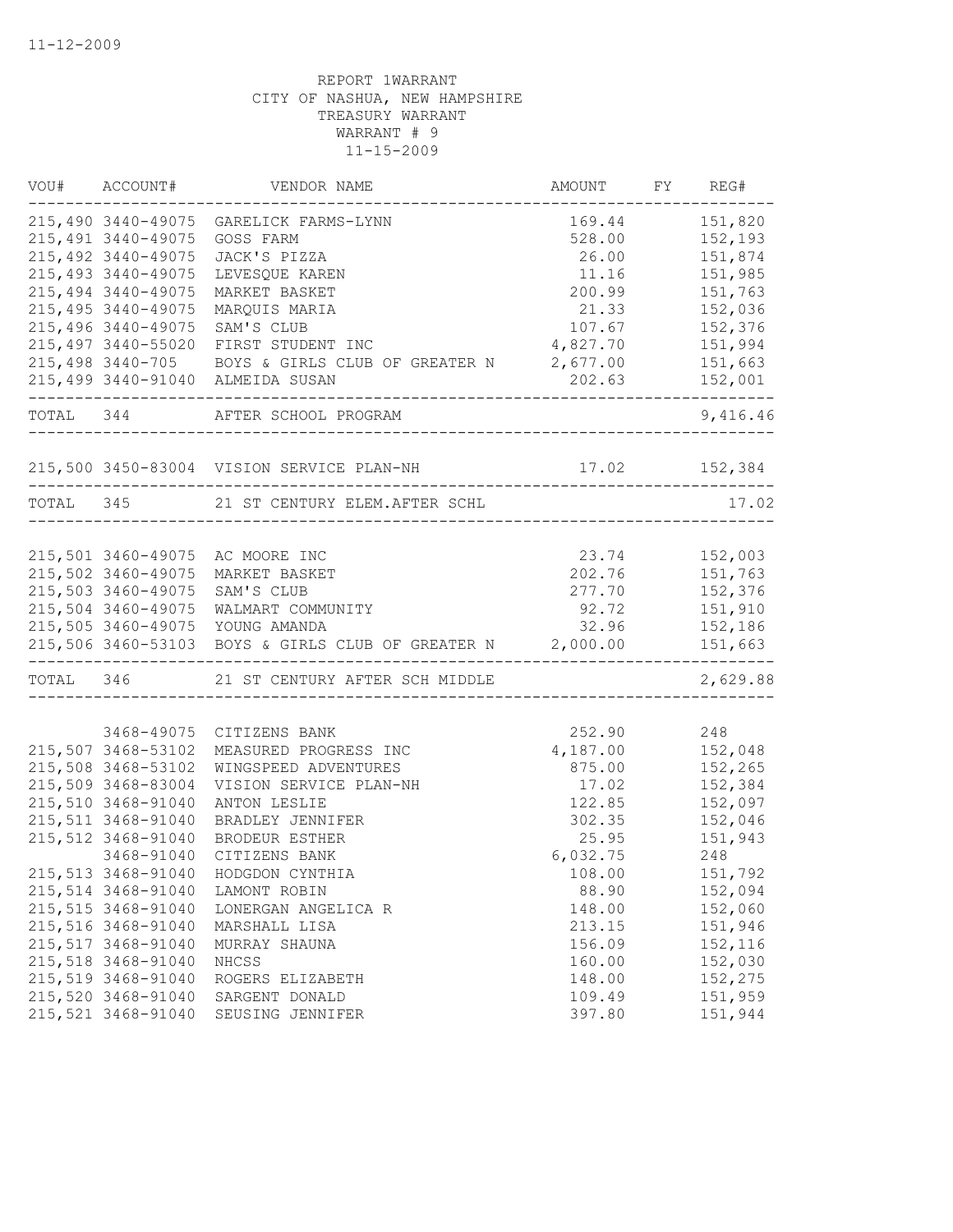| VOU#      | ACCOUNT#           | VENDOR NAME                                                                                  | AMOUNT                   | FY | REG#                          |
|-----------|--------------------|----------------------------------------------------------------------------------------------|--------------------------|----|-------------------------------|
| TOTAL     |                    | 346 SMALLER LEARNING COMMUNITY                                                               |                          |    | 13, 345.25                    |
|           |                    | 215,522 3500-53102 ACADEMIC ENTERTAINMENT INC                                                | 595.00 152,202           |    |                               |
| TOTAL     | 350                | TITLE IIA HQT                                                                                |                          |    | 595.00                        |
|           |                    | 215,523 3508-91040 VALADE COLETTE                                                            | 795.00                   |    | 151,983                       |
| TOTAL     | 350                | TITLE 11A TEACHER QUALITY                                                                    |                          |    | 795.00                        |
|           | 215,524 3509-49035 | KEANE THERESA<br>215,525 3509-49035 SHEAFF ALTHEA<br>215,526 3509-49075 STENHOUSE PUBLISHERS | 32.35<br>115.40<br>24.65 |    | 151,987<br>152,035<br>151,922 |
|           | TOTAL 350          | TITLE 11A TEACHER QUALITY                                                                    |                          |    | 172.40                        |
| 188       |                    | 352-49075 PAINTER SCOTT<br>189 352-49075 SAM'S CLUB DIRECT                                   | 112.70                   |    | 280.15 152,280<br>152,331     |
| TOTAL     |                    | 352 SRF - PARKS AND RECREATION                                                               |                          |    | 392.85                        |
|           |                    | 215,527 3657-49050 STITCHES & SCREENS                                                        | 1,434.00                 |    | 152,015                       |
| TOTAL 365 |                    | NHS - PAW SHOP                                                                               |                          |    | 1,434.00                      |
|           |                    | 215,528 3658-49050 RED BRICK CLOTHING CO<br>215,529 3658-49050 T S OUTFITTERS, INC           | 1,500.00<br>297.00       |    | 151,802<br>152,045            |
| TOTAL 365 |                    | SOUTH STUDENT SHOP                                                                           |                          |    | 1,797.00                      |
| 190       |                    | 372-01045 SOCIETY FOR THE PROTECTION OF 1,651.40                                             |                          |    | 151,767                       |
| TOTAL     |                    | 372 SRF - PLANNING & BUILDING DEPT                                                           |                          |    | 1,651.40                      |
|           |                    | 191 373-53112 THE JORDAN INSTITUTE                                                           | 28,000.00 151,919        |    |                               |
|           |                    | TOTAL 373 SRF - ECONOMIC DEVELOPMENT                                                         |                          |    | 28,000.00                     |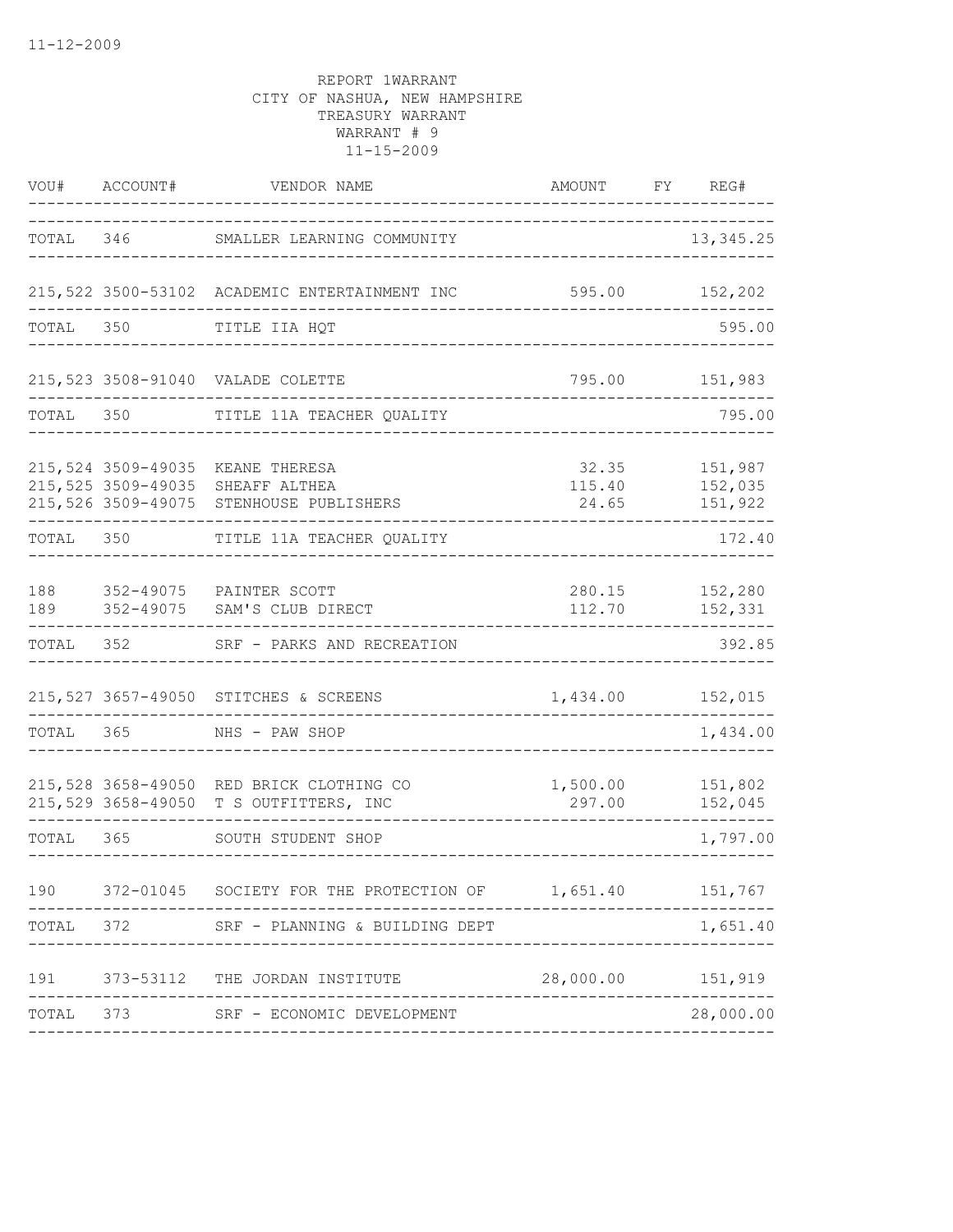| 192       | 374-07090 | NASHUA SOUP KITCHEN & SHELTER        | 5,250.00  | 151,724    |
|-----------|-----------|--------------------------------------|-----------|------------|
| 193       | 374-07297 | WOOD'S CRW CORP OF NH                | 24,000.50 | 151,862    |
| 194       | 374-07340 | HILLSBOROUGH COUNTY TREASURER        | 358.10    | 152,227    |
| 195       | 374-07600 | AZEVEDO JOHN & BETHANY & CNC C       | 850.00    | 152,281    |
| 196       | 374-07600 | INSTITUTE FOR ENVIRONMENTAL ED       | 585.00    | 151,891    |
| 197       | 374-07620 | ACCURATE PRINTING INCORPORATED       | 576.34    | 152,214    |
| 198       | 374-07620 | ALL SPORTS HEROES UNIFORMS,          | 1,138.15  | 151,709    |
| 199       | 374-07620 | CAMERALAND                           | 2.73      | 151,893    |
| 200       | 374-09031 | ADP INC                              | 18.00     | 151,909    |
| 201       | 374-09031 | LOOMIS FARGO & CO                    | 183.20    | 151,717    |
| 202       | 374-09061 | ARAMARK UNIFORM SERVICES             | 42.78     | 151,710    |
| 203       | 374-09061 | NEXTEL COMMUNICATIONS                | 501.78    | 152,325    |
| 204       | 374-09061 | SAFETY KLEEN INC                     | 75.00     | 151,781    |
| 205       | 374-09071 | GLOBAL MONTELLO GROUP CORP           | 23,948.30 | 152,355    |
| 206       | 374-09081 | MAYNARD & LESIEUR INCORPORATED       | 125.00    | 152,187    |
| 207       | 374-09091 | CENTRAL PAPER PRODUCTS CO            | 96.70     | 151,898    |
| 208       | 374-09091 | FLEETWAY HEAVY DUTY PARTS INC        | 42.64     | 151,684    |
| 209       | 374-09091 | GILLIG LLC                           | 466.88    | 151,834    |
| 210       | 374-09091 | HOME DEPOT CREDIT SERVICES           | 80.35     | 152,326    |
| 211       | 374-09091 | NAPA AUTO PARTS                      | 144.36    | 151,856    |
| 212       | 374-09091 | NORTHERN BUS SALES INC               | 274.75    | 151,735    |
| 213       | 374-09091 | RYDER FLEET PRODUCTS.COM INC         | 120.21    | 151,859    |
| 214       | 374-09091 | STAPLES BUSINESS ADVANTAGE           | 707.69    | 151,907    |
| 215       | 374-09102 | PUBLIC SERVICE OF NH                 | 707.67    | 152,364    |
| 216       | 374-09114 | NATIONAL GRID                        | 51.80     | 152,344    |
| 217       | 374-09120 | PENNICHUCK WATER                     | 163.96    | 152,328    |
| 218       | 374-09133 | NEXTEL COMMUNICATIONS                | 194.12    | 152,325    |
| 219       | 374-09241 | CITIZENS BANK                        | 91.56     | 248        |
| 220       | 374-09261 | PURE WATERS OF NEW ENGLAND LLC       | 31.50     | 151,817    |
| 221       | 374-09261 | UNION LEADER CORPORATION             | 516.28    | 152,324    |
| 222       | 374-09262 | TRANSIT MANAGEMENT OF NASHUA I       | 7.92      | 152,282    |
| 223       | 374-45230 | NEXTEL COMMUNICATIONS                | 49.99     | 152,325    |
| 224       | 374-59188 | INSTITUTE FOR ENVIRONMENTAL ED       | 3,165.00  | 151,891    |
| 225       | 374-68013 | BOBCAT OF NEW HAMPSHIRE              | 43,324.00 | 151,744    |
| 226       | 374-78120 | CUMMINS NORTHEAST INC                | 56.46     | 151,876    |
| 227       | 374-78120 | GILLIG LLC                           | 100.00    | 151,834    |
| 228       | 374-78120 | NAPA AUTO PARTS                      | 130.52    | 151,856    |
| 229       | 374-78120 | NORTHERN BUS SALES INC               | 1,031.29  | 151,735    |
|           |           | TOTAL 374 SRF - URBAN PROGRAMS       |           | 109,210.53 |
|           |           |                                      |           |            |
| 230       |           | 375-64045 STAPLES BUSINESS ADVANTAGE |           |            |
| 231       |           | 375-75023 NASHUA PUBLIC LIBRARY      | 64.95     | 152,283    |
| TOTAL 375 |           | SRF - PUBLIC LIBRARIES               |           | 243.12     |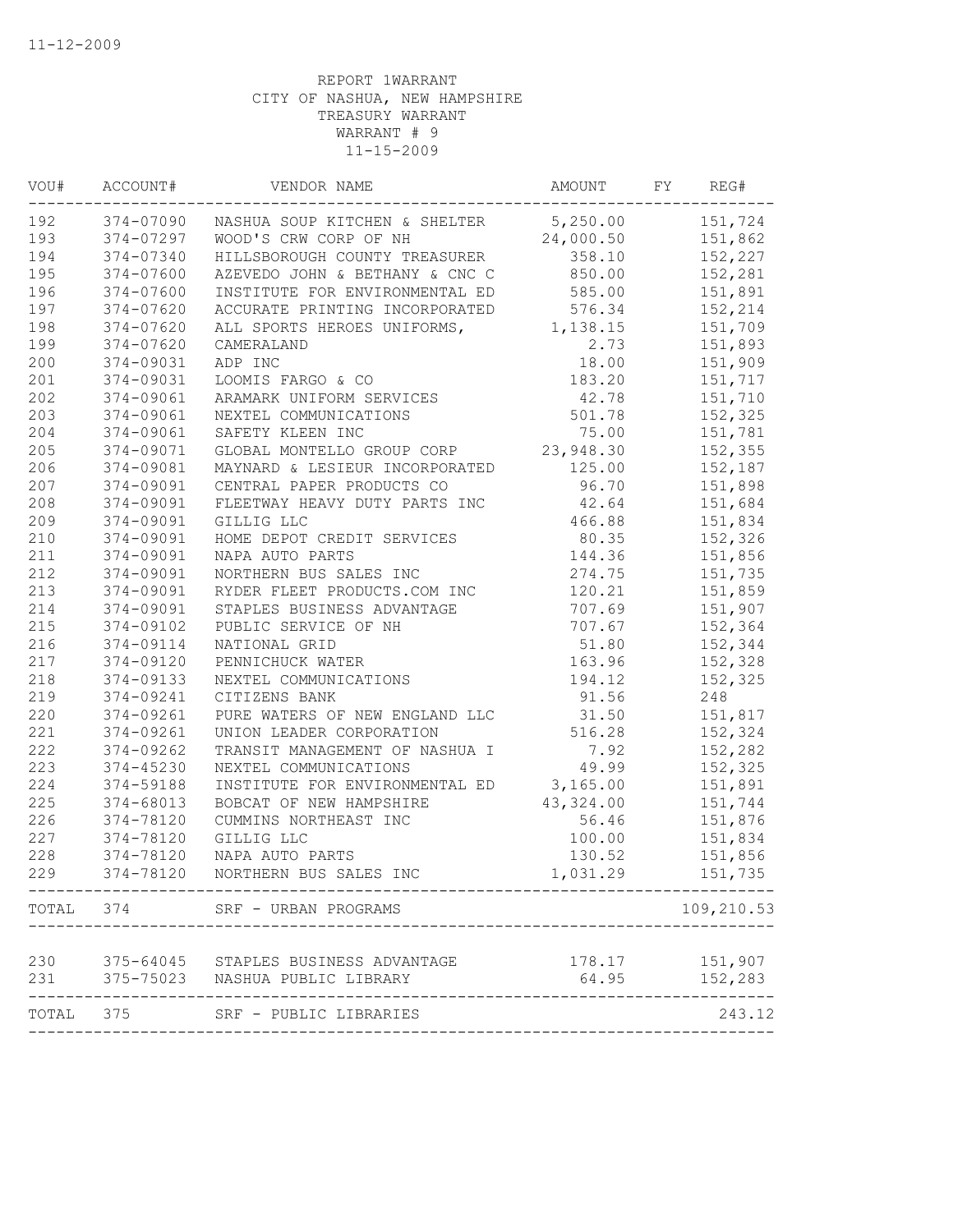|           | VOU# ACCOUNT#      | VENDOR NAME                                               | AMOUNT FY REG#                       |                |
|-----------|--------------------|-----------------------------------------------------------|--------------------------------------|----------------|
|           | 215,530 3750-49050 | MCGRAW HILL COMPANIES                                     | 5,383.25                             | 151,730        |
|           | 215,531 3750-53101 | RENO JENNIFER                                             | 500.00                               | 152,115        |
|           | 215,532 3750-53101 | SHEA DENISE C                                             | 400.00                               | 152,077        |
|           | 215,533 3750-53101 | TORTORELLO NARISA M                                       | 500.00                               | 152,195        |
|           | 215,534 3750-64045 | HEWLETT PACKARD COMPANY                                   | 81,622.00                            | 151,702        |
|           | 215,535 3750-94030 | LESLEY UNIVERSITY                                         | 37,100.00                            | 151,935        |
| TOTAL 375 |                    | TITLE ARRA GRANT                                          |                                      | 125,505.25     |
|           |                    |                                                           |                                      |                |
|           | 215,536 3760-49035 | BENCHMARK EDUCATION CO                                    | 533.50                               | 152,029        |
|           | 215,537 3760-49050 | CHISHOLM JUNE                                             | 280.14                               | 151,940        |
|           | 215,538 3760-49050 | LAKESHORE LEARNING MATERIALS                              | 218.96                               | 151,711        |
|           | 215,539 3760-49050 | MICHAUD CYNTHIA                                           | 291.90                               | 151,945        |
|           | 215,540 3760-49050 | PELLETIER VIVIAN                                          | 170.38                               | 151,941        |
|           | 215,541 3760-49075 | LEWANDOWSKI RITA                                          | 35.98                                | 152,085        |
|           | 215,542 3760-49075 | SCHOOL SPECIALTY                                          | 488.04                               | 151,965        |
|           | 215,543 3760-49075 | STAPLES BUSINESS ADVANTAGE                                |                                      | 151,844        |
|           | 215,544 3760-53101 | CROWDER LUCIE L                                           | 538.73                               | 151,926        |
|           | 215,545 3760-53101 | LAUGHTERS JACQUELYN                                       | 2,000.00                             | 152,117        |
|           | 215,546 3760-53101 | MCGOWAN-MACKANIC MAURA                                    | 1,125.00                             | 152,266        |
|           | 215,547 3760-53101 | OLSON KATHLEEN                                            | 825.00                               | 152,276        |
|           | 215,548 3760-83004 | VISION SERVICE PLAN-NH                                    | 17.02                                | 152,384        |
|           | 215,549 3760-94030 | SOLUTION TREE INC                                         | 3,954.00                             | 152,165        |
| TOTAL 376 |                    | TITLE I                                                   |                                      | 10,478.65      |
|           |                    |                                                           |                                      |                |
|           |                    | 3769-31005 FAIRPOINT COMMUNICATIONS                       |                                      | 153.08 152,350 |
|           |                    | 215,550 3769-49050 PEARSON EDUCATION                      | 5.21                                 | 152,033        |
|           |                    | 215,551 3769-53101 EDWARDS EDUCATIONAL SERVICES, 2,880.26 |                                      | 152,090        |
| TOTAL 376 |                    | TITLE I ESEA                                              |                                      | 3,038.55       |
|           |                    |                                                           |                                      |                |
|           | 215,552 3900-53102 | GAUDETTE GINA                                             | 312.50                               | 152,188        |
|           | 215,553 3900-53102 | HASBROUCK TARA L                                          | 312.50                               | 152,108        |
|           |                    | 215,554 3900-53102 WOOD WILLIAM                           | 875.00                               | 152,111        |
|           |                    | 215,555 3900-54025 OUELLETTE MARCIE                       | 370.16                               | 152,119        |
|           |                    | 215,556 3900-55035 FIRST STUDENT INC                      |                                      | 62.48 151,994  |
|           |                    | 215,557 3900-83004 VISION SERVICE PLAN-NH                 |                                      | 17.02 152,384  |
|           |                    | 215,558 3900-91040 MICHAUD MICHAEL                        |                                      | 99.00 151,974  |
|           |                    | 215,559 3900-91040 VERLEY ALAN                            |                                      | 99.00 152,168  |
|           |                    | TOTAL 390 VOC ED SECONDARY PERKINS                        | ------------------------------------ | 2,147.66       |
|           |                    | 215,560 3927-49050 D A BUCCI & SONS INC                   | 27.00 151,655                        |                |
|           |                    |                                                           |                                      |                |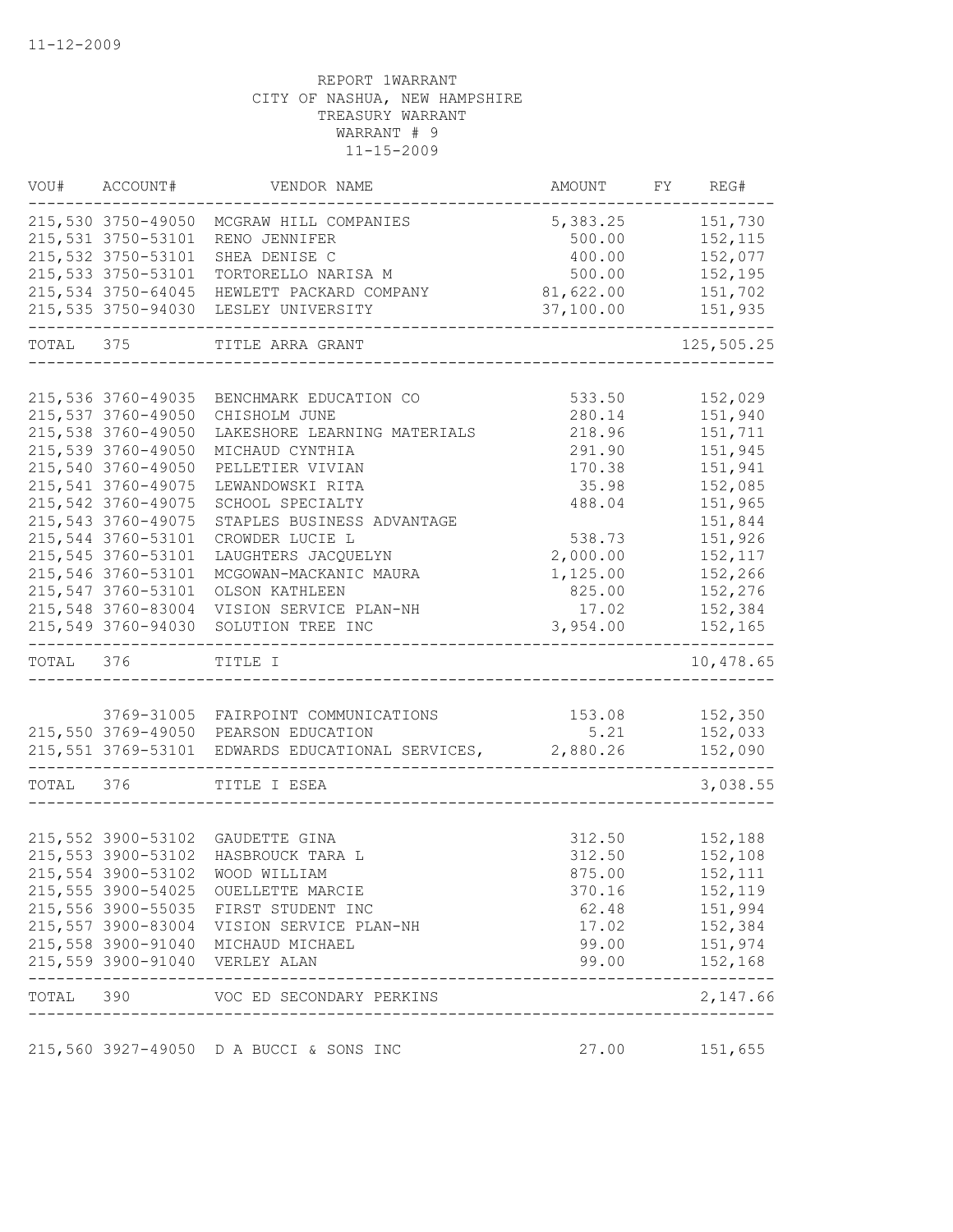|                    | VOU# ACCOUNT# VENDOR NAME                                                                                             | AMOUNT FY REG#<br>--------------- |          |
|--------------------|-----------------------------------------------------------------------------------------------------------------------|-----------------------------------|----------|
|                    | 215,561 3927-49050 NORTHCENTER FOODSERVICE 310.58 151,993                                                             |                                   |          |
|                    | TOTAL 392 CULINARY ARTS                                                                                               |                                   | 937.58   |
|                    | 215,562 3937-83004 VISION SERVICE PLAN-NH 17.02 152,384                                                               |                                   |          |
| TOTAL 393 DAY CARE |                                                                                                                       |                                   | 17.02    |
|                    | 215,563 3940-49050 CRISIS PREVENTION INSTITUTE IN 2,081.97 151,924                                                    |                                   |          |
|                    | TOTAL 394 ARRA IDEA SPEC ED                                                                                           |                                   | 2,081.97 |
|                    | 397.45 151,954<br>215,564 3950-49075 SOFTWARE EXPRESS INC<br>686.00 151,635<br>215,565 3950-53109 INTERIM HEALTH CARE |                                   |          |
|                    | TOTAL 395 IDEA B SPECIAL EDUCATION                                                                                    |                                   | 1,083.45 |
|                    | 215,566 3977-705 PRINTZ ROBERT                                                                                        | 80.00 152,199                     |          |
|                    | TOTAL 397 SPECIAL ED LOCAL                                                                                            |                                   | 80.00    |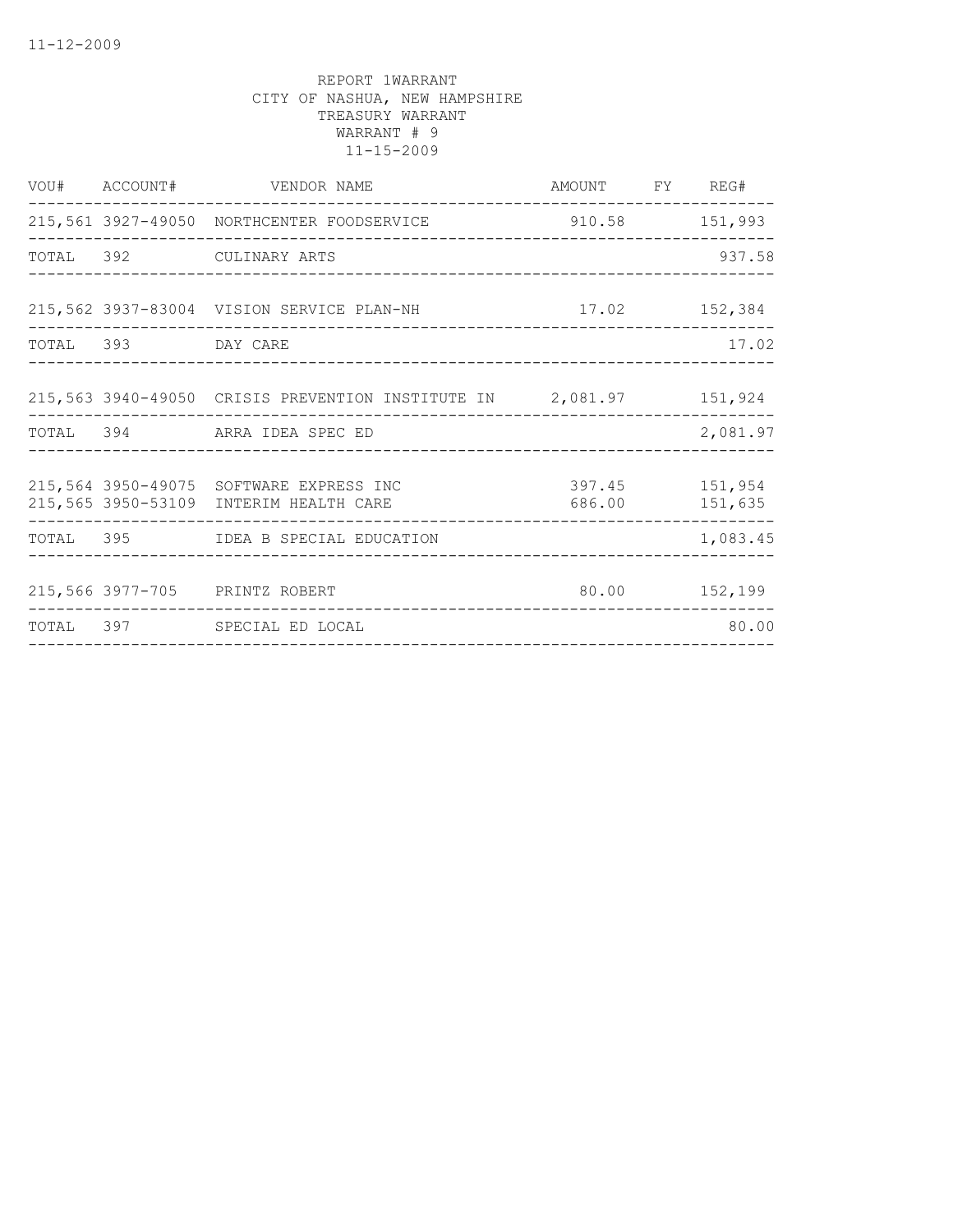| VOU#  | ACCOUNT#    | VENDOR NAME                                    | AMOUNT | FY | REG#    |
|-------|-------------|------------------------------------------------|--------|----|---------|
| 233   | $412 - 162$ | HILLSBOROUGH COUNTY TREASURER                  | 43.32  |    | 152,227 |
| TOTAL | $412 - 16$  | FINANCIAL SERVICES<br>INT & COST ON REDEMPTION |        |    | 43.32   |
| 234   | $476 - 192$ | TJ MALLEY ELECTRIC                             | 16.50  |    | 152,223 |
| TOTAL | $476 - 19$  | <b>BUILDING</b><br>ELECTRICAL PERMITS          |        |    | 16.50   |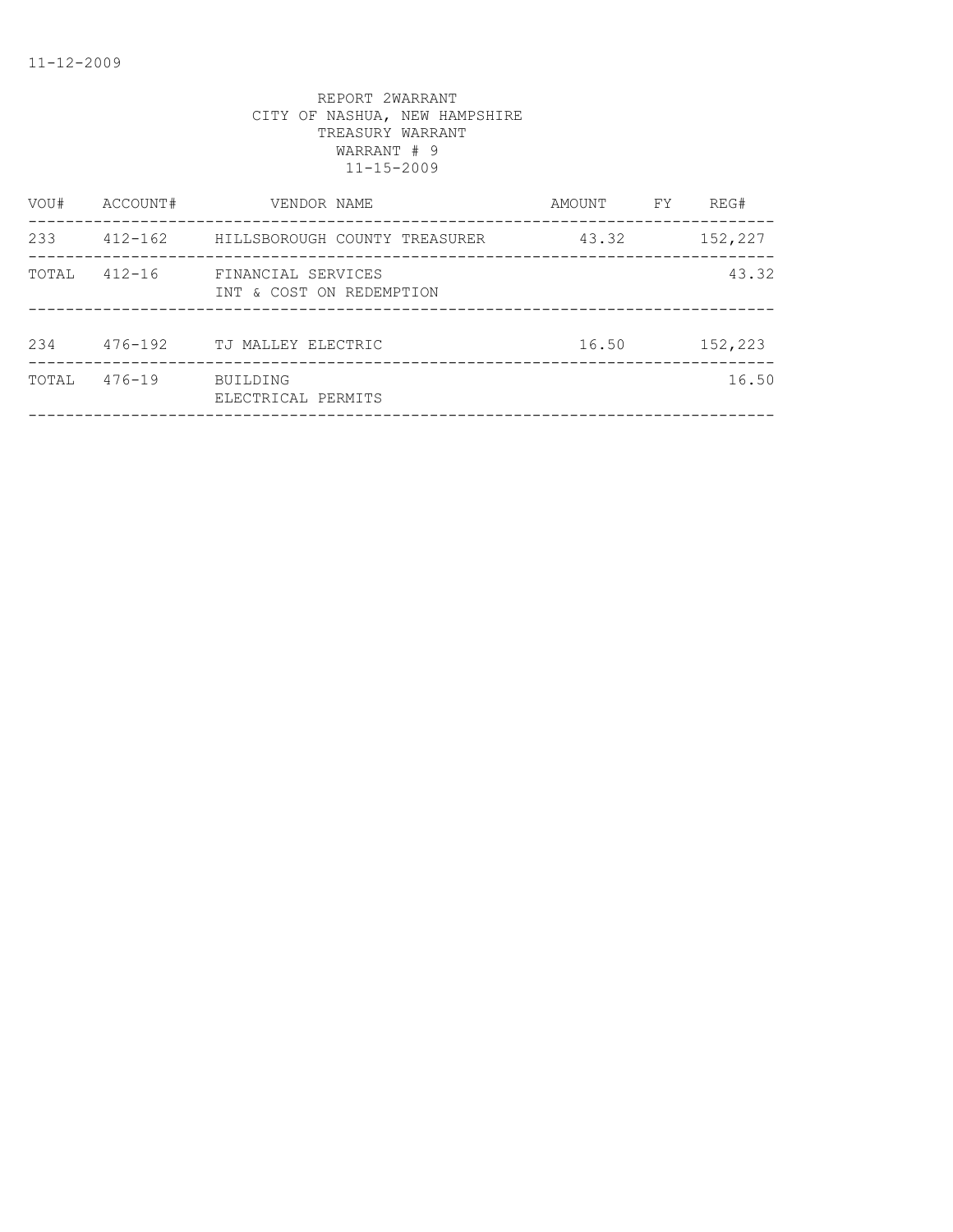| VOU#                                                 | ACCOUNT#                                                                                             | VENDOR NAME                                                                                                                                                                                         | <b>AMOUNT</b>                                                                     | FY | REG#                                                                         |
|------------------------------------------------------|------------------------------------------------------------------------------------------------------|-----------------------------------------------------------------------------------------------------------------------------------------------------------------------------------------------------|-----------------------------------------------------------------------------------|----|------------------------------------------------------------------------------|
| 235<br>236                                           | $501 - 43005$<br>$501 - 31050$                                                                       | FEDEX<br>VERIZON WIRELESS                                                                                                                                                                           | 27.64<br>65.07                                                                    |    | 152,322<br>152,336                                                           |
| TOTAL                                                | 501                                                                                                  | MAYOR'S OFFICE                                                                                                                                                                                      |                                                                                   |    | 92.71                                                                        |
|                                                      |                                                                                                      |                                                                                                                                                                                                     |                                                                                   |    |                                                                              |
| 237<br>238                                           | 502-51015<br>$502 - 41015$                                                                           | HILLSBOROUGH COUNTY SHERIFF OF<br>STAPLES BUSINESS ADVANTAGE                                                                                                                                        | 21.00<br>47.04                                                                    |    | 151,621<br>151,907                                                           |
| TOTAL                                                | 502                                                                                                  | LEGAL DEPARTMENT                                                                                                                                                                                    |                                                                                   |    | 68.04                                                                        |
|                                                      |                                                                                                      |                                                                                                                                                                                                     |                                                                                   |    |                                                                              |
| 239<br>240                                           | 505-81004<br>505-81039                                                                               | GATEWAYS COMMUNITY SERVICES<br>HUMANE SOCIETY OF NEW ENGLAND                                                                                                                                        | 1,720.00<br>8,256.75                                                              |    | 151,903<br>151,720                                                           |
| TOTAL                                                | 505                                                                                                  | CIVIC & COMM. ACTIVITIES                                                                                                                                                                            |                                                                                   |    | 9,976.75                                                                     |
| 241<br>242<br>243<br>244<br>245<br>246               | 506-31005<br>506-31005<br>506-31005<br>506-31005<br>506-31005<br>506-31005                           | BAYRING COMMUNICATIONS<br>FAIRPOINT COMMUNICATIONS<br>FAIRPOINT COMMUNICATIONS<br>HELLO DIRECT INC<br>LOVERING SUE<br>PAETEC COMMUNICATIONS INC                                                     | 2,168.55<br>846.45<br>539.55<br>633.45<br>33.00<br>600.00                         |    | 152,348<br>152,350<br>152,351<br>151,697<br>152,284<br>152,320               |
| TOTAL                                                | 506                                                                                                  | TELECOMMUNICATIONS                                                                                                                                                                                  |                                                                                   |    | 4,821.00                                                                     |
| 247<br>247                                           | 508-83100<br>508-83101                                                                               | STATE OF NH UC<br>STATE OF NH UC                                                                                                                                                                    | 1,198.49<br>22,691.99                                                             |    | 152,369<br>152,369                                                           |
| TOTAL                                                | 508                                                                                                  | INSURANCE-EMPLOYEE BENEFITS                                                                                                                                                                         |                                                                                   |    | 23,890.48                                                                    |
| 248                                                  | 511-41015                                                                                            | STAPLES BUSINESS ADVANTAGE                                                                                                                                                                          | 46.43                                                                             |    | 151,907                                                                      |
| TOTAL                                                | 511                                                                                                  | CITI-STAT (FORMERLY ADMIN SVS)                                                                                                                                                                      |                                                                                   |    | 46.43                                                                        |
| 249<br>250<br>251<br>252<br>253<br>254<br>255<br>256 | 512-59266<br>512-91015<br>512-41010<br>512-94005<br>512-52010<br>512-43005<br>512-43005<br>512-59182 | CBCINNOVIS INC<br>CITY OF NASHUA/PETTY CASH<br>COMPUTER MANAGEMENT SYSTEMS<br>LOCAL GOVERNMENT CTR<br>MELANSON HEATH & COMPANY PC<br>POSTMASTER<br>PRINTGRAPHICS OF MAINE<br>PRINTGRAPHICS OF MAINE | 12.25<br>43.30<br>524.66<br>160.00<br>25,000.00<br>1,320.00<br>8,471.00<br>896.17 |    | 152,345<br>151,603<br>151,833<br>152,332<br>151,733<br>151,601<br>263<br>266 |
| 257                                                  | 512-41005                                                                                            | STAPLES BUSINESS ADVANTAGE                                                                                                                                                                          | 62.30                                                                             |    | 151,907                                                                      |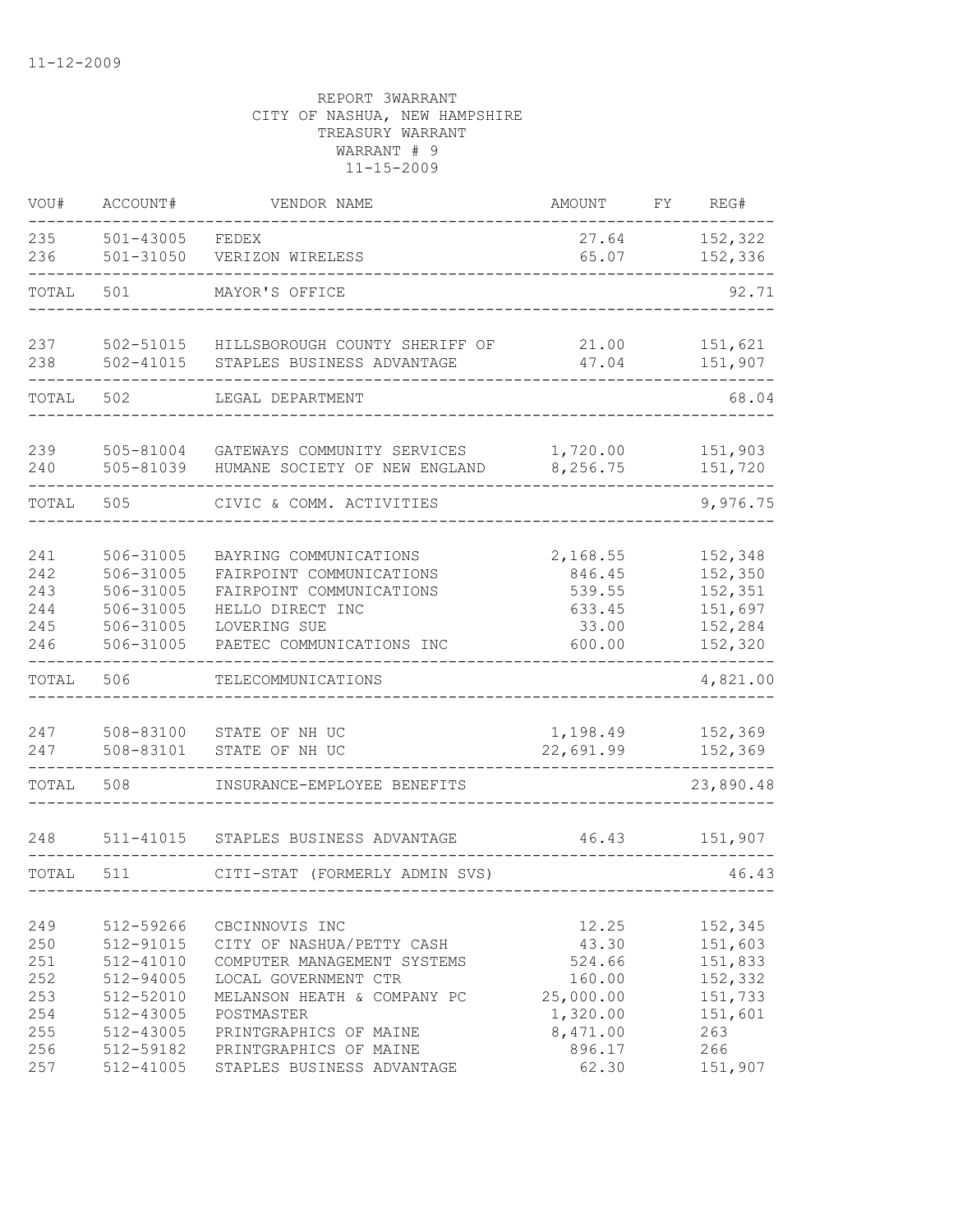| VOU#       | ACCOUNT#                             | VENDOR NAME                                                              | AMOUNT          | FY REG#                        |
|------------|--------------------------------------|--------------------------------------------------------------------------|-----------------|--------------------------------|
| 257<br>257 | 512-41015<br>512-41055               | STAPLES BUSINESS ADVANTAGE<br>STAPLES BUSINESS ADVANTAGE                 | 85.77<br>210.08 | 151,907<br>151,907<br>-------- |
| TOTAL      | 512                                  | FINANCIAL SERVICES                                                       |                 | 36,785.53                      |
| 258        | 513-41015                            | ANCO SIGNS & STAMPS INC                                                  | 91.00           | 151,840                        |
| 258        | 513-43005                            | ANCO SIGNS & STAMPS INC                                                  | 7.80            | 151,840                        |
| 259        | 513-49075                            | CITY OF NASHUA/PETTY CASH                                                | 62.43           | 151,603                        |
| 259        | 513-59115                            | CITY OF NASHUA/PETTY CASH                                                | 70.00           | 151,603                        |
| 260        | 513-41015                            | STAPLES BUSINESS ADVANTAGE                                               | 69.23           | 151,907                        |
| TOTAL      | 513                                  | CITY CLERK'S OFFICE                                                      |                 | 300.46                         |
| 260        |                                      | 515-41015 STAPLES BUSINESS ADVANTAGE                                     |                 | 37.06 151,907                  |
| TOTAL 515  |                                      | HUMAN RESOURCES                                                          |                 | 37.06                          |
|            |                                      |                                                                          |                 |                                |
| 261        |                                      | 516-54016 UNION LEADER CORPORATION                                       | 912.41          | 152,324                        |
| TOTAL      | 516                                  | PURCHASING DEPARTMENT                                                    |                 | 912.41                         |
|            |                                      |                                                                          |                 |                                |
| 262<br>263 | 517-59135<br>517-75130               | BAIN PEST CONTROL SERVICE INC<br>HARRY W WELLS & SON INC                 | 75.00<br>288.77 | 152,254<br>152,014             |
| 264        | 517-75023                            | HOME DEPOT CREDIT SERVICES                                               | 172.46          | 152,326                        |
| 265        | 517-34015                            | NATIONAL GRID                                                            | 353.62          | 152,344                        |
| 266        | 517-31050                            | NEXTEL COMMUNICATIONS                                                    | 67.77           | 152,325                        |
| 267        | 517-33005                            | PENNICHUCK WATER                                                         | 138.97          | 152,328                        |
| 268        | 517-32005                            | PSNH                                                                     | 1,991.28        | 152,360                        |
| TOTAL      | 517                                  | BUILDING MAINT - CITY ADMIN                                              |                 | 3,087.87                       |
|            |                                      |                                                                          |                 |                                |
| 269        | 519-41010                            | CITY OF NASHUA/PETTY CASH                                                | 6.53            | 151,603                        |
| 269        | 519-43005                            | CITY OF NASHUA/PETTY CASH                                                | 11.44           | 151,603                        |
| 270<br>271 |                                      | 519-91005 DAME DOUGLAS                                                   | 51.70           | 152,285<br>170.00   152,224    |
| 272        |                                      | 519-95005 GREATER MANCHESTER/NASHUA<br>519-94005 LOCAL GOVERNMENT CENTER | 90.00           | 152,341                        |
| 273        |                                      | 519-41015 STAPLES BUSINESS ADVANTAGE                                     | 249.89          | 151,907                        |
| 274        |                                      | 519-91005 TURGISS GARY                                                   |                 | 134.75 151,704                 |
|            | -------------<br>TOTAL 519 ASSESSORS |                                                                          |                 | --------------<br>714.31       |
|            |                                      |                                                                          |                 |                                |
| 275        |                                      | 520-59100 ERICKSON CLEANING SERVICES LLC                                 | 133.00          | 151,729                        |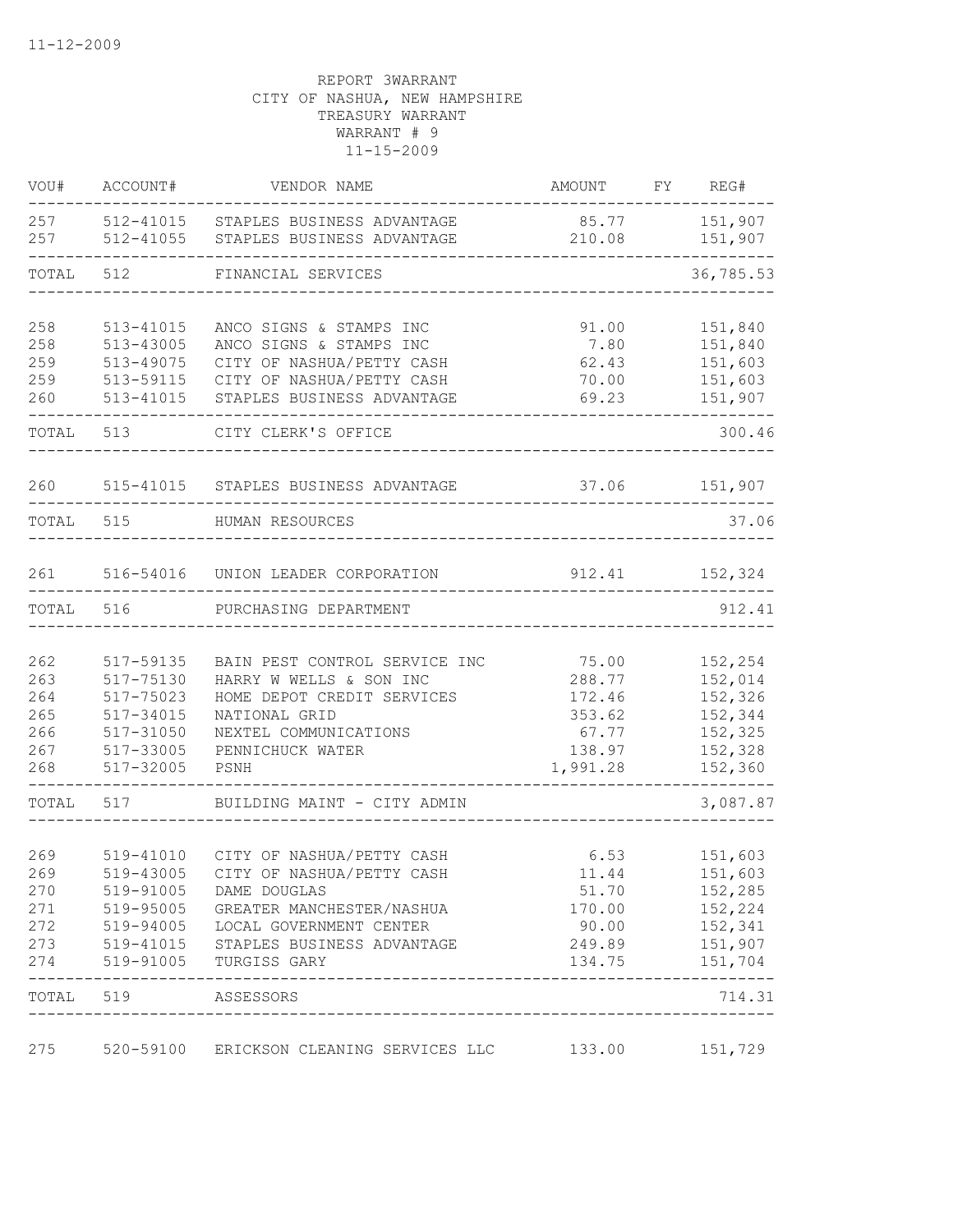|            | VOU# ACCOUNT# | VENDOR NAME                                                       | AMOUNT FY REG# |                    |
|------------|---------------|-------------------------------------------------------------------|----------------|--------------------|
|            |               | 276 520-34015 NATIONAL GRID<br>__________________________________ |                | 66.81 152,344      |
|            | TOTAL 520     | HUNT BUILDING                                                     |                | 199.81             |
|            |               | 277 522-49025 CITIZENS BANK                                       | 101.76         | 248                |
| 278        |               | 522-31050 NEXTEL COMMUNICATIONS                                   | 302.94         | 152,325            |
|            |               | TOTAL 522 INFORMATION TECHNOLOGY                                  |                | 404.70             |
|            |               |                                                                   |                |                    |
| 279        | $524 - 64045$ | CDW GOVERNMENT INC                                                |                | 141.60    151,962  |
| 280        | $524 - 64040$ | CITIZENS BANK                                                     |                | 39.00 248          |
| 281        | $524 - 64057$ | DELL MARKETING LP                                                 | 13,602.75      | 151,700            |
| 282<br>283 |               | 524-64045 PC MALL GOV INC<br>524-64040 SHI INTERNATIONAL CORP     | 30.00<br>25.00 | 151,973<br>152,129 |
|            |               |                                                                   |                |                    |
|            | TOTAL 524     | COMPUTERS - CITYWIDE                                              |                | 13,838.35          |
| 284        | 531-53056     | AAA CREDIT SCREENING SERV LLC 150.00 151,631                      |                |                    |
| 285        | 531-94005     | ADAMSON WILLIAM                                                   | 608.52         | 152,288            |
| 286        | 531-45125     | ADVANCED COMPUTERS & ELECTRONI                                    | 40.50          | 151,928            |
| 287        | $531 - 46030$ | ALL SPORTS HEROES UNIFORMS,                                       | 200.00         | 151,709            |
| 287        | $531 - 46040$ | ALL SPORTS HEROES UNIFORMS,                                       | 20.00          | 151,709            |
| 288        | 531-78007     | B & S LOCKSMITH INC                                               | 37.50          | 151,807            |
| 289        | 531-59100     | BAER ALEXANDRA                                                    | 46.66          | 151,773            |
| 290        | $531 - 46030$ | BEN'S UNIFORMS                                                    | 395.00         | 152,257            |
| 290        | $531 - 46040$ | BEN'S UNIFORMS                                                    | 1,615.98       | 152,257            |
| 291        | 531-78007     | BEST FORD/BEST CYCLE                                              | 530.79         | 151,633            |
| 292        | 531-47010     | BOUND TREE MEDICAL LLC                                            | 331.18         | 151,799            |
| 293        | $531 - 46040$ | BOURGEOIS FRANCIS                                                 | 149.98         | 152,286            |
| 294        | 531-64215     | CAMERALAND                                                        | 117.00         | 151,893            |
| 295        | 531-78007     | CARPARTS OF NASHUA                                                | 37.66          | 151,632            |
| 296        | 531-42000     | CENTRAL PAPER PRODUCTS CO                                         | 445.20         | 151,898            |
| 297        | 531-31025     | CINFO PETER                                                       | 45.96          | 152,290            |
| 298        | 531-91070     | CITIZENS BANK                                                     | 1,301.46       | 248                |
| 298        | 531-94005     | CITIZENS BANK                                                     | 912.15         | 248                |
| 299        | 531-41015     | CONWAY OFFICE PRODUCTS LLC                                        | 106.00         | 151,721            |
| 300        | $531 - 46040$ | COSTA PHILLIP                                                     | 137.50         | 152,287            |
| 301        | 531-78007     | CREATIVE SIGNS LLC                                                | 215.00         | 151,838            |
| 302        | $531 - 46040$ | DILLON WILLIAM                                                    | 163.92         | 152,291            |
| 303        | 531-78007     | DONOVAN EQUIPMENT CO INC                                          | 1,151.26       | 151,662            |
| 304        | 531-42000     | F W WEBB COMPANY                                                  | 261.50         | 151,693            |
| 305        | 531-31020     | FAIRPOINT COMMUNICATIONS                                          | 202.44         | 152,350            |
| 306        | 531-31025     | FAIRPOINT COMMUNICATIONS                                          | 28.49          | 152,351            |
| 307        | 531-48015     | FLEET SERVICES                                                    | 885.89         | 151,794            |
| 308        | $531 - 64215$ | FORENSIC IMAGING, INC                                             | 248.95         | 152,162            |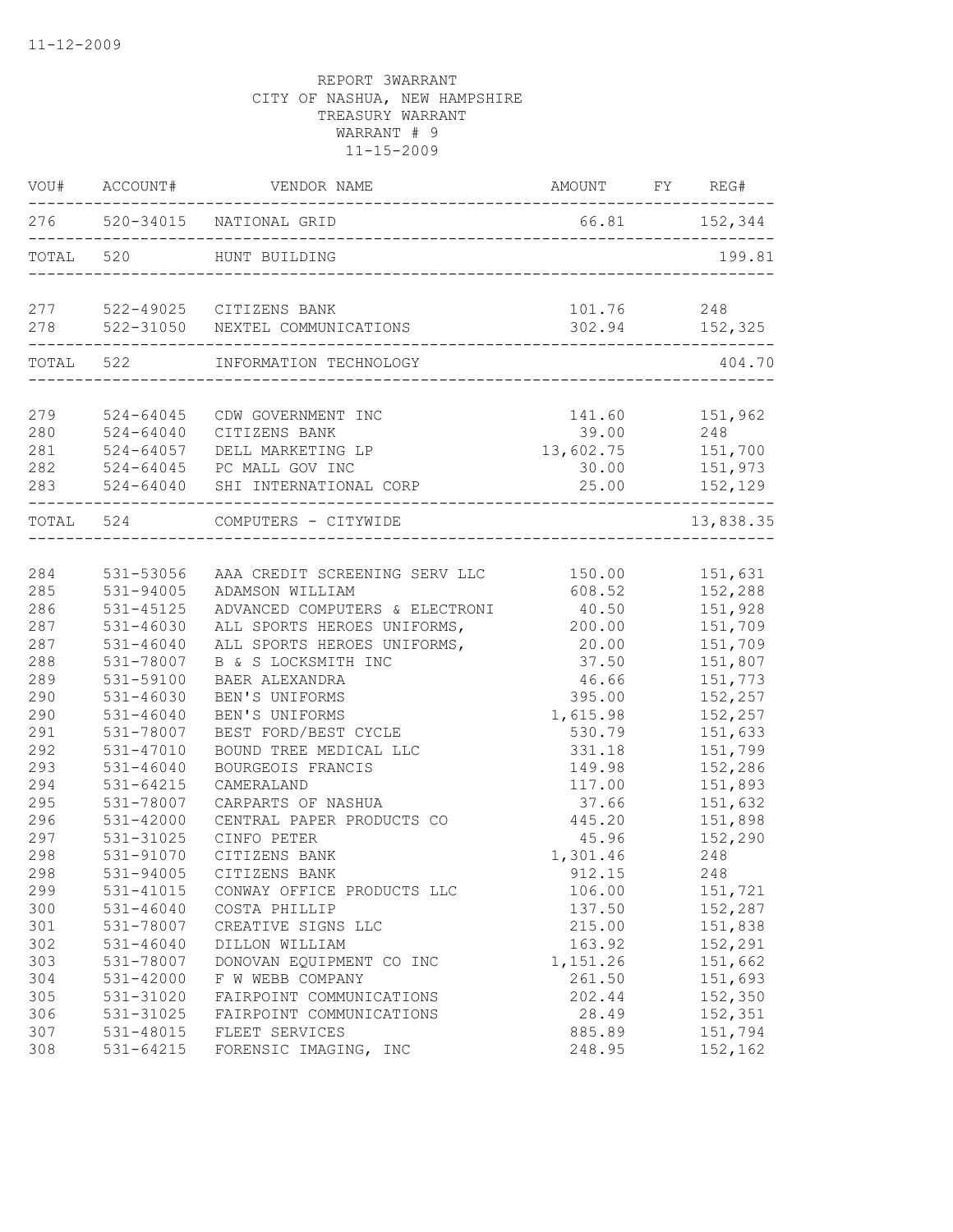| VOU#      | ACCOUNT#       | VENDOR NAME                                          | AMOUNT    | FY | REG#                           |
|-----------|----------------|------------------------------------------------------|-----------|----|--------------------------------|
| 309       |                | 531-53125 GANGI ALEXANDER                            | 200.00    |    | 152,293                        |
| 310       | 531-98035      | GOOD MORNING SALES INC                               | 49.25     |    | 151,906                        |
| 311       | 531-78065      | GOODYEAR AUTO SERVICE CENTER                         | 3,698.92  |    | 151,614                        |
| 312       | $531 - 42000$  | HOME DEPOT CREDIT SERVICES                           | 63.45     |    | 152,337                        |
| 313       | 531-75130      | J LAWRENCE HALL INC                                  | 1,659.22  |    | 152,260                        |
| 314       | 531-94005      | LIMA JAMES                                           | 88.00     |    | 152,294                        |
| 315       | 531-78007      | MAC MULKIN CHEVROLET INC                             | 632.35    |    | 152,173                        |
| 316       | 531-94005      | MARSHALL BRYAN                                       | 88.00     |    | 152,295                        |
| 317       | 531-78007      | MAYNARD & LESIEUR INCORPORATED                       | 264.64    |    | 152,187                        |
| 317       | 531-78065      | MAYNARD & LESIEUR INCORPORATED                       | 1,173.62  |    | 152,187                        |
| 318       | 531-75023      | MERRIMACK BUILDING SUPPLY INC                        | 97.00     |    | 151,932                        |
| 319       | 531-78007      | MHQ MUNICIPAL VEHICLES                               | 990.00    |    | 151,804                        |
| 320       | $531 - 74070$  | MONADNOCK MACHINE GUNSMITHING                        | 250.00    |    | 151,890                        |
| 321       | 531-34015      | NATIONAL GRID                                        | 33.80     |    | 152,344                        |
| 322       | 531-78007      | NEW G.H. BERLIN OIL COMPANY                          | 202.46    |    | 151,780                        |
| 323       | 531-94005      | <b>NHBA</b>                                          | 370.00    |    | 152,335                        |
| 324       | 531-78007      | NORTHERN FOREIGN CAR PARTS INC                       | 529.17    |    | 152,263                        |
| 325       | $531 - 64045$  | PC MALL GOV INC                                      | 342.00    |    | 151,973                        |
| 326       | 531-33005      | PENNICHUCK WATER                                     | 1,084.70  |    | 152,328                        |
| 327       | 531-53050      | PSYCHOTHERAPY ASSOCIATES INC                         | 1,750.00  |    | 151,980                        |
| 328       | 531-32005      | PUBLIC SERVICE OF NH                                 | 15,265.33 |    | 152,364                        |
| 328       | 531-32035      | PUBLIC SERVICE OF NH                                 | 325.15    |    | 152,364                        |
| 329       | $531 - 46040$  | ROARK MEGHAN                                         | 123.93    |    | 152,289                        |
| 330       | 531-78007      | ROBBINS AUTO PARTS                                   | 103.62    |    | 152,101                        |
| 331       | $531 - 46040$  | SEROLL SCOTT                                         | 164.67    |    | 152,292                        |
| 332       | 531-34015      | SHATTUCK MALONE OIL CO                               | 74.27     |    | 152,316                        |
| 333       | 531-41005      | STAPLES BUSINESS ADVANTAGE                           | 574.10    |    | 151,907                        |
| 333       | 531-41015      | STAPLES BUSINESS ADVANTAGE                           | 1,490.42  |    | 151,907                        |
| 334       | 531-46030      | STAR PACKER BADGES                                   | 125.25    |    | 151,690                        |
| 335       | 531-41015      | TAB PRODUCTS CO                                      | 903.52    |    | 151,692                        |
| 336       | 531-42000      | THE DURKIN CO INC                                    | 202.76    |    | 151,778                        |
| 337       | 531-78007      | TOWERS MOTOR PARTS CORP                              | 12.58     |    | 151,865                        |
| 338       | 531-43005      | UNITED PARCEL SERVICE                                | 140.63    |    | 152,371                        |
| 339       | 531-43005      | UNITED STATES POSTAL SERVICE                         | 1,000.00  |    | 260                            |
| 340       | $531 - 64045$  | WATSON FURNITURE GROUP<br>__________________________ | 3,959.00  |    | 151,880                        |
| TOTAL 531 | -------------- | POLICE DEPARTMENT<br>------------------              |           |    | 48, 418.30<br>---------------- |
|           |                |                                                      |           |    |                                |
| 341       | 532-75023      | AE MECHANICAL INC                                    | 2,906.50  |    | 152,104                        |
| 342       | 532-78100      | ARCSOURCE INC                                        | 58.50     |    | 151,757                        |
| 343       | $532 - 46040$  | AUDETTE JEREMY                                       | 285.40    |    | 152,296                        |
| 344       | 532-78100      | BELLETETES INC                                       | 26.87     |    | 151,750                        |
| 344       | 532-98005      | BELLETETES INC                                       | 3.50      |    | 151,750                        |
| 345       | 532-75105      | BRIAN MASON ELECTRIC LLC                             | 185.00    |    | 151,826                        |
| 346       | 532-94010      | CARRIGAN SCOTT                                       | 1,347.00  |    | 151,613                        |
| 347       | 532-78035      | CHROMATE INDUSTRIAL CORP                             | 109.99    |    | 151,714                        |
| 348       | 532-45155      | FIRE TECH & SAFETY OF NEW ENGL                       | 1,955.00  |    | 151,871                        |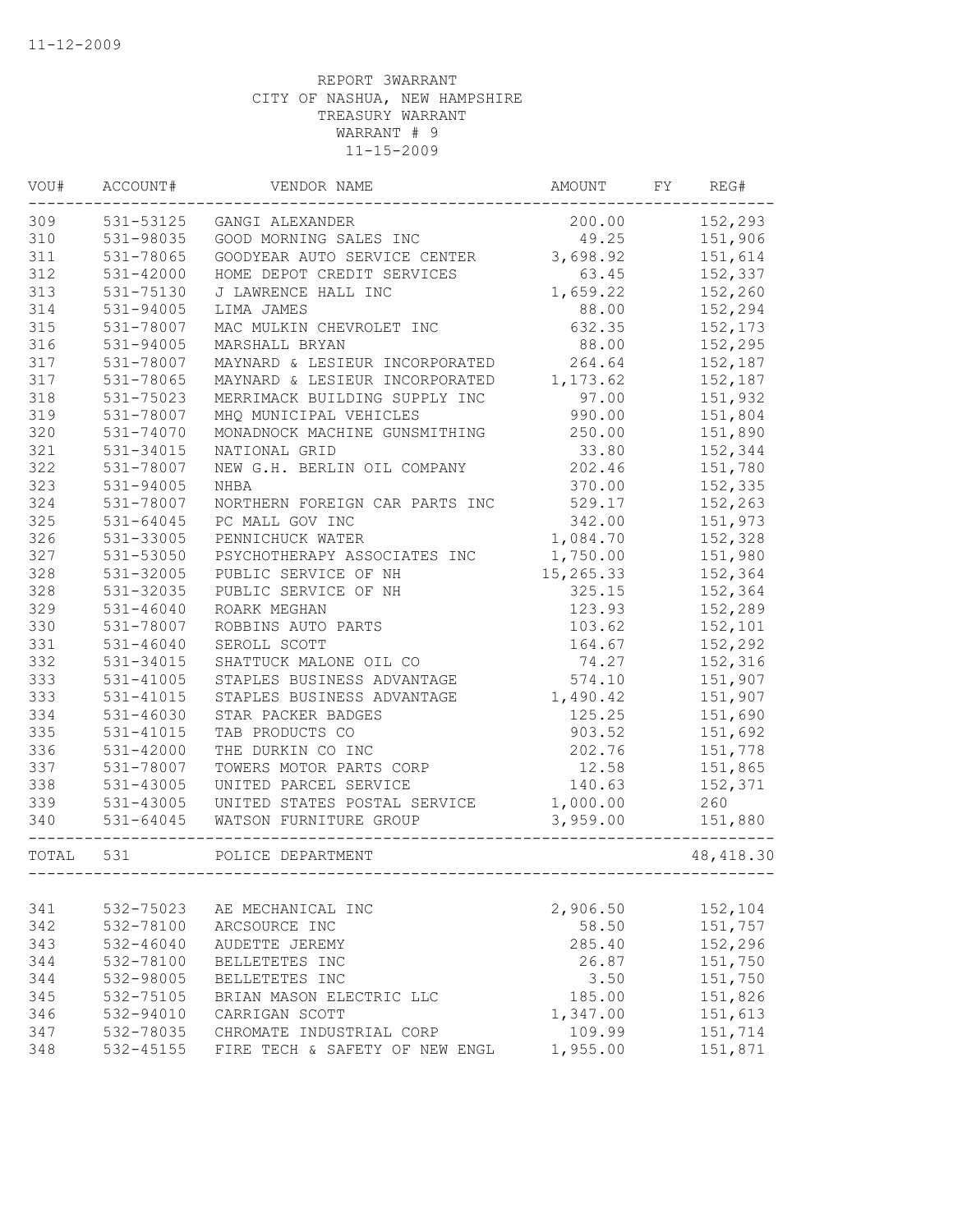| VOU# | ACCOUNT#       | VENDOR NAME                     | AMOUNT   | FY | REG#          |
|------|----------------|---------------------------------|----------|----|---------------|
| 349  |                | 532-95010 FIREHOUSE             | 29.95    |    | 152,315       |
| 350  | 532-74092      | GAGNON GEORGE                   | 45.00    |    | 151,845       |
| 351  | 532-78020      | GRAPPONE AUTOMOTIVE GROUP       | 230.33   |    | 151,900       |
| 352  | 532-78075      | GREENFIELD INDUSTRIES INC       | 439.00   |    | 151,666       |
| 353  | 532-75023      | HOME DEPOT CREDIT SERVICES      | 63.85    |    | 152,326       |
| 354  | 532-46030      | INDUSTRIAL PROTECTION SERVICES  | 136.25   |    | 151,672       |
| 355  | 532-59135      | J P PEST SERVICES               | 85.00    |    | 151,798       |
| 356  | 532-78007      | JACK YOUNG COMPANY, INC         | 318.92   |    | 151,894       |
| 357  | 532-78020      | LIBERTY INTN'L TRUCKS OF NH LL  | 177.73   |    | 152,181       |
| 358  | 532-75105      | M & M ELECTRICAL SUPPLY CO INC  | 32.23    |    | 152,166       |
| 359  | 532-63065      | MARK'S FURNITURE & BEDDING      | 700.00   |    | 152,220       |
| 360  | 532-78065      | MAYNARD & LESIEUR INCORPORATED  | 3,766.76 |    | 152,187       |
| 361  | 532-78075      | MIKE'S CUSTOM KANVAS            | 200.00   |    | 151,634       |
| 362  | 532-94005      | MINUTEMAN FIRE & RESCUE APPARA  | 643.90   |    | 151,706       |
| 363  | 532-78100      | MINUTEMAN TRUCKS INC            | 1,102.69 |    | 151,796       |
| 364  | 532-47005      | MOORE MEDICAL LLC               | 680.60   |    | 151,870       |
| 365  | 532-34015      | NATIONAL GRID                   | 430.20   |    | 152,344       |
| 366  | 532-31040      | NEXTEL COMMUNICATIONS           | 346.91   |    | 152,325       |
| 367  | 532-33005      | PENNICHUCK WATER                | 167.97   |    | 152,328       |
| 368  | 532-32005      | PSNH                            | 2,606.08 |    | 152,360       |
| 369  | 532-74038      | R WHITE EQUIPMENT CENTER INC    | 22.55    |    | 152,191       |
| 370  | 532-79045      | REXEL CLS                       | 26.17    |    | 152,071       |
| 371  | 532-45110      | SANEL AUTO PARTS CO             | 373.05   |    | 151,756       |
| 371  | 532-78007      | SANEL AUTO PARTS CO             | 207.28   |    | 151,756       |
| 371  | 532-78100      | SANEL AUTO PARTS CO             | 6.68     |    | 151,756       |
| 372  | 532-69035      | SNAP ON TOOLS                   | 9.40     |    | 151,664       |
| 373  | 532-41015      | STAPLES BUSINESS ADVANTAGE      | 555.01   |    | 151,907       |
| 373  | 532-45125      | STAPLES BUSINESS ADVANTAGE      | 202.97   |    | 151,907       |
| 374  | 532-75023      | THE METRO GROUP INC             | 3,430.00 |    | 151,812       |
| 375  | 532-59100      | TRUE BLUE CLEANERS              | 82.50    |    | 151,795       |
| 376  | 532-43005      | UNITED PARCEL SERVICE           | 49.47    |    | 152,371       |
| 377  | 532-75023      | UNITED SUPPLY COMPANY INC       | 19.56    |    | 152,248       |
| 378  | 532-64192      | W S DARLEY & CO                 | 163.97   |    | 151,863       |
| 379  | 532-74038      | WD PERKINS FIRE PUMP SPECIALIS  | 1,250.00 |    | 151,837       |
| 379  | 532-78095      | WD PERKINS FIRE PUMP SPECIALIS  | 135.00   |    | 151,837       |
| 380  | $532 - 46045$  | WOOD RICHARD                    | 48.00    |    | 151,835       |
| 381  | 532-73005      | YANKEE EQUIPMENT SYSTEMS INC    | 160.00   |    | 151,650       |
| 382  |                | 532-78020 YANKEE TRUCKS         | 200.97   |    | 151,648       |
|      |                |                                 |          |    |               |
|      |                | TOTAL 532 FIRE DEPARTMENT       |          |    | 26,023.71     |
| 383  | 534-32020 PSNH |                                 |          |    | 62.43 152,360 |
|      |                | TOTAL 534 STREET LIGHTING       |          |    | 62.43         |
|      |                |                                 |          |    |               |
| 384  |                | 535-31050 NEXTEL COMMUNICATIONS | 215.29   |    | 152,325       |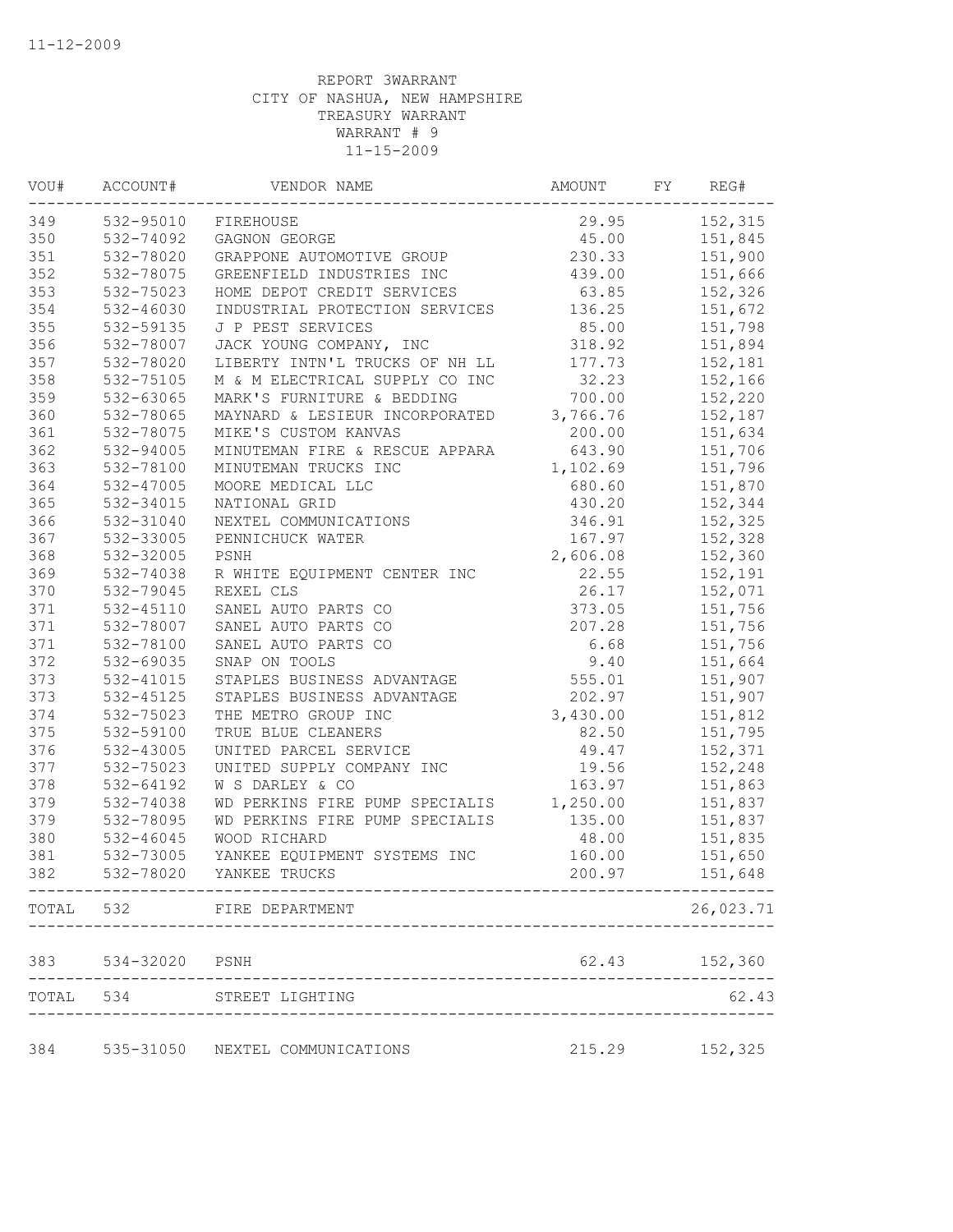| VOU#                     | ACCOUNT#                                         | VENDOR NAME                                                                                                   | AMOUNT                                 | FY. | REG#                                     |
|--------------------------|--------------------------------------------------|---------------------------------------------------------------------------------------------------------------|----------------------------------------|-----|------------------------------------------|
| TOTAL                    | 535                                              | EMERGENCY MANAGEMENT                                                                                          |                                        |     | 215.29                                   |
| 385<br>386<br>387        | 536-95000<br>536-49075<br>536-32035              | APCO INTERNATIONAL INC<br>COMPUTER HUT OF N E INC<br>PSNH                                                     | 253.00<br>2,079.00<br>417.93           |     | 152,370<br>152,256<br>152,360            |
| TOTAL                    | 536                                              | CITYWIDE COMMUNICATIONS                                                                                       |                                        |     | 2,749.93                                 |
| 388<br>389<br>390        | 541-34005<br>541-41015<br>541-95010              | SHATTUCK MALONE OIL CO<br>STAPLES BUSINESS ADVANTAGE<br>THE TELEGRAPH                                         | 874.10<br>325.45<br>130.00             |     | 152,316<br>151,907<br>152,339            |
| TOTAL                    | 541                                              | COMMUNITY SERVICES DIVISION                                                                                   |                                        |     | 1,329.55                                 |
| 391                      | 542-31050                                        | NEXTEL COMMUNICATIONS                                                                                         | 106.86                                 |     | 152,325                                  |
| TOTAL                    | 542                                              | COMMUNITY HEALTH                                                                                              |                                        |     | 106.86                                   |
| 392<br>392<br>393        | 543-53025<br>543-64140<br>543-31050              | MILLIPORE CORPORATION<br>MILLIPORE CORPORATION<br>NEXTEL COMMUNICATIONS                                       | 100.00<br>1,291.01<br>65.50            |     | 151,696<br>151,696<br>152,325            |
| TOTAL                    | 543                                              | ENVIRONMENTAL HEALTH DEPT.                                                                                    |                                        |     | 1,456.51                                 |
| 394<br>395               | 544-91005<br>544-31050                           | MACK ROBERT<br>NEXTEL COMMUNICATIONS                                                                          | 178.40<br>70.88                        |     | 151,689<br>152,325                       |
| TOTAL                    | 544                                              | WELFARE ADMINISTRATION                                                                                        |                                        |     | 249.28                                   |
| 396<br>397<br>398<br>399 | 545-97020<br>545-97020<br>545-97020<br>545-97020 | 188 CONCORD ST LLC DBA LILLIAN<br>23-25 TEMPLE ST REALTY LLC<br>28-34 RR SQUARE LLC<br>ARUMUGHAMANGALAM MOHAN | 3,169.08<br>820.00<br>970.00<br>476.85 |     | 151,827<br>151,832<br>151,654<br>151,914 |
| 400<br>401<br>402<br>403 | 545-97020<br>545-97020<br>545-97020<br>545-97015 | BISHOP REAL ESTATE MGMT INC<br>BISSONNETTE JAMES<br>BONNETTE PETER<br>BOT-L-GAS INC                           | 500.00<br>893.00<br>1,575.00<br>269.40 |     | 151,740<br>151,726<br>151,637<br>151,669 |
| 404<br>405<br>406<br>407 | 545-97020<br>545-97020<br>545-97020<br>545-97020 | BOYER IVON<br>BUTLER AFRICA M<br>CASIMIR PLACE LP<br>CENTRAL REALTY                                           | 600.00<br>750.00<br>465.00<br>1,173.10 |     | 151,707<br>151,611<br>151,764<br>151,774 |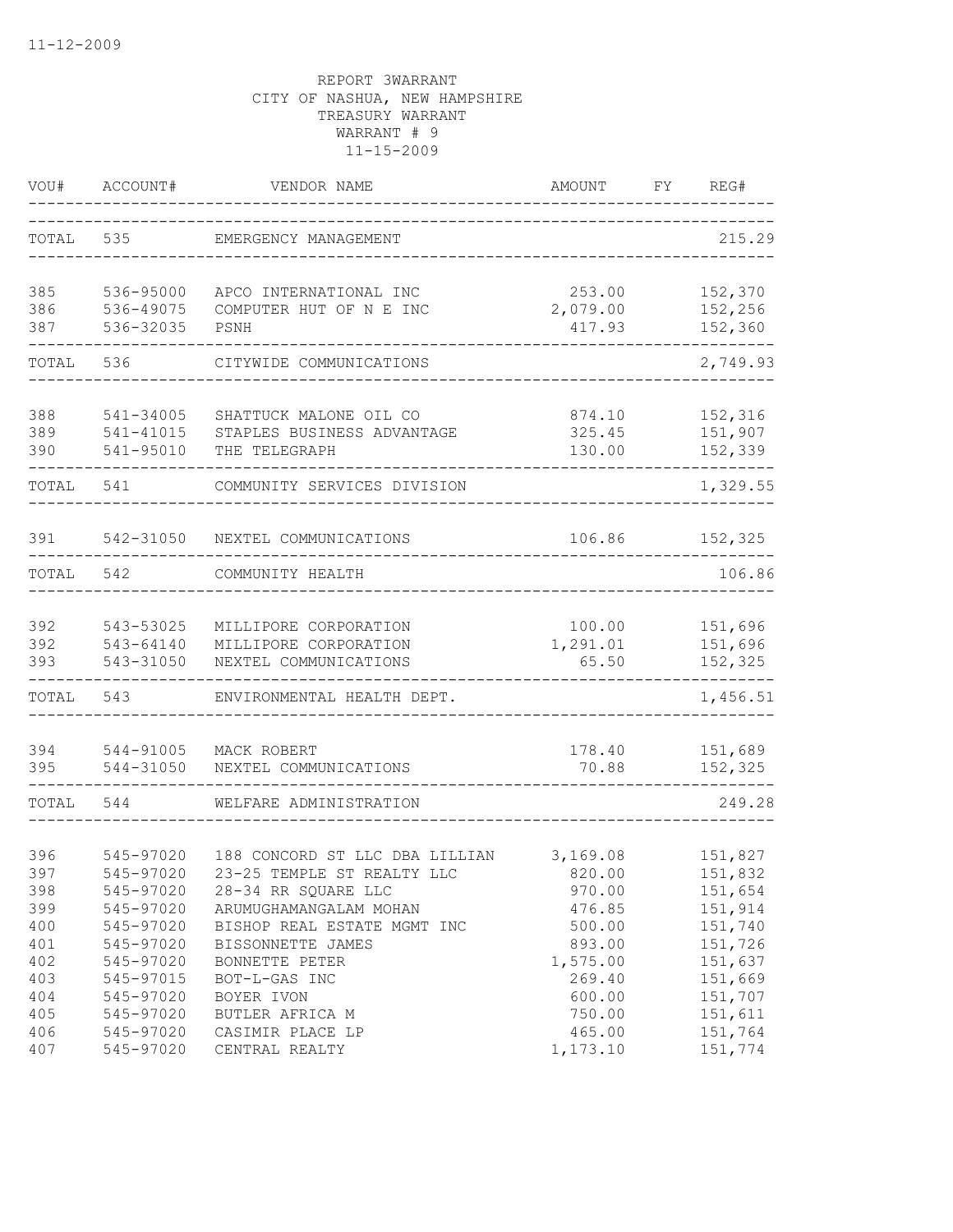| WOU#      | ACCOUNT#      | VENDOR NAME                    | AMOUNT   | FY | REG#      |
|-----------|---------------|--------------------------------|----------|----|-----------|
| 408       | 545-97020     | CLARK E G                      | 750.00   |    | 151,718   |
| 409       | 545-97020     | CONNOLLY FRANCIS X             | 402.75   |    | 151,642   |
| 410       | 545-97020     | CONSTANT DANIEL                | 521.12   |    | 151,867   |
| 411       | 545-97020     | COUNTRY BARN MOTEL             | 1,414.00 |    | 151,752   |
| 412       | 545-97020     | DAGESSE REGINALD               | 233.27   |    | 151,760   |
| 413       | 545-97020     | DAVIS FUNERAL HOME             | 500.00   |    | 151,651   |
| 414       | 545-97015     | DEMOULAS SUPERMARKETS INC      | 4,140.66 |    | 152,317   |
| 415       | 545-97020     | DICHARD DOUGLAS J              | 219.43   |    | 151,643   |
| 416       | 545-97020     | DRURY DANA                     | 878.43   |    | 151,808   |
| 417       | 545-97020     | FREEDOM APARTMENTS LLC         | 1,125.00 |    | 151,745   |
| 418       | 545-97020     | FROST CLARENCE                 | 1,100.00 |    | 151,878   |
| 419       | 545-97020     | GAUTHIER CONRAD J              | 589.25   |    | 151,753   |
| 420       | 545-97020     | GAUTHIER REALTY/CONNIE GAUTHIE | 1,245.99 |    | 151,895   |
| 421       | 545-97020     | JENSENS'S INC                  | 401.00   |    | 151,731   |
| 422       | 545-97020     | JUNGKMAN ROBERT O              | 450.00   |    | 151,872   |
| 423       | 545-97020     | LAVOIE LUCILLE                 | 550.00   |    | 151,912   |
| 424       | 545-97020     | MEJIA MANAGEMENT GROUP         | 650.00   |    | 151,896   |
| 425       | 545-97020     | MIGNEAULT THOMAS               | 1,111.00 |    | 151,913   |
| 426       | 545-97020     | MOTEL 6                        | 939.62   |    | 151,861   |
| 427       | 545-97020     | NASHUA HOUSING AUTHORITY       | 50.00    |    | 151,868   |
| 428       | 545-97015     | NATIONAL GRID                  | 970.49   |    | 152,373   |
| 429       | 545-97020     | OH ASH STREET HOLDINGS LLC/DAN | 500.00   |    | 151,828   |
| 430       | 545-97020     | PELLETIER NORMAND              | 156.22   |    | 151,810   |
| 431       | 545-97020     | PRINCETON PROP MGMT INC        | 524.00   |    | 151,630   |
| 432       | 545-97015     | PSNH                           | 1,860.91 |    | 152,362   |
| 433       | 545-97020     | RJ REAL ESTATE                 | 306.77   |    | 151,736   |
| 434       | 545-97020     | ROCHETTE & SON FUNERAL HOME IN | 750.00   |    | 151,627   |
| 435       | 545-97020     | RODRIGUE ROBERT N              | 406.62   |    | 151,679   |
| 436       | 545-97020     | ROUSSEL KATHLEEN               | 231.03   |    | 151,640   |
| 437       | 545-97020     | SILVA MARIA L                  | 480.00   |    | 151,811   |
| 438       | 545-97020     | SOMERSET ASSOCIATES DBA SOMERS | 1,224.00 |    | 151,852   |
| 439       | 545-97020     | TABOR BARBARA                  | 431.80   |    | 151,607   |
| 440       | 545-97020     | TLD PROPERTIES LLC             | 560.00   |    | 151,788   |
| 441       | 545-97020     | TUMPNEY SHANE                  | 675.00   |    | 152,297   |
| TOTAL 545 |               | WELFARE COSTS                  |          |    | 38,009.79 |
|           |               |                                |          |    |           |
| 442       | 551-49075     | CITY OF NASHUA/PETTY CASH      | 30.00    |    | 151,603   |
| 442       | 551-91005     | CITY OF NASHUA/PETTY CASH      | 18.78    |    | 151,603   |
| 443       | 551-59100     | CORBETT CLEANING CO/STEPHEN CO | 320.00   |    | 151,765   |
| 444       | 551-91005     | DOOKRAN STEPHEN                | 62.70    |    | 151,860   |
| 445       | 551-59100     | J P PEST SERVICES              | 230.82   |    | 151,798   |
| 446       | 551-91005     | MENDOLA GIUSEPPE               | 22.11    |    | 152,103   |
| 447       | $551 - 41015$ | NEW ENGLAND PAPER & SUPPLY     | 99.64    |    | 151,775   |
| 448       | 551-31050     | NEXTEL COMMUNICATIONS          | 331.84   |    | 152,325   |
| 449       | 551-32005     | PUBLIC SERVICE OF NH           | 688.54   |    | 152,364   |
| 450       | $551 - 41015$ | STAPLES BUSINESS ADVANTAGE     | 154.50   |    | 151,907   |
|           |               |                                |          |    |           |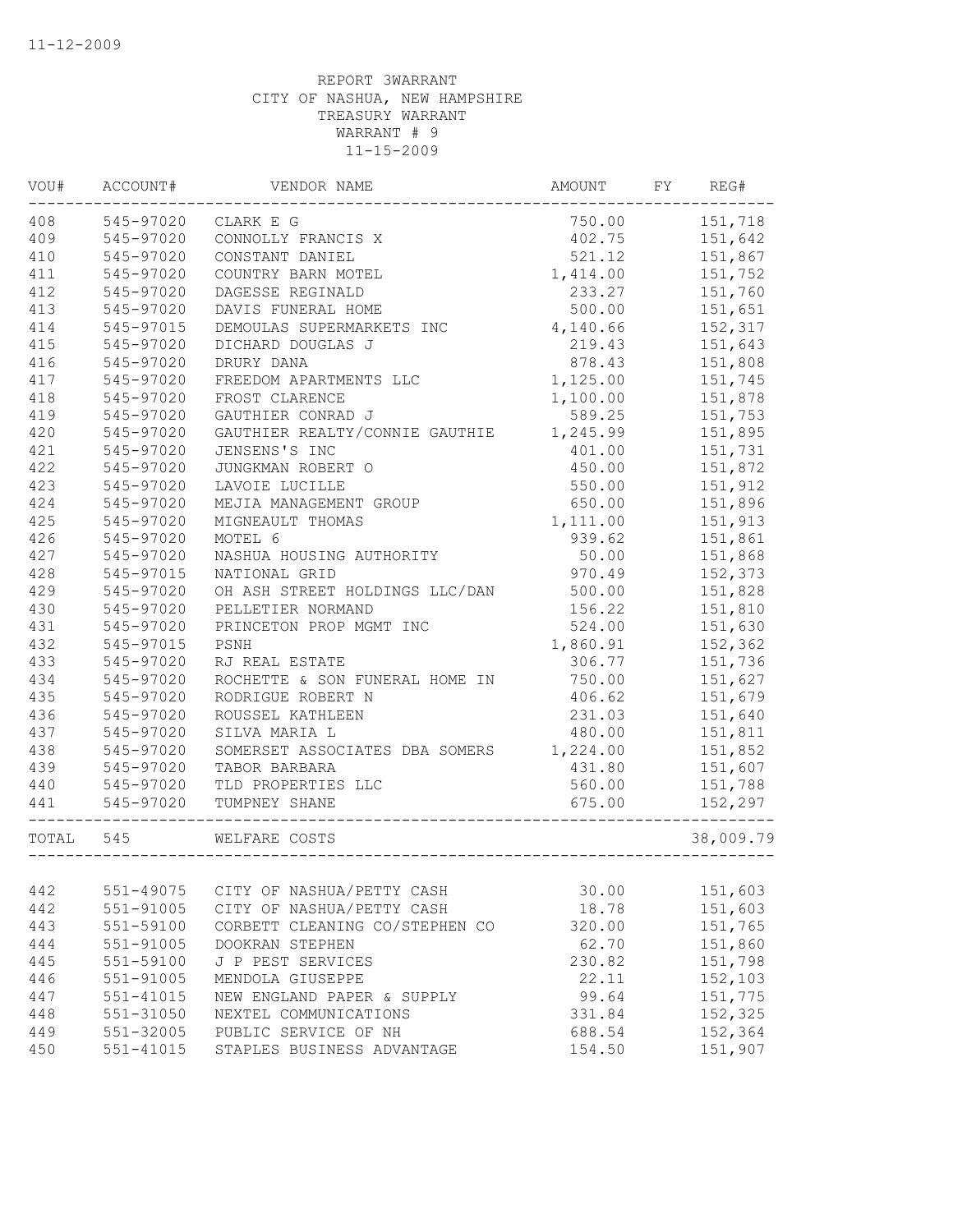| VOU# |               |                                        |          | REG#      |
|------|---------------|----------------------------------------|----------|-----------|
|      | TOTAL 551     |                                        |          | 1,958.93  |
|      |               |                                        |          |           |
| 451  | 552-75021     | BELLETETES INC                         | 261.56   | 151,750   |
| 451  | 552-75135     | BELLETETES INC                         | 177.66   | 151,750   |
| 452  | 552-78007     | BEST FORD/BEST CYCLE                   | 1,020.30 | 151,633   |
| 453  | 552-75021     | CAROLINA EASTERN-VAIL INC              | 2,406.00 | 151,888   |
| 454  | 552-78007     | CARPARTS OF NASHUA                     | 146.12   | 151,632   |
| 455  | 552-78007     | CASEY EQUIPMENT & RENTAL CORP          | 291.26   | 151,869   |
| 456  | 552-64192     | COMPUMATIC TIME RECORDERS INC 56.40    |          | 152,041   |
| 457  | 552-75022     | CORBETT CLEANING CO/STEPHEN CO 300.00  |          | 151,765   |
| 458  | 552-78100     | D & R TOWING INC                       | 260.00   | 152,171   |
| 459  | 552-48015     | DENNIS K BURKE INC                     | 1,418.10 | 152,372   |
| 460  | 552-78100     | DURABILD TRANSMISSIONS OF NASH         | 219.32   | 151,608   |
| 461  | 552-75021     | F W WEBB COMPANY                       | 261.50   | 151,693   |
| 462  | $552 - 46045$ | HOME DEPOT CREDIT SERVICES             | 9.96     | 152,326   |
| 462  | 552-75021     | HOME DEPOT CREDIT SERVICES             | 319.43   | 152,326   |
| 463  | 552-74085     | HUDSON SMALL ENGINE                    | 179.00   | 151,741   |
| 464  | 552-75021     | LOWE'S                                 | 34.39    | 152,338   |
| 465  | $552 - 46045$ | LYONS JOHN                             | 82.00    | 152,298   |
| 466  | 552-75040     | M & M ELECTRICAL SUPPLY CO INC         | 93.56    | 152,166   |
| 467  | 552-64225     | M E O'BRIEN & SONS INC                 | 611.00   | 151,722   |
| 468  | 552-78007     | MAC MULKIN CHEVROLET INC               | 164.66   | 152,173   |
| 469  | 552-78065     | MAYNARD & LESIEUR INCORPORATED         | 223.20   | 152,187   |
| 470  | 552-78007     | NAPA AUTO PARTS                        | 214.71   | 151,856   |
| 471  | 552-34015     | NATIONAL GRID                          | 133.60   | 152,344   |
| 471  | 552-34045     | NATIONAL GRID                          | 52.43    | 152,344   |
| 472  | 552-31050     | NEXTEL COMMUNICATIONS                  | 175.04   | 152,325   |
| 472  | 552-59178     | NEXTEL COMMUNICATIONS                  | 602.61   | 152,325   |
| 473  | 552-32005     | PENNICHUCK WATER                       | 115.66   | 152,328   |
| 473  | 552-33005     | PENNICHUCK WATER                       | 7,651.75 | 152,328   |
| 474  | 552-32005     | PSNH                                   | 4,573.16 | 152,360   |
| 474  | 552-32030     | PSNH                                   | 967.20   | 152,360   |
| 475  | 552-78100     | RBG INC                                | 580.99   | 151,612   |
| 476  | 552-78007     | SANEL AUTO PARTS CO                    | 128.00   | 151,756   |
| 477  | $552 - 41015$ | STAPLES BUSINESS ADVANTAGE             | 240.87   | 151,907   |
| 478  |               | 552-75135 TOM IRWIN INCORPORATED       | 828.00   | 152,258   |
| 479  |               | 552-75021 TREASURER STATE OF NH        | 800.00   | 152,330   |
| 480  |               | 552-75021 UNITED SUPPLY COMPANY INC    | 3.23     | 152,248   |
|      | TOTAL 552     | PARKS AND RECREATION<br>______________ |          | 25,602.67 |
|      |               |                                        |          |           |
| 481  |               | 553-45175 ARCSOURCE INC                | 264.17   | 151,757   |
| 482  |               | 553-42010 BANNER SYSTEMS               | 318.94   | 151,902   |
| 483  |               | 553-59150 BCM CONTROLS CORPORATION     | 1,213.58 | 151,797   |
| 484  | 553-45175     | BELLETETES INC                         | 13.00    | 151,750   |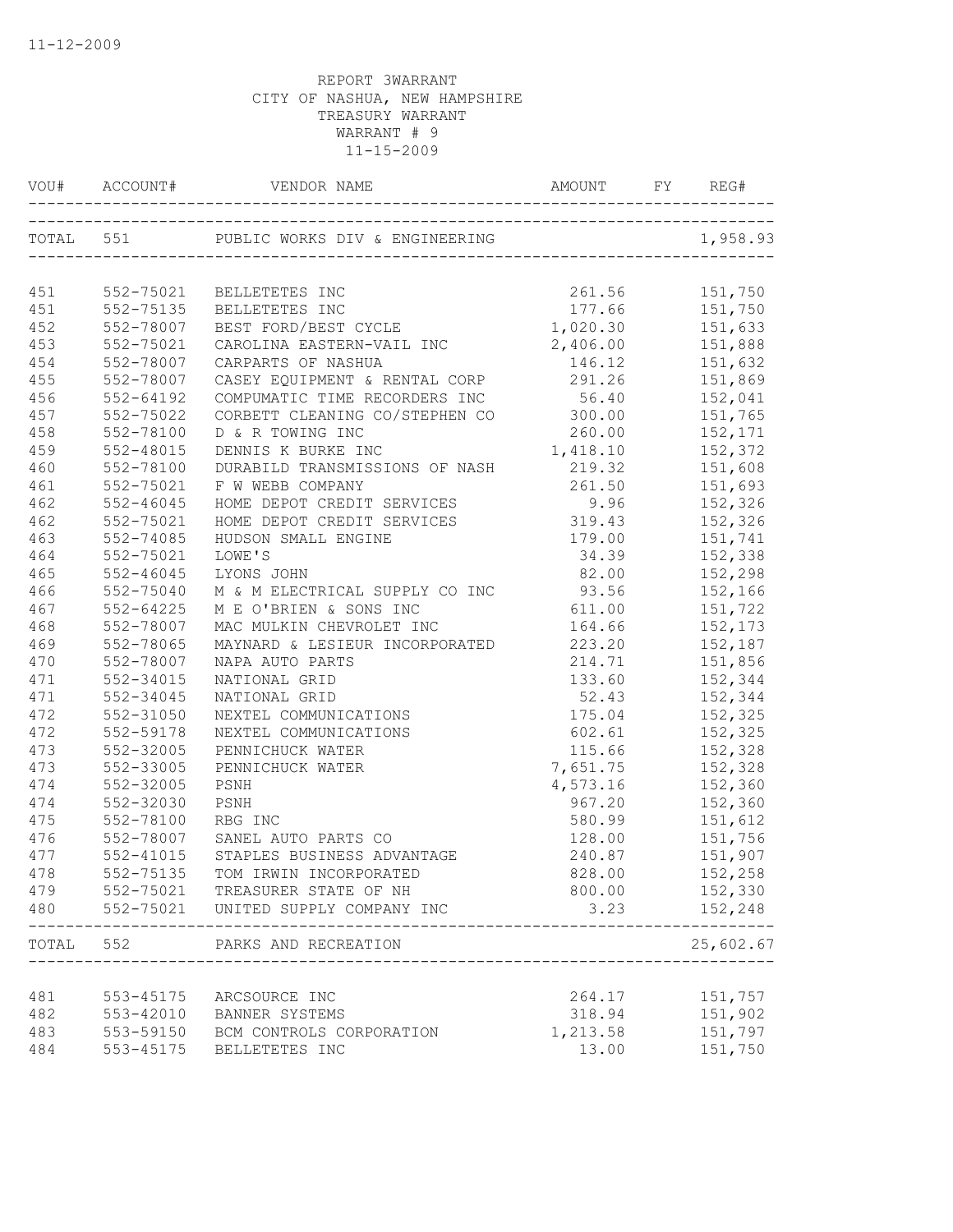| 553-49075<br>151,750<br>591.48<br>BELLETETES INC<br>553-64318<br>12.00<br>151,750<br>BELLETETES INC<br>553-78100<br>222.75<br>151,633<br>BEST FORD/BEST CYCLE<br>553-45175<br>164.70<br>BOT-L-GAS INCORPORATED<br>152,194<br>$553 - 45015$<br>5,568.22<br>151,665<br>BROX INDUSTRIES INC<br>$553 - 45190$<br>BROX INDUSTRIES INC<br>605.14<br>151,665<br>553-49075<br>CASEY EQUIPMENT & RENTAL CORP<br>193.11<br>151,869<br>525.58<br>553-49075<br>CCP INDUSTRIES INC<br>151,758<br>22.78<br>151,603<br>553-41015<br>CITY OF NASHUA/PETTY CASH<br>8.00<br>553-49075<br>151,603<br>CITY OF NASHUA/PETTY CASH<br>$553 - 45015$<br>CONTINENTAL PAVING INC<br>724.49<br>152,249<br>$553 - 45190$<br>496.27<br>CONTINENTAL PAVING INC<br>152,249<br>553-59105<br>CORBETT CLEANING CO/STEPHEN CO<br>500.00<br>151,765<br>553-48015<br>10,616.69<br>152,372<br>DENNIS K BURKE INC<br>151,662<br>553-78100<br>DONOVAN EQUIPMENT CO INC<br>5,600.00<br>553-78100<br>DUNN BATTERY LLC<br>260.85<br>151,831<br>2,645.00<br>553-59100<br>151,918<br>EASTERN NEW ENGLAND HYDRAULICS<br>888.00<br>553-64318<br>ELECTRIC LIGHT COMPANY INC<br>152,026<br>553-78100<br>319.97<br>151,693<br>F W WEBB COMPANY<br>553-49075<br>72.33<br>151,701<br>GRAINGER<br>553-69025<br>223.43<br>GRAINGER<br>151,701<br>553-45260<br>33,081.71<br>GRANITE STATE MINERALS INC<br>151,615<br>553-69025<br>HOME DEPOT CREDIT SERVICES<br>30.91<br>152,326<br>553-78100<br>4,001.15<br>152,066<br>HOWARD P FAIRFIELD, LLC<br>553-46045<br>79.99<br>151,732<br>LEHIGH OUTFITTERS<br>LIBERTY INTN'L TRUCKS OF NH LL<br>627.55<br>152,181<br>553-78100<br>3.85<br>553-75023<br>M & M ELECTRICAL SUPPLY CO INC<br>152,166<br>553-69025<br>500.22<br>MAYNARD & LESIEUR INCORPORATED<br>152,187<br>553-78065<br>MAYNARD & LESIEUR INCORPORATED<br>82.20<br>152,187<br>553-78100<br>458.80<br>152,187<br>MAYNARD & LESIEUR INCORPORATED<br>553-78100<br>MILL METALS CORP<br>565.45<br>151,841<br>553-78100<br>151,796<br>MINUTEMAN TRUCKS INC<br>105.92<br>553-49075<br>NAPA AUTO PARTS<br>1,076.76<br>151,856<br>313.79<br>553-78100<br>NAPA AUTO PARTS<br>151,856<br>553-49075<br>NEW G.H. BERLIN OIL COMPANY<br>3,268.72<br>151,780<br>165.09<br>553-31050<br>NEXTEL COMMUNICATIONS<br>152,325<br>553-59178<br>NEXTEL COMMUNICATIONS<br>776.71<br>152,325<br>553-33005<br>PENNICHUCK WATER<br>93.46<br>152,328<br>513<br>257.44<br>151,646<br>553-49075<br>PERMA-LINE CORP OF NEW ENGLAND<br>514<br>553-32005<br>3,073.41<br>152,364<br>PUBLIC SERVICE OF NH<br>553-46045<br>R WHITE EQUIPMENT CENTER INC<br>239.90<br>152,191<br>152,101<br>553-49075<br>ROBBINS AUTO PARTS<br>81.27<br>152,101<br>516<br>553-69025<br>ROBBINS AUTO PARTS<br>35.99<br>152,101<br>516<br>553-78100<br>ROBBINS AUTO PARTS<br>452.18<br>517<br>553-59100<br>ROCHETTE'S OIL SERVICE, INC<br>1,093.45<br>152,102<br>553-78035<br>SANEL AUTO PARTS CO<br>34.26<br>151,756<br>553-78100<br>SANEL AUTO PARTS CO<br>692.00<br>151,756<br>553-69025<br>SNAP ON TOOLS<br>21.30<br>151,664 | VOU# | ACCOUNT# | VENDOR NAME | AMOUNT | FY | REG# |
|----------------------------------------------------------------------------------------------------------------------------------------------------------------------------------------------------------------------------------------------------------------------------------------------------------------------------------------------------------------------------------------------------------------------------------------------------------------------------------------------------------------------------------------------------------------------------------------------------------------------------------------------------------------------------------------------------------------------------------------------------------------------------------------------------------------------------------------------------------------------------------------------------------------------------------------------------------------------------------------------------------------------------------------------------------------------------------------------------------------------------------------------------------------------------------------------------------------------------------------------------------------------------------------------------------------------------------------------------------------------------------------------------------------------------------------------------------------------------------------------------------------------------------------------------------------------------------------------------------------------------------------------------------------------------------------------------------------------------------------------------------------------------------------------------------------------------------------------------------------------------------------------------------------------------------------------------------------------------------------------------------------------------------------------------------------------------------------------------------------------------------------------------------------------------------------------------------------------------------------------------------------------------------------------------------------------------------------------------------------------------------------------------------------------------------------------------------------------------------------------------------------------------------------------------------------------------------------------------------------------------------------------------------------------------------------------------------------------------------------------------------------------------------------------------------------------------------------------------------------------------------------------------------------------------------------------------------------------------------------------------------------------------|------|----------|-------------|--------|----|------|
|                                                                                                                                                                                                                                                                                                                                                                                                                                                                                                                                                                                                                                                                                                                                                                                                                                                                                                                                                                                                                                                                                                                                                                                                                                                                                                                                                                                                                                                                                                                                                                                                                                                                                                                                                                                                                                                                                                                                                                                                                                                                                                                                                                                                                                                                                                                                                                                                                                                                                                                                                                                                                                                                                                                                                                                                                                                                                                                                                                                                                            | 484  |          |             |        |    |      |
|                                                                                                                                                                                                                                                                                                                                                                                                                                                                                                                                                                                                                                                                                                                                                                                                                                                                                                                                                                                                                                                                                                                                                                                                                                                                                                                                                                                                                                                                                                                                                                                                                                                                                                                                                                                                                                                                                                                                                                                                                                                                                                                                                                                                                                                                                                                                                                                                                                                                                                                                                                                                                                                                                                                                                                                                                                                                                                                                                                                                                            | 484  |          |             |        |    |      |
|                                                                                                                                                                                                                                                                                                                                                                                                                                                                                                                                                                                                                                                                                                                                                                                                                                                                                                                                                                                                                                                                                                                                                                                                                                                                                                                                                                                                                                                                                                                                                                                                                                                                                                                                                                                                                                                                                                                                                                                                                                                                                                                                                                                                                                                                                                                                                                                                                                                                                                                                                                                                                                                                                                                                                                                                                                                                                                                                                                                                                            | 485  |          |             |        |    |      |
|                                                                                                                                                                                                                                                                                                                                                                                                                                                                                                                                                                                                                                                                                                                                                                                                                                                                                                                                                                                                                                                                                                                                                                                                                                                                                                                                                                                                                                                                                                                                                                                                                                                                                                                                                                                                                                                                                                                                                                                                                                                                                                                                                                                                                                                                                                                                                                                                                                                                                                                                                                                                                                                                                                                                                                                                                                                                                                                                                                                                                            | 486  |          |             |        |    |      |
|                                                                                                                                                                                                                                                                                                                                                                                                                                                                                                                                                                                                                                                                                                                                                                                                                                                                                                                                                                                                                                                                                                                                                                                                                                                                                                                                                                                                                                                                                                                                                                                                                                                                                                                                                                                                                                                                                                                                                                                                                                                                                                                                                                                                                                                                                                                                                                                                                                                                                                                                                                                                                                                                                                                                                                                                                                                                                                                                                                                                                            | 487  |          |             |        |    |      |
|                                                                                                                                                                                                                                                                                                                                                                                                                                                                                                                                                                                                                                                                                                                                                                                                                                                                                                                                                                                                                                                                                                                                                                                                                                                                                                                                                                                                                                                                                                                                                                                                                                                                                                                                                                                                                                                                                                                                                                                                                                                                                                                                                                                                                                                                                                                                                                                                                                                                                                                                                                                                                                                                                                                                                                                                                                                                                                                                                                                                                            | 487  |          |             |        |    |      |
|                                                                                                                                                                                                                                                                                                                                                                                                                                                                                                                                                                                                                                                                                                                                                                                                                                                                                                                                                                                                                                                                                                                                                                                                                                                                                                                                                                                                                                                                                                                                                                                                                                                                                                                                                                                                                                                                                                                                                                                                                                                                                                                                                                                                                                                                                                                                                                                                                                                                                                                                                                                                                                                                                                                                                                                                                                                                                                                                                                                                                            | 488  |          |             |        |    |      |
|                                                                                                                                                                                                                                                                                                                                                                                                                                                                                                                                                                                                                                                                                                                                                                                                                                                                                                                                                                                                                                                                                                                                                                                                                                                                                                                                                                                                                                                                                                                                                                                                                                                                                                                                                                                                                                                                                                                                                                                                                                                                                                                                                                                                                                                                                                                                                                                                                                                                                                                                                                                                                                                                                                                                                                                                                                                                                                                                                                                                                            | 489  |          |             |        |    |      |
|                                                                                                                                                                                                                                                                                                                                                                                                                                                                                                                                                                                                                                                                                                                                                                                                                                                                                                                                                                                                                                                                                                                                                                                                                                                                                                                                                                                                                                                                                                                                                                                                                                                                                                                                                                                                                                                                                                                                                                                                                                                                                                                                                                                                                                                                                                                                                                                                                                                                                                                                                                                                                                                                                                                                                                                                                                                                                                                                                                                                                            | 490  |          |             |        |    |      |
|                                                                                                                                                                                                                                                                                                                                                                                                                                                                                                                                                                                                                                                                                                                                                                                                                                                                                                                                                                                                                                                                                                                                                                                                                                                                                                                                                                                                                                                                                                                                                                                                                                                                                                                                                                                                                                                                                                                                                                                                                                                                                                                                                                                                                                                                                                                                                                                                                                                                                                                                                                                                                                                                                                                                                                                                                                                                                                                                                                                                                            | 490  |          |             |        |    |      |
|                                                                                                                                                                                                                                                                                                                                                                                                                                                                                                                                                                                                                                                                                                                                                                                                                                                                                                                                                                                                                                                                                                                                                                                                                                                                                                                                                                                                                                                                                                                                                                                                                                                                                                                                                                                                                                                                                                                                                                                                                                                                                                                                                                                                                                                                                                                                                                                                                                                                                                                                                                                                                                                                                                                                                                                                                                                                                                                                                                                                                            | 491  |          |             |        |    |      |
|                                                                                                                                                                                                                                                                                                                                                                                                                                                                                                                                                                                                                                                                                                                                                                                                                                                                                                                                                                                                                                                                                                                                                                                                                                                                                                                                                                                                                                                                                                                                                                                                                                                                                                                                                                                                                                                                                                                                                                                                                                                                                                                                                                                                                                                                                                                                                                                                                                                                                                                                                                                                                                                                                                                                                                                                                                                                                                                                                                                                                            | 491  |          |             |        |    |      |
|                                                                                                                                                                                                                                                                                                                                                                                                                                                                                                                                                                                                                                                                                                                                                                                                                                                                                                                                                                                                                                                                                                                                                                                                                                                                                                                                                                                                                                                                                                                                                                                                                                                                                                                                                                                                                                                                                                                                                                                                                                                                                                                                                                                                                                                                                                                                                                                                                                                                                                                                                                                                                                                                                                                                                                                                                                                                                                                                                                                                                            | 492  |          |             |        |    |      |
|                                                                                                                                                                                                                                                                                                                                                                                                                                                                                                                                                                                                                                                                                                                                                                                                                                                                                                                                                                                                                                                                                                                                                                                                                                                                                                                                                                                                                                                                                                                                                                                                                                                                                                                                                                                                                                                                                                                                                                                                                                                                                                                                                                                                                                                                                                                                                                                                                                                                                                                                                                                                                                                                                                                                                                                                                                                                                                                                                                                                                            | 493  |          |             |        |    |      |
|                                                                                                                                                                                                                                                                                                                                                                                                                                                                                                                                                                                                                                                                                                                                                                                                                                                                                                                                                                                                                                                                                                                                                                                                                                                                                                                                                                                                                                                                                                                                                                                                                                                                                                                                                                                                                                                                                                                                                                                                                                                                                                                                                                                                                                                                                                                                                                                                                                                                                                                                                                                                                                                                                                                                                                                                                                                                                                                                                                                                                            | 494  |          |             |        |    |      |
|                                                                                                                                                                                                                                                                                                                                                                                                                                                                                                                                                                                                                                                                                                                                                                                                                                                                                                                                                                                                                                                                                                                                                                                                                                                                                                                                                                                                                                                                                                                                                                                                                                                                                                                                                                                                                                                                                                                                                                                                                                                                                                                                                                                                                                                                                                                                                                                                                                                                                                                                                                                                                                                                                                                                                                                                                                                                                                                                                                                                                            | 495  |          |             |        |    |      |
|                                                                                                                                                                                                                                                                                                                                                                                                                                                                                                                                                                                                                                                                                                                                                                                                                                                                                                                                                                                                                                                                                                                                                                                                                                                                                                                                                                                                                                                                                                                                                                                                                                                                                                                                                                                                                                                                                                                                                                                                                                                                                                                                                                                                                                                                                                                                                                                                                                                                                                                                                                                                                                                                                                                                                                                                                                                                                                                                                                                                                            | 496  |          |             |        |    |      |
|                                                                                                                                                                                                                                                                                                                                                                                                                                                                                                                                                                                                                                                                                                                                                                                                                                                                                                                                                                                                                                                                                                                                                                                                                                                                                                                                                                                                                                                                                                                                                                                                                                                                                                                                                                                                                                                                                                                                                                                                                                                                                                                                                                                                                                                                                                                                                                                                                                                                                                                                                                                                                                                                                                                                                                                                                                                                                                                                                                                                                            | 497  |          |             |        |    |      |
|                                                                                                                                                                                                                                                                                                                                                                                                                                                                                                                                                                                                                                                                                                                                                                                                                                                                                                                                                                                                                                                                                                                                                                                                                                                                                                                                                                                                                                                                                                                                                                                                                                                                                                                                                                                                                                                                                                                                                                                                                                                                                                                                                                                                                                                                                                                                                                                                                                                                                                                                                                                                                                                                                                                                                                                                                                                                                                                                                                                                                            | 498  |          |             |        |    |      |
|                                                                                                                                                                                                                                                                                                                                                                                                                                                                                                                                                                                                                                                                                                                                                                                                                                                                                                                                                                                                                                                                                                                                                                                                                                                                                                                                                                                                                                                                                                                                                                                                                                                                                                                                                                                                                                                                                                                                                                                                                                                                                                                                                                                                                                                                                                                                                                                                                                                                                                                                                                                                                                                                                                                                                                                                                                                                                                                                                                                                                            | 499  |          |             |        |    |      |
|                                                                                                                                                                                                                                                                                                                                                                                                                                                                                                                                                                                                                                                                                                                                                                                                                                                                                                                                                                                                                                                                                                                                                                                                                                                                                                                                                                                                                                                                                                                                                                                                                                                                                                                                                                                                                                                                                                                                                                                                                                                                                                                                                                                                                                                                                                                                                                                                                                                                                                                                                                                                                                                                                                                                                                                                                                                                                                                                                                                                                            | 499  |          |             |        |    |      |
|                                                                                                                                                                                                                                                                                                                                                                                                                                                                                                                                                                                                                                                                                                                                                                                                                                                                                                                                                                                                                                                                                                                                                                                                                                                                                                                                                                                                                                                                                                                                                                                                                                                                                                                                                                                                                                                                                                                                                                                                                                                                                                                                                                                                                                                                                                                                                                                                                                                                                                                                                                                                                                                                                                                                                                                                                                                                                                                                                                                                                            | 500  |          |             |        |    |      |
|                                                                                                                                                                                                                                                                                                                                                                                                                                                                                                                                                                                                                                                                                                                                                                                                                                                                                                                                                                                                                                                                                                                                                                                                                                                                                                                                                                                                                                                                                                                                                                                                                                                                                                                                                                                                                                                                                                                                                                                                                                                                                                                                                                                                                                                                                                                                                                                                                                                                                                                                                                                                                                                                                                                                                                                                                                                                                                                                                                                                                            | 501  |          |             |        |    |      |
|                                                                                                                                                                                                                                                                                                                                                                                                                                                                                                                                                                                                                                                                                                                                                                                                                                                                                                                                                                                                                                                                                                                                                                                                                                                                                                                                                                                                                                                                                                                                                                                                                                                                                                                                                                                                                                                                                                                                                                                                                                                                                                                                                                                                                                                                                                                                                                                                                                                                                                                                                                                                                                                                                                                                                                                                                                                                                                                                                                                                                            | 502  |          |             |        |    |      |
|                                                                                                                                                                                                                                                                                                                                                                                                                                                                                                                                                                                                                                                                                                                                                                                                                                                                                                                                                                                                                                                                                                                                                                                                                                                                                                                                                                                                                                                                                                                                                                                                                                                                                                                                                                                                                                                                                                                                                                                                                                                                                                                                                                                                                                                                                                                                                                                                                                                                                                                                                                                                                                                                                                                                                                                                                                                                                                                                                                                                                            | 503  |          |             |        |    |      |
|                                                                                                                                                                                                                                                                                                                                                                                                                                                                                                                                                                                                                                                                                                                                                                                                                                                                                                                                                                                                                                                                                                                                                                                                                                                                                                                                                                                                                                                                                                                                                                                                                                                                                                                                                                                                                                                                                                                                                                                                                                                                                                                                                                                                                                                                                                                                                                                                                                                                                                                                                                                                                                                                                                                                                                                                                                                                                                                                                                                                                            | 504  |          |             |        |    |      |
|                                                                                                                                                                                                                                                                                                                                                                                                                                                                                                                                                                                                                                                                                                                                                                                                                                                                                                                                                                                                                                                                                                                                                                                                                                                                                                                                                                                                                                                                                                                                                                                                                                                                                                                                                                                                                                                                                                                                                                                                                                                                                                                                                                                                                                                                                                                                                                                                                                                                                                                                                                                                                                                                                                                                                                                                                                                                                                                                                                                                                            | 505  |          |             |        |    |      |
|                                                                                                                                                                                                                                                                                                                                                                                                                                                                                                                                                                                                                                                                                                                                                                                                                                                                                                                                                                                                                                                                                                                                                                                                                                                                                                                                                                                                                                                                                                                                                                                                                                                                                                                                                                                                                                                                                                                                                                                                                                                                                                                                                                                                                                                                                                                                                                                                                                                                                                                                                                                                                                                                                                                                                                                                                                                                                                                                                                                                                            | 506  |          |             |        |    |      |
|                                                                                                                                                                                                                                                                                                                                                                                                                                                                                                                                                                                                                                                                                                                                                                                                                                                                                                                                                                                                                                                                                                                                                                                                                                                                                                                                                                                                                                                                                                                                                                                                                                                                                                                                                                                                                                                                                                                                                                                                                                                                                                                                                                                                                                                                                                                                                                                                                                                                                                                                                                                                                                                                                                                                                                                                                                                                                                                                                                                                                            | 506  |          |             |        |    |      |
|                                                                                                                                                                                                                                                                                                                                                                                                                                                                                                                                                                                                                                                                                                                                                                                                                                                                                                                                                                                                                                                                                                                                                                                                                                                                                                                                                                                                                                                                                                                                                                                                                                                                                                                                                                                                                                                                                                                                                                                                                                                                                                                                                                                                                                                                                                                                                                                                                                                                                                                                                                                                                                                                                                                                                                                                                                                                                                                                                                                                                            | 506  |          |             |        |    |      |
|                                                                                                                                                                                                                                                                                                                                                                                                                                                                                                                                                                                                                                                                                                                                                                                                                                                                                                                                                                                                                                                                                                                                                                                                                                                                                                                                                                                                                                                                                                                                                                                                                                                                                                                                                                                                                                                                                                                                                                                                                                                                                                                                                                                                                                                                                                                                                                                                                                                                                                                                                                                                                                                                                                                                                                                                                                                                                                                                                                                                                            | 507  |          |             |        |    |      |
|                                                                                                                                                                                                                                                                                                                                                                                                                                                                                                                                                                                                                                                                                                                                                                                                                                                                                                                                                                                                                                                                                                                                                                                                                                                                                                                                                                                                                                                                                                                                                                                                                                                                                                                                                                                                                                                                                                                                                                                                                                                                                                                                                                                                                                                                                                                                                                                                                                                                                                                                                                                                                                                                                                                                                                                                                                                                                                                                                                                                                            | 508  |          |             |        |    |      |
|                                                                                                                                                                                                                                                                                                                                                                                                                                                                                                                                                                                                                                                                                                                                                                                                                                                                                                                                                                                                                                                                                                                                                                                                                                                                                                                                                                                                                                                                                                                                                                                                                                                                                                                                                                                                                                                                                                                                                                                                                                                                                                                                                                                                                                                                                                                                                                                                                                                                                                                                                                                                                                                                                                                                                                                                                                                                                                                                                                                                                            | 509  |          |             |        |    |      |
|                                                                                                                                                                                                                                                                                                                                                                                                                                                                                                                                                                                                                                                                                                                                                                                                                                                                                                                                                                                                                                                                                                                                                                                                                                                                                                                                                                                                                                                                                                                                                                                                                                                                                                                                                                                                                                                                                                                                                                                                                                                                                                                                                                                                                                                                                                                                                                                                                                                                                                                                                                                                                                                                                                                                                                                                                                                                                                                                                                                                                            | 509  |          |             |        |    |      |
|                                                                                                                                                                                                                                                                                                                                                                                                                                                                                                                                                                                                                                                                                                                                                                                                                                                                                                                                                                                                                                                                                                                                                                                                                                                                                                                                                                                                                                                                                                                                                                                                                                                                                                                                                                                                                                                                                                                                                                                                                                                                                                                                                                                                                                                                                                                                                                                                                                                                                                                                                                                                                                                                                                                                                                                                                                                                                                                                                                                                                            | 510  |          |             |        |    |      |
|                                                                                                                                                                                                                                                                                                                                                                                                                                                                                                                                                                                                                                                                                                                                                                                                                                                                                                                                                                                                                                                                                                                                                                                                                                                                                                                                                                                                                                                                                                                                                                                                                                                                                                                                                                                                                                                                                                                                                                                                                                                                                                                                                                                                                                                                                                                                                                                                                                                                                                                                                                                                                                                                                                                                                                                                                                                                                                                                                                                                                            | 511  |          |             |        |    |      |
|                                                                                                                                                                                                                                                                                                                                                                                                                                                                                                                                                                                                                                                                                                                                                                                                                                                                                                                                                                                                                                                                                                                                                                                                                                                                                                                                                                                                                                                                                                                                                                                                                                                                                                                                                                                                                                                                                                                                                                                                                                                                                                                                                                                                                                                                                                                                                                                                                                                                                                                                                                                                                                                                                                                                                                                                                                                                                                                                                                                                                            | 511  |          |             |        |    |      |
|                                                                                                                                                                                                                                                                                                                                                                                                                                                                                                                                                                                                                                                                                                                                                                                                                                                                                                                                                                                                                                                                                                                                                                                                                                                                                                                                                                                                                                                                                                                                                                                                                                                                                                                                                                                                                                                                                                                                                                                                                                                                                                                                                                                                                                                                                                                                                                                                                                                                                                                                                                                                                                                                                                                                                                                                                                                                                                                                                                                                                            | 512  |          |             |        |    |      |
|                                                                                                                                                                                                                                                                                                                                                                                                                                                                                                                                                                                                                                                                                                                                                                                                                                                                                                                                                                                                                                                                                                                                                                                                                                                                                                                                                                                                                                                                                                                                                                                                                                                                                                                                                                                                                                                                                                                                                                                                                                                                                                                                                                                                                                                                                                                                                                                                                                                                                                                                                                                                                                                                                                                                                                                                                                                                                                                                                                                                                            |      |          |             |        |    |      |
|                                                                                                                                                                                                                                                                                                                                                                                                                                                                                                                                                                                                                                                                                                                                                                                                                                                                                                                                                                                                                                                                                                                                                                                                                                                                                                                                                                                                                                                                                                                                                                                                                                                                                                                                                                                                                                                                                                                                                                                                                                                                                                                                                                                                                                                                                                                                                                                                                                                                                                                                                                                                                                                                                                                                                                                                                                                                                                                                                                                                                            |      |          |             |        |    |      |
|                                                                                                                                                                                                                                                                                                                                                                                                                                                                                                                                                                                                                                                                                                                                                                                                                                                                                                                                                                                                                                                                                                                                                                                                                                                                                                                                                                                                                                                                                                                                                                                                                                                                                                                                                                                                                                                                                                                                                                                                                                                                                                                                                                                                                                                                                                                                                                                                                                                                                                                                                                                                                                                                                                                                                                                                                                                                                                                                                                                                                            | 515  |          |             |        |    |      |
|                                                                                                                                                                                                                                                                                                                                                                                                                                                                                                                                                                                                                                                                                                                                                                                                                                                                                                                                                                                                                                                                                                                                                                                                                                                                                                                                                                                                                                                                                                                                                                                                                                                                                                                                                                                                                                                                                                                                                                                                                                                                                                                                                                                                                                                                                                                                                                                                                                                                                                                                                                                                                                                                                                                                                                                                                                                                                                                                                                                                                            | 516  |          |             |        |    |      |
|                                                                                                                                                                                                                                                                                                                                                                                                                                                                                                                                                                                                                                                                                                                                                                                                                                                                                                                                                                                                                                                                                                                                                                                                                                                                                                                                                                                                                                                                                                                                                                                                                                                                                                                                                                                                                                                                                                                                                                                                                                                                                                                                                                                                                                                                                                                                                                                                                                                                                                                                                                                                                                                                                                                                                                                                                                                                                                                                                                                                                            |      |          |             |        |    |      |
|                                                                                                                                                                                                                                                                                                                                                                                                                                                                                                                                                                                                                                                                                                                                                                                                                                                                                                                                                                                                                                                                                                                                                                                                                                                                                                                                                                                                                                                                                                                                                                                                                                                                                                                                                                                                                                                                                                                                                                                                                                                                                                                                                                                                                                                                                                                                                                                                                                                                                                                                                                                                                                                                                                                                                                                                                                                                                                                                                                                                                            |      |          |             |        |    |      |
|                                                                                                                                                                                                                                                                                                                                                                                                                                                                                                                                                                                                                                                                                                                                                                                                                                                                                                                                                                                                                                                                                                                                                                                                                                                                                                                                                                                                                                                                                                                                                                                                                                                                                                                                                                                                                                                                                                                                                                                                                                                                                                                                                                                                                                                                                                                                                                                                                                                                                                                                                                                                                                                                                                                                                                                                                                                                                                                                                                                                                            |      |          |             |        |    |      |
|                                                                                                                                                                                                                                                                                                                                                                                                                                                                                                                                                                                                                                                                                                                                                                                                                                                                                                                                                                                                                                                                                                                                                                                                                                                                                                                                                                                                                                                                                                                                                                                                                                                                                                                                                                                                                                                                                                                                                                                                                                                                                                                                                                                                                                                                                                                                                                                                                                                                                                                                                                                                                                                                                                                                                                                                                                                                                                                                                                                                                            | 518  |          |             |        |    |      |
|                                                                                                                                                                                                                                                                                                                                                                                                                                                                                                                                                                                                                                                                                                                                                                                                                                                                                                                                                                                                                                                                                                                                                                                                                                                                                                                                                                                                                                                                                                                                                                                                                                                                                                                                                                                                                                                                                                                                                                                                                                                                                                                                                                                                                                                                                                                                                                                                                                                                                                                                                                                                                                                                                                                                                                                                                                                                                                                                                                                                                            | 518  |          |             |        |    |      |
|                                                                                                                                                                                                                                                                                                                                                                                                                                                                                                                                                                                                                                                                                                                                                                                                                                                                                                                                                                                                                                                                                                                                                                                                                                                                                                                                                                                                                                                                                                                                                                                                                                                                                                                                                                                                                                                                                                                                                                                                                                                                                                                                                                                                                                                                                                                                                                                                                                                                                                                                                                                                                                                                                                                                                                                                                                                                                                                                                                                                                            | 519  |          |             |        |    |      |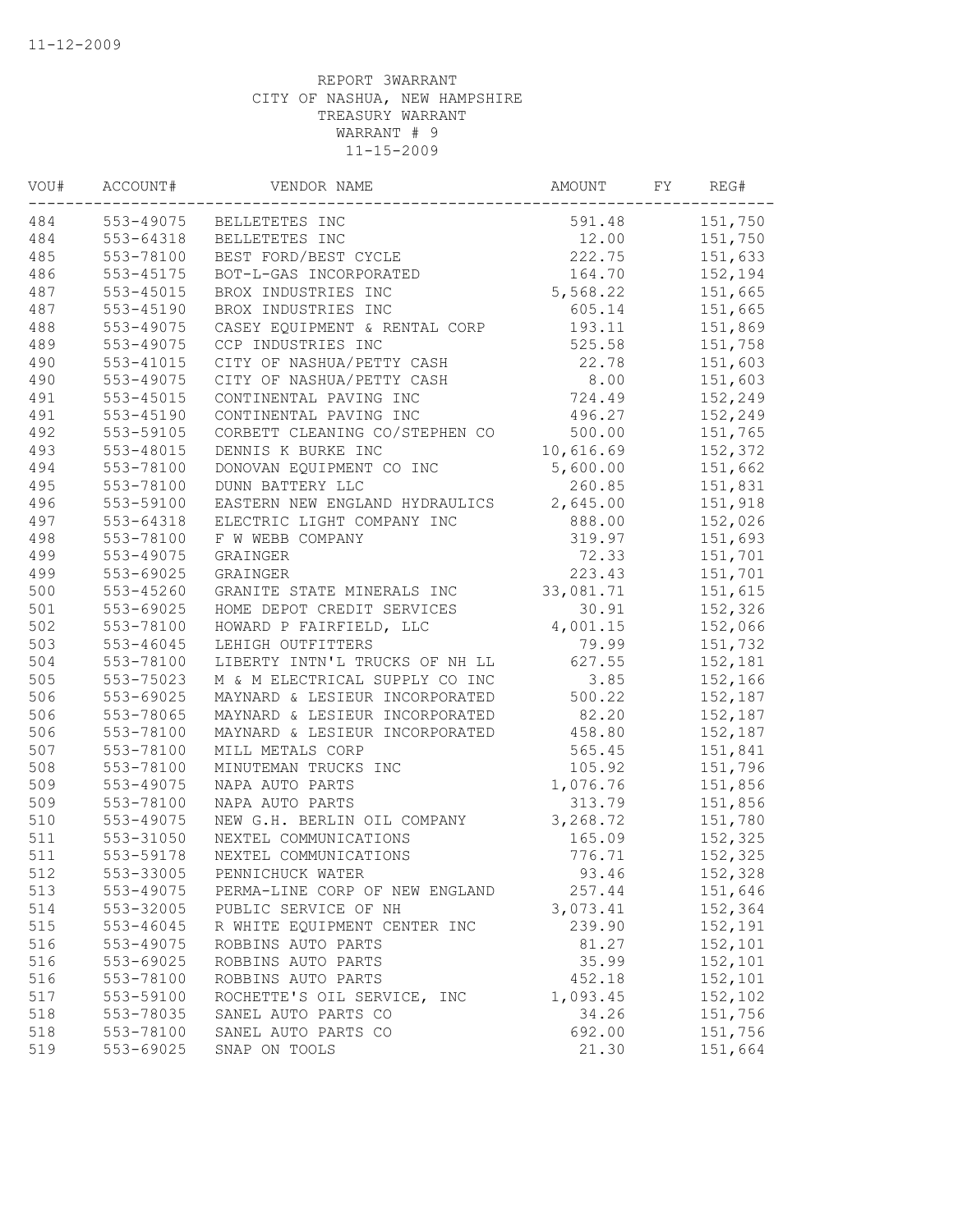| VOU#       | ACCOUNT#               | VENDOR NAME                                             | AMOUNT           | FY | REG#               |
|------------|------------------------|---------------------------------------------------------|------------------|----|--------------------|
| 520        |                        | 553-46045 UNIFIRST CORPORATION                          | 617.85           |    | 151,877            |
| 521        | 553-31050              | USA MOBILITY WIRELESS INC                               | 75.89            |    | 152,343            |
| 522        | 553-49075              | USP OF NEW ENGLAND                                      | 101.28           |    | 151,851            |
| TOTAL      | 553                    | STREET DEPARTMENT                                       |                  |    | 84,078.98          |
|            |                        |                                                         |                  |    |                    |
| 523        | 555-75023              | B & S LOCKSMITH INC                                     | 35.12            |    | 151,807            |
| 524        | 555-49075              | BATTERIES PLUS                                          | 13.80            |    | 151,887            |
| 525        | 555-74170              | BELLETETES INC                                          | 39.96            |    | 151,750            |
| 526        | 555-59105              | CORBETT CLEANING CO/STEPHEN CO                          | 320.00           |    | 151,765            |
| 527<br>528 | 555-69025              | GRAINGER                                                | 111.23           |    | 151,734            |
|            | 555-45288              | HIGHWAY TECH                                            | 600.00           |    | 151,747            |
| 529        | 555-75023              | HOME DEPOT CREDIT SERVICES                              | 11.27            |    | 152,326            |
| 530        | 555-95005<br>555-95005 | IMSA                                                    | 300.00<br>245.00 |    | 152,358            |
| 531<br>532 | 555-31050              | INSTITUTE OF TRANSPORTATION EN<br>NEXTEL COMMUNICATIONS |                  |    | 152,359<br>152,325 |
| 532        | 555-59178              |                                                         | 328.62<br>43.87  |    | 152,325            |
| 533        | 555-74170              | NEXTEL COMMUNICATIONS<br>OCEAN STATE SIGNAL CO          | 600.00           |    | 151,885            |
| 534        | 555-45285              | PERMA-LINE CORP OF NEW ENGLAND                          | 454.84           |    | 151,646            |
| 535        | 555-32025              | PSNH                                                    | 397.03           |    | 152,360            |
| 535        | 555-32025              | PSNH                                                    | 780.70           |    | 152,361            |
| 536        | 555-78140              | SANEL AUTO PARTS CO                                     | 33.00            |    | 151,756            |
| 537        | 555-41015              | STAPLES BUSINESS ADVANTAGE                              | 37.43            |    | 151,907            |
| 538        | $555 - 46045$          | UNIFIRST CORPORATION                                    | 179.80           |    | 151,877            |
| 538        | 555-75023              | UNIFIRST CORPORATION                                    | 24.90            |    | 151,877            |
| 539        | 555-49075              | W E AUBUCHON COMPANY INC                                | 16.17            |    | 151,638            |
| 539        | 555-74170              | W E AUBUCHON COMPANY INC                                | 9.89             |    | 151,638            |
| 539        | 555-75023              | W E AUBUCHON COMPANY INC                                | 14.26            |    | 151,638            |
|            |                        |                                                         |                  |    |                    |
| TOTAL      | 555                    | TRAFFIC DEPARTMENT                                      |                  |    | 4,596.89           |
| 540        | 557-49075              | BRASSIL JOSEPH                                          | 82.00            |    | 152,299            |
| 541        | 557-59105              | CORBETT CLEANING CO/STEPHEN CO                          | 600.00           |    | 151,765            |
| 542        | 557-59178              | NEXTEL COMMUNICATIONS                                   | 43.87            |    | 152,325            |
| 543        | 557-32005              | PSNH                                                    | 280.89           |    | 152,361            |
| TOTAL      | 557                    | PARKING LOTS                                            |                  |    | 1,006.76           |
|            |                        |                                                         |                  |    |                    |
| 544        | 561-78007              | CARPARTS OF NASHUA                                      | 50.82            |    | 151,632            |
| 545        |                        | 561-46045 CCP INDUSTRIES INC                            | 54.02            |    | 151,758            |
| 546        | 561-32005              | PSNH                                                    | 89.60            |    | 152,361            |
| TOTAL 561  |                        | EDGEWOOD CEMETERY                                       |                  |    | 194.44             |
|            |                        |                                                         |                  |    |                    |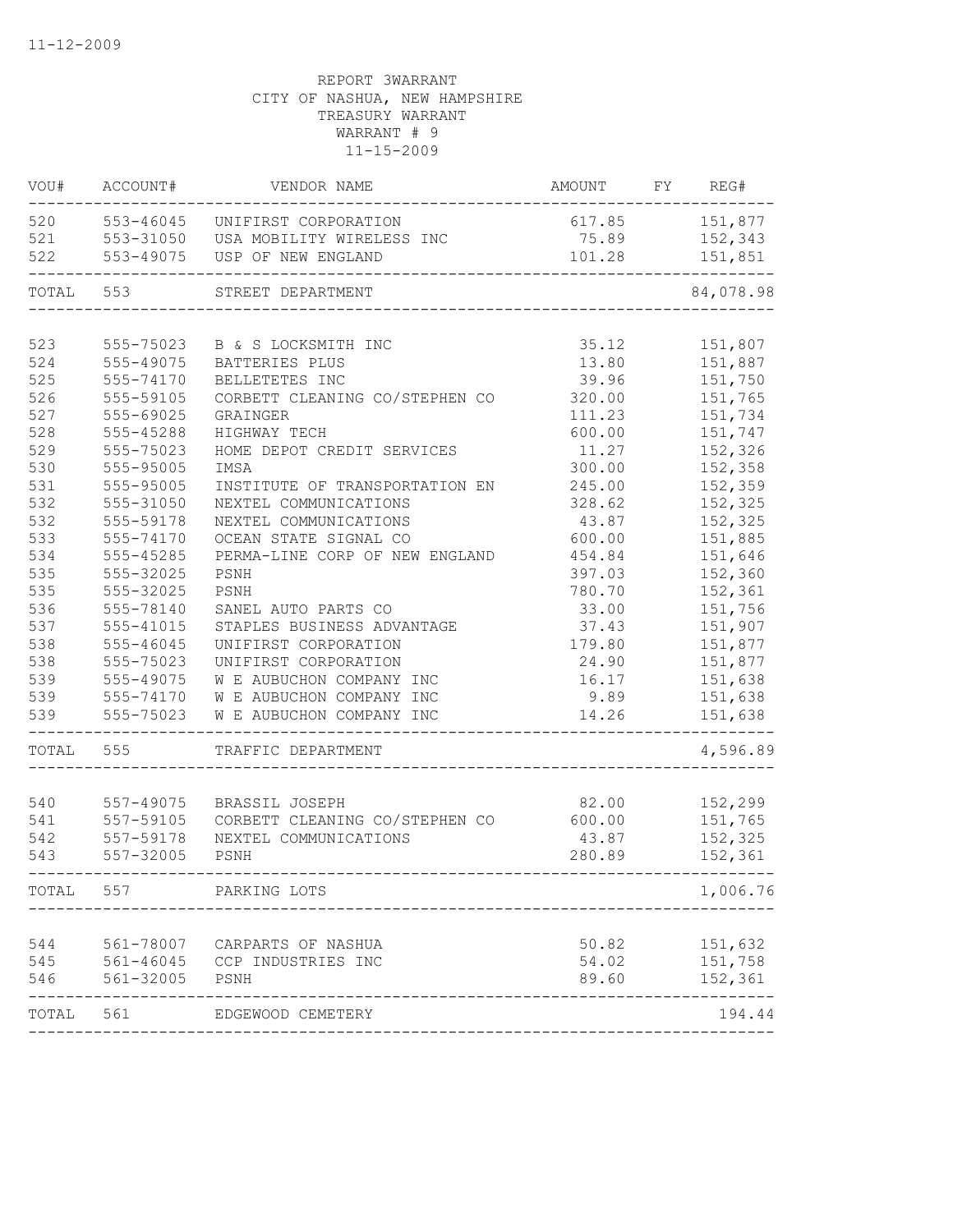| 547<br>49.34 151,603<br>563-75023 CITY OF NASHUA/PETTY CASH<br>110.41<br>563-75023 HOME DEPOT CREDIT SERVICES<br>152,326<br>549<br>311.66<br>151,892<br>563-74085<br>POWERPLAN<br>TOTAL<br>563<br>WOODLAWN CEMETERY<br>571-94005 GREATER NASHUA CHAMBER OF COMM 15.00 151,873<br>550<br>TOTAL 571<br>COMMUNITY DEVELOPMENT<br>572-91005<br>40.70 151,603<br>CITY OF NASHUA/PETTY CASH<br>72.25 151,603<br>572-98029<br>CITY OF NASHUA/PETTY CASH<br>572-91005<br>370.70<br>152,300<br>HOUSTON ROGER<br>572-31050 NEXTEL COMMUNICATIONS<br>12.23<br>152,325<br>__________<br>TOTAL 572<br>PLANNING DEPARTMENT<br>554<br>1,487.21 151,685<br>575-45050<br>BAKER & TAYLOR<br>554<br>$575 - 45050$<br>1, 118.72<br>151,686<br>BAKER & TAYLOR<br>555<br>575-45085<br>435.46<br>BAKER & TAYLOR ENTERTAINMENT<br>151,676<br>555<br>575-45315<br>1,075.54<br>151,676<br>BAKER & TAYLOR ENTERTAINMENT<br>556<br>575-72010<br>CONWAY OFFICE PRODUCTS LLC<br>288.00<br>151,721<br>557<br>513.85<br>151,682<br>575-45220<br>DEMCO INC<br>20,884.96<br>558<br>152,250<br>575-45904<br>EBSCO INFORMATION SERVICES<br>559<br>575-91015<br>142.30<br>151,656<br>EYMAN CAROL<br>559<br>575-94005<br>14.94<br>151,656<br>EYMAN CAROL<br>560<br>$575 - 45050$<br>151,866<br>GALE<br>169.36<br>561<br>575-45220<br>152,251<br>GAYLORD BROS INC<br>351.00<br>562<br>575-75160<br>GRANITE GROUP (THE)<br>268.84<br>151,875<br>563<br>1,000.00<br>575-45903<br>HERITAGE MICROFILM<br>151,698<br>564<br>HOSKING JENNIFER<br>152,218<br>575-91015<br>64.70<br>564<br>53.46<br>152,218<br>575-94005<br>HOSKING JENNIFER<br>565<br>151,897<br>575-45050<br>INGRAM LIBRARY SERVICES<br>551.12<br>566<br>91.20<br>575-75130<br>JOHNSON CONTROLS INC<br>151,723<br>151,699<br>567<br>575-91015<br>MATTHEWS CHARLES<br>44.50<br>568<br>151,748<br>575-45085<br>MICROMARKETING LLC<br>368.77<br>569<br>575-57010<br>151,625<br>MV COMMUNICATIONS INC<br>141.00<br>575-45090<br>570<br>NASHUA PUBLIC LIBRARY<br>83.21<br>152,301<br>570<br>35.48<br>$575 - 45150$<br>NASHUA PUBLIC LIBRARY<br>152,301<br>570<br>575-45315<br>55.96<br>152,301<br>NASHUA PUBLIC LIBRARY<br>570<br>575-59100<br>43.27<br>152,301<br>NASHUA PUBLIC LIBRARY<br>152,301<br>570<br>575-91005<br>NASHUA PUBLIC LIBRARY<br>4.07<br>151,775<br>571<br>575-42005<br>NEW ENGLAND PAPER & SUPPLY<br>408.72<br>572<br>70.00<br>152,354<br>575-45904<br>NEWSWEEK MAGAZINE<br>152,325<br>573<br>575-31040<br>NEXTEL COMMUNICATIONS<br>87.77 | VOU# | ACCOUNT# | VENDOR NAME | AMOUNT FY REG# |        |
|-----------------------------------------------------------------------------------------------------------------------------------------------------------------------------------------------------------------------------------------------------------------------------------------------------------------------------------------------------------------------------------------------------------------------------------------------------------------------------------------------------------------------------------------------------------------------------------------------------------------------------------------------------------------------------------------------------------------------------------------------------------------------------------------------------------------------------------------------------------------------------------------------------------------------------------------------------------------------------------------------------------------------------------------------------------------------------------------------------------------------------------------------------------------------------------------------------------------------------------------------------------------------------------------------------------------------------------------------------------------------------------------------------------------------------------------------------------------------------------------------------------------------------------------------------------------------------------------------------------------------------------------------------------------------------------------------------------------------------------------------------------------------------------------------------------------------------------------------------------------------------------------------------------------------------------------------------------------------------------------------------------------------------------------------------------------------------------------------------------------------------------------------------------------------------------------------------------------------------------------------------------------------------------------------------------------------------------------------------------------------------------------------------------------------------------------------------------------------------|------|----------|-------------|----------------|--------|
|                                                                                                                                                                                                                                                                                                                                                                                                                                                                                                                                                                                                                                                                                                                                                                                                                                                                                                                                                                                                                                                                                                                                                                                                                                                                                                                                                                                                                                                                                                                                                                                                                                                                                                                                                                                                                                                                                                                                                                                                                                                                                                                                                                                                                                                                                                                                                                                                                                                                             |      |          |             |                |        |
|                                                                                                                                                                                                                                                                                                                                                                                                                                                                                                                                                                                                                                                                                                                                                                                                                                                                                                                                                                                                                                                                                                                                                                                                                                                                                                                                                                                                                                                                                                                                                                                                                                                                                                                                                                                                                                                                                                                                                                                                                                                                                                                                                                                                                                                                                                                                                                                                                                                                             | 548  |          |             |                |        |
|                                                                                                                                                                                                                                                                                                                                                                                                                                                                                                                                                                                                                                                                                                                                                                                                                                                                                                                                                                                                                                                                                                                                                                                                                                                                                                                                                                                                                                                                                                                                                                                                                                                                                                                                                                                                                                                                                                                                                                                                                                                                                                                                                                                                                                                                                                                                                                                                                                                                             |      |          |             |                |        |
|                                                                                                                                                                                                                                                                                                                                                                                                                                                                                                                                                                                                                                                                                                                                                                                                                                                                                                                                                                                                                                                                                                                                                                                                                                                                                                                                                                                                                                                                                                                                                                                                                                                                                                                                                                                                                                                                                                                                                                                                                                                                                                                                                                                                                                                                                                                                                                                                                                                                             |      |          |             |                | 471.41 |
|                                                                                                                                                                                                                                                                                                                                                                                                                                                                                                                                                                                                                                                                                                                                                                                                                                                                                                                                                                                                                                                                                                                                                                                                                                                                                                                                                                                                                                                                                                                                                                                                                                                                                                                                                                                                                                                                                                                                                                                                                                                                                                                                                                                                                                                                                                                                                                                                                                                                             |      |          |             |                |        |
|                                                                                                                                                                                                                                                                                                                                                                                                                                                                                                                                                                                                                                                                                                                                                                                                                                                                                                                                                                                                                                                                                                                                                                                                                                                                                                                                                                                                                                                                                                                                                                                                                                                                                                                                                                                                                                                                                                                                                                                                                                                                                                                                                                                                                                                                                                                                                                                                                                                                             |      |          |             |                | 15.00  |
|                                                                                                                                                                                                                                                                                                                                                                                                                                                                                                                                                                                                                                                                                                                                                                                                                                                                                                                                                                                                                                                                                                                                                                                                                                                                                                                                                                                                                                                                                                                                                                                                                                                                                                                                                                                                                                                                                                                                                                                                                                                                                                                                                                                                                                                                                                                                                                                                                                                                             |      |          |             |                |        |
|                                                                                                                                                                                                                                                                                                                                                                                                                                                                                                                                                                                                                                                                                                                                                                                                                                                                                                                                                                                                                                                                                                                                                                                                                                                                                                                                                                                                                                                                                                                                                                                                                                                                                                                                                                                                                                                                                                                                                                                                                                                                                                                                                                                                                                                                                                                                                                                                                                                                             | 551  |          |             |                |        |
|                                                                                                                                                                                                                                                                                                                                                                                                                                                                                                                                                                                                                                                                                                                                                                                                                                                                                                                                                                                                                                                                                                                                                                                                                                                                                                                                                                                                                                                                                                                                                                                                                                                                                                                                                                                                                                                                                                                                                                                                                                                                                                                                                                                                                                                                                                                                                                                                                                                                             | 551  |          |             |                |        |
|                                                                                                                                                                                                                                                                                                                                                                                                                                                                                                                                                                                                                                                                                                                                                                                                                                                                                                                                                                                                                                                                                                                                                                                                                                                                                                                                                                                                                                                                                                                                                                                                                                                                                                                                                                                                                                                                                                                                                                                                                                                                                                                                                                                                                                                                                                                                                                                                                                                                             | 552  |          |             |                |        |
|                                                                                                                                                                                                                                                                                                                                                                                                                                                                                                                                                                                                                                                                                                                                                                                                                                                                                                                                                                                                                                                                                                                                                                                                                                                                                                                                                                                                                                                                                                                                                                                                                                                                                                                                                                                                                                                                                                                                                                                                                                                                                                                                                                                                                                                                                                                                                                                                                                                                             | 553  |          |             |                |        |
|                                                                                                                                                                                                                                                                                                                                                                                                                                                                                                                                                                                                                                                                                                                                                                                                                                                                                                                                                                                                                                                                                                                                                                                                                                                                                                                                                                                                                                                                                                                                                                                                                                                                                                                                                                                                                                                                                                                                                                                                                                                                                                                                                                                                                                                                                                                                                                                                                                                                             |      |          |             |                | 495.88 |
|                                                                                                                                                                                                                                                                                                                                                                                                                                                                                                                                                                                                                                                                                                                                                                                                                                                                                                                                                                                                                                                                                                                                                                                                                                                                                                                                                                                                                                                                                                                                                                                                                                                                                                                                                                                                                                                                                                                                                                                                                                                                                                                                                                                                                                                                                                                                                                                                                                                                             |      |          |             |                |        |
|                                                                                                                                                                                                                                                                                                                                                                                                                                                                                                                                                                                                                                                                                                                                                                                                                                                                                                                                                                                                                                                                                                                                                                                                                                                                                                                                                                                                                                                                                                                                                                                                                                                                                                                                                                                                                                                                                                                                                                                                                                                                                                                                                                                                                                                                                                                                                                                                                                                                             |      |          |             |                |        |
|                                                                                                                                                                                                                                                                                                                                                                                                                                                                                                                                                                                                                                                                                                                                                                                                                                                                                                                                                                                                                                                                                                                                                                                                                                                                                                                                                                                                                                                                                                                                                                                                                                                                                                                                                                                                                                                                                                                                                                                                                                                                                                                                                                                                                                                                                                                                                                                                                                                                             |      |          |             |                |        |
|                                                                                                                                                                                                                                                                                                                                                                                                                                                                                                                                                                                                                                                                                                                                                                                                                                                                                                                                                                                                                                                                                                                                                                                                                                                                                                                                                                                                                                                                                                                                                                                                                                                                                                                                                                                                                                                                                                                                                                                                                                                                                                                                                                                                                                                                                                                                                                                                                                                                             |      |          |             |                |        |
|                                                                                                                                                                                                                                                                                                                                                                                                                                                                                                                                                                                                                                                                                                                                                                                                                                                                                                                                                                                                                                                                                                                                                                                                                                                                                                                                                                                                                                                                                                                                                                                                                                                                                                                                                                                                                                                                                                                                                                                                                                                                                                                                                                                                                                                                                                                                                                                                                                                                             |      |          |             |                |        |
|                                                                                                                                                                                                                                                                                                                                                                                                                                                                                                                                                                                                                                                                                                                                                                                                                                                                                                                                                                                                                                                                                                                                                                                                                                                                                                                                                                                                                                                                                                                                                                                                                                                                                                                                                                                                                                                                                                                                                                                                                                                                                                                                                                                                                                                                                                                                                                                                                                                                             |      |          |             |                |        |
|                                                                                                                                                                                                                                                                                                                                                                                                                                                                                                                                                                                                                                                                                                                                                                                                                                                                                                                                                                                                                                                                                                                                                                                                                                                                                                                                                                                                                                                                                                                                                                                                                                                                                                                                                                                                                                                                                                                                                                                                                                                                                                                                                                                                                                                                                                                                                                                                                                                                             |      |          |             |                |        |
|                                                                                                                                                                                                                                                                                                                                                                                                                                                                                                                                                                                                                                                                                                                                                                                                                                                                                                                                                                                                                                                                                                                                                                                                                                                                                                                                                                                                                                                                                                                                                                                                                                                                                                                                                                                                                                                                                                                                                                                                                                                                                                                                                                                                                                                                                                                                                                                                                                                                             |      |          |             |                |        |
|                                                                                                                                                                                                                                                                                                                                                                                                                                                                                                                                                                                                                                                                                                                                                                                                                                                                                                                                                                                                                                                                                                                                                                                                                                                                                                                                                                                                                                                                                                                                                                                                                                                                                                                                                                                                                                                                                                                                                                                                                                                                                                                                                                                                                                                                                                                                                                                                                                                                             |      |          |             |                |        |
|                                                                                                                                                                                                                                                                                                                                                                                                                                                                                                                                                                                                                                                                                                                                                                                                                                                                                                                                                                                                                                                                                                                                                                                                                                                                                                                                                                                                                                                                                                                                                                                                                                                                                                                                                                                                                                                                                                                                                                                                                                                                                                                                                                                                                                                                                                                                                                                                                                                                             |      |          |             |                |        |
|                                                                                                                                                                                                                                                                                                                                                                                                                                                                                                                                                                                                                                                                                                                                                                                                                                                                                                                                                                                                                                                                                                                                                                                                                                                                                                                                                                                                                                                                                                                                                                                                                                                                                                                                                                                                                                                                                                                                                                                                                                                                                                                                                                                                                                                                                                                                                                                                                                                                             |      |          |             |                |        |
|                                                                                                                                                                                                                                                                                                                                                                                                                                                                                                                                                                                                                                                                                                                                                                                                                                                                                                                                                                                                                                                                                                                                                                                                                                                                                                                                                                                                                                                                                                                                                                                                                                                                                                                                                                                                                                                                                                                                                                                                                                                                                                                                                                                                                                                                                                                                                                                                                                                                             |      |          |             |                |        |
|                                                                                                                                                                                                                                                                                                                                                                                                                                                                                                                                                                                                                                                                                                                                                                                                                                                                                                                                                                                                                                                                                                                                                                                                                                                                                                                                                                                                                                                                                                                                                                                                                                                                                                                                                                                                                                                                                                                                                                                                                                                                                                                                                                                                                                                                                                                                                                                                                                                                             |      |          |             |                |        |
|                                                                                                                                                                                                                                                                                                                                                                                                                                                                                                                                                                                                                                                                                                                                                                                                                                                                                                                                                                                                                                                                                                                                                                                                                                                                                                                                                                                                                                                                                                                                                                                                                                                                                                                                                                                                                                                                                                                                                                                                                                                                                                                                                                                                                                                                                                                                                                                                                                                                             |      |          |             |                |        |
|                                                                                                                                                                                                                                                                                                                                                                                                                                                                                                                                                                                                                                                                                                                                                                                                                                                                                                                                                                                                                                                                                                                                                                                                                                                                                                                                                                                                                                                                                                                                                                                                                                                                                                                                                                                                                                                                                                                                                                                                                                                                                                                                                                                                                                                                                                                                                                                                                                                                             |      |          |             |                |        |
|                                                                                                                                                                                                                                                                                                                                                                                                                                                                                                                                                                                                                                                                                                                                                                                                                                                                                                                                                                                                                                                                                                                                                                                                                                                                                                                                                                                                                                                                                                                                                                                                                                                                                                                                                                                                                                                                                                                                                                                                                                                                                                                                                                                                                                                                                                                                                                                                                                                                             |      |          |             |                |        |
|                                                                                                                                                                                                                                                                                                                                                                                                                                                                                                                                                                                                                                                                                                                                                                                                                                                                                                                                                                                                                                                                                                                                                                                                                                                                                                                                                                                                                                                                                                                                                                                                                                                                                                                                                                                                                                                                                                                                                                                                                                                                                                                                                                                                                                                                                                                                                                                                                                                                             |      |          |             |                |        |
|                                                                                                                                                                                                                                                                                                                                                                                                                                                                                                                                                                                                                                                                                                                                                                                                                                                                                                                                                                                                                                                                                                                                                                                                                                                                                                                                                                                                                                                                                                                                                                                                                                                                                                                                                                                                                                                                                                                                                                                                                                                                                                                                                                                                                                                                                                                                                                                                                                                                             |      |          |             |                |        |
|                                                                                                                                                                                                                                                                                                                                                                                                                                                                                                                                                                                                                                                                                                                                                                                                                                                                                                                                                                                                                                                                                                                                                                                                                                                                                                                                                                                                                                                                                                                                                                                                                                                                                                                                                                                                                                                                                                                                                                                                                                                                                                                                                                                                                                                                                                                                                                                                                                                                             |      |          |             |                |        |
|                                                                                                                                                                                                                                                                                                                                                                                                                                                                                                                                                                                                                                                                                                                                                                                                                                                                                                                                                                                                                                                                                                                                                                                                                                                                                                                                                                                                                                                                                                                                                                                                                                                                                                                                                                                                                                                                                                                                                                                                                                                                                                                                                                                                                                                                                                                                                                                                                                                                             |      |          |             |                |        |
|                                                                                                                                                                                                                                                                                                                                                                                                                                                                                                                                                                                                                                                                                                                                                                                                                                                                                                                                                                                                                                                                                                                                                                                                                                                                                                                                                                                                                                                                                                                                                                                                                                                                                                                                                                                                                                                                                                                                                                                                                                                                                                                                                                                                                                                                                                                                                                                                                                                                             |      |          |             |                |        |
|                                                                                                                                                                                                                                                                                                                                                                                                                                                                                                                                                                                                                                                                                                                                                                                                                                                                                                                                                                                                                                                                                                                                                                                                                                                                                                                                                                                                                                                                                                                                                                                                                                                                                                                                                                                                                                                                                                                                                                                                                                                                                                                                                                                                                                                                                                                                                                                                                                                                             |      |          |             |                |        |
|                                                                                                                                                                                                                                                                                                                                                                                                                                                                                                                                                                                                                                                                                                                                                                                                                                                                                                                                                                                                                                                                                                                                                                                                                                                                                                                                                                                                                                                                                                                                                                                                                                                                                                                                                                                                                                                                                                                                                                                                                                                                                                                                                                                                                                                                                                                                                                                                                                                                             |      |          |             |                |        |
|                                                                                                                                                                                                                                                                                                                                                                                                                                                                                                                                                                                                                                                                                                                                                                                                                                                                                                                                                                                                                                                                                                                                                                                                                                                                                                                                                                                                                                                                                                                                                                                                                                                                                                                                                                                                                                                                                                                                                                                                                                                                                                                                                                                                                                                                                                                                                                                                                                                                             |      |          |             |                |        |
|                                                                                                                                                                                                                                                                                                                                                                                                                                                                                                                                                                                                                                                                                                                                                                                                                                                                                                                                                                                                                                                                                                                                                                                                                                                                                                                                                                                                                                                                                                                                                                                                                                                                                                                                                                                                                                                                                                                                                                                                                                                                                                                                                                                                                                                                                                                                                                                                                                                                             |      |          |             |                |        |
|                                                                                                                                                                                                                                                                                                                                                                                                                                                                                                                                                                                                                                                                                                                                                                                                                                                                                                                                                                                                                                                                                                                                                                                                                                                                                                                                                                                                                                                                                                                                                                                                                                                                                                                                                                                                                                                                                                                                                                                                                                                                                                                                                                                                                                                                                                                                                                                                                                                                             |      |          |             |                |        |
|                                                                                                                                                                                                                                                                                                                                                                                                                                                                                                                                                                                                                                                                                                                                                                                                                                                                                                                                                                                                                                                                                                                                                                                                                                                                                                                                                                                                                                                                                                                                                                                                                                                                                                                                                                                                                                                                                                                                                                                                                                                                                                                                                                                                                                                                                                                                                                                                                                                                             |      |          |             |                |        |
|                                                                                                                                                                                                                                                                                                                                                                                                                                                                                                                                                                                                                                                                                                                                                                                                                                                                                                                                                                                                                                                                                                                                                                                                                                                                                                                                                                                                                                                                                                                                                                                                                                                                                                                                                                                                                                                                                                                                                                                                                                                                                                                                                                                                                                                                                                                                                                                                                                                                             |      |          |             |                |        |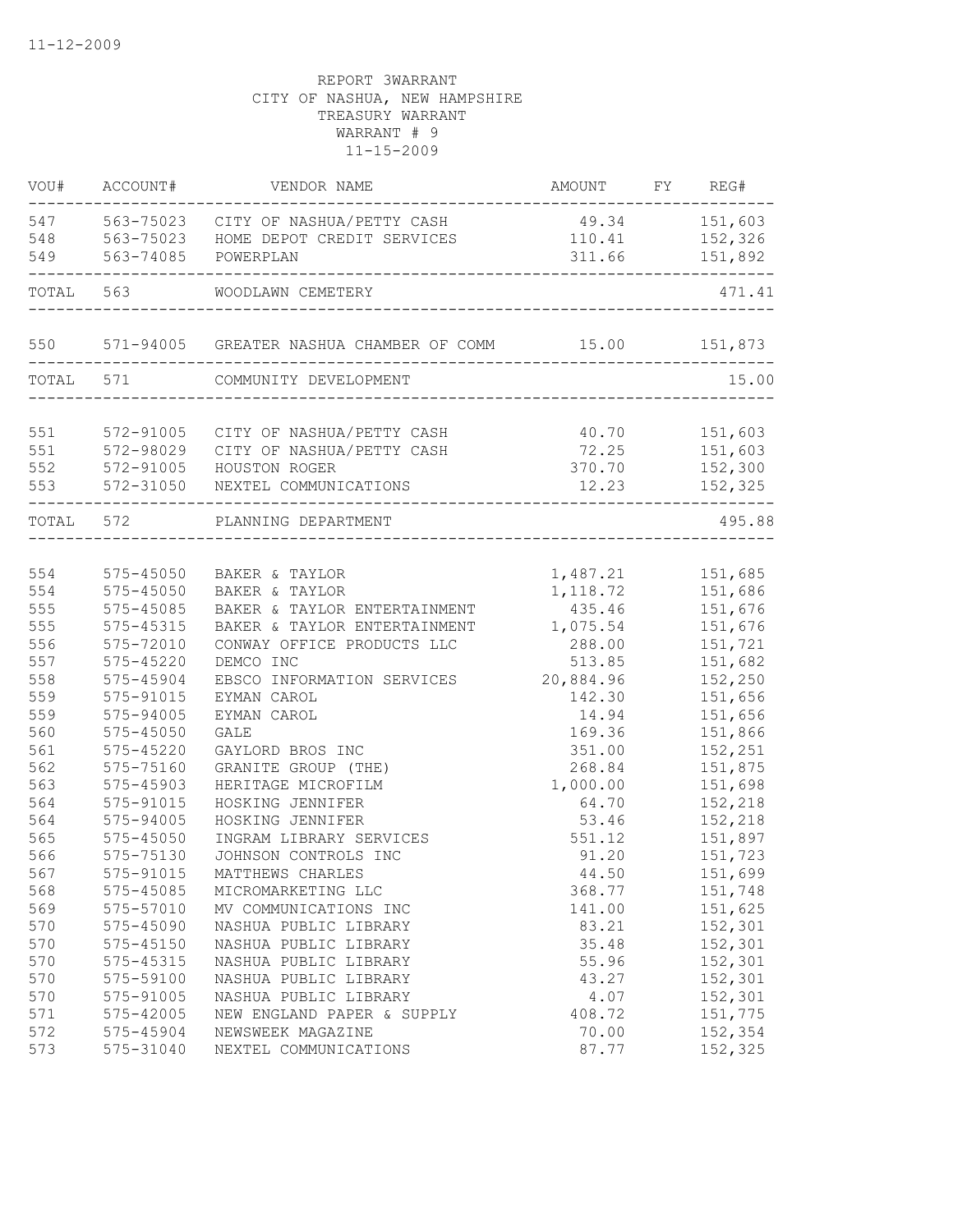| VOU#  | ACCOUNT#           | VENDOR NAME                   | AMOUNT    | FY | REG#       |
|-------|--------------------|-------------------------------|-----------|----|------------|
| 574   | 575-32005          | PUBLIC SERVICE OF NH          | 7,181.65  |    | 152,364    |
| 575   | 575-45085          | RECORDED BOOKS LLC            | 99.00     |    | 151,883    |
| 576   | 575-42015          | REXEL CLS                     | 360.90    |    | 152,071    |
| 577   | 575-45220          | SAM'S CLUB DIRECT             | 19.88     |    | 152,331    |
| 577   | 575-45315          | SAM'S CLUB DIRECT             | 505.64    |    | 152,331    |
| 577   | $575 - 64015$      | SAM'S CLUB DIRECT             | 537.85    |    | 152,331    |
| 578   | 575-45050          | SCHOLASTIC LIBRARY PUBLISHING | 148.20    |    | 152,022    |
| 579   | 575-45050          | SIMON & SCHUSTER              | 64.58     |    | 151,677    |
| 580   | 575-41015          | STAPLES BUSINESS ADVANTAGE    | 77.62     |    | 151,907    |
| 581   | 575-95005          | THE CURRIER MUSEUM OF ART     | 65.00     |    | 152,367    |
| 582   | 575-46045          | WORK'N GEAR LLC               | 189.89    |    | 151,691    |
| 583   | 575-91015          | ZAYA ALISON                   | 212.99    |    | 151,809    |
| TOTAL | 575                | PUBLIC LIBRARIES              |           |    | 39, 316.61 |
|       |                    |                               |           |    |            |
| 584   | 576-91005          | CITY OF NASHUA/PETTY CASH     | 48.55     |    | 151,603    |
| 585   | 576-91005          | MARCUM RUSS                   | 48.40     |    | 152,303    |
| 586   | 576-31065          | NEXTEL COMMUNICATIONS         | 71.52     |    | 152,325    |
| 587   | 576-62022          | PRIDE SECURITY SYSTEMS LLC    | 200.00    |    | 152,005    |
| 588   | 576-91005          | TRACY WILLIAM                 | 227.70    |    | 152,302    |
| TOTAL | 576                | BUILDING DEPARTMENT           |           |    | 596.17     |
|       |                    |                               |           |    |            |
| 589   | 577-94005          | METCALF KYLE                  | 22.12     |    | 152,306    |
| 590   | 577-31050          | NEXTEL COMMUNICATIONS         | 43.63     |    | 152,325    |
| 590   | 577-31065          | NEXTEL COMMUNICATIONS         | 75.00     |    | 152,325    |
| 591   | $577 - 94005$      | ORTEGA NELSON                 | 57.30     |    | 152,304    |
| 592   | 577-94005          | SOUSA ROBERT                  | 25.06     |    | 152,305    |
| TOTAL | 577                | CODE ENFORCEMENT              |           |    | 223.11     |
|       |                    |                               |           |    |            |
|       | 215,567 581-74092  | A L LARSEN CO INC             | 380.00    |    | 152,023    |
|       | 215,568 581-53103  | ACUCARE NURSING PROFESSIONALS | 1,116.72  |    | 151,949    |
|       | 215,569 581-84030  | ADULT LEARNING CENTER         | 26,325.00 |    | 151,881    |
|       | 215,570 581-42110  | ALARMAX DISTRIBUTORS INC      | 1,543.87  |    | 151,934    |
|       | 215,571 581-91005  | ALVES ARELINDA                | 48.95     |    | 152,080    |
|       | 215,572 581-91005  | ANASTAS ROBERT                | 13.61     |    | 152,185    |
|       | 215,573 581-59130  | ANDRISKI MICHAEL              | 90.00     |    | 152,203    |
|       | 215,574 581-59130  | ANDRUS WILLIAM                | 60.00     |    | 152,178    |
|       | 215,575 581-44005  | APPAREL PRINTING PROMOTIONS   | 346.61    |    | 152, 113   |
|       | 215, 575 581-49075 | APPAREL PRINTING PROMOTIONS   | 183.00    |    | 152, 113   |
|       | 215,576 581-91005  | ARCARO JANICE                 | 83.33     |    | 151,948    |
|       | 215,577 581-42130  | ARCSOURCE INC                 | 50.00     |    | 151,757    |
|       | 215,578 581-59130  | AREL ANDRE                    | 80.00     |    | 151,847    |
|       | 215,579 581-49075  | B & S LOCKSMITH INC           | 523.41    |    | 151,807    |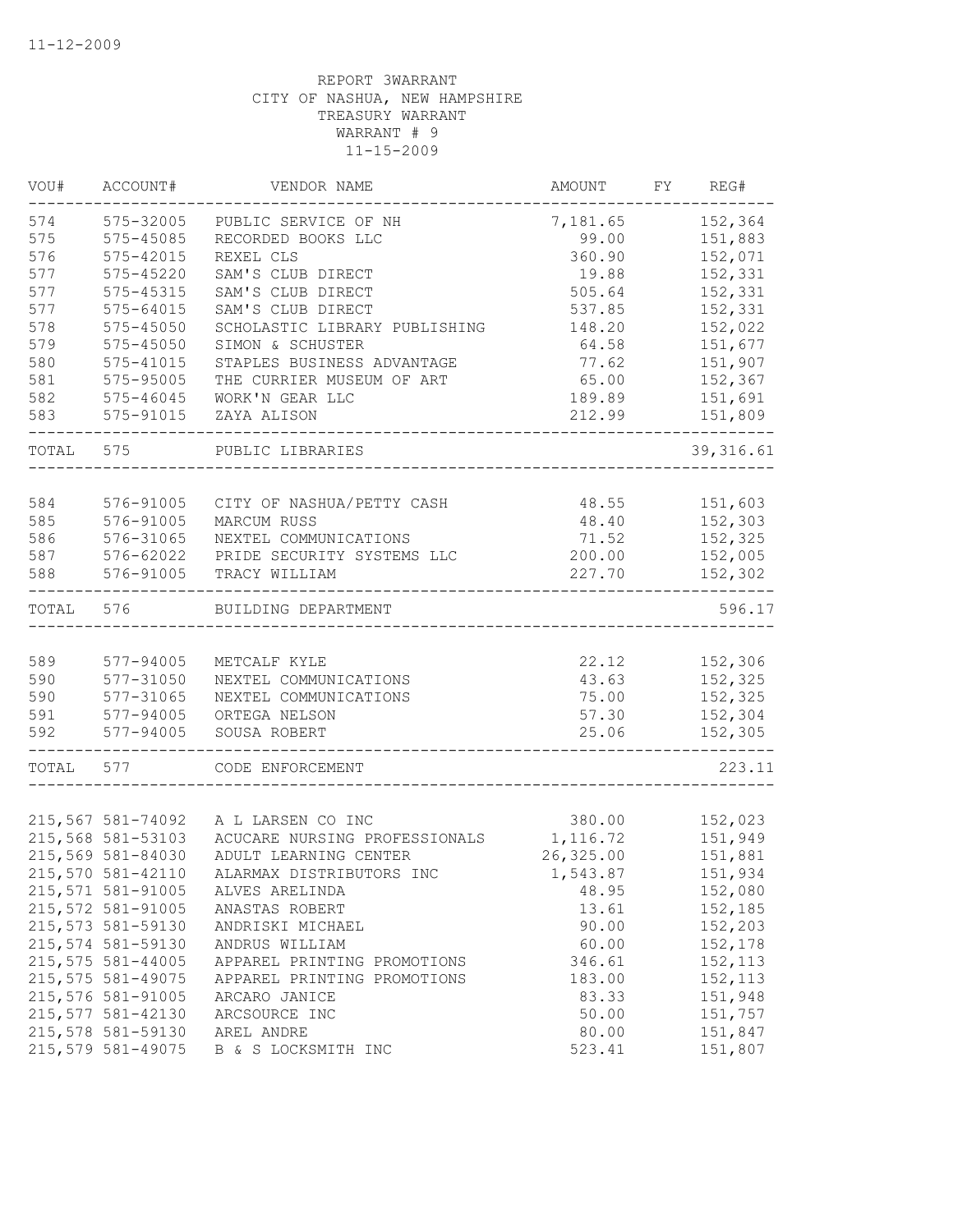| VOU# | ACCOUNT#           | VENDOR NAME                    | AMOUNT    | FY | REG#    |
|------|--------------------|--------------------------------|-----------|----|---------|
|      | 215,580 581-91005  | BAGLEY MARCIA                  | 106.98    |    | 152,084 |
|      | 215,581 581-59130  | BARBARISI ROBERT               | 92.00     |    | 152,196 |
|      | 215,582 581-41015  | BARNES & NOBLE INC             | 53.90     |    | 151,610 |
|      | 215,582 581-49050  | BARNES & NOBLE INC             | 129.80    |    | 151,610 |
|      | 215,583 581-91005  | BATES DIANE                    | 74.25     |    | 152,007 |
|      | 215,584 581-42110  | BATTERY SPECIALISTS OF NH LLC  | 124.90    |    | 152,092 |
|      | 215,585 581-31005  | BAYRING COMMUNICATIONS         | 2,392.39  |    | 152,381 |
|      | 215,586 581-42120  | BEARINGS SPECIALTY CO INC      | 11.54     |    | 151,884 |
|      | 215,587 581-49050  | BELLETETES INC                 | 290.18    |    | 151,750 |
|      | 215,587 581-49075  | BELLETETES INC                 | 150.65    |    | 151,750 |
|      | 215,588 581-46040  | BEN'S UNIFORMS                 | 390.00    |    | 152,257 |
|      | 215,589 581-59130  | BOLDUC KEVIN                   | 60.00     |    | 152,070 |
|      | 215,590 581-95005  | BOWER TIMOTHY                  | 95.00     |    | 152,388 |
|      | 215,591 581-55010  | BUDGET CAR & TRUCK RENTAL      | 523.68    |    | 152,000 |
|      | 215,592 581-49050  | BURMAX CO INC                  | 1,929.97  |    | 152,021 |
|      | 215,593 581-49050  | BUSBY ANGELA                   | 12.91     |    | 152,273 |
|      | 215,594 581-49035  | CAMBRIDGE UNIVERSITY PRESS     | 281.18    |    | 151,769 |
|      | 215,595 581-94010  | CAMPBELL MEREDITH              | 1,072.80  |    | 152,038 |
|      | 215,596 581-55015  | CANFIELD BRAD                  | 825.00    |    | 152,019 |
|      | 215,597 581-55015  | CANTARA DEBORAH                | 99.00     |    | 151,705 |
|      | 215,598 581-42130  | CAPP INC                       | 1,522.00  |    | 151,921 |
|      | 215,599 581-55018  | CARING HANDS TRANSPORTATION LL | 10,430.00 |    | 152,075 |
|      | 215,600 581-49050  | CARPARTS OF NASHUA             | 7.86      |    | 152,167 |
|      | 215,601 581-49050  | CARTRIDGE WORLD                | 809.90    |    | 152,059 |
|      | 215,602 581-49050  | CASEY'S WOOD PRODUCTS INC      | 65.95     |    | 152,105 |
|      | 215,603 581-42110  | CED                            | 312.60    |    | 151,678 |
|      | 215,604 581-84030  | CEDARCREST INC                 | 3,503.75  |    | 151,622 |
|      | 215,605 581-42010  | CENTRAL PAPER PRODUCTS CO      | 8,631.48  |    | 152,252 |
|      | 215,606 581-49050  | CHRISTIAN BOOK DISTRIBUTORS CA | 52.94     |    | 152,385 |
|      | 215,607 581-78007  | CHUCK'S AUTO REPAIR INC        | 366.78    |    | 152,017 |
|      | 215,608 581-41015  | CINTAS DOCUMENT MANAGEMENT     | 43.69     |    | 152,063 |
| 593  | 581-49050          | CITIZENS BANK                  | 220.60    |    | 248     |
|      | 215,609 581-53103  | CLARK ASSOCIATES/DEBBIE CLARK  | 26,140.00 |    | 151,668 |
|      | 215,610 581-43005  | CMRS-POC                       | 2,000.00  |    | 152,379 |
|      | 215,611 581-59130  | COLBURN GLENN                  | 80.00     |    | 152,057 |
|      | 215,612 581-53103  | COMPASSIONATE STAFFING LLC     | 528.75    |    | 151,770 |
|      | 215, 613 581-91005 | CONRAD MARK                    | 167.14    |    | 151,953 |
|      | 215,614 581-32005  | CONSTELLATION NEW ENERGY       | 93,448.09 |    | 152,383 |
|      | 215, 615 581-41015 | CONWAY OFFICE PRODUCTS LLC     | 75.20     |    | 151,721 |
|      | 215,616 581-55015  | CRATEAU SALLY                  | 802.78    |    | 152,268 |
|      | 215,617 581-95005  | CRISIS PREVENTION INSTITUTE IN | 100.00    |    | 151,924 |
|      | 215,618 581-59130  | CROSBY MICHAEL                 | 80.00     |    | 152,061 |
|      | 215,619 581-53100  | CRT PROCESSING LLC             | 631.49    |    | 152,123 |
|      | 215,620 581-78007  | D & R TOWING INC               | 495.10    |    | 152,171 |
|      | 215,621 581-49050  | DELTA EDUCATION                | 8.12      |    | 151,984 |
|      | 215,622 581-49050  | DEMCO INC                      | 471.93    |    | 151,682 |
|      | 215,623 581-91005  | DERRY MARSHALL                 | 260.15    |    | 151,673 |
|      | 215,624 581-91005  | DONOHUE BRUCE                  | 109.45    |    | 152,088 |
|      |                    |                                |           |    |         |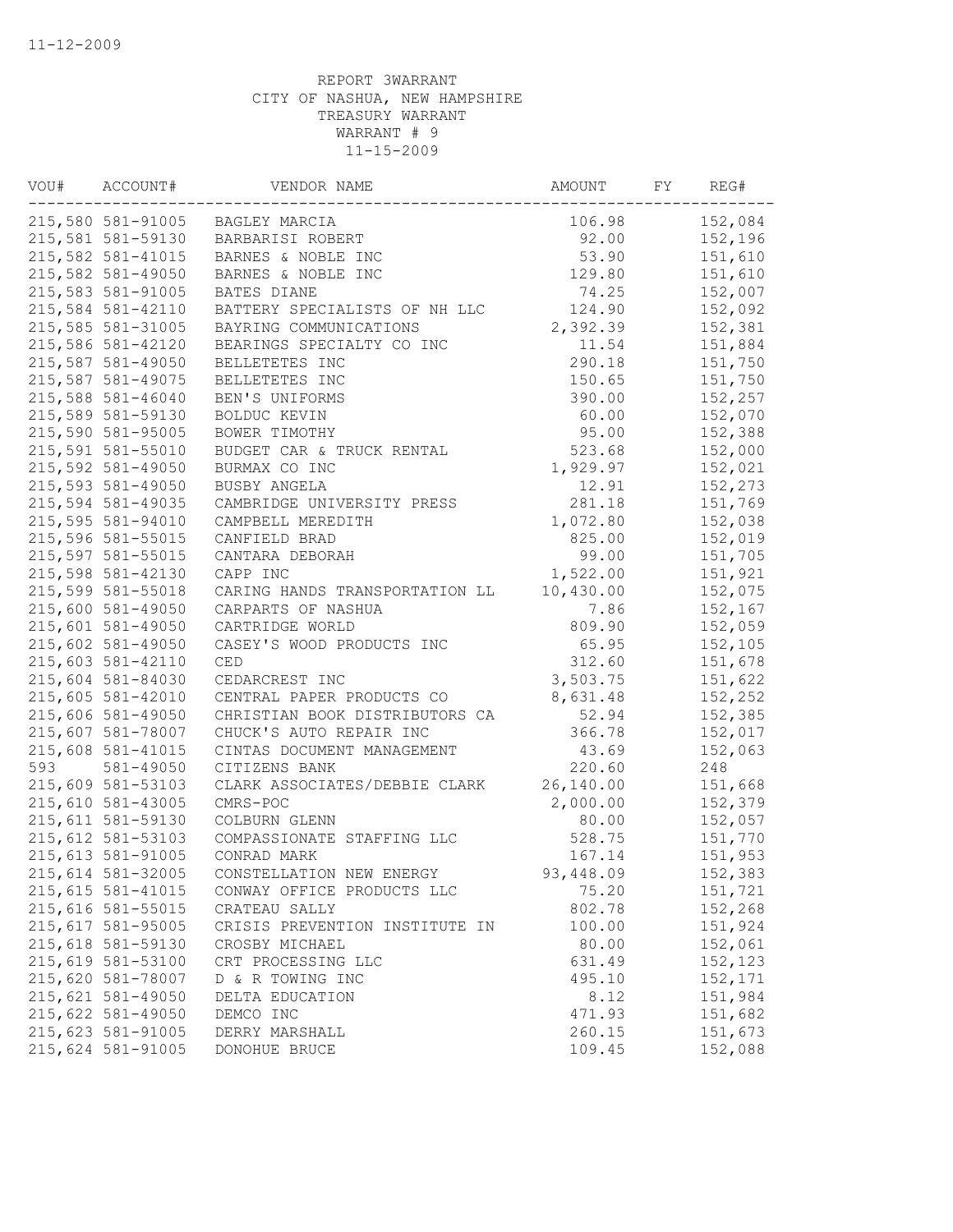| VOU# | ACCOUNT#          | VENDOR NAME                              | AMOUNT    | FY | REG#    |
|------|-------------------|------------------------------------------|-----------|----|---------|
|      | 215,625 581-78007 | DONOVAN EQUIPMENT CO INC                 | 94.73     |    | 151,662 |
|      | 215,626 581-49050 | DOWNES & READER HARDWOOD CO IN           | 764.00    |    | 151,657 |
|      | 215,627 581-91005 | DUSTIN MARIANNE                          | 79.76     |    | 151,955 |
|      | 215,628 581-49910 | E W SLEEPER CO                           | 101.37    |    | 151,905 |
|      | 215,629 581-53100 | EBS HEALTHCARE                           | 2,730.00  |    | 152,106 |
|      | 215,630 581-45910 | EBSCO INFORMATION SERVICES               | 708.60    |    | 152,250 |
|      | 215,631 581-53101 | EDUCATION INC                            | 372.40    |    | 152,010 |
|      | 215,631 581-84055 | EDUCATION INC                            | 977.57    |    | 152,010 |
|      | 215,632 581-59130 | EGAN JOHN                                | 80.00     |    | 151,848 |
|      | 215,633 581-34015 | ENERGYNORTH PROPANE                      | 189.82    |    | 152,197 |
|      | 215,634 581-94030 | ENRIGHT & ASSOCIATES INC                 | 140.55    |    | 152,122 |
|      | 215,635 581-42130 | F W WEBB COMPANY                         | 709.31    |    | 151,693 |
|      | 215,635 581-49050 | F W WEBB COMPANY                         | 97.40     |    | 151,693 |
| 594  | 581-31005         | FAIRPOINT COMMUNICATIONS                 | 767.08    |    | 152,350 |
|      | 215,636 581-49075 | FASTENAL COMPANY                         | 81.18     |    | 151,814 |
|      | 215,637 581-49050 | FILMS MEDIA GROUP                        | 514.54    |    | 152,064 |
|      | 215,638 581-55010 | FIRST STUDENT INC                        | 1,840.70  |    | 151,988 |
|      | 215,639 581-55005 | FIRST STUDENT INC                        | 3,982.39  |    | 151,994 |
|      | 215,639 581-55005 | FIRST STUDENT INC                        | 4,304.12  |    | 151,995 |
|      | 215,639 581-55015 | FIRST STUDENT INC                        | 60,729.79 |    | 151,994 |
|      | 215,639 581-55025 | FIRST STUDENT INC                        | 8,560.00  |    | 151,994 |
|      | 215,639 581-55035 | FIRST STUDENT INC                        | 1,800.00  |    | 151,994 |
|      | 215,640 581-49050 | FLAGHOUSE INC                            | 133.63    |    | 151,911 |
|      | 215,641 581-49050 | FLESHER-DUFFY SHARON                     | 98.80     |    | 152,164 |
|      | 215,642 581-51015 | FLYGARE SCHWARZ & CLOSSON                | 290.00    |    | 151,854 |
|      | 215,643 581-49055 | FOLLETT LIBRARY RESOURCES                | 1,025.50  |    | 151,644 |
|      | 215,644 581-49910 | GATE CITY FENCE CO INC                   | 3.70      |    | 151,728 |
|      | 215,645 581-63085 | GLOBAL INDUSTRIAL EQUIPMENT              | 30.72     |    | 152,386 |
|      | 215,646 581-94010 | GODLEWSKI JEAN                           | 952.00    |    | 151,791 |
|      | 215,647 581-59130 | GOMES MANNY                              | 120.00    |    | 152,051 |
|      | 215,648 581-49050 | GOODHEART-WILLCOX PUBLISHERS             | 321.75    |    | 151,933 |
|      |                   |                                          | 115.98    |    | 151,936 |
|      | 215,649 581-49050 | <b>GOPHER</b>                            | 74.99     |    |         |
|      | 215,650 581-42130 | GRAINGER                                 |           |    | 151,701 |
|      | 215,651 581-42130 | GRANITE GROUP (THE)                      | 455.46    |    | 151,875 |
|      | 215,652 581-53100 | GRANITE STATE SHUTTLE SERVICE            | 160.00    |    | 152,124 |
|      | 215,653 581-84030 | GREATER LAWRENCE ED COLLABORAT 22,148.00 |           |    | 152,004 |
|      | 215,654 581-56030 | GREATER NASHUA MENTAL HEALTH             | 9,583.40  |    | 152,349 |
|      | 215,655 581-91005 | GUAL WENDY                               | 23.93     |    | 152,025 |
|      | 215,656 581-49050 | GUIDANCE GROUP INC (THE)                 | 54.90     |    | 152,099 |
|      | 215,657 581-49050 | HAL LEONARD CORP                         | 195.00    |    | 151,836 |
|      | 215,658 581-78007 | HANSON'S AUTOMOTIVE SERVICE              | 238.00    |    | 152,047 |
|      | 215,659 581-74092 | HARRIS EQUIPMENT REPAIR SERVIC           | 2,017.76  |    | 152,184 |
|      | 215,660 581-49050 | HEAD/PENN RACQUET SPORTS                 | 49.38     |    | 152,114 |
|      | 215,661 581-42130 | HEATING SPECIALTIES OF NH INC            | 154.88    |    | 152,172 |
|      | 215,662 581-64045 | HEWLETT PACKARD COMPANY                  | 307.00    |    | 151,702 |
|      | 215,662 581-64192 | HEWLETT PACKARD COMPANY                  | 2,648.00  |    | 151,702 |
|      | 215,662 581-74092 | HEWLETT PACKARD COMPANY                  | 1,773.00  |    | 151,702 |
|      | 215,663 581-55010 | HILL JAMES                               | 20.00     |    | 152,128 |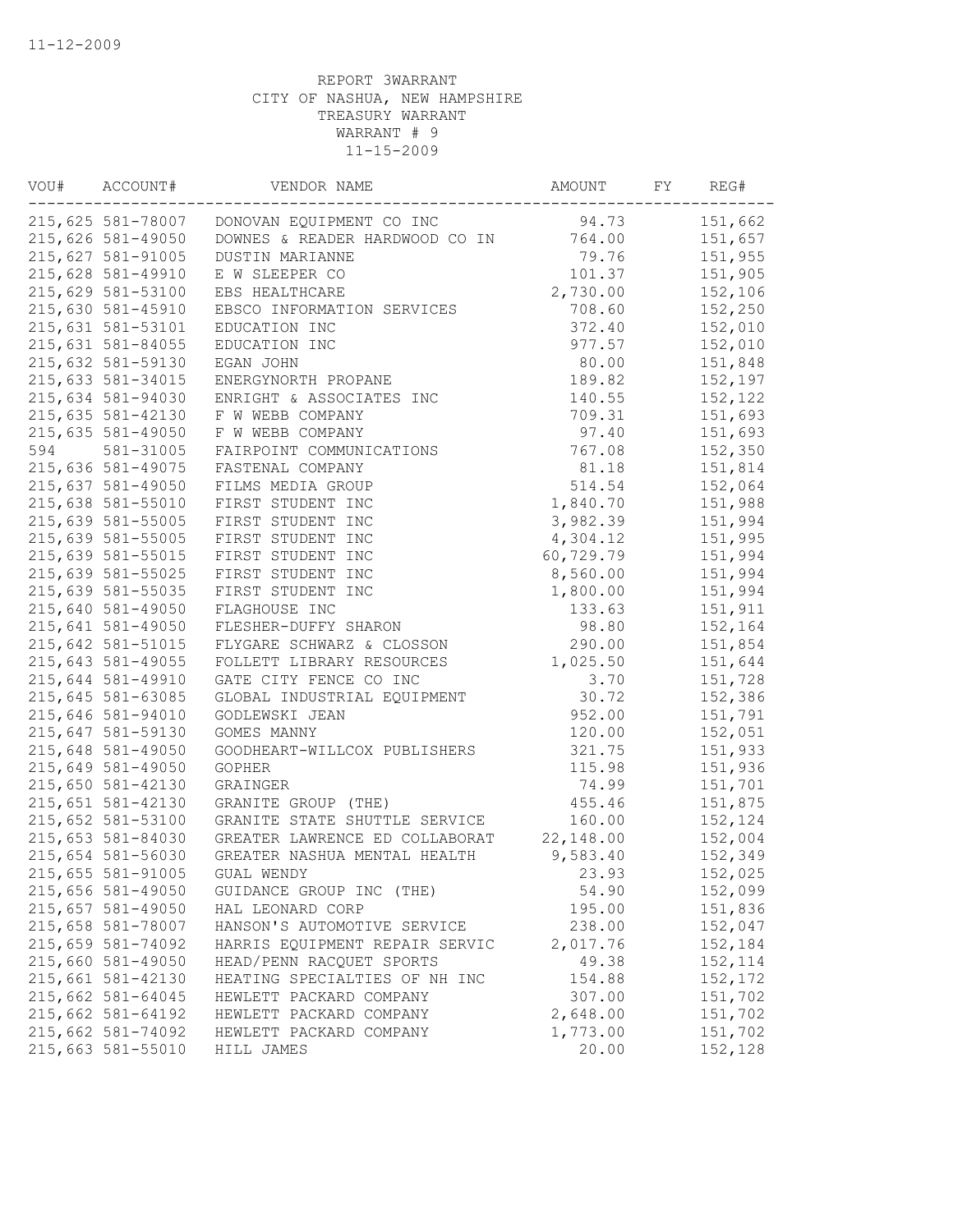| VOU# | ACCOUNT#          | VENDOR NAME                    | AMOUNT     | FY | REG#    |
|------|-------------------|--------------------------------|------------|----|---------|
|      | 215,664 581-53100 | HIRTZ LISA M                   | 100.00     |    | 152,201 |
|      | 215,665 581-49035 | HM RECEIVABLES CO LLC          | 2,668.48   |    | 152,120 |
|      | 215,666 581-49075 | HOME DEPOT CREDIT SERVICES     | 21.34      |    | 151,975 |
|      | 215,667 581-49050 | HOME DEPOT CREDIT SERVICES     | 177.98     |    | 152,008 |
|      | 215,668 581-53100 | HOMETOWN FORECAST SERVICES INC | 825.00     |    | 151,716 |
|      | 215,669 581-91005 | HYNES STACY                    | 89.38      |    | 151,951 |
|      | 215,670 581-84030 | INSTITUTE OF PROFESSIONAL PRAC | 1,406.99   |    | 152,065 |
|      | 215,671 581-41040 | INTEGRATED OFFICE SOLUTIONS    | 516.00     |    | 152,089 |
|      | 215,672 581-94030 | <b>ISTE</b>                    | 79.00      |    | 152,378 |
|      | 215,673 581-63085 | J SALLESE & SONS INC           | 829.00     |    | 152,020 |
|      | 215,674 581-49050 | J W PEPPER & SON INC           | 846.74     |    | 151,708 |
|      | 215,675 581-75023 | KAMCO SUPPLY CORP OF BOSTON    | 1,040.28   |    | 151,957 |
|      | 215,676 581-49050 | KARVELAS KATHLEEN              | 239.98     |    | 152,264 |
|      | 215,677 581-59130 | KITSIS THEODORE                | 80.00      |    | 152,110 |
|      | 215,678 581-59130 | KURTA JOSEPH                   | 60.00      |    | 151,713 |
|      | 215,679 581-59130 | LAFOND MICHAEL                 | 80.00      |    | 152,054 |
|      | 215,680 581-91005 | LALIME MAUREEN                 | 46.20      |    | 151,999 |
|      | 215,681 581-49050 | LAMMENSCO USA INC              | 181.97     |    | 152,269 |
|      | 215,682 581-94010 | LAMONT ROBIN                   | 1,072.80   |    | 152,094 |
|      | 215,683 581-59130 | LATHAM FREDERICK               | 140.00     |    | 152,053 |
|      | 215,684 581-49055 | LIBRARY VIDEO COMPANY          | 264.95     |    | 151,937 |
|      | 215,685 581-84030 | LIGHTHOUSE SCHOOL INC          | 49,547.22  |    | 151,942 |
|      | 215,686 581-91005 | LUCAS MARK                     | 63.03      |    | 152,130 |
|      | 215,687 581-59130 | LUTAS NADIRE                   | 60.00      |    | 152,052 |
|      | 215,688 581-42110 | M & M ELECTRICAL SUPPLY CO INC | 2,096.41   |    | 152,166 |
|      | 215,689 581-59130 | MANDRAVELIS NICK               | 60.00      |    | 152,055 |
|      | 215,690 581-55015 | MARDEN SUSAN                   | 158.40     |    | 152,118 |
|      | 215,691 581-49050 | MARKET BASKET                  | 392.27     |    | 151,763 |
|      |                   |                                |            |    |         |
|      | 215,692 581-53103 | MCCARTNEY AMY                  | 5, 143.50  |    | 152,082 |
|      | 215,693 581-59130 | MCCORD GREGORY                 | 80.00      |    | 152,062 |
|      | 215,694 581-49050 | MCGRAW HILL COMPANIES          | 253.41     |    | 151,730 |
|      | 215,695 581-59130 | MCGUIGAN DONALD                | 80.00      |    | 152,058 |
|      | 215,696 581-59130 | MELANSON DENNIS                | 80.00      |    | 151,636 |
|      | 215,697 581-59130 | MERRIKEN JOHN                  | 60.00      |    | 152,179 |
|      | 215,698 581-84030 | MERRIMACK SPECIAL EDUCATION    | 52, 520.90 |    | 152,078 |
|      | 215,699 581-84030 | MERRIMACK VALLEY SCHOOL DISTRI | 6,750.00   |    | 151,996 |
|      | 215,700 581-53100 | METRO GROUP INC (THE)          | 1,081.00   |    | 152,100 |
|      | 215,701 581-34015 | METROMEDIA ENERGY INC          | 7,612.41   |    | 152,380 |
|      | 215,702 581-49050 | MODERN SCHOOL SUPPLIES INC     | 119.98     |    | 151,749 |
|      | 215,703 581-49050 | MONGAN SANDRA                  | 39.90      |    | 151,970 |
|      | 215,704 581-55010 | MOREAU MARC                    | 20.00      |    | 152,198 |
|      | 215,705 581-49050 | MULTI-HEALTH SYSTEMS INC       | 329.40     |    | 151,624 |
|      | 215,706 581-53100 | MULTI-STATE BILLING SERVICES L | 19.34      |    | 152,083 |
|      | 215,707 581-59130 | MUNCE BUTCH                    | 80.00      |    | 152,180 |
|      | 215,708 581-49050 | <b>NASCO</b>                   | 303.83     |    | 152,253 |
|      | 215,709 581-84030 | NASHOBA LEARNING GROUP         | 8,649.40   |    | 152,043 |
|      | 215,710 581-84030 | NASHUA CHILDREN'S HOME         | 21,248.85  |    | 151,969 |
|      | 215,711 581-49050 | NASHUA OUTDOOR POWER EQUIP     | 82.73      |    | 151,759 |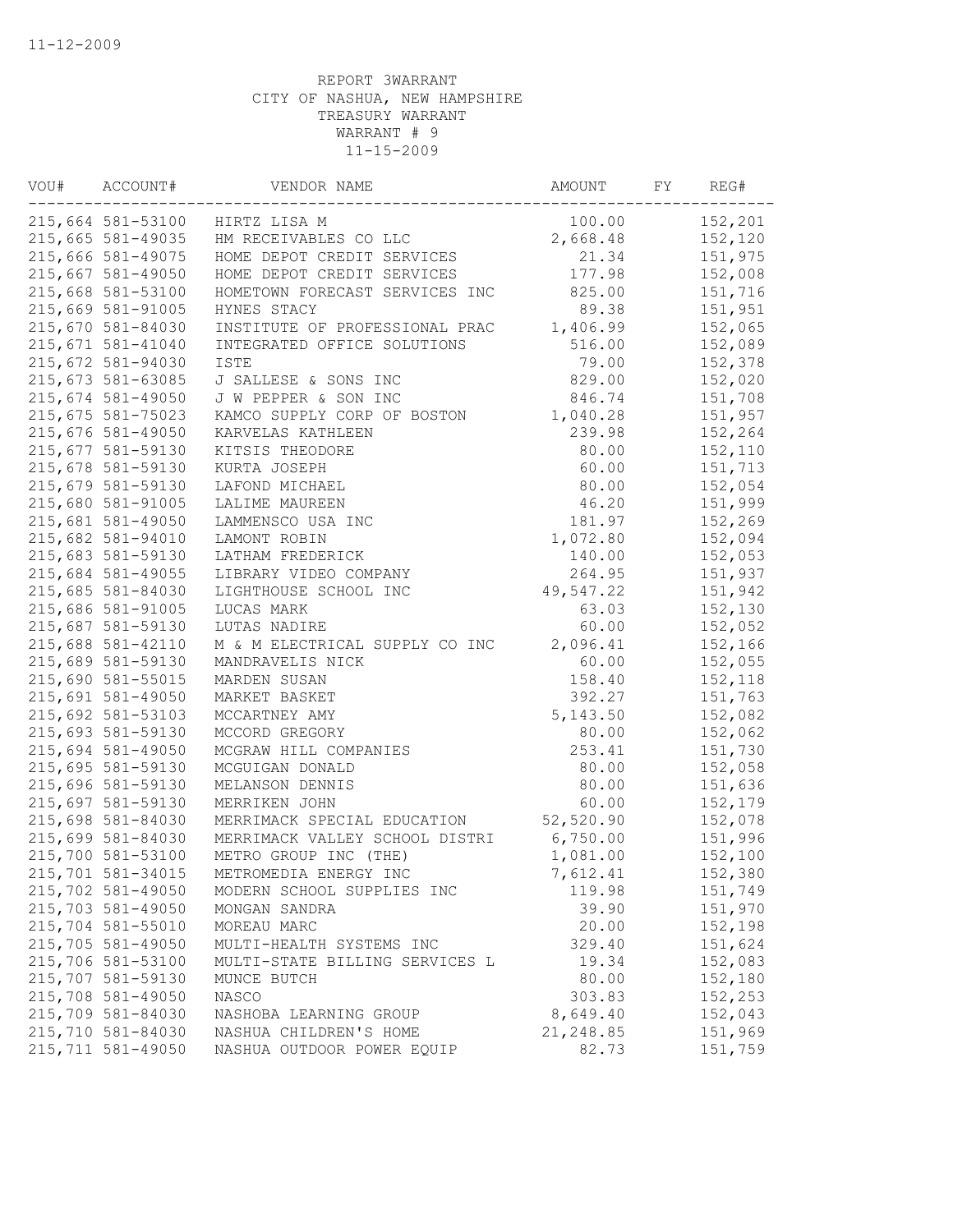| VOU# | ACCOUNT#           | VENDOR NAME                       | AMOUNT     | FY | REG#    |
|------|--------------------|-----------------------------------|------------|----|---------|
|      | 215,711 581-49910  | NASHUA OUTDOOR POWER EQUIP        | 362.05     |    | 151,759 |
| 595  | 581-45295          | NASHUA SCHOOL DISTRICT #42        | 1,525.00   |    | 258     |
| 595  | 581-94030          | NASHUA SCHOOL DISTRICT #42        | 20.00      |    | 258     |
|      | 215,712 581-49075  | NASHUA WALLPAPER & PAINT CO       | 175.29     |    | 151,762 |
|      | 215,713 581-95010  | NATIONAL GEOGRAPHIC SCHOOL PUB    | 19.52      |    | 151,855 |
|      | 215,714 581-34015  | NATIONAL GRID                     | 2,331.33   |    | 152,390 |
|      | 215,715 581-95005  | NATIONAL MIDDLE SCHOOL ASSOC      | 95.00      |    | 151,978 |
|      | 215,716 581-42010  | NATIONWIDE SALES & SERVICE        | 1,794.45   |    | 151,961 |
|      | 215,717 581-49035  | NCS PEARSON INC                   | 75.80      |    | 151,991 |
|      | 215,718 581-84055  | NFI NORTH INC                     | 446.76     |    | 151,925 |
|      | 215,719 581-91040  | NHIAA                             | 280.00     |    | 152,329 |
|      | 215,720 581-59130  | NICHOLSON MORRIS                  | 60.00      |    | 151,703 |
|      | 215,721 581-74092  | NORTHEAST FOOD SVC EQUIPMENT &    |            |    | 151,659 |
|      | 215, 722 581-42110 | OEM SUPPLY INC                    | 311.00     |    | 152,271 |
|      | 215,723 581-49050  | OFFTECH NEW ENGLAND               | 482.29     |    | 151,886 |
|      | 215,724 581-91005  | OUELLETTE MARCIE                  | 80.08      |    | 152,119 |
|      | 215,725 581-49050  | P J CURRIER LUMBER CO             | 577.58     |    | 151,981 |
|      | 215,726 581-31005  | PAETEC COMMUNICATIONS INC         | 17.39      |    | 152,031 |
|      | 215,727 581-91005  | PAPANICOLAOU PAULA                | 68.47      |    | 151,972 |
|      | 215,728 581-59130  | PARADY-GUAY VICTORIA              | 80.00      |    | 151,761 |
|      | 215,729 581-64040  | PARAMETRIC TECHNOLOGY CORP        | 2,000.00   |    | 152,387 |
|      | 215,730 581-49075  | PASEK CORP                        | 2,932.60   |    | 151,927 |
|      | 215,731 581-59130  | PATTEN SEAN                       | 80.00      |    | 152,056 |
|      | 215,732 581-49050  | PEARSON EDUCATION                 | 2,345.85   |    | 152,033 |
|      | 215,733 581-33005  | PENNICHUCK WATER WORKS INC        | 1,960.33   |    | 152,323 |
|      | 215,734 581-91005  | PEREZ KRISTINA                    | 17.49      |    | 152,126 |
|      | 215,735 581-53100  | PERFORMANCE REHAB INC.            | 5, 163. 14 |    | 152,032 |
|      | 215,736 581-49035  | PERMA-BOUND                       | 2,798.70   |    | 152,229 |
|      | 215,737 581-91005  | PETERSON MARSHA                   | 51.70      |    | 152,002 |
|      | 215,738 581-43005  | PETTY CASH                        | 17.31      |    | 152,308 |
|      | 215,738 581-49050  | PETTY CASH                        | 32.97      |    | 152,308 |
|      | 215,739 581-43005  | PITNEY BOWES INCORPORATED         | 128.55     |    | 152,255 |
|      | 215,740 581-91005  | PLACE PATRICIA                    | 93.28      |    | 151,950 |
|      | 215,741 581-59130  | PORTER STEPHEN                    | 60.00      |    | 152,189 |
|      | 215,742 581-53100  | PROGRESSUS THERAPY LLC            | 7,829.25   |    | 152,121 |
|      | 215,743 581-49050  | PROJECT LEAD THE WAY INC          | 846.11     |    | 151,989 |
|      | 215,744 581-55018  | PROVIDER ENTERPRISES INC<br>(THE) | 31,861.00  |    | 151,977 |
|      | 215,745 581-59130  | PRYOR WALT                        | 140.00     |    | 152,076 |
|      | 215,746 581-32005  | PSNH                              | 1,833.38   |    | 152,366 |
|      | 215,747 581-32005  | PUBLIC SERVICE OF NH              | 12,181.08  |    | 152,364 |
|      | 215,748 581-53085  | QUIMBY EYE CARE INC               | 257.50     |    | 151,930 |
|      | 215,749 581-49910  | R WHITE EQUIPMENT CENTER INC      | 108.00     |    | 152,191 |
|      | 215,750 581-42110  | RALPH PILL ELECTRIC SUPPLY COM    | 95.85      |    | 152,174 |
|      | 215,751 581-78007  | RAYMOND J LEVESQUE & SONS         | 2,256.90   |    | 151,952 |
|      | 215,752 581-49050  | REALLY GOOD STUFF INC             | 495.33     |    | 151,947 |
|      | 215,753 581-59130  | RECORD GLENN                      | 80.00      |    | 152,050 |
|      | 215,754 581-49050  | RED HOT SPORTS PROMOTIONS         | 327.79     |    | 151,986 |
|      | 215,755 581-84030  | REGIONAL SERVICES & EDUCATION     | 27,975.45  |    | 151,626 |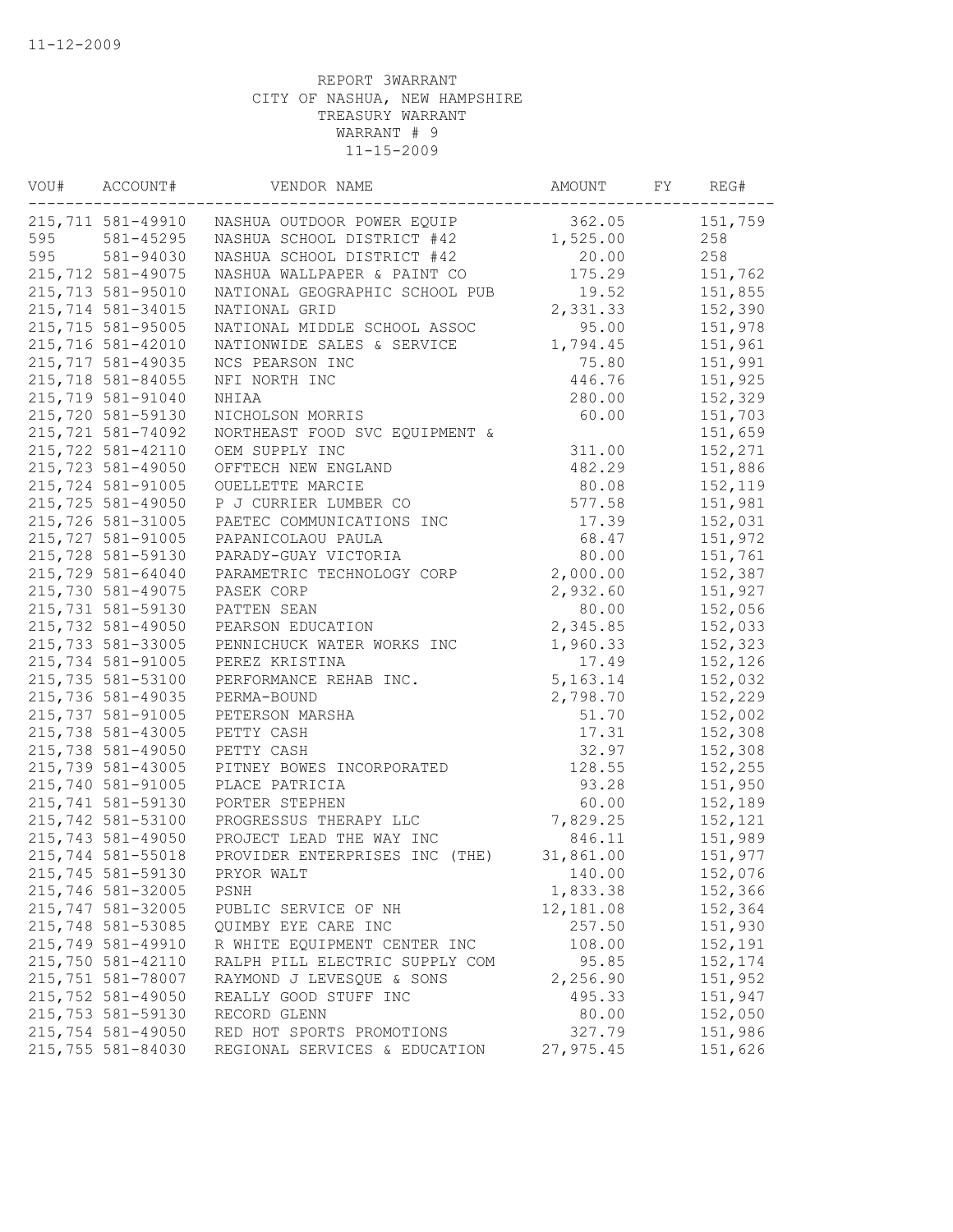| VOU# | ACCOUNT#          | VENDOR NAME                                | AMOUNT    | FY | REG#    |
|------|-------------------|--------------------------------------------|-----------|----|---------|
|      |                   | 215,756 581-49050 REMEDIA PUBLICATIONS INC | 23.99     |    | 152,259 |
|      | 215,757 581-42110 | REXEL CLS                                  | 120.87    |    | 152,071 |
|      | 215,758 581-59130 | ROBERT CHARLES                             | 160.00    |    | 151,858 |
|      | 215,759 581-49050 | ROSS STEPHANIE                             | 20.00     |    | 152,049 |
|      | 215,760 581-91005 | RYAN DAVID                                 | 88.83     |    | 152,073 |
|      | 215,761 581-49035 | SADDLEBACK EDUCATIONAL INC                 | 633.88    |    | 151,628 |
|      | 215,762 581-78007 | SANEL AUTO PARTS CO                        | 183.70    |    | 151,756 |
|      | 215,763 581-49050 | SARGENT-WELCH                              | 92.24     |    | 151,675 |
|      | 215,764 581-49050 | SAX ARTS & CRAFTS                          | 1,111.58  |    | 151,956 |
|      | 215,765 581-47010 | SCHOOL HEALTH CORP                         | 383.68    |    | 151,639 |
|      | 215,766 581-41015 | SCHOOL SPECIALTY                           | 29.42     |    | 151,965 |
|      | 215,766 581-41045 | SCHOOL SPECIALTY                           | 88.50     |    | 151,965 |
|      | 215,766 581-49050 | SCHOOL SPECIALTY                           | 2,655.37  |    | 151,965 |
|      | 215,767 581-75023 | SCHOOL-TECH INC                            | 335.24    |    | 152,176 |
|      | 215,768 581-91005 | SICILIA KATHRYN                            | 108.08    |    | 152,079 |
|      | 215,769 581-49050 | SILVA AMANDA                               | 27.90     |    | 152,093 |
|      | 215,770 581-95005 | SOUTH CENTRAL SUPERINTENDENTS'             | 50.00     |    | 152,382 |
|      | 215,771 581-84030 | SPAULDING YOUTH CENTER                     | 4,493.94  |    | 151,617 |
|      | 215,772 581-49050 | SPORTIME                                   | 41.37     |    | 151,968 |
|      | 215,773 581-59130 | STANIELS KEVIN                             | 80.00     |    | 152,074 |
|      | 215,774 581-75023 | STANLEY ACCESS TECH                        | 515.48    |    | 152,042 |
|      | 215,775 581-49050 | STANTON'S SHEET MUSIC INC                  | 78.42     |    | 151,629 |
|      | 215,776 581-41015 | STAPLES BUSINESS ADVANTAGE                 | 233.22    |    | 151,844 |
|      | 215,776 581-41045 | STAPLES BUSINESS ADVANTAGE                 | 63.80     |    | 151,844 |
|      | 215,776 581-49050 | STAPLES BUSINESS ADVANTAGE                 | 1,400.64  |    | 151,844 |
|      | 215,776 581-49110 | STAPLES BUSINESS ADVANTAGE                 | 408.03    |    | 151,844 |
|      | 215,777 581-53100 | STATE OF NH CRIMINAL RECORDS               | 1,035.50  |    | 152,309 |
|      | 215,778 581-49050 | STATE UNDUSTRIAL PRODUCTS                  | 862.53    |    | 152,270 |
|      | 215,779 581-59130 | STOLL DEBRA                                | 60.00     |    | 152,095 |
|      | 215,780 581-59130 | STOLL DEBRA                                | 60.00     |    | 152,096 |
|      | 215,781 581-49050 | SUPER DUPER PUBLICATIONS                   | 59.95     |    | 151,652 |
|      | 215,782 581-49050 | SUZUKI CORPORATION                         | 85.47     |    | 151,805 |
|      | 215,783 581-91005 |                                            | 350.79    |    | 151,990 |
|      | 215,784 581-59130 | SWINDELL LORNE                             |           |    |         |
|      |                   | THEODORE KEVIN                             | 60.00     |    | 152,112 |
|      | 215,785 581-59130 | THOMAS DOUGLAS                             | 60.00     |    | 152,069 |
|      | 215,786 581-64040 | TOOLS4EVER INC                             | 7,629.00  |    | 151,976 |
|      | 215,787 581-42120 | TOTAL AIR SUPPLY INC                       | 134.69    |    | 151,839 |
|      | 215,788 581-49050 | TOWERS MOTOR PARTS CORP                    | 18.43     |    | 151,865 |
|      | 215,788 581-78007 | TOWERS MOTOR PARTS CORP                    | 97.83     |    | 151,865 |
|      | 215,789 581-95005 | TREASURER ST OF NH                         | 75.00     |    | 152,310 |
|      | 215,790 581-84055 | TREASURER STATE OF NH                      | 19,125.00 |    | 151,963 |
|      | 215,791 581-95005 | TRI-COUNTY LEAGUE                          | 1,555.00  |    | 152,389 |
|      | 215,792 581-43005 | U S POSTAL SERVICES                        | 352.00    |    | 152,307 |
|      | 215,793 581-49050 | UNITED ART AND EDUCATION                   | 146.85    |    | 152,006 |
|      | 215,794 581-43005 | UNITED PARCEL SERVICE                      | 12.84     |    | 151,929 |
|      | 215,795 581-42120 | UNITED SUPPLY INC                          | 2,343.38  |    | 152,018 |
|      | 215,796 581-59130 | VEILLEUX GERALD                            | 80.00     |    | 151,751 |
|      | 215,797 581-31005 | VERIZON BUSINESS                           | 4,412.68  |    | 151,609 |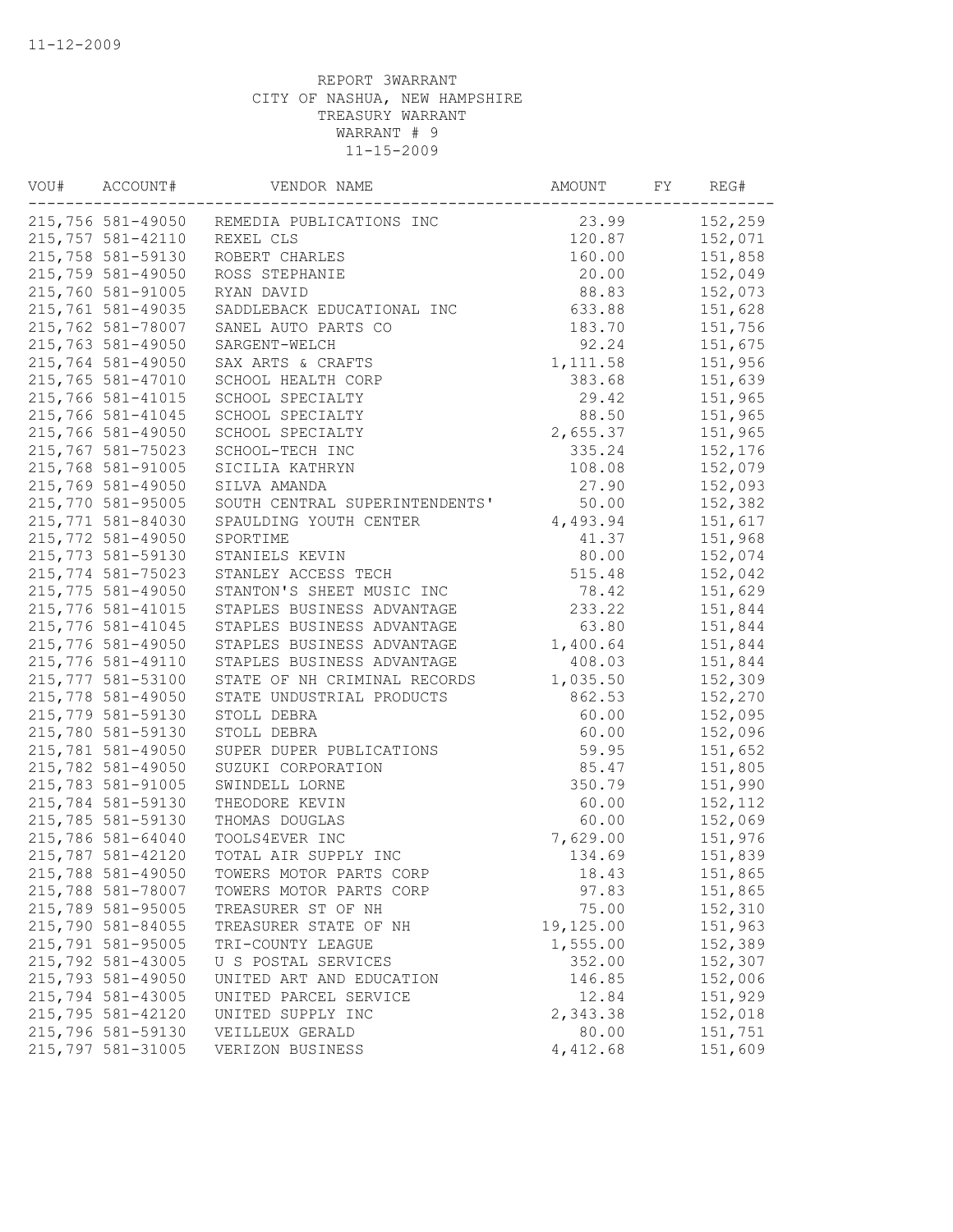| VOU#      | ACCOUNT#          | VENDOR NAME                                 | AMOUNT      | FY<br>REG#             |  |
|-----------|-------------------|---------------------------------------------|-------------|------------------------|--|
|           | 215,798 581-84030 | VERMONT CTR FOR THE DEAF &                  | 14,866.60   | 152,091                |  |
|           | 215,799 581-84030 | VISION LOSS REHABILITATION LLC              | 4,868.75    | 152,272                |  |
|           | 215,800 581-83004 | VISION SERVICE PLAN-NH                      | 2,161.54    | 152,384                |  |
|           | 215,801 581-49075 | W E AUBUCHON CO INC                         | 162.66      | 152,375                |  |
|           | 215,802 581-49050 | WALMART COMMUNITY                           | 111.18      | 151,910                |  |
|           | 215,803 581-55018 | WALTHAM CENTRAL SCHOOL                      | 420.00      | 152,169                |  |
|           | 215,804 581-42110 | WATTSTOPPER                                 | 900.00      | 152,274                |  |
|           | 215,805 581-41045 | WB MASON COMPANY INC                        | 7,960.89    | 151,658                |  |
|           | 215,806 581-84055 | WEDIKO CHILDREN'S SERVICES                  | 878.00      | 151,818                |  |
|           | 215,807 581-91005 | WELLMAN ANN MARIE                           | 30.20       | 152,068                |  |
|           | 215,808 581-47010 | WILLIAM V. MACGILL & COMPANY                | 380.27      | 151,719                |  |
|           | 215,809 581-49050 | WOODWIND & BRASSWIND                        | 108.87      | 151,967                |  |
|           | 215,810 581-53101 | YOUTH COUNCIL (THE)                         | 4,512.50    | 152,009                |  |
| TOTAL     | 581               | SCHOOL DEPARTMENT                           |             | 693, 423.69            |  |
|           |                   |                                             |             |                        |  |
| 596       | 590-23553         | WOOD'S CRW CORP OF NH                       | 23,715.00   | 151,862                |  |
| 597       | 590-24531         | LAWYERS DIARY AND MANUAL                    | 5.50        | 151,661                |  |
| TOTAL     | 590               | PRIOR YEAR OBLIGATIONS                      |             | 23,720.50              |  |
|           |                   |                                             |             |                        |  |
| 598       | 592-85005         | US BANK                                     | 300.00      | 151,670                |  |
| 599       | 592-85010         | US BANK NA (091000022)                      | 698.77      | 249                    |  |
| 600       | 592-85010         | US BANK NA (091000022)                      | 7,072.50    | 249                    |  |
| 601       | 592-85015         | US BANK NA (091000022)                      | 89,823.11   | 249                    |  |
| 602       | 592-85015         | US BANK NA (091000022)                      | 20,631.00   | 249                    |  |
| 603       | 592-85020         | US BANK NA (091000022)                      | 5,616.65    | 249                    |  |
| 604       | 592-85020         | US BANK NA (091000022)                      | 171,870.00  | 249                    |  |
| 605       | 592-85025         | US BANK NA (091000022)                      | 724, 383.35 | 249                    |  |
| 606       | 592-85025         | US BANK NA (091000022)                      | 391,680.00  | 249                    |  |
| TOTAL     | 592               | BONDED DEBT SERVICE                         |             | 1, 412, 075.38         |  |
|           | 595-22015         |                                             |             |                        |  |
| 607       |                   | CAYMAN REALTY LLC                           | 98.25       | 152,245                |  |
| 608       | 595-22015         | DAKIN TERRY                                 | 35.20       | 151,777                |  |
| 609       | 595-22015         | LTA INVESTMENTS LLC                         | 45.63       | 152,246                |  |
| 610       | 595-22020         | CAYMAN REALTY LLC                           | 1,826.96    | 152,245                |  |
| 611       |                   | 595-22020 DAKIN TERRY                       | 598.46      | 151,777                |  |
| 612       | 595-22020         | LTA INVESTMENTS LLC                         | 784.48      | 152,246<br>$- - - - -$ |  |
| TOTAL 595 |                   | OVERLAY<br>________________________________ |             | 3,388.98               |  |
| 613       |                   | 599-64045 BENCHMARK OFFICE SYSTEMS, INC     | 1,270.00    | 151,899                |  |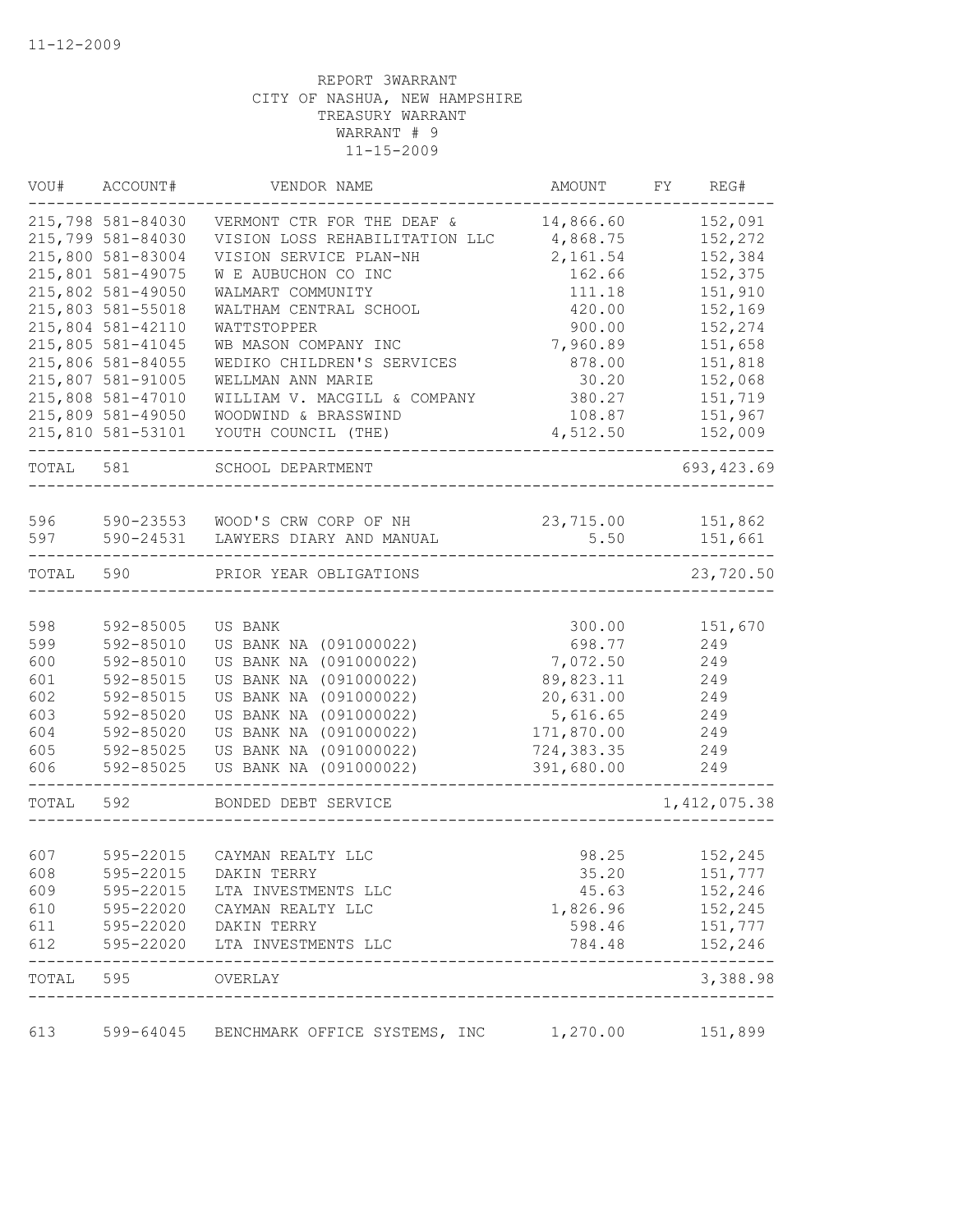| VOU#       | ACCOUNT# | VENDOR NAME                  | AMOUNT | FY | REG#     |
|------------|----------|------------------------------|--------|----|----------|
|            |          |                              |        |    |          |
| ТОТАІ. 599 |          | "CERF" - EQUIPMENT PURCHASES |        |    | 1,270.00 |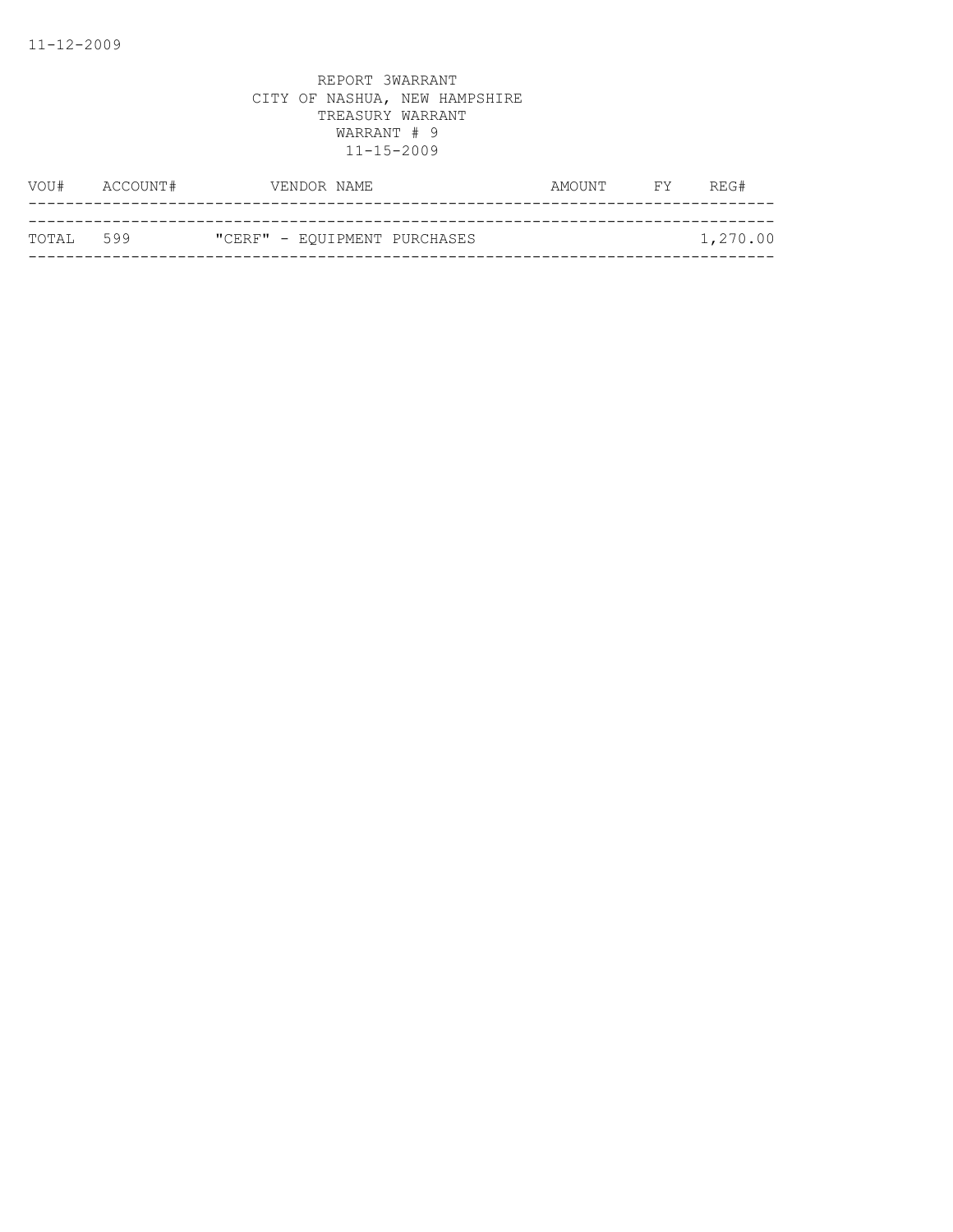| VOU#              | ACCOUNT# | VENDOR NAME                                                                                            | AMOUNT FY REG#                        |                |
|-------------------|----------|--------------------------------------------------------------------------------------------------------|---------------------------------------|----------------|
| 614<br>615<br>616 |          | 653-20 BELLETETES INC<br>653-20 GRANITE STATE CONCRETE CO INC<br>653-20 MILL CITY CONTRACTING/RETAINAG | 48.57<br>1,469.00 151,889<br>3,869.63 | 151,750<br>252 |
|                   |          | TOTAL 653-20 CAP IMP - STREET DEPT<br>SIDEWALK CONSTR & REPLACEMENT                                    |                                       | 5,387.20       |
|                   |          | 617 653-23 BROX INDUSTRIES INC/RETAINAGE 7,610.07 251                                                  |                                       |                |
|                   |          | TOTAL 653-23 CAP IMP - STREET DEPT<br>STREET PAVING PROGRAM FY10                                       |                                       | 7,610.07       |
|                   |          | 215,811 681-12 ENRIGHT & ASSOCIATES INC                                                                | 1,011.65 152,122                      |                |
|                   |          | TOTAL 681-12 CAP IMP - SCHOOL<br>DEFERRED MAINTENANCE FY09                                             |                                       | 1,011.65       |
| 618               |          |                                                                                                        |                                       | 182.15 152,368 |
|                   |          | TOTAL 699-07 OTHER EXPENSES<br>WATER SUPPLY ACQUISITION                                                |                                       | 182.15         |
|                   |          |                                                                                                        |                                       |                |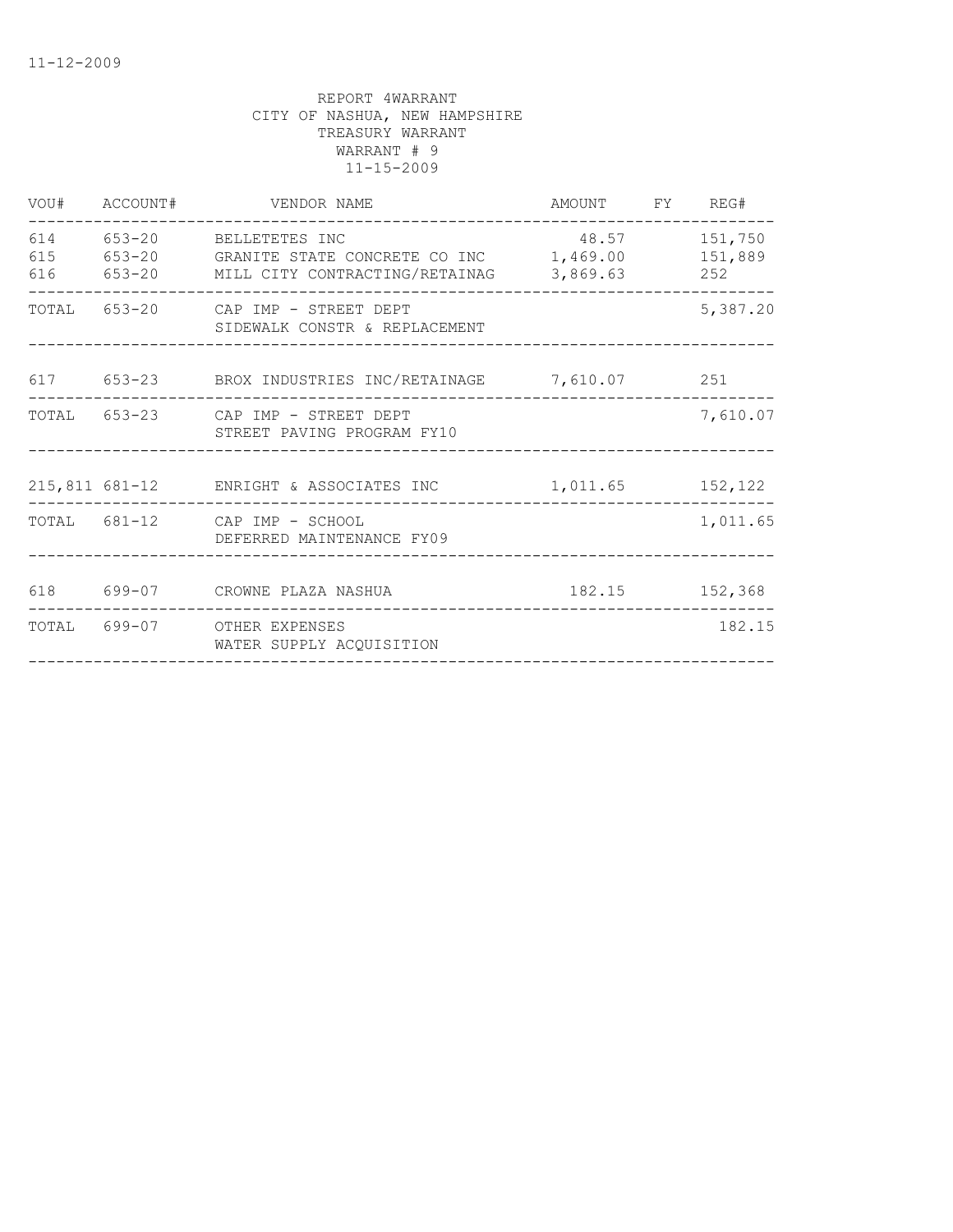| VOU#                            |                                                  | ACCOUNT# PROGRAM VENDOR NAME                                                                                                                                               |                                                 | AMOUNT FY REG#                              |
|---------------------------------|--------------------------------------------------|----------------------------------------------------------------------------------------------------------------------------------------------------------------------------|-------------------------------------------------|---------------------------------------------|
| 620                             |                                                  | 619 722-41060 3735 CITIZENS BANK<br>722-41060    3735 DEPENDABLE LOCK SERVICE INC                                                                                          | ____________________________                    | 119.45 248<br>119.00 151,879                |
|                                 |                                                  | TOTAL 722 CPF-INFORMATION TECHNOLOGY                                                                                                                                       | 238.45                                          |                                             |
|                                 |                                                  | 621 753-53030 3713 CLD CONSULTING ENGINEERS INC                                                                                                                            |                                                 | 5,091.87 151,674                            |
|                                 |                                                  | TOTAL 753 CPF-STREET DEPT                                                                                                                                                  | 5,091.87                                        |                                             |
| 622<br>623<br>624<br>625<br>626 | 792-53030<br>792-53030<br>792-59231<br>792-59232 | 3799 MALCOLM PIRNIE INC<br>3791 SEA CONSULTANTS<br>3744 A & W MAINTENANCE INC<br>792-59231 3744 BROX INDUSTRIES INC/RETAINAGE 3,893.24<br>3742 PARK CONSTRUCTION/RETAINAGE | 7,949.00<br>11,496.33<br>15,150.00<br>15,928.50 | 151,776<br>151,813<br>152,222<br>251<br>247 |
| TOTAL                           |                                                  |                                                                                                                                                                            | 54,417.07                                       |                                             |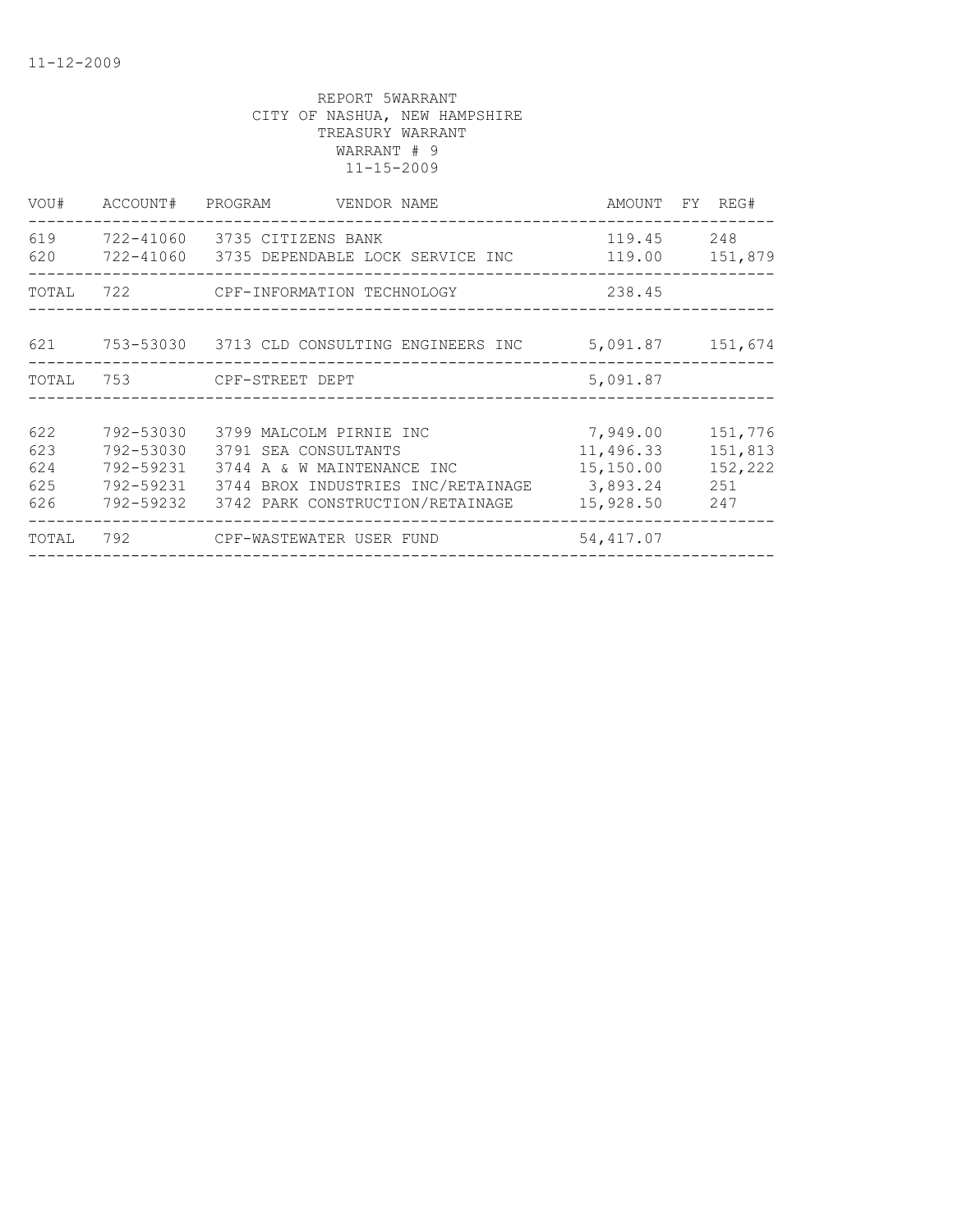| VOU#  | ACCOUNT#  | VENDOR NAME                      | AMOUNT   | FY | REG#      |
|-------|-----------|----------------------------------|----------|----|-----------|
| 627   | 801-31050 | NEXTEL COMMUNICATIONS            | 158.23   |    | 152,325   |
| 628   | 801-32005 | PSNH                             | 408.16   |    | 152,361   |
| 629   | 801-32005 | PUBLIC SERVICE OF NH             | 701.53   |    | 152,364   |
| 630   | 801-33005 | PENNICHUCK WATER                 | 235.39   |    | 152,328   |
| 631   | 801-34015 | ENERGYNORTH PROPANE              | 714.23   |    | 152,327   |
| 632   | 801-41015 | STAPLES BUSINESS ADVANTAGE       | 116.37   |    | 151,907   |
| 633   | 801-42000 | NEW ENGLAND PAPER & SUPPLY       | 53.04    |    | 151,775   |
| 634   | 801-43005 | CONVERSE KERRY                   | 147.40   |    | 151,602   |
| 635   | 801-48005 | SHATTUCK MALONE OIL CO           | 545.00   |    | 152,316   |
| 635   | 801-48005 | SHATTUCK MALONE OIL CO           | 626.74   |    | 152,316   |
| 635   | 801-48005 | SHATTUCK MALONE OIL CO           | 190.76   |    | 152,316   |
| 636   | 801-49040 | BCM CONTROLS CORPORATION         | 2,370.42 |    | 151,797   |
| 637   | 801-53030 | CMA ENGINEERS INC                | 1,474.93 |    | 151,771   |
| 638   | 801-53030 | COMPREHENSIVE ENVIRONMENTAL IN   | 1,535.00 |    | 151,904   |
| 639   | 801-53030 | SANBORN HEAD & ASSOCIATES INC    | 4,389.78 |    | 152,356   |
| 640   | 801-59100 | AMHERST APPLIANCE REPAIR/STEVE   | 2,289.00 |    | 151,789   |
| 641   | 801-59100 | CRT PROCESSING LLC               | 6,562.74 |    | 152,123   |
| 642   | 801-59100 | DAVENPORT STEVE                  | 52.45    |    | 152,136   |
| 643   | 801-59105 | BILL'S WORLD CLASS CLEANING IN   | 780.00   |    | 152,131   |
| 644   | 801-59178 | NEXTEL COMMUNICATIONS            | 686.41   |    | 152,325   |
| 645   | 801-59245 | D & R TOWING INC                 | 70.00    |    | 152,171   |
| 646   | 801-75023 | BELLETETES INC                   | 12.58    |    | 151,750   |
| 647   | 801-77020 | CN WOOD CO INC                   | 418.00   |    | 152,040   |
| 648   | 801-78065 | MAYNARD & LESIEUR INCORPORATED   | 4,591.30 |    | 152,187   |
| 648   | 801-78065 | MAYNARD & LESIEUR INCORPORATED   | 140.00   |    | 152,187   |
| 649   | 801-78100 | CN WOOD CO INC                   | 45.73    |    | 152,040   |
| 650   | 801-78100 | NAPA AUTO PARTS                  | 195.02   |    | 151,856   |
| 650   | 801-78100 | NAPA AUTO PARTS                  | 269.90   |    | 151,857   |
| 651   | 801-94005 | NRRA                             | 21.00    |    | 152,342   |
| 652   | 801-95005 | TREASURER STATE OF NH            | 300.00   |    | 152,318   |
| TOTAL | 801       | SOLID WASTE DISPOSAL             |          |    | 30,101.11 |
| 653   |           | 802-31005 BAYRING COMMUNICATIONS | 60.42    |    | 152,348   |
| 654   | 802-31005 | FAIRPOINT COMMUNICATIONS         | 673.48   |    | 152,350   |
| 655   | 802-31005 | FAIRPOINT COMMUNICATIONS         | 31.45    |    | 152,351   |
| 656   | 802-31005 |                                  | 283.96   |    |           |
|       |           | NEXTEL COMMUNICATIONS            |          |    | 152,325   |
| 656   | 802-31005 | NEXTEL COMMUNICATIONS            | 92.96    |    | 152,325   |
| 657   | 802-31005 | USA MOBILITY WIRELESS INC        | 15.82    |    | 152,343   |
| 658   | 802-32005 | PSNH                             | 17.99    |    | 152,361   |
| 658   | 802-32005 | PSNH                             | 524.65   |    | 152,361   |
| 659   | 802-33005 | PENNICHUCK WATER                 | 3,864.53 |    | 152,328   |
| 660   | 802-34015 | NATIONAL GRID                    | 2.19     |    | 152,344   |
| 661   | 802-41015 | MOORE MEDICAL LLC                | 179.63   |    | 151,870   |
| 662   | 802-41015 | STAPLES BUSINESS ADVANTAGE       | 134.11   |    | 151,907   |
| 663   | 802-42010 | NH BRAGG & SONS INC              | 70.70    |    | 151,623   |
| 664   | 802-43005 | CITY OF NASHUA/PETTY CASH        | 12.30    |    | 151,603   |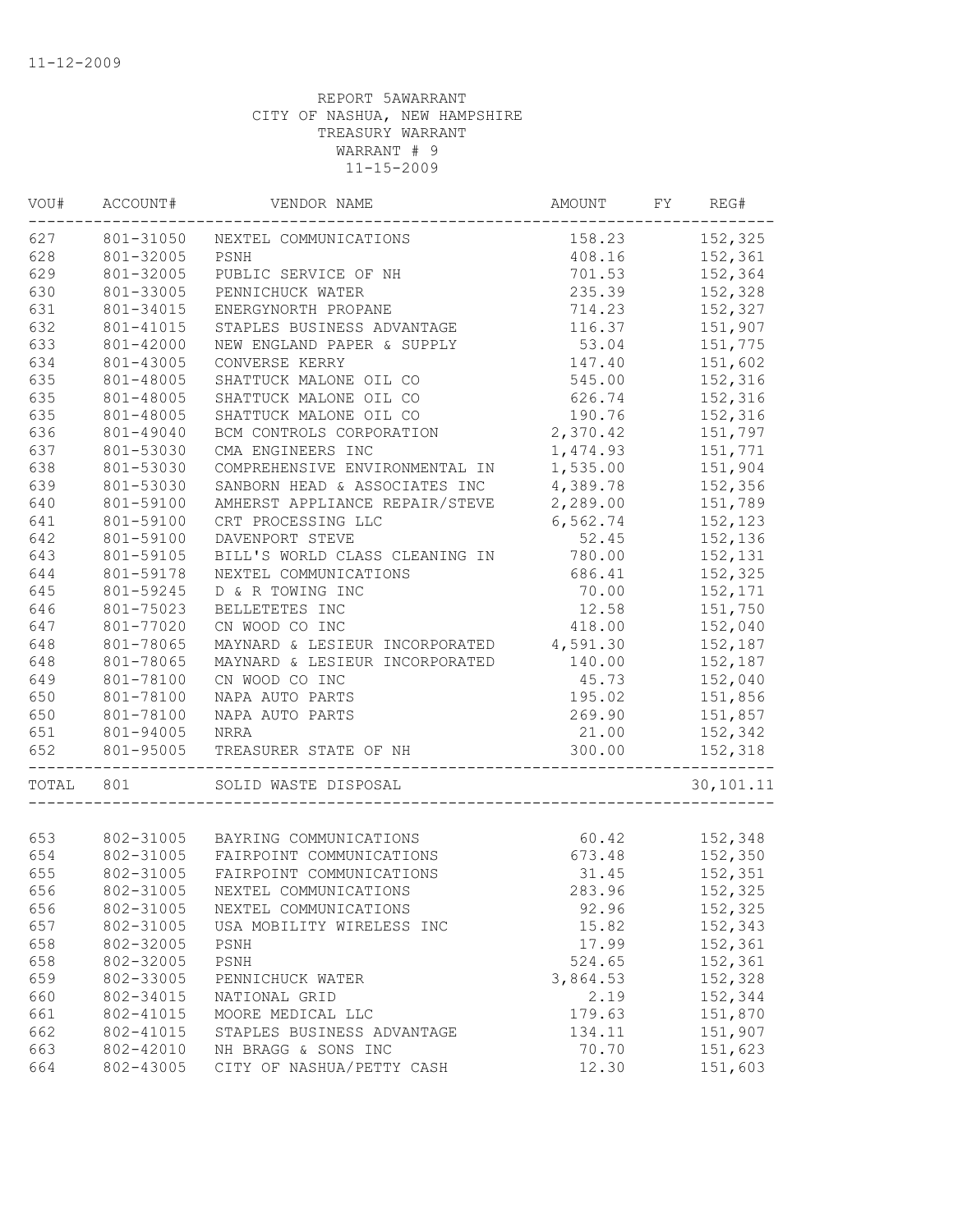| VOU#  | ACCOUNT#    | VENDOR NAME                    | AMOUNT     | FY | REG#       |
|-------|-------------|--------------------------------|------------|----|------------|
| 665   | 802-45101   | CIBA CORPORATION               | 4,520.00   |    | 151,680    |
| 666   | 802-45175   | ARCSOURCE INC                  | 33.20      |    | 151,757    |
| 667   | 802-46045   | UNIFIRST CORPORATION           | 221.05     |    | 151,877    |
| 667   | 802-46045   | UNIFIRST CORPORATION           | 403.14     |    | 151,877    |
| 668   | $802 - 467$ | HILLSBOROUGH COUNTY TREASURER  | 41.76      |    | 152,227    |
| 669   | 802-49025   | PRINTGRAPHICS OF MAINE         | 1,515.74   |    | 151,688    |
| 670   | 802-49075   | <b>CUES</b>                    | 306.36     |    | 151,727    |
| 671   | 802-53030   | CHEMSERVE ENVIRONMENTAL ANALYS | 149.26     |    | 151,843    |
| 672   | 802-53075   | FLOW ASSESSMENT SERVICES LLC   | 7,633.32   |    | 152,139    |
| 673   | 802-59220   | PRINTGRAPHICS OF MAINE         | 152.78     |    | 151,688    |
| 674   | 802-59225   | RESOURCE MANAGEMENT INC        | 19,617.26  |    | 151,620    |
| 675   | 802-59230   | BROX INDUSTRIES INC            | 1,102.10   |    | 151,665    |
| 676   | 802-59230   | CORRIVEAU ROUTHIER INC         | 51.00      |    | 152,170    |
| 677   | 802-59230   | NEW ENGLAND POSITIONING SYSTEM | 10,514.00  |    | 151,746    |
| 678   | 802-59239   | COMPUTER MANAGEMENT SYSTEMS    | 524.67     |    | 151,833    |
| 679   | 802-59275   | PENNICHUCK                     | 8,012.35   |    | 152,352    |
| 680   | 802-64192   | CITY OF NASHUA/PETTY CASH      | 25.50      |    | 151,603    |
| 681   | 802-64192   | GRAINGER                       | 246.57     |    | 151,701    |
| 682   | 802-64192   | HOME DEPOT CREDIT SERVICES     | 29.73      |    | 152,326    |
| 683   | 802-64192   | OMEGA INDUSTRIAL SUPPLY INC    | 1,718.52   |    | 151,815    |
| 684   | 802-64192   | SAM'S CLUB DIRECT              | 294.71     |    | 152,331    |
| 685   | 802-77045   | FASTENAL COMPANY               | 4.51       |    | 151,814    |
| 686   | 802-77050   | GRAINGER                       | 36.03      |    | 151,701    |
| 687   | 802-77050   | UNITED SUPPLY COMPANY INC      | 1,970.94   |    | 152,248    |
| 688   | 802-77055   | PINE MOTOR PARTS               | 127.73     |    | 152,190    |
| 689   | 802-77067   | M & B MACHINING AND WELDING    | 425.00     |    | 152,182    |
| 690   | 802-77069   | HEATING SPECIALTIES OF NH INC  | 270.18     |    | 152,172    |
| 691   | 802-77069   | M & M ELECTRICAL SUPPLY CO INC | 224.72     |    | 152,166    |
| 692   | 802-77069   | MCMASTER-CARR SUPPLY CO        | 56.54      |    | 151,743    |
| 693   | 802-77069   | UNITED SUPPLY COMPANY INC      | 4,999.00   |    | 152,248    |
| 694   | 802-77070   | OMEGA INDUSTRIAL SUPPLY INC    | 487.36     |    | 151,815    |
| 695   | 802-77070   | PINE MOTOR PARTS               | 9.90       |    | 152,190    |
| 696   | 802-77070   | WINDWARD PETROLEUM             | 1,562.51   |    | 151,681    |
| 697   | 802-77072   | GRAINGER                       | 36.03      |    | 151,701    |
| 698   | 802-85040   | US BANK NA (091000022)         | 26,024.00  |    | 249        |
| 698   | 802-85045   | US BANK NA (091000022)         | 456,450.00 |    | 249        |
| 699   | 802-91010   | DOOKRAN STEPHEN                | 86.35      |    | 151,860    |
| 700   | 802-91010   | KEATING WILLIAM                | 77.55      |    | 152,311    |
| 701   | 802-95075   | TREASURER STATE OF NH          | 500.00     |    | 152,319    |
|       |             |                                |            |    |            |
| TOTAL | 802         | SEWERAGE DISPOSAL SYSTEM       |            |    | 556,425.56 |
|       |             |                                |            |    |            |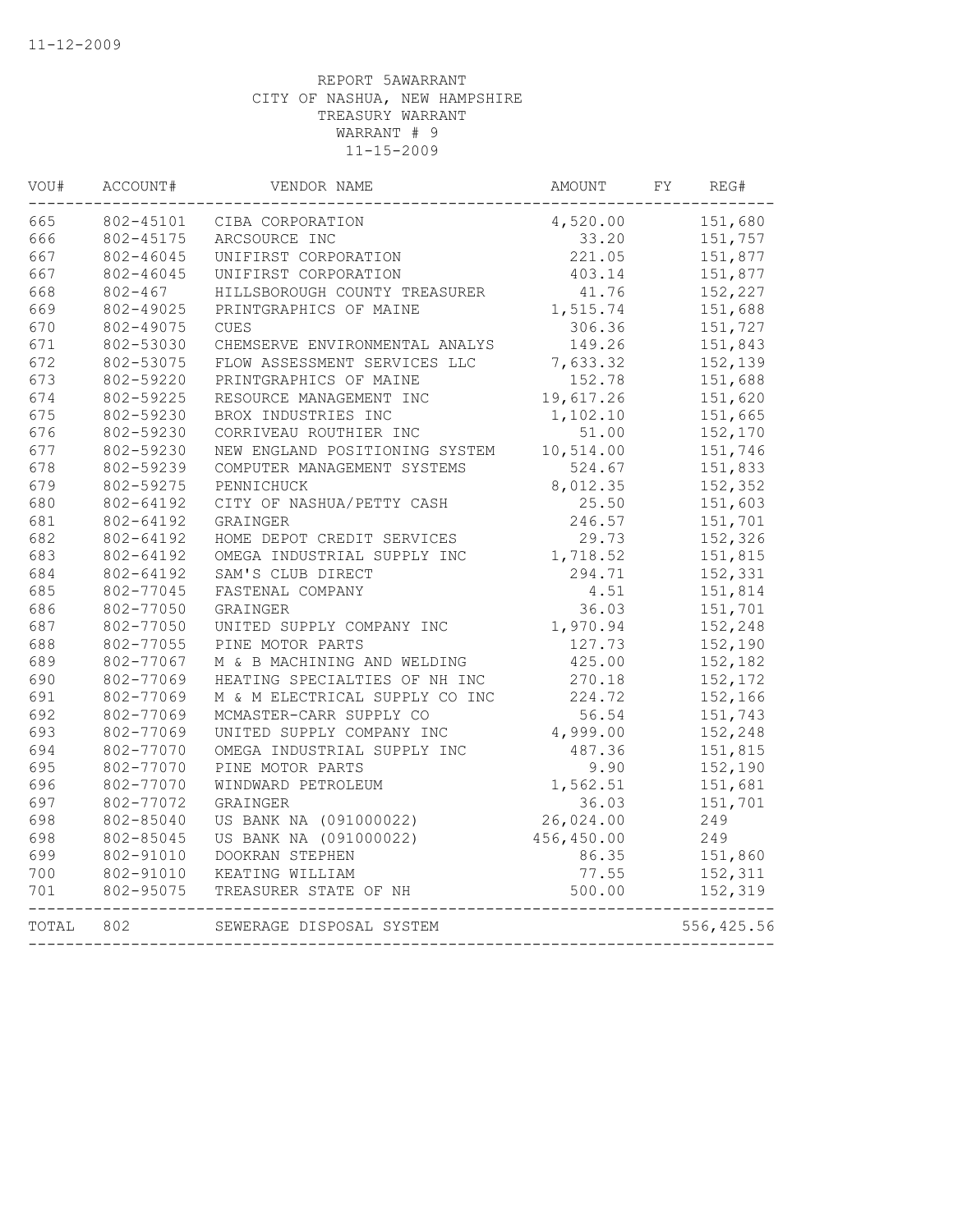| VOU#                                   | ACCOUNT#                                                                   | VENDOR NAME                                                                                                                                              | AMOUNT                                                     | FY | REG#                                                           |
|----------------------------------------|----------------------------------------------------------------------------|----------------------------------------------------------------------------------------------------------------------------------------------------------|------------------------------------------------------------|----|----------------------------------------------------------------|
| 702                                    | $905 - 05053$                                                              | SOUTHERN NH AREA HEALTH EDUCAT                                                                                                                           | 360.26                                                     |    | 152,159                                                        |
| TOTAL                                  | 905                                                                        | CIVIC & COMMUNITY TRUST FUND                                                                                                                             |                                                            |    | 360.26                                                         |
| 703<br>704                             | 915-94010<br>915-94010                                                     | BROWN LOUISE<br>SCHRADER BECKY                                                                                                                           | 659.25<br>659.25                                           |    | 152,313<br>152,312                                             |
| TOTAL                                  | 915                                                                        | HUMAN RESOURCE TRUST FUND                                                                                                                                |                                                            |    | 1,318.50                                                       |
| 705<br>706<br>707<br>708<br>709<br>710 | 952-75021<br>952-75021<br>952-75021<br>952-75021<br>952-75021<br>952-75022 | BROX INDUSTRIES INC<br>HOME DEPOT CREDIT SERVICES<br>JOHN DEERE LANDSCAPES/LESCO<br>TAYLOR RENTAL INC<br>TUCKAHOE TURF FARMS INC<br>DUDLEY'S CONCESSIONS | 188.70<br>131.17<br>611.83<br>236.95<br>935.00<br>1,475.00 |    | 151,665<br>152,326<br>151,982<br>151,725<br>151,645<br>151,901 |
| TOTAL                                  | 952                                                                        | PARK & RECREATION TRUST FUND                                                                                                                             |                                                            |    | 3,578.65                                                       |
| 711                                    | 961-05069                                                                  | LEMIRE SCOTT                                                                                                                                             | 2,000.00                                                   |    | 152,141                                                        |
| TOTAL                                  | 961                                                                        | EDGEWOOD CEMETERY TRUST FUND                                                                                                                             |                                                            |    | 2,000.00                                                       |
| 712<br>713<br>714<br>715<br>716        | 975-31040<br>975-51005<br>975-59100<br>975-59100<br>975-91015              | BAYRING COMMUNICATIONS<br>BARRADALE O'CONNELL NEWKIRK &<br>AMERICAN LIBRARY ASSOCIATION<br>REED BUSINESS INFORMATION<br>ZAYA ALISON                      | 25.00<br>1,192.50<br>132.70<br>451.00<br>411.84            |    | 152,348<br>151,755<br>152,321<br>152,353<br>151,809            |
| TOTAL                                  | 975                                                                        | LIBRARY TRUST FUND                                                                                                                                       |                                                            |    | 2,213.04                                                       |
| 215,81<br>215,81<br>215,81<br>215,81   | 981-49075<br>981-49075<br>981-49075<br>981-49075                           | GUILDCRAFT INC<br>KODOWL CREATIONS<br>V I REED & CANE INC<br>WENGER CORP                                                                                 | 49.65<br>2,195.00<br>123.85<br>259.00                      |    | 152,200<br>152,314<br>152,267<br>151,647                       |
| TOTAL                                  | 981                                                                        | SCHOOL TRUST FUND                                                                                                                                        |                                                            |    | 2,627.50                                                       |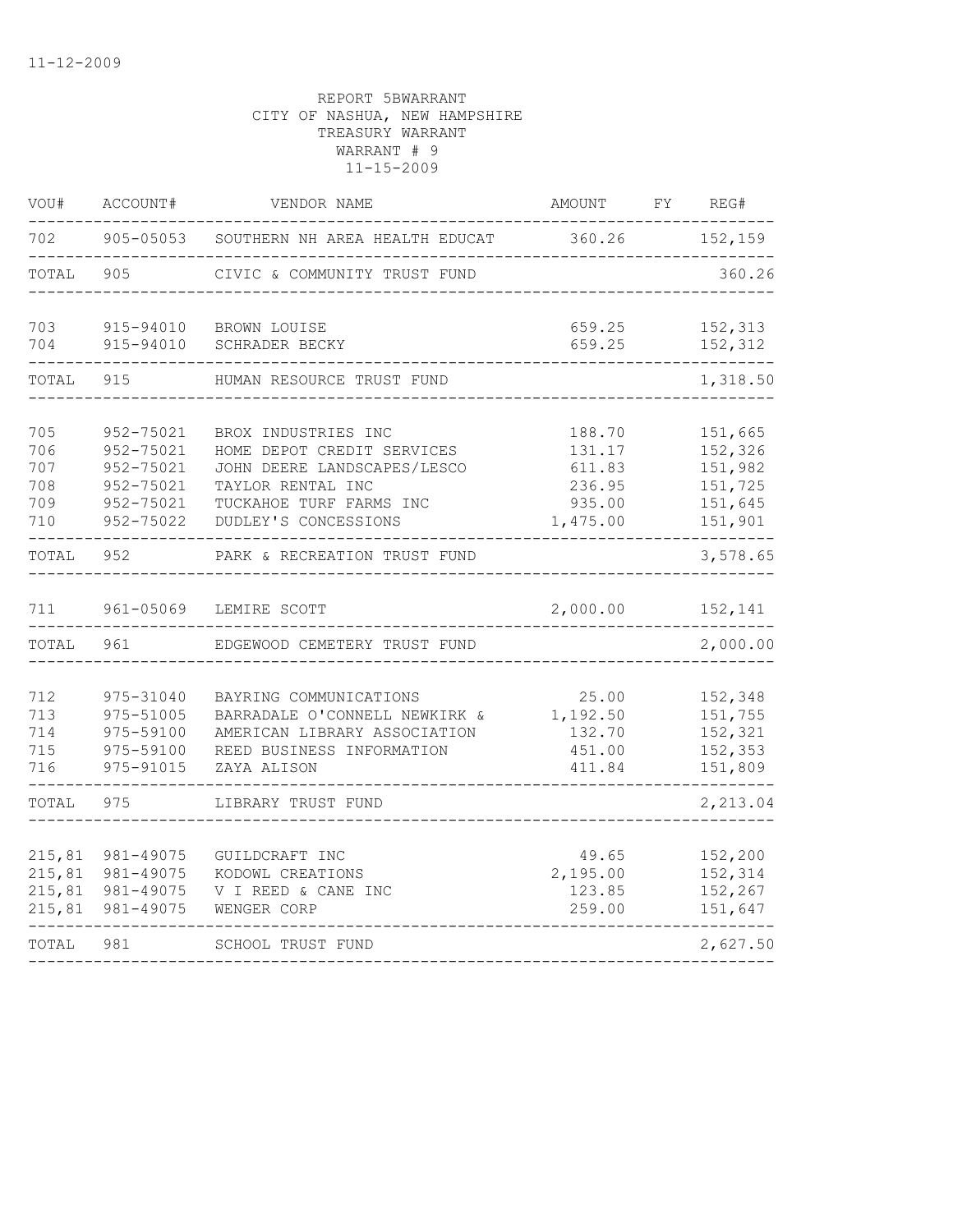|       | ACCOUNT# | PAYROLL WEEK ENDING                    | AMOUNT |
|-------|----------|----------------------------------------|--------|
|       |          | $07 - NOV - 2009$<br>$31 - OCT - 2009$ |        |
| TOTAL |          |                                        |        |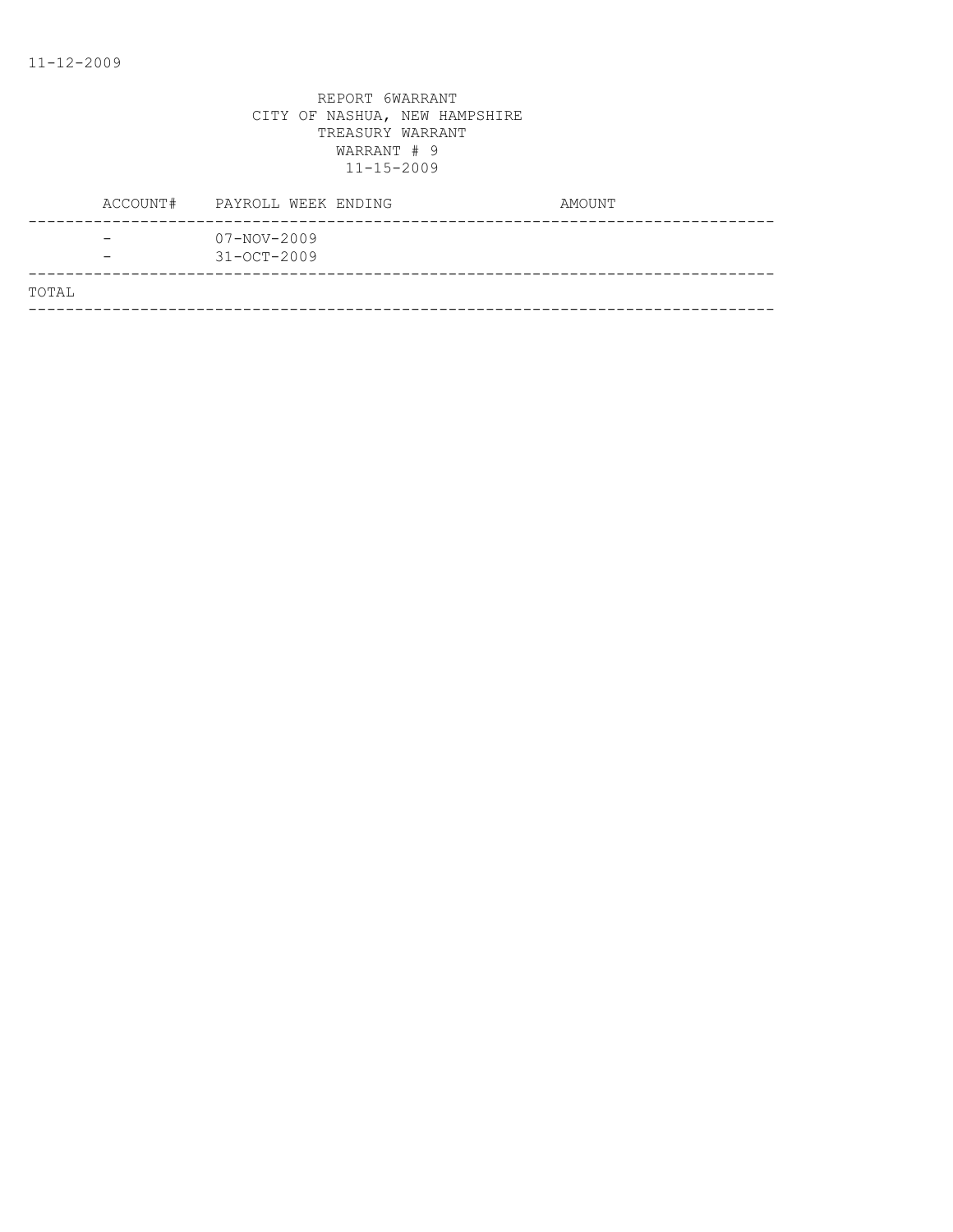|           |            | ACCOUNT# PAYROLL WEEK ENDING    | AMOUNT   |           |
|-----------|------------|---------------------------------|----------|-----------|
|           |            | 305-11125  07-NOV-2009          | 929.81   |           |
|           |            | 305-11125 31-OCT-2009           | 929.81   |           |
|           |            | 305-11239  07-NOV-2009          | 1,044.26 |           |
|           |            | 305-11239 31-OCT-2009           | 1,044.26 |           |
| TOTAL 305 |            | SRF - CIVIC & COMM ACTIVITIES   |          | 3,948.14  |
|           |            | 3050-12006 07-NOV-2009          | $-16.69$ |           |
|           |            |                                 |          |           |
| TOTAL 305 |            | _______________________________ |          | $-16.69$  |
|           |            |                                 |          |           |
|           |            | 308-11130  07-NOV-2009          | 833.86   |           |
|           |            | 308-11130 31-OCT-2009           | 833.85   |           |
|           | 308-11418  | $07 - NOV - 2009$               | 477.92   |           |
|           | 308-11418  | 31-OCT-2009                     | 477.92   |           |
|           | 308-11441  | 07-NOV-2009                     | 1,404.69 |           |
|           | 308-11441  | 31-OCT-2009                     | 1,404.70 |           |
|           | 308-11446  | 07-NOV-2009                     | 838.07   |           |
|           | 308-11446  | $31 - OCT - 2009$               | 838.07   |           |
|           | 308-11540  | 07-NOV-2009                     | 1,047.51 |           |
|           | 308-11540  | 31-OCT-2009                     | 1,047.51 |           |
|           | 308-11578  | 07-NOV-2009                     | 964.37   |           |
|           | 308-11578  | 31-OCT-2009                     | 964.37   |           |
|           | 308-11589  | 07-NOV-2009                     | 965.94   |           |
|           | 308-11589  | 31-OCT-2009                     | 913.72   |           |
|           | 308-83051  | 31-OCT-2009                     | 114.66   |           |
|           | 308-83052  | 07-NOV-2009                     | 1,996.97 |           |
|           | 308-83052  | 31-OCT-2009                     | 1,704.37 |           |
|           |            | 308-83102  07-NOV-2009          | 5,995.34 |           |
|           |            | 308-83102 31-OCT-2009           | 5,995.34 |           |
|           | TOTAL 308  | SRF - INSURANCE                 |          | 28,819.18 |
|           |            |                                 |          |           |
|           |            | 3086-13133 31-OCT-2009          | 1,172.78 |           |
| TOTAL     | 308        | JAVITS GRANT PROGRAM            |          | 1,172.78  |
|           |            |                                 |          |           |
|           | 3097-11162 | 07-NOV-2009                     | 627.00   |           |
|           | 3097-11162 | 31-OCT-2009                     | 627.00   |           |
|           | 3097-11408 | $07 - NOV - 2009$               | 439.05   |           |
|           | 3097-11408 | 31-OCT-2009                     | 435.85   |           |
|           | 3097-12112 | $07 - NOV - 2009$               | 568.77   |           |
|           | 3097-12112 | 31-OCT-2009                     | 691.28   |           |
|           | 3097-12830 | $07 - NOV - 2009$               | 43.86    |           |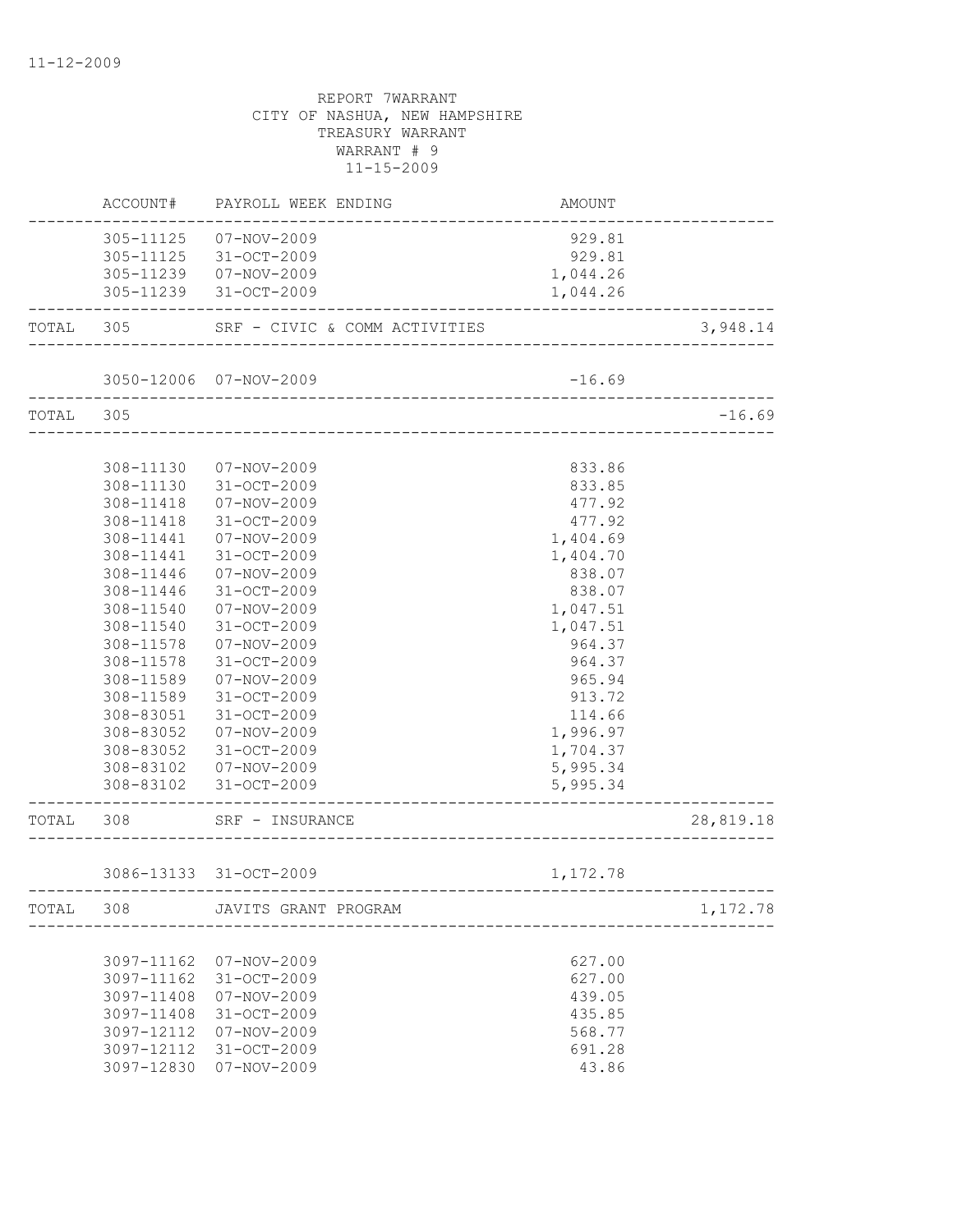|           | ACCOUNT#   | PAYROLL WEEK ENDING                              | AMOUNT           |           |
|-----------|------------|--------------------------------------------------|------------------|-----------|
|           |            | 3097-12830 31-OCT-2009                           | 127.88           |           |
|           |            | 3097-19138 31-OCT-2009                           | 3,011.20         |           |
|           |            | 3097-19139 31-OCT-2009                           | 12,807.66        |           |
|           | 3097-19140 | 07-NOV-2009                                      | 7,139.72         |           |
|           | 3097-19140 | 31-OCT-2009                                      | 8,924.65         |           |
|           | 3097-19540 | 07-NOV-2009                                      | 18, 152.53       |           |
|           | 3097-19540 | 31-OCT-2009                                      | 22,836.17        |           |
|           | 3097-19544 | 07-NOV-2009                                      | 525.03           |           |
|           |            | 3097-19544 31-OCT-2009                           | 677.89           |           |
|           |            | 3097-19545 07-NOV-2009                           | 2,351.01         |           |
|           |            | 3097-19545 31-OCT-2009                           | 2,691.22         |           |
| TOTAL 309 |            | SRF - FOOD SERVICES<br>____________________      |                  | 82,677.77 |
|           |            |                                                  |                  |           |
|           |            | 3098-13004 07-NOV-2009<br>3098-13004 31-OCT-2009 | 278.83<br>573.04 |           |
|           |            |                                                  |                  |           |
| TOTAL 309 |            | FRESH FRUIT & VEGETABLE GRANT                    |                  | 851.87    |
|           |            |                                                  |                  |           |
|           |            | 3117-12006 07-NOV-2009                           | 500.00           |           |
|           |            | 3117-12006 31-OCT-2009                           | 2,600.00         |           |
| TOTAL 311 |            | DRIVER'S EDUCATION                               |                  | 3,100.00  |
|           |            |                                                  |                  |           |
|           |            | 312-11165 07-NOV-2009                            | 739.70           |           |
|           | 312-11165  | 31-OCT-2009                                      | 739.70           |           |
|           | 312-11191  | 07-NOV-2009                                      | 807.83           |           |
|           | 312-11191  | $31 - OCT - 2009$                                | 807.83           |           |
|           | 312-11445  | 07-NOV-2009                                      | 142.46           |           |
|           | 312-11445  | $31 - OCT - 2009$                                | 142.46           |           |
|           | 312-11547  | 07-NOV-2009                                      | 2,170.11         |           |
|           | 312-11547  | 31-OCT-2009                                      | 2,170.10         |           |
|           | 312-12052  | 07-NOV-2009                                      | 409.24           |           |
|           | 312-12052  | 31-OCT-2009                                      | 409.24           |           |
|           | 312-12116  | $07 - NOV - 2009$                                | 614.87           |           |
|           | 312-12116  | 31-OCT-2009                                      | 614.87           |           |
|           | 312-13004  | 07-NOV-2009                                      | 236.83           |           |
|           | 312-13004  | 31-OCT-2009                                      | 660.40           |           |
| TOTAL     | 312        | SRF - FINANCIAL SERVICES                         |                  | 10,665.64 |
|           |            |                                                  |                  |           |
|           |            | 3122-12006 07-NOV-2009<br>31-OCT-2009            | 387.50           |           |
|           | 3122-12006 |                                                  | 1,212.50         |           |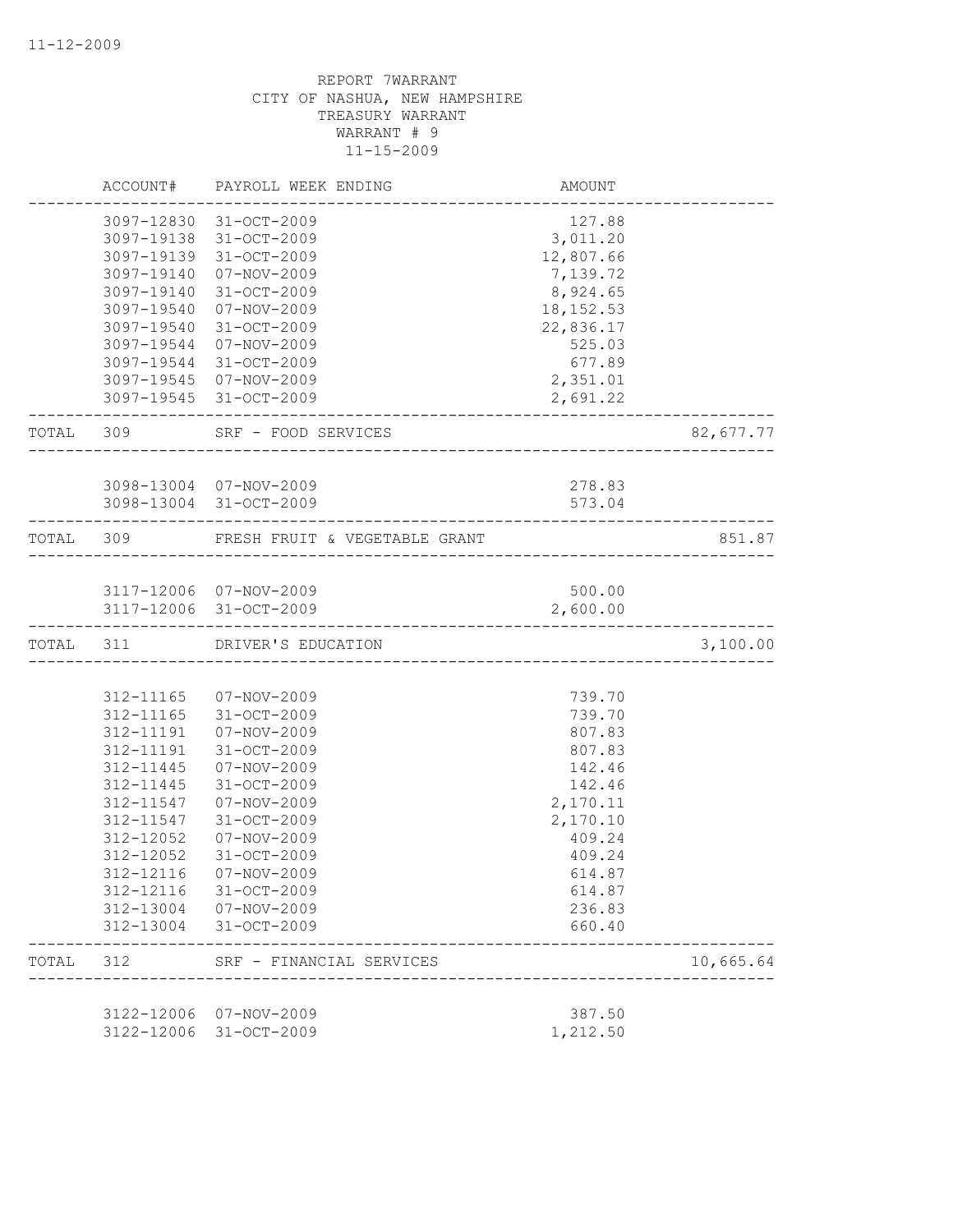|           |                                                                                                      | ACCOUNT# PAYROLL WEEK ENDING                                                                                                                                                                                                                                                  | AMOUNT                                                                                                                                                    |           |
|-----------|------------------------------------------------------------------------------------------------------|-------------------------------------------------------------------------------------------------------------------------------------------------------------------------------------------------------------------------------------------------------------------------------|-----------------------------------------------------------------------------------------------------------------------------------------------------------|-----------|
|           |                                                                                                      | TOTAL 312 ADULT ED/CONTINUING ED                                                                                                                                                                                                                                              |                                                                                                                                                           | 1,600.00  |
|           |                                                                                                      | 3230-11870 31-OCT-2009                                                                                                                                                                                                                                                        | 800.00                                                                                                                                                    |           |
|           |                                                                                                      | TOTAL 323 ADULT BASIC ED HS ALTERNATIVE                                                                                                                                                                                                                                       |                                                                                                                                                           | 800.00    |
|           |                                                                                                      | 3245-11860 31-OCT-2009                                                                                                                                                                                                                                                        | 1,373.08                                                                                                                                                  |           |
|           |                                                                                                      | TOTAL 324 YOUTH SAFE HAVEN-PAL                                                                                                                                                                                                                                                |                                                                                                                                                           | 1,373.08  |
|           |                                                                                                      | 3260-11726 31-OCT-2009                                                                                                                                                                                                                                                        | 1,915.12                                                                                                                                                  |           |
|           | TOTAL 326                                                                                            | NH ALTERNATE ASSESS COACH                                                                                                                                                                                                                                                     |                                                                                                                                                           | 1,915.12  |
|           | 331-11558<br>331-12115<br>331-12115<br>331-13004<br>331-13038<br>331-13044<br>331-13044<br>331-13048 | 331-11250  07-NOV-2009<br>331-11250 31-OCT-2009<br>331-11558  07-NOV-2009<br>31-OCT-2009<br>07-NOV-2009<br>31-OCT-2009<br>31-OCT-2009<br>07-NOV-2009<br>07-NOV-2009<br>31-OCT-2009<br>07-NOV-2009<br>331-13048 31-OCT-2009<br>331-18036  07-NOV-2009<br>331-18036 31-OCT-2009 | 1,051.62<br>682.87<br>1,179.04<br>1,179.04<br>570.25<br>570.25<br>64.02<br>134.81<br>1,640.81<br>3, 184. 18<br>992.32<br>720.60<br>11,320.24<br>10,534.12 |           |
| TOTAL 331 |                                                                                                      | SRF - POLICE DEPARTMENT<br>____________________                                                                                                                                                                                                                               |                                                                                                                                                           | 33,824.17 |
|           |                                                                                                      | 332-13004 31-OCT-2009<br>332-18084 31-OCT-2009                                                                                                                                                                                                                                | 108.32<br>247.16                                                                                                                                          |           |
|           |                                                                                                      | TOTAL 332 SRF - FIRE DEPARTMENT                                                                                                                                                                                                                                               |                                                                                                                                                           | 355.48    |
|           | 341-11235<br>341-11235<br>341-11484                                                                  | 341-11107  07-NOV-2009<br>$07 - NOV - 2009$<br>31-OCT-2009<br>341-11484  07-NOV-2009<br>31-OCT-2009                                                                                                                                                                           | 367.66<br>1,167.80<br>1,167.80<br>1,920.00<br>640.00                                                                                                      |           |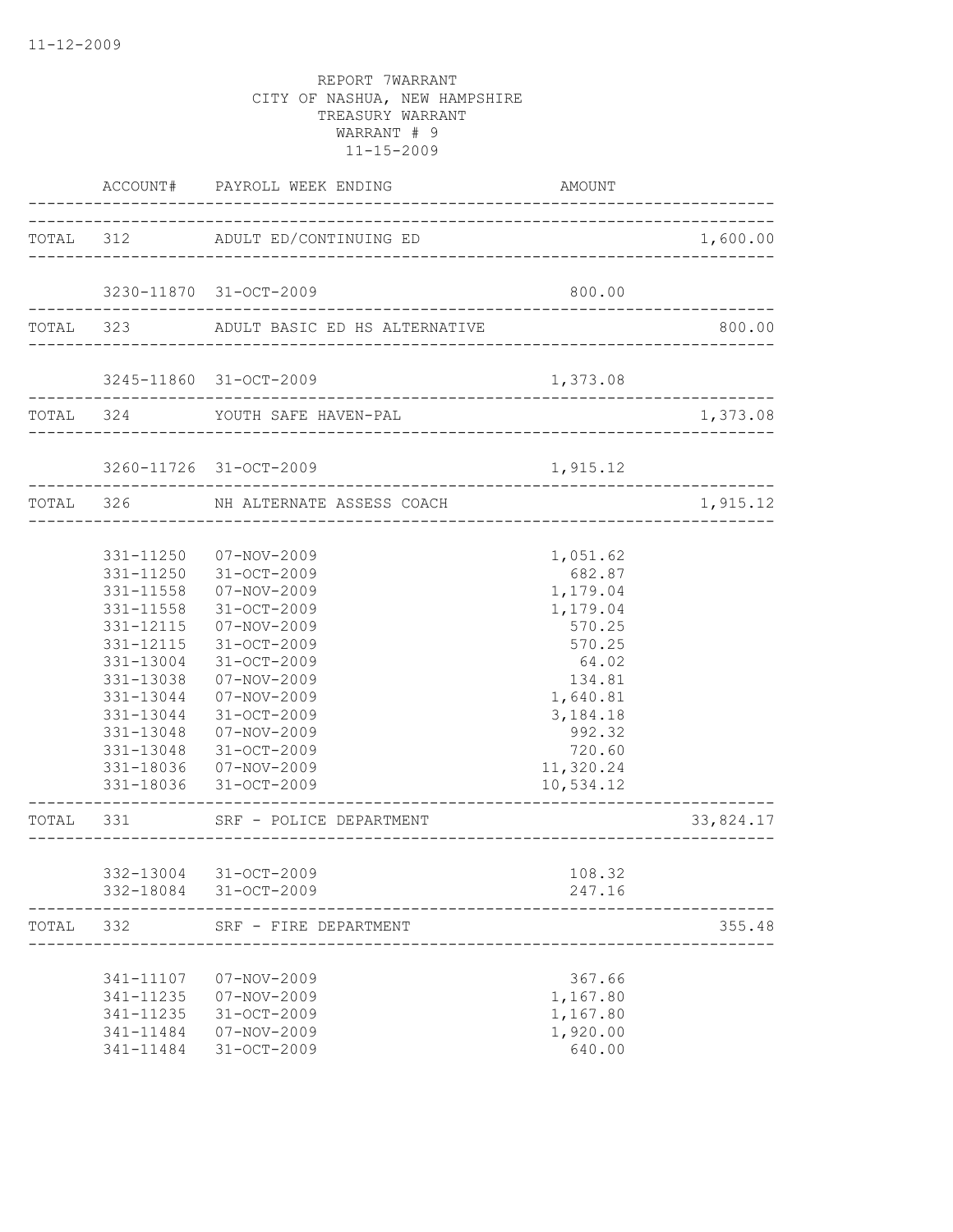|           | ACCOUNT#   | PAYROLL WEEK ENDING            | <b>AMOUNT</b> |            |
|-----------|------------|--------------------------------|---------------|------------|
|           | 341-11563  | $07 - NOV - 2009$              | 966.24        |            |
|           | 341-11563  | 31-OCT-2009                    | 966.24        |            |
|           | 341-12037  | 07-NOV-2009                    | 103.22        |            |
|           | 341-12037  | 31-OCT-2009                    | 103.22        |            |
|           | 341-12101  | 07-NOV-2009                    | 412.89        |            |
|           | 341-12101  | 31-OCT-2009                    | 412.89        |            |
| TOTAL     | 341        | SRF - COMMUNITY SERVICES       |               | 8,227.96   |
|           |            |                                |               |            |
|           | 342-11499  | $07 - NOV - 2009$              | 1,064.00      |            |
|           | 342-11499  | 31-OCT-2009                    | 1,064.00      |            |
|           | 342-11584  | $07 - NOV - 2009$              | 1,643.92      |            |
|           | 342-11584  | 31-OCT-2009                    | 1,643.92      |            |
|           | 342-12000  | 07-NOV-2009                    | 654.03        |            |
|           | 342-12000  | 31-OCT-2009                    | 654.03        |            |
|           | 342-12081  | 07-NOV-2009                    | 61.00         |            |
|           | 342-12081  | 31-OCT-2009                    | 73.20         |            |
| TOTAL     | 342        | SRF - COMMUNITY HEALTH         |               | 6,858.10   |
|           |            |                                |               |            |
|           |            | 3450-11162 07-NOV-2009         | 640.21        |            |
|           |            | 3450-11162 31-OCT-2009         | 657.75        |            |
|           |            | 3450-11860 31-OCT-2009         | 8,066.87      |            |
|           |            | 3450-12006 07-NOV-2009         | 3,937.66      |            |
|           |            | 3450-12006 31-OCT-2009         | 7,019.06      |            |
| TOTAL     | 345        | 21 ST CENTURY ELEM.AFTER SCHL  |               | 20, 321.55 |
|           |            |                                |               |            |
|           |            | 3460-11860 31-OCT-2009         | 3,195.87      |            |
|           |            | 3460-12006 07-NOV-2009         | 1,197.65      |            |
|           |            | 3460-12006 31-OCT-2009         | 3,715.20      |            |
| TOTAL 346 |            | 21 ST CENTURY AFTER SCH MIDDLE |               | 8,108.72   |
|           |            |                                |               |            |
|           | 3468-11162 | 07-NOV-2009                    | 627.00        |            |
|           |            | 3468-11870 31-OCT-2009         | 4,461.44      |            |
|           |            | 3468-19230 31-OCT-2009         | 2,530.37      |            |
| TOTAL     | 346        | SMALLER LEARNING COMMUNITY     |               | 7,618.81   |
|           |            | 3500-11726 31-OCT-2009         | 26,516.62     |            |
|           | 3500-12201 | 31-OCT-2009                    | 155.00        |            |
|           |            |                                |               |            |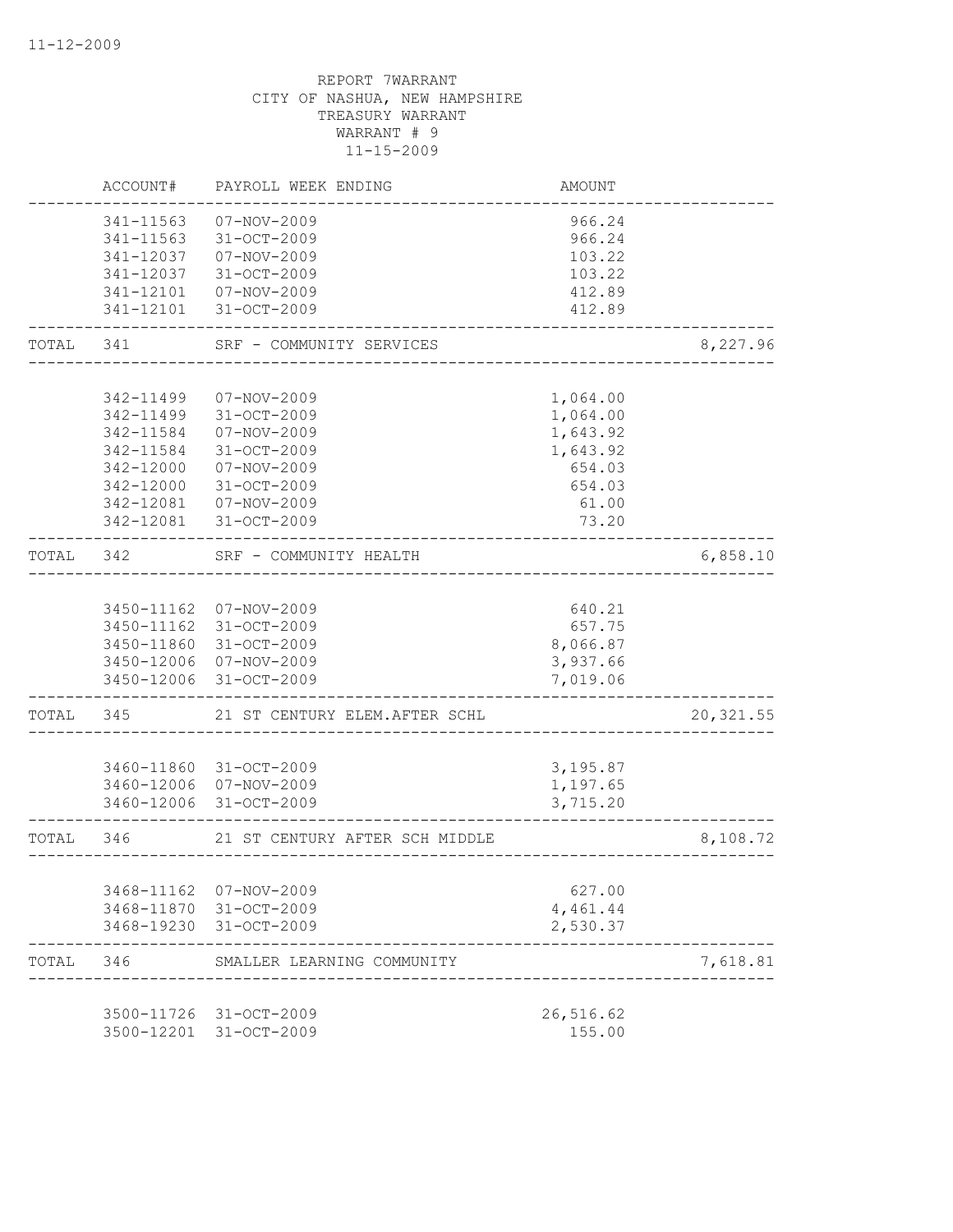|                         | ACCOUNT# PAYROLL WEEK ENDING                     | AMOUNT             |           |
|-------------------------|--------------------------------------------------|--------------------|-----------|
|                         | TOTAL 350 TITLE IIA HQT                          |                    | 26,671.62 |
|                         |                                                  |                    |           |
|                         | 3509-12201 31-OCT-2009                           | $-62.00$           |           |
|                         | TOTAL 350 TITLE 11A TEACHER QUALITY              |                    | $-62.00$  |
|                         | 352-59055 07-NOV-2009                            | 410.15             |           |
|                         | 352-59055 31-OCT-2009                            | 410.15             |           |
| ----------------------- | TOTAL 352 SRF - PARKS AND RECREATION             |                    | 820.30    |
|                         |                                                  |                    |           |
|                         | 3530-11870 07-NOV-2009                           | 400.00             |           |
|                         | 3530-11870 31-OCT-2009                           | 300.00             |           |
|                         | 3530-12006 07-NOV-2009                           | 1,300.00           |           |
|                         | 3530-12006 31-OCT-2009<br>3530-13032 31-OCT-2009 | 3,712.50<br>214.08 |           |
|                         |                                                  |                    |           |
|                         | TOTAL 353 ADULT BASIC ED DIPLOMA PROGRAM         |                    | 5,926.58  |
|                         | 3600-11515 31-OCT-2009                           | 3,372.50           |           |
|                         | 3600-13133 07-NOV-2009                           | 100.00             |           |
|                         | 3600-13133 31-OCT-2009                           | 4,300.00           |           |
|                         | TOTAL 360 DROP OUT PREVENTION/ADULT ED           |                    | 7,772.50  |
|                         |                                                  |                    |           |
|                         | 374-01126  07-NOV-2009<br>374-01126 31-OCT-2009  | 936.79<br>936.79   |           |
|                         | 374-01210  07-NOV-2009                           | 1,830.26           |           |
| 374-01210               | 31-OCT-2009                                      | 1,830.26           |           |
| 374-0703P               | 07-NOV-2009                                      | 219.16             |           |
| 374-0703P               | 31-OCT-2009                                      | 219.16             |           |
|                         | 374-0704P 07-NOV-2009                            | 219.16             |           |
| 374-0704P               | 31-OCT-2009                                      | 219.16             |           |
| 374-0705P               | $07 - NOV - 2009$                                | 339.40             |           |
| 374-0705P               | 31-OCT-2009                                      | 339.40             |           |
| 374-07235               | $07 - NOV - 2009$                                | 219.16             |           |
| 374-07235               | 31-OCT-2009                                      | 219.16             |           |
| 374-0734P               | $07 - NOV - 2009$                                | 1,261.38           |           |
| 374-0734P               | 31-OCT-2009                                      | 1,324.37           |           |
| 374-09003               | $07 - NOV - 2009$                                | 537.16             |           |
| 374-09003               | 31-OCT-2009                                      | 537.16             |           |
| 374-11131               | $07 - NOV - 2009$                                | 1,255.87           |           |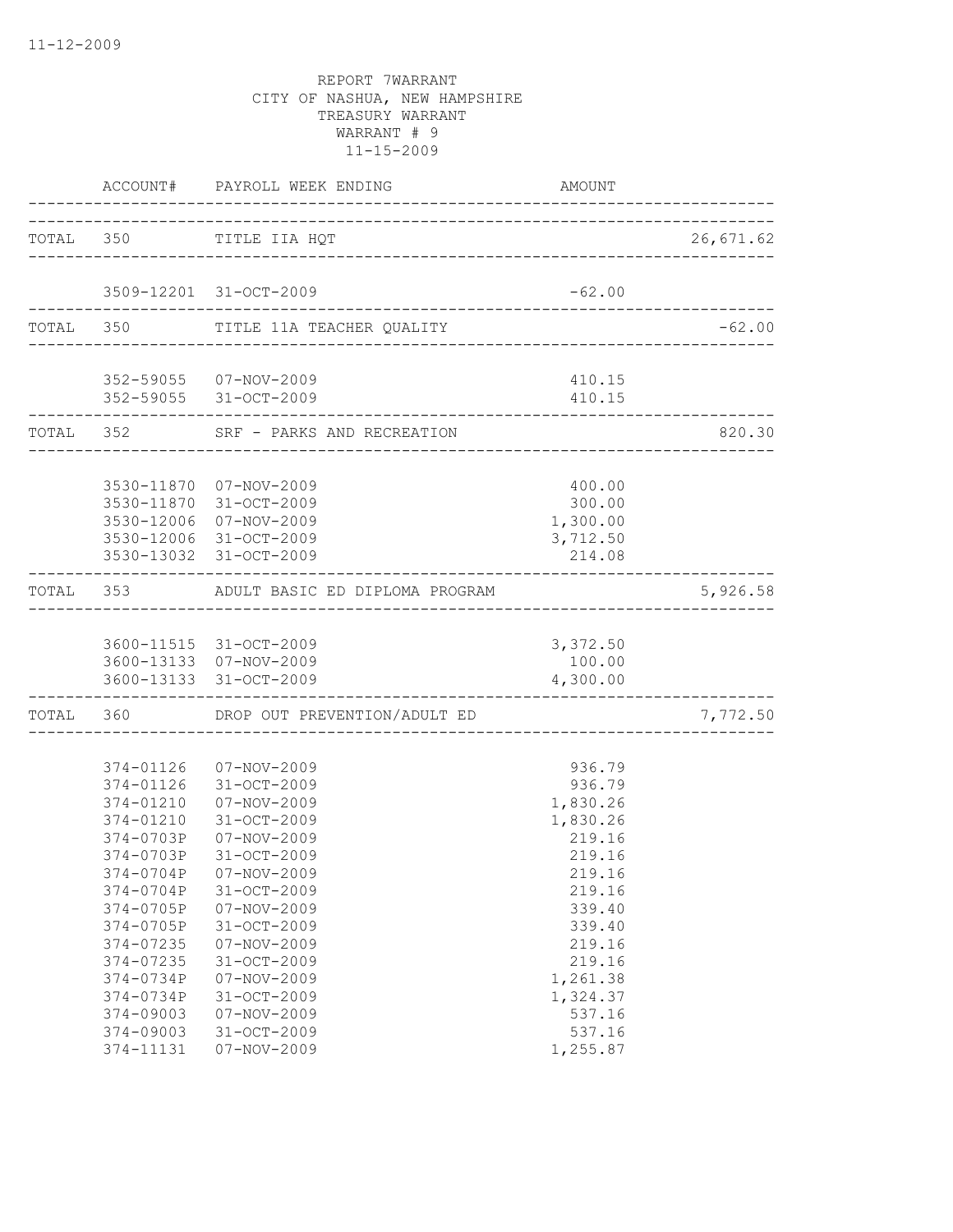|       | ACCOUNT#               | PAYROLL WEEK ENDING    | AMOUNT                               |            |
|-------|------------------------|------------------------|--------------------------------------|------------|
|       | 374-11131              | $31 - OCT - 2009$      | 1,255.87                             |            |
|       | 374-11149              | 07-NOV-2009            | 943.08                               |            |
|       | 374-11149              | $31 - OCT - 2009$      | 943.08                               |            |
|       | 374-11168              | $07 - NOV - 2009$      | 952.10                               |            |
|       | 374-11168              | 31-OCT-2009            | 952.10                               |            |
|       | 374-11653              | 07-NOV-2009            | 240.49                               |            |
|       | 374-11653              | $31 - OCT - 2009$      | 240.49                               |            |
|       | 374-11676              | $07 - NOV - 2009$      | 902.76                               |            |
|       | 374-11676              | 31-OCT-2009            | 902.76                               |            |
|       | 374-11679              | 07-NOV-2009            | 902.42                               |            |
|       | 374-11679              | $31 - OCT - 2009$      | 902.42                               |            |
|       | 374-11680              | 07-NOV-2009            | 814.27                               |            |
|       | 374-11680              | 31-OCT-2009            | 814.27                               |            |
|       | 374-11682              | $07 - NOV - 2009$      | 476.96                               |            |
|       | 374-11682              | $31 - OCT - 2009$      | 476.96                               |            |
|       | 374-11683              | $07 - NOV - 2009$      | 1,711.98                             |            |
|       | 374-11683              | 31-OCT-2009            | 1,711.98                             |            |
|       | 374-11688              | $07 - NOV - 2009$      | 618.08                               |            |
|       | 374-11688              | 31-OCT-2009            | 618.08                               |            |
|       | 374-12188<br>374-12188 | 07-NOV-2009            | 148.02                               |            |
|       |                        | 31-OCT-2009            | 148.02                               |            |
| TOTAL | 374                    | SRF - URBAN PROGRAMS   |                                      | 29, 119.99 |
|       |                        |                        |                                      |            |
|       |                        | 3750-11726 31-OCT-2009 | 4,481.31                             |            |
|       | 3750-11870             | $07 - NOV - 2009$      | 600.00                               |            |
|       | 3750-11870             | 31-OCT-2009            | 750.00                               |            |
|       | 3750-1211              | $31 - OCT - 2009$      | 40.08                                |            |
|       | 3750-12111             | 07-NOV-2009            | 1,510.81                             |            |
|       | 3750-12111             | 31-OCT-2009            | 2,036.53                             |            |
|       | 3750-12198             | 31-OCT-2009            | 8,803.14                             |            |
|       | 3750-13133             | 07-NOV-2009            | 100.00                               |            |
|       | 3750-13133             | 31-OCT-2009            | 1,275.00                             |            |
|       | 3750-19000             | 31-OCT-2009            | 1,750.00                             |            |
| TOTAL | 375                    | TITLE ARRA GRANT       | ------------------------------------ | 21,346.87  |
|       |                        |                        |                                      |            |
|       | 3760-11726             | 31-OCT-2009            | 8,135.93                             |            |
|       | 3760-11802             | $31 - OCT - 2009$      | 2,011.53                             |            |
|       | 3760-11870             | 31-OCT-2009            | 2,843.02                             |            |
|       | 3760-12111             | $07 - NOV - 2009$      | 6,524.96                             |            |
|       | 3760-12111             | 31-OCT-2009            | 6,114.85                             |            |
|       | 3760-12126             | $07 - NOV - 2009$      | 478.66                               |            |
|       | 3760-12126             | $31 - OCT - 2009$      | 598.33                               |            |
|       | 3760-12198             | $31 - OCT - 2009$      | 53,289.39                            |            |
|       | 3760-12201             | $07 - NOV - 2009$      | 186.00                               |            |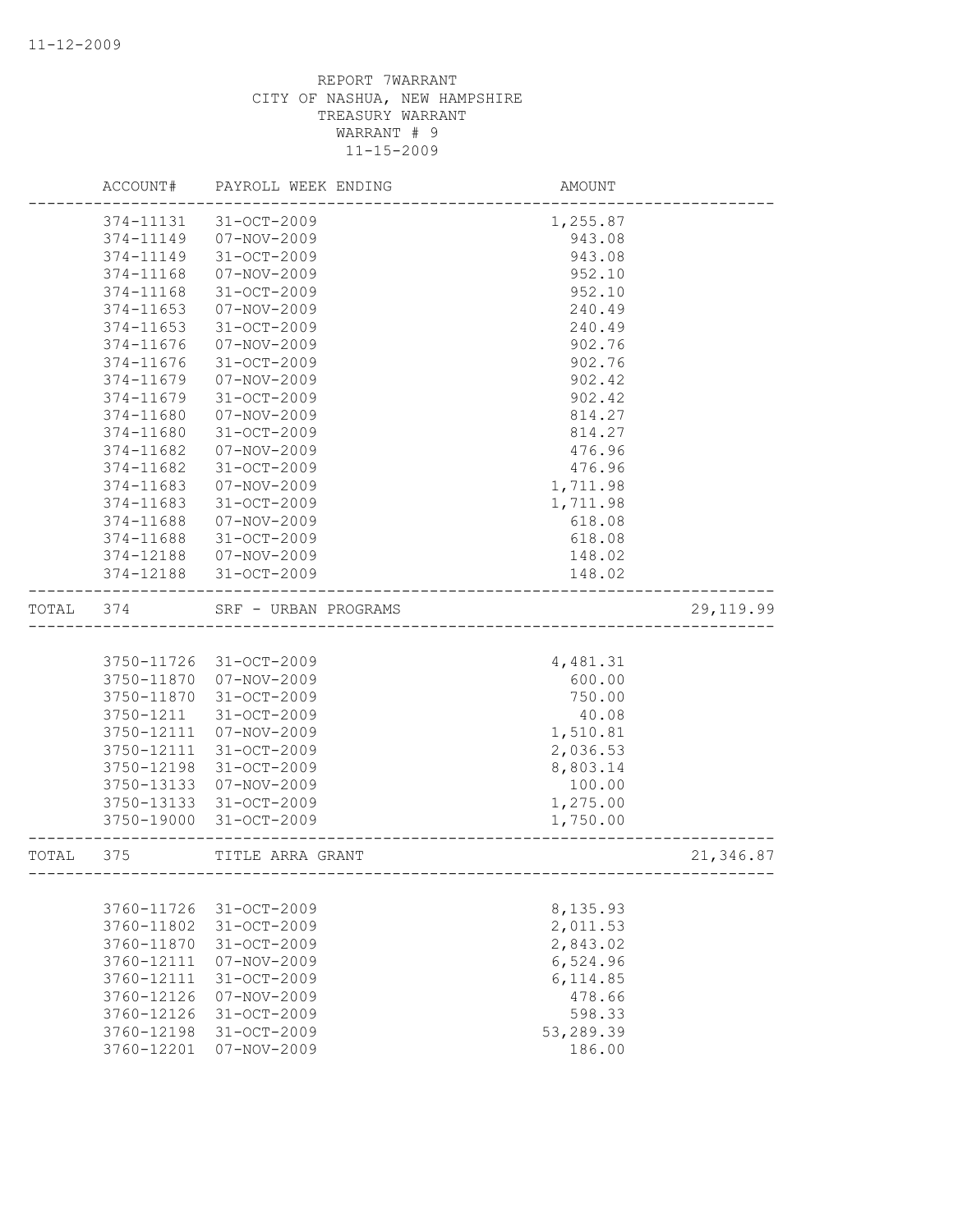|           | ACCOUNT# | PAYROLL WEEK ENDING                                                                                                            | AMOUNT                                            |             |
|-----------|----------|--------------------------------------------------------------------------------------------------------------------------------|---------------------------------------------------|-------------|
|           |          | 3760-12201 31-OCT-2009<br>3760-13133 31-OCT-2009<br>3760-13137 07-NOV-2009<br>3760-19000 07-NOV-2009                           | 229.40<br>2,712.50<br>147.46<br>1,182.96          |             |
|           |          | 3760-19000 31-OCT-2009                                                                                                         | 4,970.23                                          |             |
| TOTAL     | 376      | TITLE I<br>____________________________                                                                                        |                                                   | 89, 425.22  |
|           |          | 3769-12111 07-NOV-2009<br>----------------------------                                                                         | $-1,918.08$                                       |             |
| TOTAL 376 |          | TITLE I ESEA                                                                                                                   |                                                   | $-1,918.08$ |
|           |          | 3900-11726 31-OCT-2009<br>3900-12111 07-NOV-2009<br>3900-12111 31-OCT-2009<br>3900-13120 31-OCT-2009<br>3900-19000 31-OCT-2009 | 2,356.85<br>411.97<br>418.16<br>46.26<br>1,400.00 |             |
| TOTAL     | 390      | VOC ED SECONDARY PERKINS                                                                                                       | --------------------------------------            | 4,633.24    |
|           |          | 3937-19000 31-OCT-2009<br>____________________________                                                                         | 825.20                                            |             |
| TOTAL 393 |          | DAY CARE                                                                                                                       |                                                   | 825.20      |
|           |          | 3940-11726 31-OCT-2009<br>3940-12111 07-NOV-2009<br>3940-12111 31-OCT-2009                                                     | 10,456.50<br>8,919.04<br>6,021.13                 |             |
| TOTAL     | 394      | ARRA IDEA SPECIAL ED                                                                                                           |                                                   | 25,396.67   |
|           |          | 3950-11726 31-OCT-2009<br>3950-11805 31-OCT-2009<br>3950-12201 07-NOV-2009<br>3950-12201 31-OCT-2009                           | 50, 147.22<br>1,728.64<br>62.00<br>124.00         |             |
| TOTAL     |          | 395 IDEA B SPECIAL EDUCATION                                                                                                   |                                                   | 52,061.86   |
|           |          | 3960-11726 31-OCT-2009                                                                                                         | 2,279.03                                          |             |
| TOTAL     |          | 396 SPECIAL EDUCATION PRE-SCHOOL                                                                                               |                                                   | 2,279.03    |
|           |          |                                                                                                                                |                                                   |             |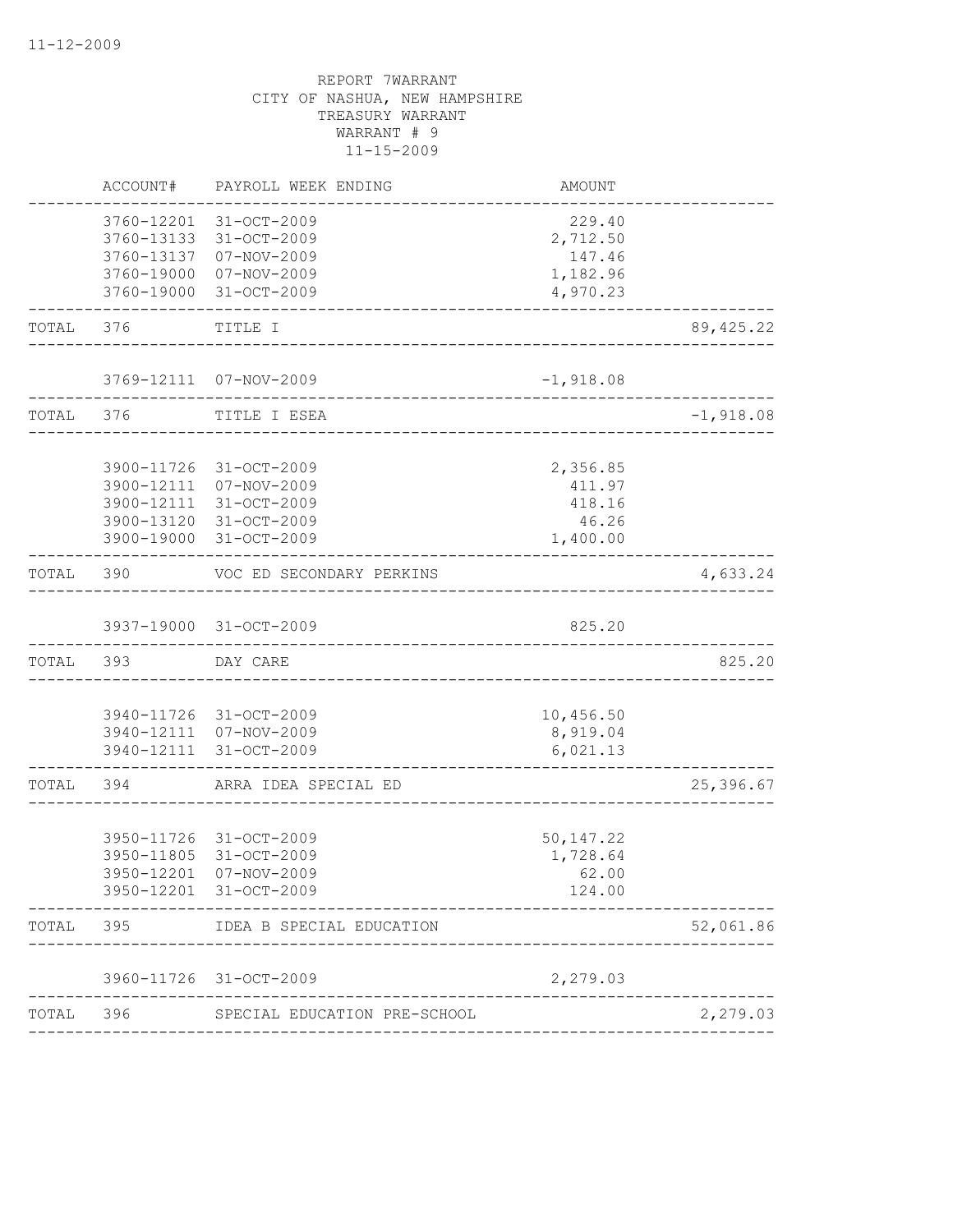|            | ACCOUNT# PAYROLL WEEK ENDING | AMOUNT |
|------------|------------------------------|--------|
|            | 3977-13137 31-OCT-2009       | 36.55  |
| ТОТАІ. 397 | SPECIAL ED LOCAL             | 36.55  |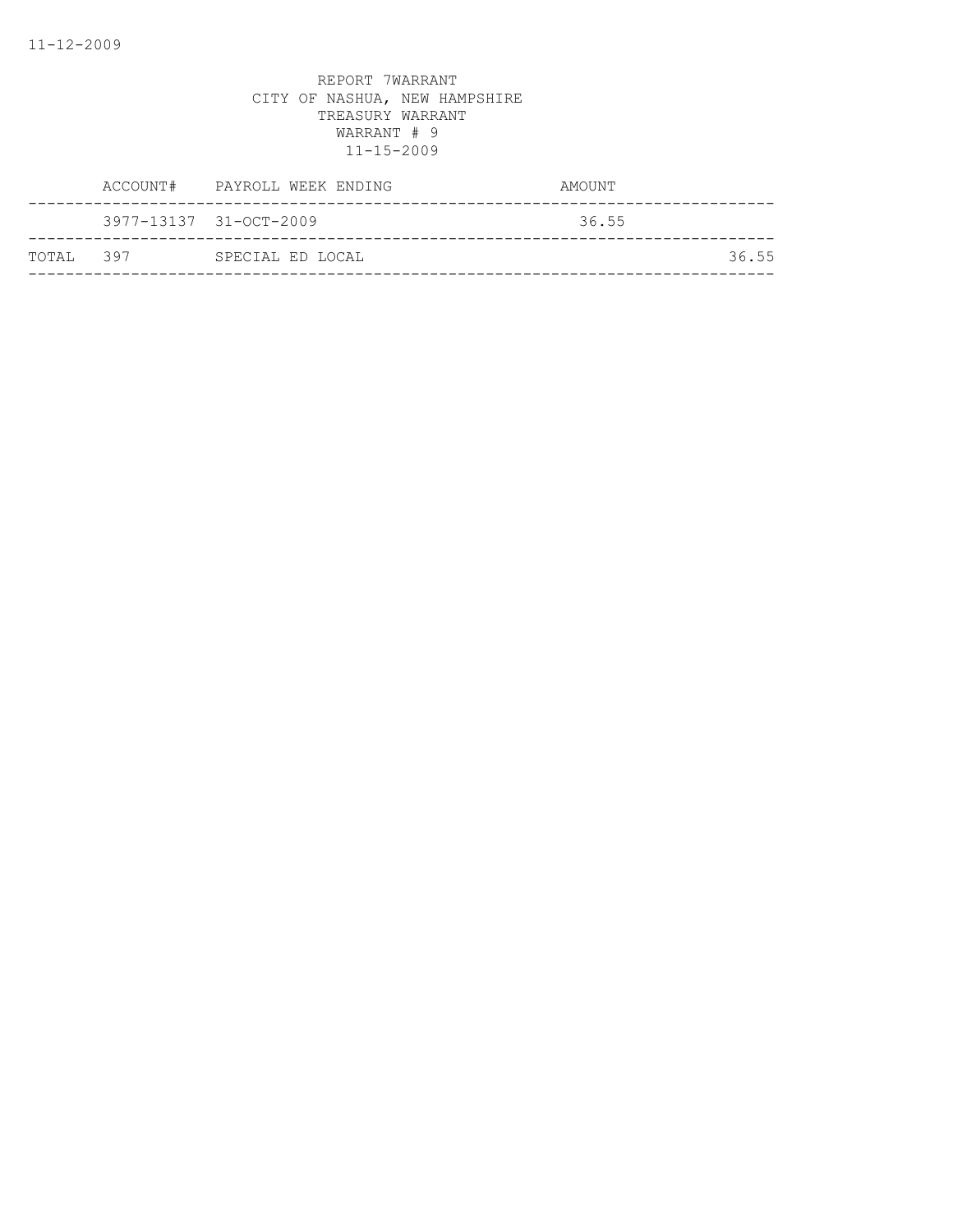|       | ACCOUNT#      | PAYROLL WEEK ENDING            | AMOUNT   |           |
|-------|---------------|--------------------------------|----------|-----------|
|       | 501-11033     | 07-NOV-2009                    | 798.31   |           |
|       | 501-11033     | 31-OCT-2009                    | 798.31   |           |
|       | 501-11445     | $07 - NOV - 2009$              | 569.82   |           |
|       | $501 - 11445$ | 31-OCT-2009                    | 569.82   |           |
|       | 501-11463     | $07 - NOV - 2009$              | 798.30   |           |
|       | $501 - 11463$ | 31-OCT-2009                    | 798.30   |           |
|       | 501-11470     | 07-NOV-2009                    | 827.74   |           |
|       | 501-11470     | 31-OCT-2009                    | 827.74   |           |
|       | 501-11471     | $07 - NOV - 2009$              | 1,990.00 |           |
|       | 501-11471     | $31 - OCT - 2009$              | 1,990.00 |           |
|       | 501-11611     | 07-NOV-2009                    | 546.80   |           |
|       | 501-11611     | 31-OCT-2009                    | 546.80   |           |
| TOTAL | 501           | MAYOR'S OFFICE                 |          | 11,061.94 |
|       |               |                                |          |           |
|       | 502-11113     | 07-NOV-2009                    | 1,571.35 |           |
|       | 502-11113     | 31-OCT-2009                    | 1,571.36 |           |
|       | 502-11195     | 07-NOV-2009                    | 1,999.68 |           |
|       | 502-11195     | 31-OCT-2009                    | 1,999.68 |           |
|       | 502-11219     | 07-NOV-2009                    | 1,819.33 |           |
|       | 502-11219     | 31-OCT-2009                    | 1,819.33 |           |
|       | 502-11518     | 07-NOV-2009                    | 858.44   |           |
|       | 502-11518     | 31-OCT-2009                    | 858.44   |           |
| TOTAL | 502           | LEGAL DEPARTMENT               |          | 12,497.61 |
|       |               |                                |          |           |
|       | 503-11071     | 07-NOV-2009                    | 1,240.67 |           |
|       | 503-11071     | 31-OCT-2009                    | 1,240.67 |           |
|       | 503-12092     | 07-NOV-2009                    | 505.03   |           |
|       | 503-12092     | 31-OCT-2009                    | 505.03   |           |
| TOTAL | 503           | BOARD OF ALDERMEN              |          | 3,491.40  |
|       |               |                                |          |           |
|       | 511-11247     | 07-NOV-2009                    | 666.36   |           |
|       |               | 511-11247 31-OCT-2009          | 666.36   |           |
|       | 511-11248     | 07-NOV-2009                    | 1,351.05 |           |
|       | 511-11248     | 31-OCT-2009                    | 1,351.04 |           |
| TOTAL | 511           | CITI-STAT (FORMERLY ADMIN SVS) |          | 4,034.81  |
|       |               |                                |          |           |
|       | 512-11005     | $07 - NOV - 2009$              | 902.42   |           |
|       | 512-11005     | 31-OCT-2009                    | 902.42   |           |
|       | 512-11050     | $07 - NOV - 2009$              | 721.04   |           |
|       | 512-11050     | 31-OCT-2009                    | 721.04   |           |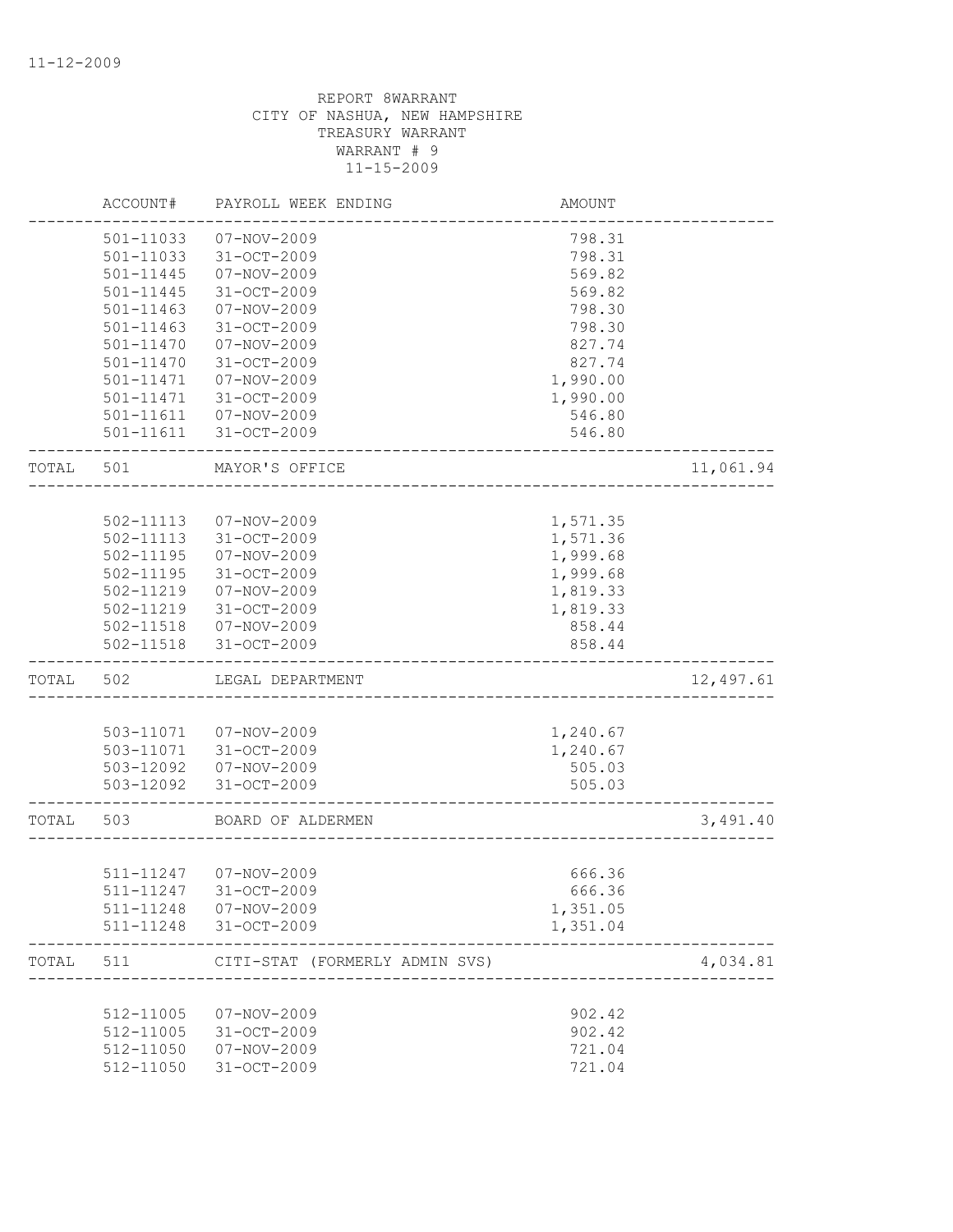| ACCOUNT#  | PAYROLL WEEK ENDING          | AMOUNT                                          |
|-----------|------------------------------|-------------------------------------------------|
| 512-11064 | 07-NOV-2009                  | 983.28                                          |
| 512-11064 | 31-OCT-2009                  | 983.28                                          |
| 512-11073 | 07-NOV-2009                  | 1,585.81                                        |
| 512-11073 | $31 - OCT - 2009$            | 1,585.81                                        |
| 512-11134 | 07-NOV-2009                  | 773.25                                          |
| 512-11134 | 31-OCT-2009                  | 773.25                                          |
| 512-11165 | $07 - NOV - 2009$            | 1,892.67                                        |
| 512-11165 | $31 - OCT - 2009$            | 1,892.67                                        |
| 512-11173 | 07-NOV-2009                  | 1,404.69                                        |
| 512-11173 | 31-OCT-2009                  | 1,404.69                                        |
| 512-11177 | 07-NOV-2009                  | 1,941.86                                        |
| 512-11177 | $31 - OCT - 2009$            | 1,941.86                                        |
| 512-11222 | 07-NOV-2009                  | 985.73                                          |
| 512-11222 | $31 - OCT - 2009$            | 985.73                                          |
| 512-11224 | $07 - NOV - 2009$            | 981.19                                          |
| 512-11224 | 31-OCT-2009                  | 981.19                                          |
| 512-11232 | $07 - NOV - 2009$            | 1,035.98                                        |
| 512-11232 | 31-OCT-2009                  | 1,035.98                                        |
| 512-11265 | $07 - NOV - 2009$            | 858.44                                          |
| 512-11265 | $31 - OCT - 2009$            | 858.44                                          |
| 512-11531 | 07-NOV-2009                  | 1,761.98                                        |
| 512-11531 | $31 - OCT - 2009$            | 1,761.98                                        |
| 512-11684 | 07-NOV-2009                  | 852.14                                          |
| 512-11684 | 31-OCT-2009                  | 852.14                                          |
| 512-11714 | $07 - NOV - 2009$            | 929.81                                          |
| 512-11714 | $31 - OCT - 2009$            | 929.81                                          |
| 512-11740 | 07-NOV-2009                  | 1,622.11                                        |
| 512-11740 | 31-OCT-2009                  | 1,622.11                                        |
| 512-12033 | $07 - NOV - 2009$            | 598.30                                          |
| 512-12033 | $31 - OCT - 2009$            | 598.30                                          |
| 512-12052 | 07-NOV-2009                  | 564.54                                          |
| 512-12052 | $31 - OCT - 2009$            | 563.37                                          |
| 512-12056 | $07 - NOV - 2009$            | 353.37                                          |
| 512-12056 | 31-OCT-2009                  | 353.37                                          |
| 512-12749 | $07 - NOV - 2009$            | 607.36                                          |
| 512-12749 | 31-OCT-2009                  | 607.36                                          |
| 512-13004 | 07-NOV-2009                  | 99.31                                           |
| 512-13004 | 31-OCT-2009                  | 181.22                                          |
|           | TOTAL 512 FINANCIAL SERVICES | ----------------------------------<br>42,991.30 |
|           |                              |                                                 |
| 513-11117 | 07-NOV-2009                  | 1,579.18                                        |
| 513-11117 | $31 - OCT - 2009$            | 1,579.18                                        |
| 513-11171 | $07 - NOV - 2009$            | 2,634.50                                        |
| 513-11171 | 31-OCT-2009                  | 2,634.50                                        |
| 513-11213 | $07 - NOV - 2009$            | 1,255.87                                        |
| 513-11213 | 31-OCT-2009                  | 1,255.87                                        |
|           |                              |                                                 |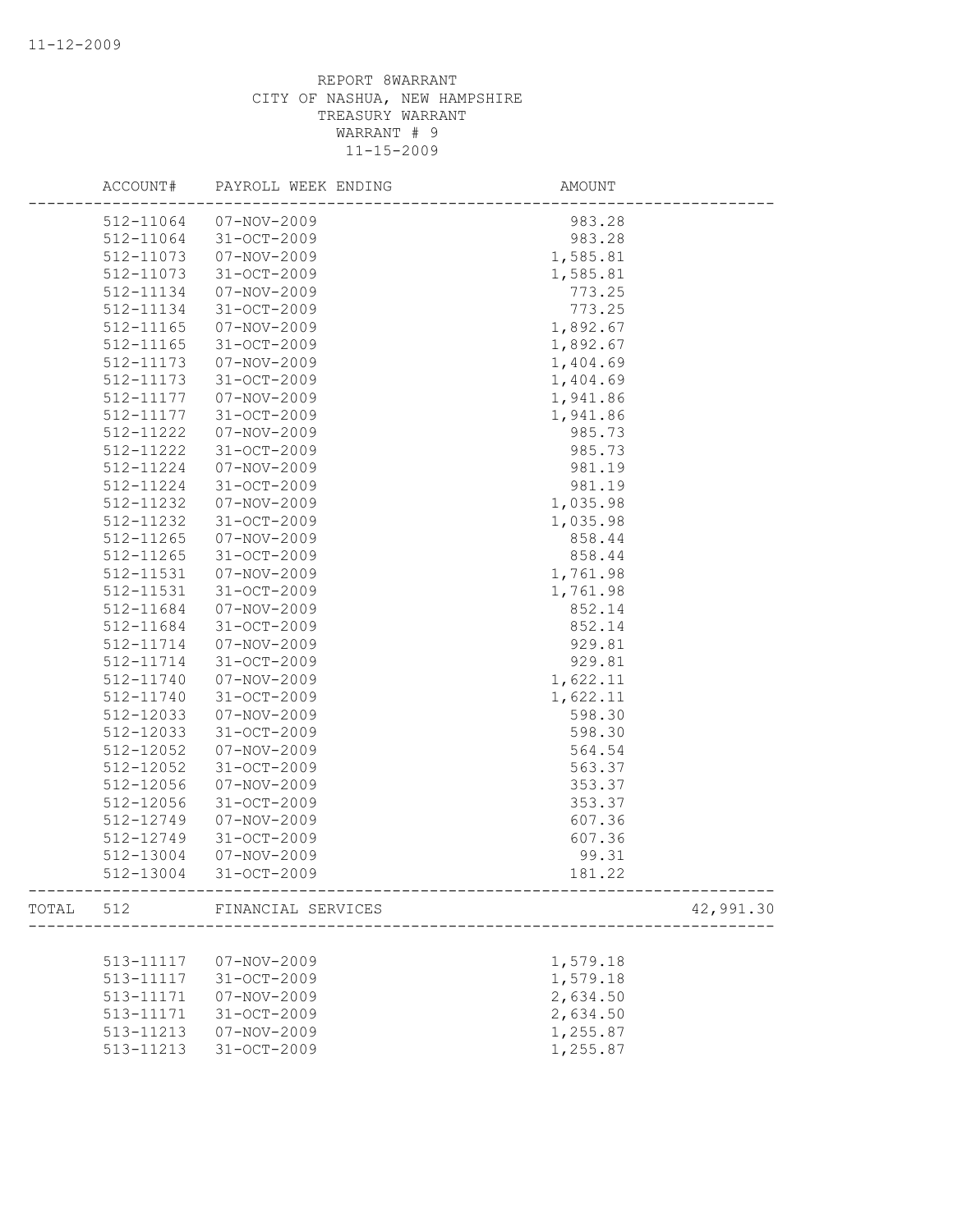|           | ACCOUNT#      | PAYROLL WEEK ENDING    | AMOUNT   |           |
|-----------|---------------|------------------------|----------|-----------|
|           | 513-11223     | 07-NOV-2009            | 755.86   |           |
|           | 513-11223     | 31-OCT-2009            | 755.86   |           |
|           | 513-12024     | $07 - NOV - 2009$      | 4,080.00 |           |
|           | 513-12064     | 07-NOV-2009            | 1,080.00 |           |
|           | 513-12108     | 07-NOV-2009            | 1,485.00 |           |
|           | 513-12132     | 07-NOV-2009            | 3,360.00 |           |
|           | 513-12213     | 07-NOV-2009            | 1,485.00 |           |
| TOTAL 513 |               | CITY CLERK'S OFFICE    |          | 23,940.82 |
|           |               |                        |          |           |
|           | 515-11031     | 07-NOV-2009            | 1,075.15 |           |
|           | 515-11031     | 31-OCT-2009            | 1,075.15 |           |
|           | 515-11350     | 07-NOV-2009            | 929.81   |           |
|           | 515-11350     | 31-OCT-2009            | 929.81   |           |
|           | 515-11446     | $07 - NOV - 2009$      | 279.36   |           |
|           | 515-11446     | 31-OCT-2009            | 279.36   |           |
|           | 515-11447     | $07 - NOV - 2009$      | 1,670.34 |           |
|           | 515-11447     | 31-OCT-2009            | 1,670.34 |           |
|           | 515-12001     | 07-NOV-2009            | 592.27   |           |
|           | 515-12001     | 31-OCT-2009            | 592.27   |           |
| TOTAL     | 515           | HUMAN RESOURCES        |          | 9,093.86  |
|           |               |                        |          |           |
|           |               | 516-11147  07-NOV-2009 | 620.14   |           |
|           | 516-11147     | 31-OCT-2009            | 620.14   |           |
|           | 516-11148     | 07-NOV-2009            | 961.94   |           |
|           | 516-11148     | 31-OCT-2009            | 961.95   |           |
|           | 516-11459     | 07-NOV-2009            | 1,240.67 |           |
|           | 516-11459     | 31-OCT-2009            | 1,240.67 |           |
|           |               | 516-11573  07-NOV-2009 | 917.02   |           |
|           |               | 516-11573 31-OCT-2009  | 917.02   |           |
| TOTAL     | 516           | PURCHASING DEPARTMENT  |          | 7,479.55  |
|           |               |                        |          |           |
|           |               | 517-11198  07-NOV-2009 | 1,102.39 |           |
|           | 517-11198     | 31-OCT-2009            | 1,102.39 |           |
|           | 517-11266     | $07 - NOV - 2009$      | 626.08   |           |
|           | 517-11266     | 31-OCT-2009            | 626.08   |           |
|           | 517-11420     | $07 - NOV - 2009$      | 722.90   |           |
|           | 517-11420     | 31-OCT-2009            | 722.90   |           |
|           | $517 - 12063$ | $07 - NOV - 2009$      | 290.48   |           |
|           | 517-12063     | 31-OCT-2009            | 290.48   |           |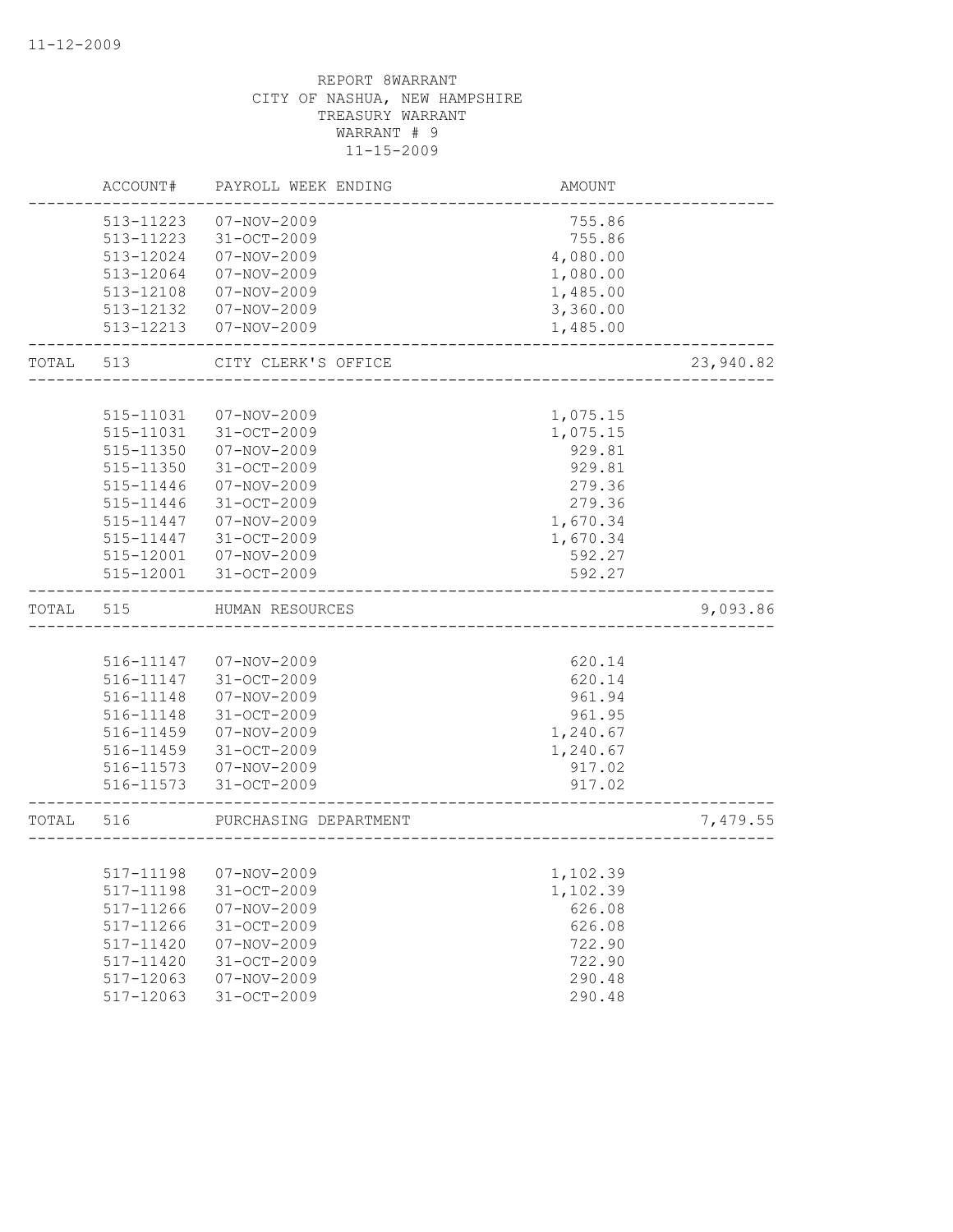|           |                             |                                                | AMOUNT               |           |
|-----------|-----------------------------|------------------------------------------------|----------------------|-----------|
|           |                             |                                                |                      | 5,483.70  |
|           |                             |                                                |                      |           |
|           |                             | 519-11014  07-NOV-2009                         | 1,095.79             |           |
|           |                             | 519-11014 31-OCT-2009                          | 1,095.79             |           |
|           |                             | 519-11016  07-NOV-2009                         | 961.94               |           |
|           | 519-11016                   | 31-OCT-2009                                    | 961.94               |           |
|           | 519-11017                   | 07-NOV-2009                                    | 803.69               |           |
|           | 519-11017                   | 31-OCT-2009                                    | 803.69               |           |
|           |                             | 519-11115  07-NOV-2009                         | 1,929.25             |           |
|           |                             | 519-11115 31-OCT-2009                          | 1,929.24             |           |
|           | 519-11146                   | $07 - NOV - 2009$                              | 837.27               |           |
|           | 519-11146                   | 31-OCT-2009                                    | 837.27               |           |
|           | 519-11153                   | 07-NOV-2009                                    | 604.92               |           |
|           | 519-11153                   | 31-OCT-2009                                    | 604.92               |           |
|           | 519-11154                   | 07-NOV-2009                                    | 634.65               |           |
|           | 519-11154                   | 31-OCT-2009                                    | 634.66               |           |
|           | 519-11205                   | $07 - NOV - 2009$                              | 796.05               |           |
|           | 519-11205                   | 31-OCT-2009                                    | 796.04               |           |
|           |                             | 519-11241  07-NOV-2009                         | 1,367.59             |           |
|           |                             | 519-11241 31-OCT-2009                          | 1,367.59             |           |
| TOTAL 519 |                             | ASSESSORS                                      |                      | 18,062.29 |
|           |                             |                                                |                      |           |
|           |                             | 520-12077 07-NOV-2009<br>520-12077 31-OCT-2009 | 266.12<br>266.12     |           |
|           | ___________________________ |                                                |                      |           |
|           |                             | TOTAL 520 HUNT BUILDING                        |                      | 532.24    |
|           |                             |                                                |                      |           |
|           |                             | 522-11127  07-NOV-2009                         | 1,674.48             |           |
|           |                             | 522-11127 31-OCT-2009                          | 1,674.49             |           |
|           | 522-11128                   | $07 - NOV - 2009$                              | 1,124.40             |           |
|           | 522-11128                   | 31-OCT-2009                                    | 1,124.40             |           |
|           | 522-11286                   | 07-NOV-2009                                    | 591.62               |           |
|           | 522-11286                   | 31-OCT-2009                                    | 591.61               |           |
|           | 522-11356                   | $07 - NOV - 2009$                              | 952.10               |           |
|           | $522 - 11356$               | 31-OCT-2009                                    | 952.10               |           |
|           | 522-11429                   | $07 - NOV - 2009$                              | 1,819.33             |           |
|           | 522-11429                   | 31-OCT-2009                                    | 1,819.33<br>1,375.56 |           |
|           | 522-11641<br>522-11641      | $07 - NOV - 2009$<br>$31 - OCT - 2009$         | 1,375.55             |           |
|           | 522-11652                   | 07-NOV-2009                                    | 1,446.40             |           |
|           | 522-11652                   | $31 - OCT - 2009$                              | 1,446.40             |           |
|           | 522-11721                   | $07 - NOV - 2009$                              | 1,518.76             |           |
|           | 522-11721                   | 31-OCT-2009                                    | 1,518.77             |           |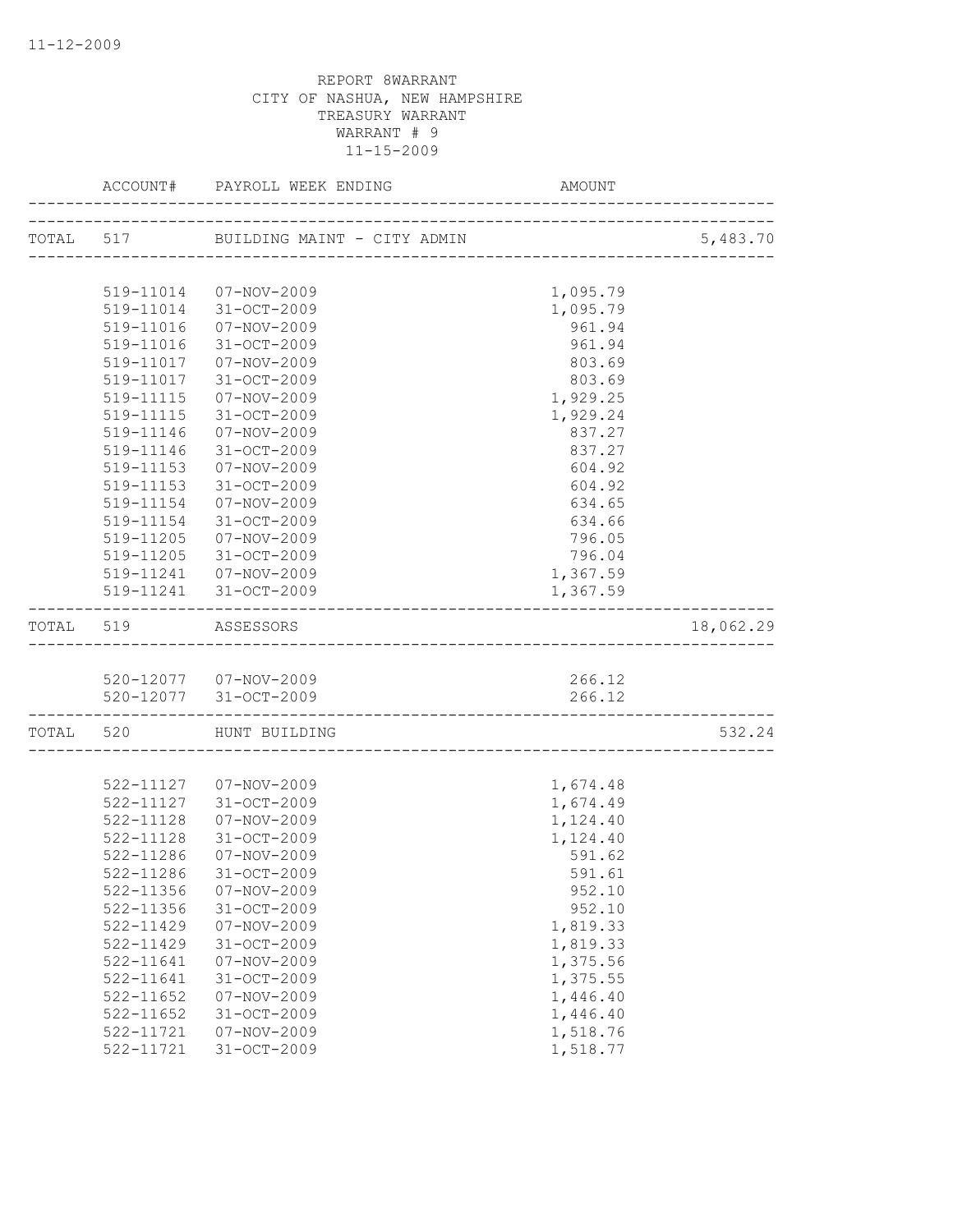|           | ACCOUNT#               | PAYROLL WEEK ENDING              | AMOUNT                           |            |
|-----------|------------------------|----------------------------------|----------------------------------|------------|
|           | 522-11724<br>522-11724 | $07 - NOV - 2009$<br>31-OCT-2009 | 1,331.47<br>1,331.47             |            |
|           | 522-11725              | $07 - NOV - 2009$                | 974.62                           |            |
|           | 522-11725              | 31-OCT-2009                      | 974.62                           |            |
|           | 522-11729              | $07 - NOV - 2009$                | 2,177.10                         |            |
|           | 522-11729              | 31-OCT-2009                      | 2,177.10                         |            |
|           | 522-13004              | 07-NOV-2009                      | 306.77                           |            |
| TOTAL 522 |                        | INFORMATION TECHNOLOGY           | -------------------------------- | 30, 278.45 |
|           |                        |                                  |                                  |            |
|           |                        | 523-11332  07-NOV-2009           | 981.52                           |            |
|           |                        | 523-11332 31-OCT-2009            | 981.52                           |            |
| TOTAL 523 |                        | GIS                              | _____________________________    | 1,963.04   |
|           |                        |                                  |                                  |            |
|           | 531-11065              | 07-NOV-2009                      | 1,110.43                         |            |
|           | 531-11065              | 31-OCT-2009                      | 1,110.43                         |            |
|           | 531-11085              | $07 - NOV - 2009$                | 1,325.17                         |            |
|           | 531-11085              | 31-OCT-2009                      | 877.59                           |            |
|           | 531-11114              | $07 - NOV - 2009$                | 2,297.83                         |            |
|           | 531-11114              | $31 - OCT - 2009$                | 2,297.83                         |            |
|           | 531-11129              | $07 - NOV - 2009$                | 1,931.19                         |            |
|           | 531-11129              | 31-OCT-2009                      | 1,931.18                         |            |
|           | 531-11164              | 07-NOV-2009                      | 1,643.52                         |            |
|           | 531-11164              | $31 - OCT - 2009$                | 1,121.86                         |            |
|           | 531-11166              | 07-NOV-2009                      | 2,515.43                         |            |
|           | 531-11166              | 31-OCT-2009                      | 2,515.44                         |            |
|           | 531-11170              | $07 - NOV - 2009$                | 1,474.44                         |            |
|           | 531-11170              | $31 - OCT - 2009$                | 1,474.44                         |            |
|           | 531-11201              | 07-NOV-2009                      | 1,338.90                         |            |
|           | 531-11201              | $31 - OCT - 2009$                | 1,338.90                         |            |
|           | 531-11203              | $07 - NOV - 2009$                | 659.67                           |            |
|           | 531-11203              | 31-OCT-2009                      | 659.67                           |            |
|           | 531-11242              | $07 - NOV - 2009$                | 1,119.60                         |            |
|           | 531-11242              | $31 - OCT - 2009$                | 1,119.60                         |            |
|           | 531-11245              | $07 - NOV - 2009$                | 621.26                           |            |
|           | 531-11245              | 31-OCT-2009                      | 621.25                           |            |
|           | 531-11257              | $07 - NOV - 2009$                | 2,673.80                         |            |
|           | 531-11257              | $31 - OCT - 2009$                | 2,673.80                         |            |
|           | 531-11398              | $07 - NOV - 2009$                | 624.40                           |            |
|           | 531-11398              | 31-OCT-2009                      | 624.40                           |            |
|           | 531-11477              | $07 - NOV - 2009$                | 626.99                           |            |
|           | 531-11477              | 31-OCT-2009                      | 626.99                           |            |
|           | 531-11487              | $07 - NOV - 2009$                | 1,952.65                         |            |
|           | 531-11487              | 31-OCT-2009                      | 1,332.86                         |            |
|           | 531-11495              | $07 - NOV - 2009$                | 1,446.40                         |            |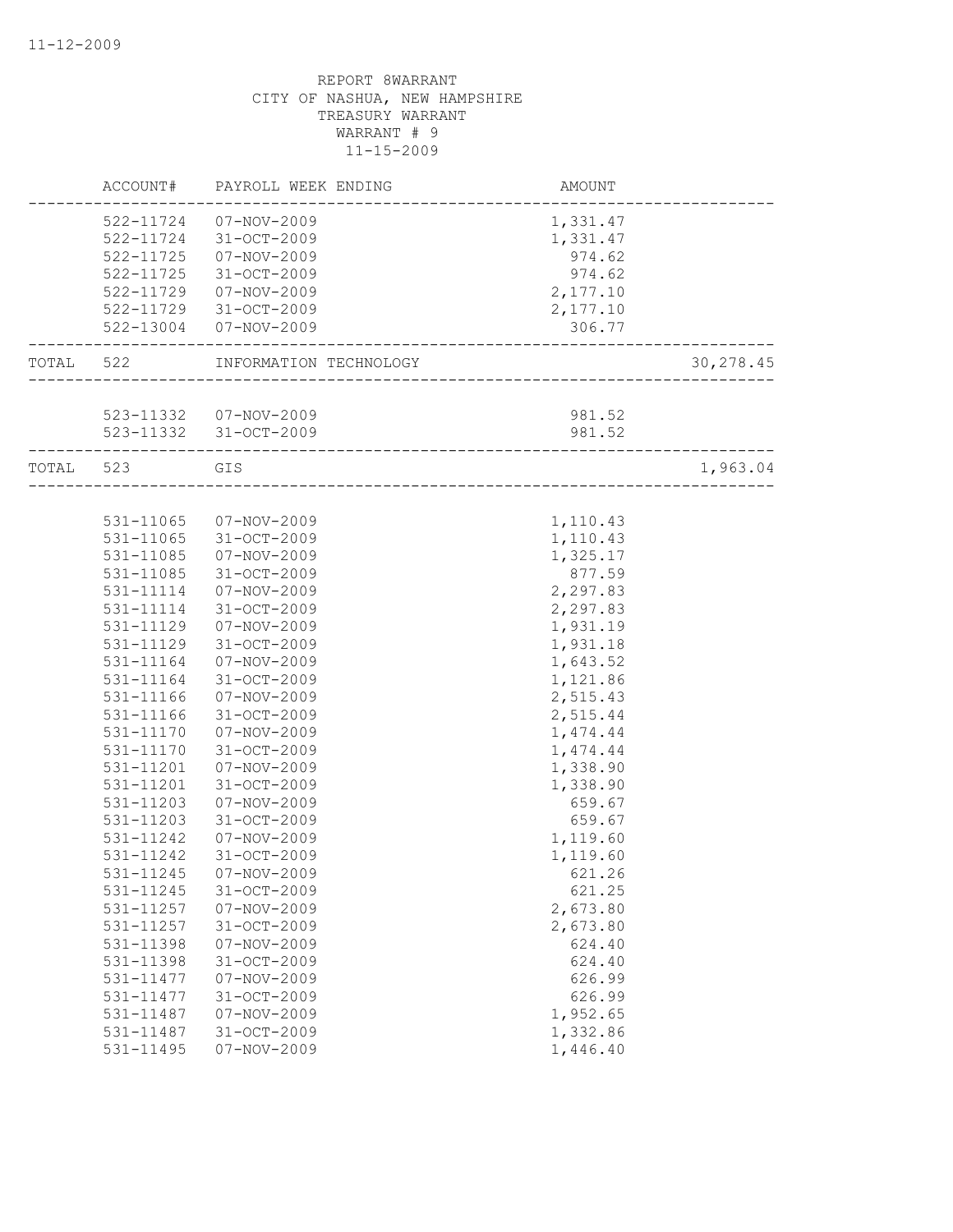| ACCOUNT#               | PAYROLL WEEK ENDING                    | AMOUNT             |
|------------------------|----------------------------------------|--------------------|
| 531-11495              | $31 - OCT - 2009$                      | 987.30             |
| 531-11498              | 07-NOV-2009                            | 856.76             |
| 531-11498              | $31 - OCT - 2009$                      | 856.76             |
| 531-11516              | $07 - NOV - 2009$                      | 854.66             |
| 531-11516              | 31-OCT-2009                            | 854.66             |
| 531-11534              | 07-NOV-2009                            | 1,460.12           |
| 531-11534              | $31 - OCT - 2009$                      | 1,460.12           |
| $531 - 11535$          | $07 - NOV - 2009$                      | 13,054.59          |
| 531-11535              | 31-OCT-2009                            | 13,054.58          |
| 531-11537              | 07-NOV-2009                            | 14, 132.07         |
| 531-11537              | 31-OCT-2009                            | 14, 132. 12        |
| 531-11538              | 07-NOV-2009                            | 1,285.68           |
| 531-11538              | 31-OCT-2009                            | 877.60             |
| 531-11539              | $07 - NOV - 2009$                      | 1,533.61           |
| 531-11539              | $31 - OCT - 2009$                      | 1,533.61           |
| 531-11544              | 07-NOV-2009                            | 4,164.50           |
| 531-11544              | $31 - OCT - 2009$                      | 4,164.50           |
| 531-11549              | $07 - NOV - 2009$                      | 8,042.91           |
| 531-11549              | $31 - OCT - 2009$                      | 8,936.56           |
| $531 - 11550$          | $07 - NOV - 2009$                      | 934.00             |
| 531-11550              | $31 - OCT - 2009$                      | 934.00             |
| 531-11552              | $07 - NOV - 2009$                      | 21,330.17          |
| 531-11552              | 31-OCT-2009                            | 21, 117.41         |
| 531-11555              | $07 - NOV - 2009$                      | 25,503.55          |
| 531-11555              | $31 - OCT - 2009$                      | 25,388.89          |
| $531 - 11558$          | 07-NOV-2009                            | 68,921.20          |
| 531-11558              | 31-OCT-2009                            | 68, 921.19         |
| 531-11561              | $07 - NOV - 2009$                      | 14,525.45          |
| 531-11561              | 31-OCT-2009                            | 14,525.45          |
| 531-11567              | 07-NOV-2009                            | 33, 353.39         |
| 531-11567              | 31-OCT-2009                            | 33, 353.39         |
| 531-11569              | $07 - NOV - 2009$                      | 1,692.83           |
| 531-11569              | 31-OCT-2009                            | 1,155.52           |
| 531-11618              | 07-NOV-2009                            | 2,829.74           |
| 531-11618              | $31 - OCT - 2009$                      | 2,829.74           |
| 531-11622              | $07 - NOV - 2009$<br>$31 - OCT - 2009$ | 2,976.99           |
| 531-11622              | $07 - NOV - 2009$                      | 2,977.00<br>988.60 |
| 531-11636              |                                        |                    |
| 531-11636<br>531-11664 | 31-OCT-2009<br>$07 - NOV - 2009$       | 593.16<br>1,658.19 |
| 531-11664              | 31-OCT-2009                            | 1, 114.74          |
| 531-11665              | $07 - NOV - 2009$                      | 782.01             |
| 531-11665              | 31-OCT-2009                            | 782.02             |
| 531-11719              | $07 - NOV - 2009$                      | 1,326.21           |
| 531-11719              | 31-OCT-2009                            | 903.53             |
| 531-11732              | $07 - NOV - 2009$                      | 6,087.31           |
| 531-11732              | 31-OCT-2009                            | 6,490.60           |
| 531-12020              | $07 - NOV - 2009$                      | 951.68             |
|                        |                                        |                    |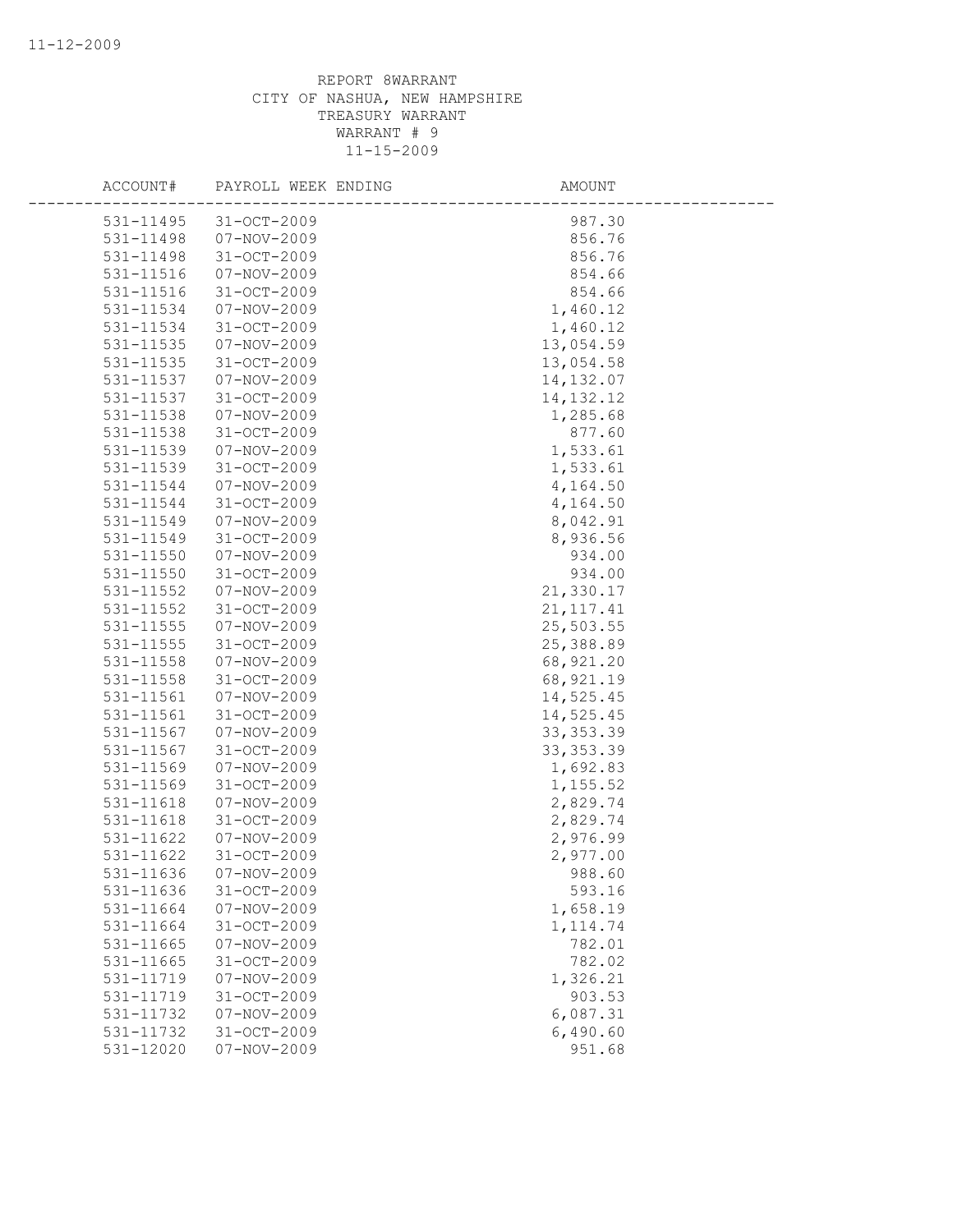|       | ACCOUNT#  | PAYROLL WEEK ENDING | AMOUNT    |            |
|-------|-----------|---------------------|-----------|------------|
|       | 531-12020 | $31 - OCT - 2009$   | 951.68    |            |
|       | 531-12042 | $07 - NOV - 2009$   | 1,902.90  |            |
|       | 531-12042 | $31 - OCT - 2009$   | 2,495.05  |            |
|       | 531-12066 | $07 - NOV - 2009$   | 684.11    |            |
|       | 531-12066 | 31-OCT-2009         | 684.11    |            |
|       | 531-12068 | 07-NOV-2009         | 1,468.42  |            |
|       | 531-12068 | 31-OCT-2009         | 1,468.42  |            |
|       | 531-12071 | 07-NOV-2009         | 258.97    |            |
|       | 531-12071 | 31-OCT-2009         | 258.97    |            |
|       | 531-12119 | 07-NOV-2009         | 1,615.11  |            |
|       | 531-12119 | $31 - OCT - 2009$   | 1,102.70  |            |
|       | 531-13004 | 07-NOV-2009         | 1,646.79  |            |
|       | 531-13004 | $31 - OCT - 2009$   | 2,543.51  |            |
|       | 531-13038 | $07 - NOV - 2009$   | 1,190.01  |            |
|       | 531-13038 | $31 - OCT - 2009$   | 2,621.27  |            |
|       | 531-13040 | 07-NOV-2009         | 3,060.26  |            |
|       | 531-13040 | $31 - OCT - 2009$   | 5,064.66  |            |
|       | 531-13044 | $07 - NOV - 2009$   | 1,728.78  |            |
|       | 531-13044 | 31-OCT-2009         | 1,475.50  |            |
|       | 531-13047 | 07-NOV-2009         | 3,617.29  |            |
|       | 531-13047 | $31 - OCT - 2009$   | 15,892.03 |            |
|       | 531-13048 | 07-NOV-2009         | 5,557.89  |            |
|       | 531-13048 | 31-OCT-2009         | 6,715.26  |            |
|       | 531-17003 | $07 - NOV - 2009$   | 300.00    |            |
|       | 531-17003 | 31-OCT-2009         | 600.00    |            |
|       | 531-17006 | 31-OCT-2009         | 2,200.00  |            |
| TOTAL | 531       | POLICE DEPARTMENT   |           | 567,982.28 |
|       |           |                     |           |            |
|       | 532-11024 | 07-NOV-2009         | 2,060.39  |            |
|       | 532-11024 | 31-OCT-2009         | 2,060.38  |            |
|       | 532-11036 | 07-NOV-2009         | 1,873.48  |            |
|       | 532-11036 | $31 - OCT - 2009$   | 1,873.48  |            |
|       | 532-11066 | $07 - NOV - 2009$   | 1,330.14  |            |
|       | 532-11066 | 31-OCT-2009         | 1,549.70  |            |
|       | 532-11069 | 07-NOV-2009         | 2,700.58  |            |
|       | 532-11069 | 31-OCT-2009         | 2,700.58  |            |
|       | 532-11111 | $07 - NOV - 2009$   | 2,183.76  |            |
|       | 532-11111 | 31-OCT-2009         | 2,183.76  |            |
|       | 532-11207 | $07 - NOV - 2009$   | 6,498.61  |            |
|       | 532-11207 | 31-OCT-2009         | 6,290.77  |            |
|       | 532-11281 | $07 - NOV - 2009$   | 981.65    |            |
|       | 532-11281 | 31-OCT-2009         | 981.65    |            |
|       | 532-11285 | $07 - NOV - 2009$   | 7,272.97  |            |
|       | 532-11285 | 31-OCT-2009         | 7,272.97  |            |
|       | 532-11291 | $07 - NOV - 2009$   | 7,008.69  |            |
|       | 532-11291 | $31 - OCT - 2009$   | 7,205.51  |            |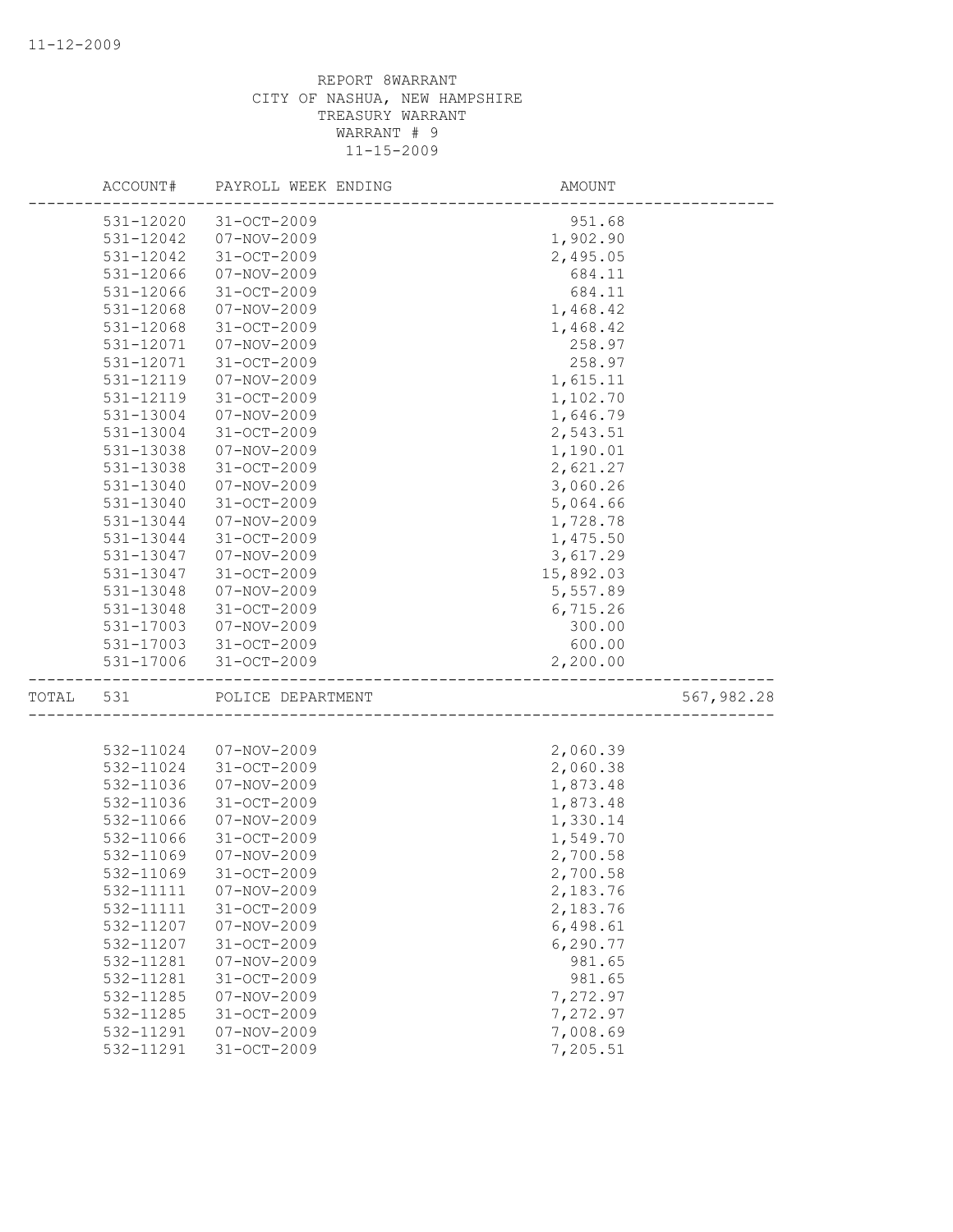|           | ACCOUNT#  | PAYROLL WEEK ENDING    | AMOUNT     |             |
|-----------|-----------|------------------------|------------|-------------|
|           | 532-11298 | 07-NOV-2009            | 1,374.86   |             |
|           | 532-11298 | $31 - OCT - 2009$      | 1,088.43   |             |
|           | 532-11300 | 07-NOV-2009            | 37,007.72  |             |
|           | 532-11300 | $31 - OCT - 2009$      | 36, 955.67 |             |
|           | 532-11303 | $07 - NOV - 2009$      | 1,203.00   |             |
|           | 532-11303 | $31 - OCT - 2009$      | 1,203.00   |             |
|           | 532-11305 | $07 - NOV - 2009$      | 4,800.07   |             |
|           | 532-11305 | $31 - OCT - 2009$      | 4,800.07   |             |
|           | 532-11309 | 07-NOV-2009            | 107,524.65 |             |
|           | 532-11309 | $31 - OCT - 2009$      | 107,524.65 |             |
|           | 532-11660 | 07-NOV-2009            | 1,513.38   |             |
|           | 532-11660 | $31 - OCT - 2009$      | 1,513.38   |             |
|           | 532-11663 | 07-NOV-2009            | 1,483.58   |             |
|           | 532-11663 | 31-OCT-2009            | 1,483.58   |             |
|           | 532-11666 | 07-NOV-2009            | 1,498.40   |             |
|           | 532-11666 | 31-OCT-2009            | 1,498.40   |             |
|           | 532-11669 | 07-NOV-2009            | 1,498.40   |             |
|           | 532-11669 | 31-OCT-2009            | 1,498.40   |             |
|           | 532-12070 | $07 - NOV - 2009$      | 15,764.90  |             |
|           | 532-12070 | $31 - OCT - 2009$      | 24,643.03  |             |
|           | 532-13003 | 07-NOV-2009            | 558.16     |             |
|           | 532-13003 | $31 - OCT - 2009$      | 212.49     |             |
|           | 532-13004 | 07-NOV-2009            | 382.99     |             |
|           | 532-13004 | $31 - OCT - 2009$      | 711.05     |             |
|           | 532-13018 | 07-NOV-2009            | 1,075.40   |             |
|           | 532-13018 | $31 - OCT - 2009$      | 2,724.10   |             |
|           | 532-13024 | 07-NOV-2009            | 1,687.53   |             |
|           | 532-13024 | 31-OCT-2009            | 415.00     |             |
|           | 532-13050 | 07-NOV-2009            | 4,871.10   |             |
|           | 532-13050 | $31 - OCT - 2009$      | 7,724.82   |             |
|           | 532-19231 | 07-NOV-2009            | 1,410.41   |             |
|           | 532-19231 | 31-OCT-2009            | 1,410.41   |             |
|           | 532-19232 | $07 - NOV - 2009$      | 2,031.64   |             |
|           | 532-19232 | $31 - OCT - 2009$      | 2,031.64   |             |
|           | 532-19233 | 07-NOV-2009            | 3,066.25   |             |
|           | 532-19233 | 31-OCT-2009            | 3,065.47   |             |
|           | 532-19234 | 07-NOV-2009            | 1,914.06   |             |
|           | 532-19234 | 31-OCT-2009            | 1,914.06   |             |
| TOTAL 532 |           | FIRE DEPARTMENT        |            | 457, 113.22 |
|           |           |                        |            |             |
|           |           | 535-19230  07-NOV-2009 | 192.30     |             |
|           |           | 535-19230 31-OCT-2009  | 192.30     |             |
| TOTAL 535 |           | EMERGENCY MANAGEMENT   |            | 384.60      |
|           |           |                        |            |             |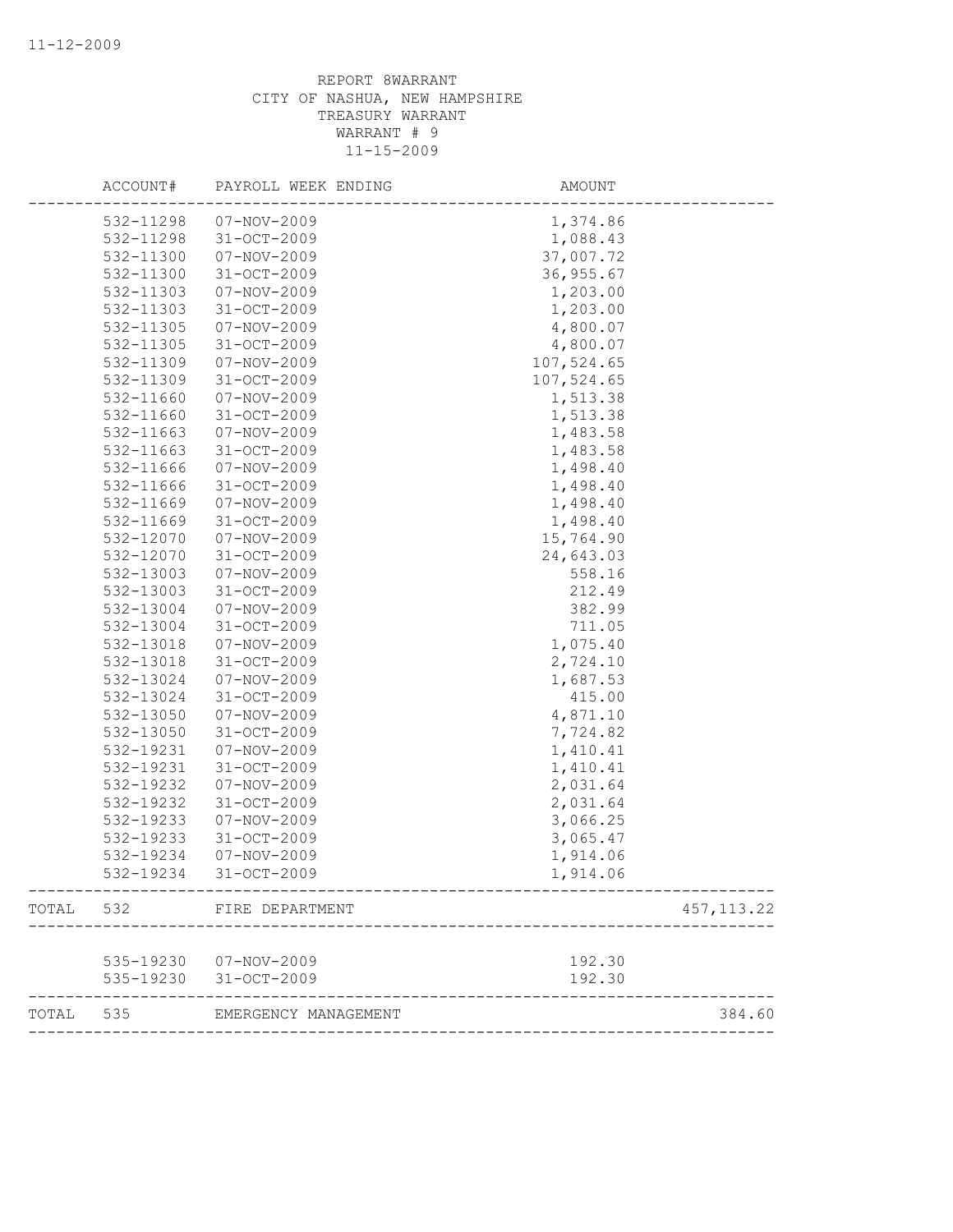|           | ACCOUNT#  | PAYROLL WEEK ENDING         | AMOUNT   |           |
|-----------|-----------|-----------------------------|----------|-----------|
|           | 536-11200 | 07-NOV-2009                 | 2,025.20 |           |
|           | 536-11200 | 31-OCT-2009                 | 1,379.75 |           |
|           |           | 536-12137  07-NOV-2009      | 1,200.12 |           |
|           |           | 536-12137 31-OCT-2009       | 1,200.12 |           |
| TOTAL     | 536       | CITYWIDE COMMUNICATIONS     |          | 5,805.19  |
|           |           |                             |          |           |
|           | 541-11048 | 07-NOV-2009                 | 68.90    |           |
|           | 541-11048 | 31-OCT-2009                 | 68.90    |           |
|           | 541-11104 | 07-NOV-2009                 | 1,014.26 |           |
|           | 541-11104 | $31 - OCT - 2009$           | 1,014.26 |           |
|           | 541-11107 | 07-NOV-2009                 | 245.10   |           |
|           | 541-11240 | 07-NOV-2009                 | 1,449.15 |           |
|           | 541-11240 | 31-OCT-2009                 | 1,449.15 |           |
|           | 541-12038 | 07-NOV-2009                 | 451.38   |           |
|           |           | 541-12038 31-OCT-2009       | 451.38   |           |
| TOTAL 541 |           | COMMUNITY SERVICES DIVISION |          | 6, 212.48 |
|           |           |                             |          |           |
|           | 542-11024 | 07-NOV-2009                 | 634.77   |           |
|           | 542-11024 | 31-OCT-2009                 | 634.77   |           |
|           | 542-11426 | 07-NOV-2009                 | 1,176.62 |           |
|           | 542-11426 | 31-OCT-2009                 | 1,023.15 |           |
|           | 542-11584 | 07-NOV-2009                 | 2,573.53 |           |
|           | 542-11584 | 31-OCT-2009                 | 4,303.15 |           |
|           | 542-12044 | $07 - NOV - 2009$           | 115.00   |           |
|           | 542-12044 | 31-OCT-2009                 | 57.50    |           |
|           | 542-12109 | 07-NOV-2009                 | 176.00   |           |
|           | 542-12109 | $31 - OCT - 2009$           | 80.00    |           |
|           |           | 542-12582  07-NOV-2009      | 606.03   |           |
|           |           | 542-12582 31-OCT-2009       | 606.03   |           |
| TOTAL 542 |           | COMMUNITY HEALTH            |          | 11,986.55 |
|           |           |                             |          |           |
|           |           | 543-11380  07-NOV-2009      | 952.97   |           |
|           | 543-11380 | 31-OCT-2009                 | 952.97   |           |
|           | 543-11438 | $07 - NOV - 2009$           | 1,286.72 |           |
|           | 543-11438 | $31 - OCT - 2009$           | 1,286.71 |           |
|           | 543-11602 | $07 - NOV - 2009$           | 883.76   |           |
|           | 543-11602 | 31-OCT-2009                 | 883.76   |           |
|           | 543-11604 | $07 - NOV - 2009$           | 1,528.64 |           |
|           | 543-11604 | 31-OCT-2009                 | 1,528.64 |           |
|           | 543-11605 | $07 - NOV - 2009$           | 956.86   |           |
|           | 543-11605 | 31-OCT-2009                 | 956.86   |           |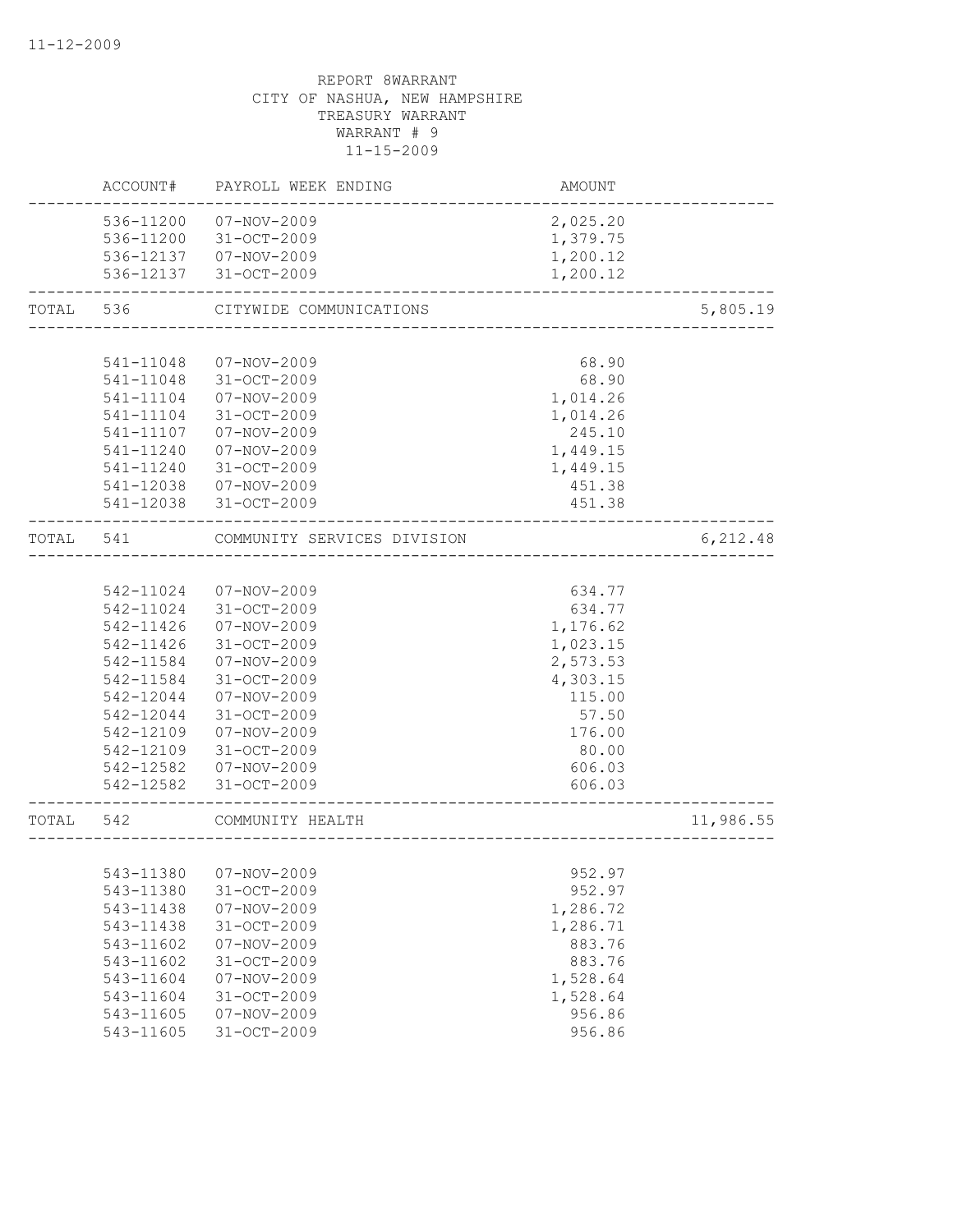|       |           |                                  |          | 11,217.89  |
|-------|-----------|----------------------------------|----------|------------|
|       |           |                                  |          |            |
|       |           | 544-11008 07-NOV-2009            | 744.55   |            |
|       |           | 544-11008 31-OCT-2009            | 744.55   |            |
|       | 544-11099 | 07-NOV-2009                      | 2,483.82 |            |
|       | 544-11099 | 31-OCT-2009                      | 2,421.32 |            |
|       | 544-11112 | 07-NOV-2009                      | 852.13   |            |
|       | 544-11112 | 31-OCT-2009                      | 852.14   |            |
|       |           | 544-11367 07-NOV-2009            | 833.90   |            |
|       |           | 544-11367 31-OCT-2009            | 833.90   |            |
|       | 544-11777 | 07-NOV-2009                      | 1,289.91 |            |
|       | 544-11777 | 31-OCT-2009                      | 1,289.91 |            |
|       |           | 544-12101  07-NOV-2009           | 277.91   |            |
|       |           | 544-12101 31-OCT-2009            | 277.91   |            |
|       |           | TOTAL 544 WELFARE ADMINISTRATION |          | 12,901.95  |
|       |           |                                  |          |            |
|       |           | 551-11028  07-NOV-2009           | 544.44   |            |
|       |           | 551-11028 31-OCT-2009            | 544.44   |            |
|       |           | 551-11057 07-NOV-2009            | 899.04   |            |
|       | 551-11057 | $31 - OCT - 2009$                | 899.04   |            |
|       | 551-11094 | 07-NOV-2009                      | 306.26   |            |
|       | 551-11094 | 31-OCT-2009                      | 306.26   |            |
|       | 551-11097 | 07-NOV-2009                      | 1,076.07 |            |
|       |           | 551-11097 31-OCT-2009            | 1,076.08 |            |
|       | 551-11211 | $07 - NOV - 2009$                | 613.89   |            |
|       | 551-11211 | 31-OCT-2009                      | 613.89   |            |
|       | 551-11212 | $07 - NOV - 2009$                | 1,450.00 |            |
|       | 551-11212 | $31 - OCT - 2009$                | 1,450.00 |            |
|       | 551-11249 | $07 - NOV - 2009$                | 1,281.85 |            |
|       | 551-11249 | 31-OCT-2009                      | 1,281.85 |            |
|       | 551-11273 | 07-NOV-2009                      | 1,687.48 |            |
|       | 551-11273 | $31 - OCT - 2009$                | 1,687.48 |            |
|       | 551-11435 | 07-NOV-2009                      | 909.67   |            |
|       | 551-11435 | 31-OCT-2009                      | 909.67   |            |
|       | 551-11462 | $07 - NOV - 2009$                | 1,034.29 |            |
|       | 551-11462 | 31-OCT-2009                      | 1,034.29 |            |
|       | 551-11638 | $07 - NOV - 2009$                | 1,177.18 |            |
|       | 551-11638 | 31-OCT-2009                      | 1,177.18 |            |
|       | 551-13004 | 07-NOV-2009                      | 78.14    |            |
|       | 551-13004 | 31-OCT-2009                      | 201.76   |            |
| TOTAL | 551       | PUBLIC WORKS DIV & ENGINEERING   |          | 22, 240.25 |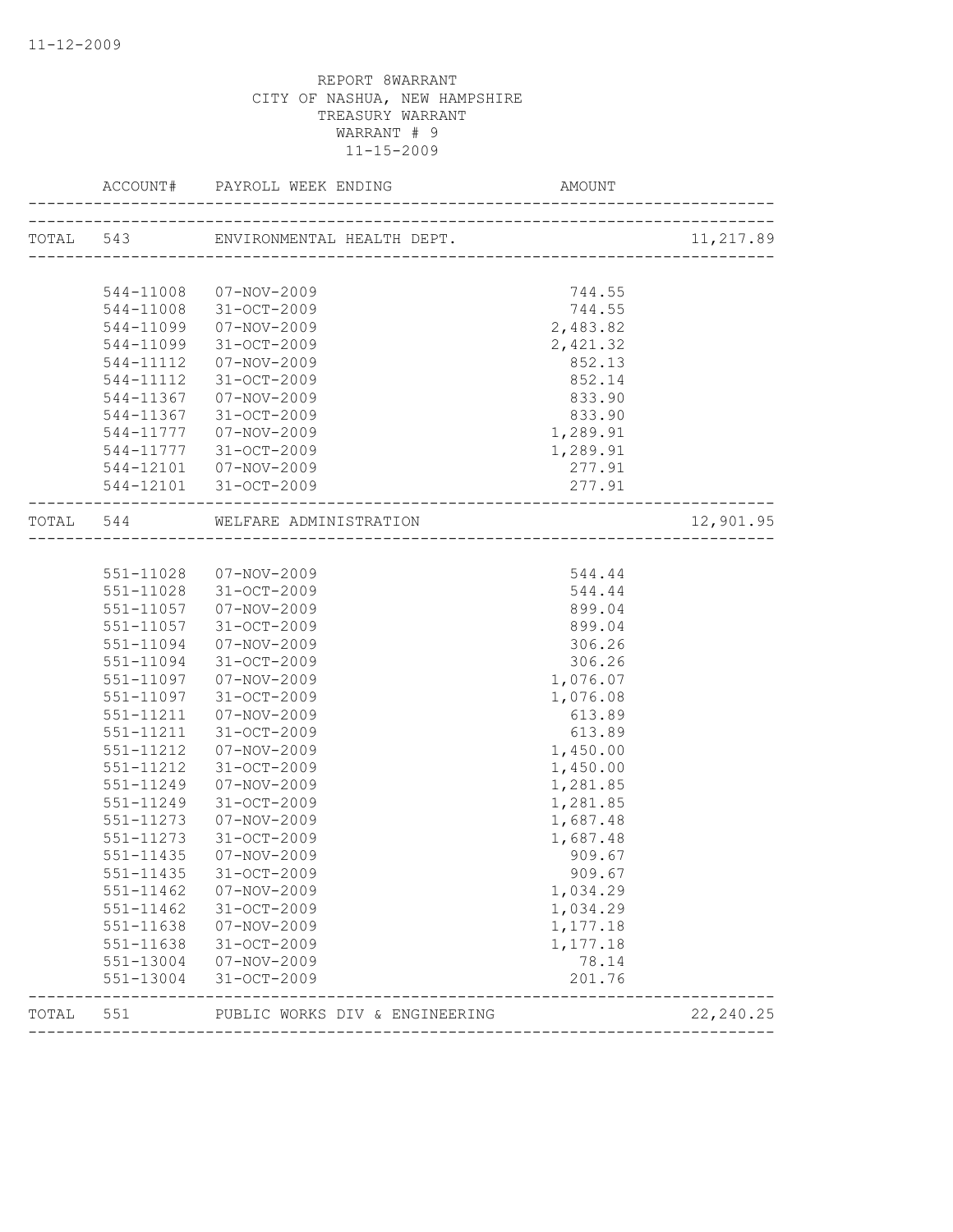|       | ACCOUNT#               | PAYROLL WEEK ENDING                    | AMOUNT               |           |
|-------|------------------------|----------------------------------------|----------------------|-----------|
|       | 552-11077              | 07-NOV-2009                            | 1,293.11             |           |
|       | 552-11077              | 31-OCT-2009                            | 1,293.10             |           |
|       | 552-11087              | 07-NOV-2009                            | 862.56               |           |
|       | 552-11087              | $31 - OCT - 2009$                      | 819.60               |           |
|       | 552-11143              | 07-NOV-2009                            | 858.40               |           |
|       | 552-11143              | 31-OCT-2009                            | 858.40               |           |
|       | 552-11324              | $07 - NOV - 2009$                      | 4,137.15             |           |
|       | 552-11324              | $31 - OCT - 2009$                      | 4,137.16             |           |
|       | 552-11339              | $07 - NOV - 2009$                      | 2,944.00             |           |
|       | 552-11339              | $31 - OCT - 2009$                      | 2,944.00             |           |
|       | 552-11342              | $07 - NOV - 2009$                      | 772.80               |           |
|       | 552-11342              | $31 - OCT - 2009$                      | 772.80               |           |
|       | 552-11343              | 07-NOV-2009                            | 2,590.82             |           |
|       | 552-11343              | 31-OCT-2009                            | 2,590.80             |           |
|       | 552-11407              | $07 - NOV - 2009$                      | 5,347.20             |           |
|       | 552-11407              | 31-OCT-2009                            | 5,347.20             |           |
|       | 552-11492              | 07-NOV-2009                            | 817.60               |           |
|       | 552-11492              | 31-OCT-2009                            | 817.60               |           |
|       | 552-11548              | $07 - NOV - 2009$                      | 1,053.26             |           |
|       | 552-11548              | $31 - OCT - 2009$                      | 1,053.26             |           |
|       | 552-11562              | 07-NOV-2009                            | 410.16               |           |
|       | 552-11562              | $31 - OCT - 2009$                      | 410.16               |           |
|       | 552-11580              | $07 - NOV - 2009$                      | 985.56               |           |
|       | 552-11580              | 31-OCT-2009                            | 985.56               |           |
|       | 552-11618              | 07-NOV-2009                            | 653.83               |           |
|       | 552-11618              | $31 - OCT - 2009$                      | 653.83               |           |
|       | 552-11672              | 07-NOV-2009                            | 1,446.40             |           |
|       | 552-11672              | 31-OCT-2009                            | 1,446.40             |           |
|       | 552-11750              | $07 - NOV - 2009$                      | 785.60               |           |
|       | 552-11750              | $31 - OCT - 2009$                      | 785.60               |           |
|       | 552-13004              | 07-NOV-2009                            | 650.81               |           |
|       | 552-13004              | 31-OCT-2009                            | 3,011.61             |           |
|       | 552-13067              | $07 - NOV - 2009$                      | 1,116.06             |           |
|       | 552-13067              | 31-OCT-2009                            | 330.00               |           |
|       | 552-17001              | $07 - NOV - 2009$                      | 500.00               |           |
| TOTAL | 552                    | PARKS AND RECREATION                   |                      | 55,482.40 |
|       | 553-11024              |                                        |                      |           |
|       | 553-11024              | 07-NOV-2009<br>31-OCT-2009             | 347.59<br>318.57     |           |
|       |                        | $07 - NOV - 2009$                      |                      |           |
|       | 553-11041<br>553-11041 | $31 - OCT - 2009$                      | 1,041.27             |           |
|       | 553-11078              | $07 - NOV - 2009$                      | 1,041.27             |           |
|       |                        | 31-OCT-2009                            | 1,529.24<br>1,529.24 |           |
|       | 553-11078              |                                        |                      |           |
|       | 553-11098<br>553-11098 | $07 - NOV - 2009$<br>$31 - OCT - 2009$ | 1,014.00             |           |
|       | 553-11169              | $07 - NOV - 2009$                      | 1,014.00<br>1,046.23 |           |
|       |                        |                                        |                      |           |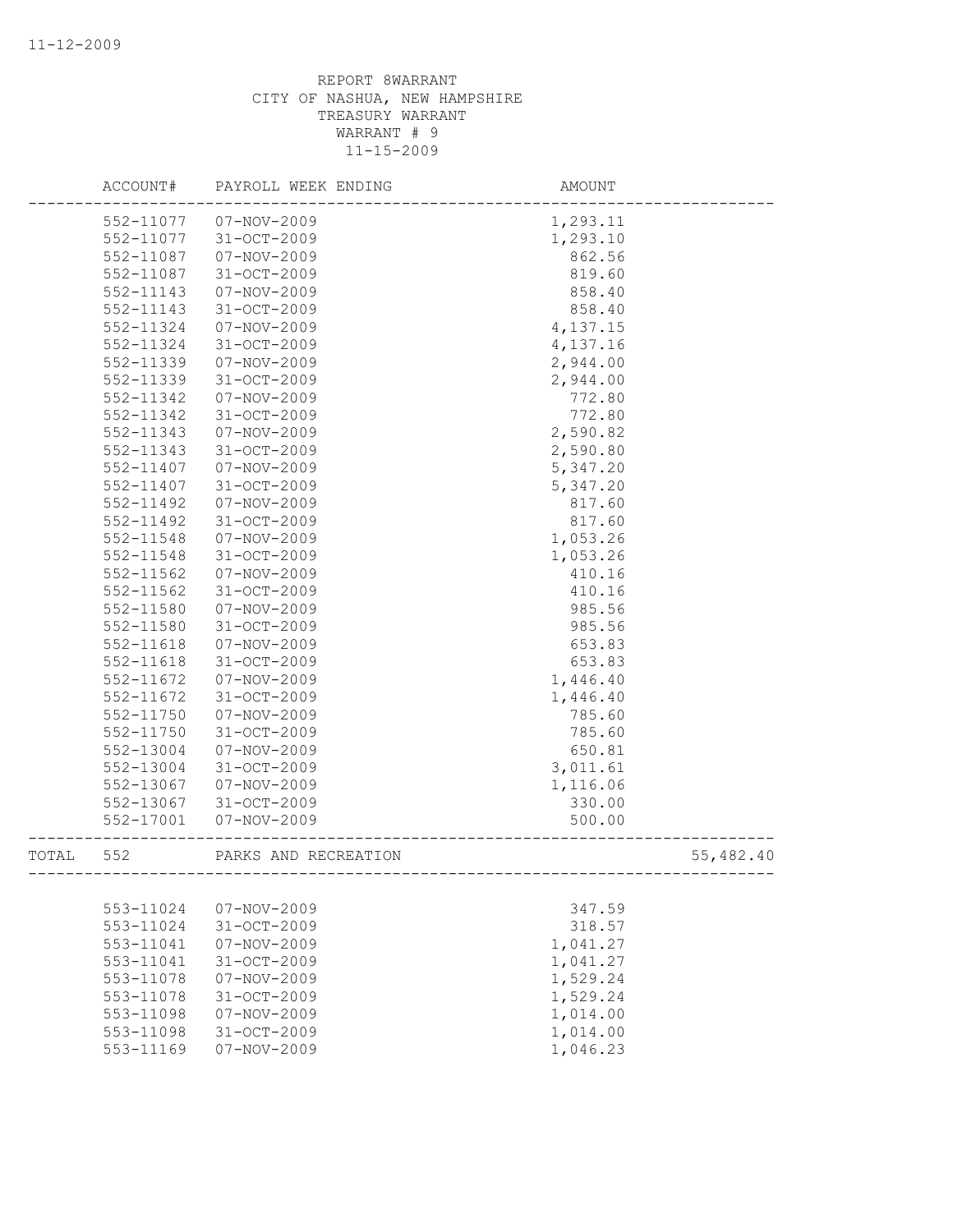|       |           | ACCOUNT# PAYROLL WEEK ENDING | AMOUNT    |            |
|-------|-----------|------------------------------|-----------|------------|
|       | 553-11169 | $31 - OCT - 2009$            | 1,046.23  |            |
|       | 553-11192 | $07 - NOV - 2009$            | 935.36    |            |
|       | 553-11192 | $31 - OCT - 2009$            | 935.36    |            |
|       | 553-11279 | 07-NOV-2009                  | 5,864.14  |            |
|       | 553-11279 | 31-OCT-2009                  | 6,042.39  |            |
|       | 553-11327 | $07 - NOV - 2009$            | 3,516.59  |            |
|       | 553-11327 | $31 - OCT - 2009$            | 4,137.15  |            |
|       | 553-11375 | $07 - NOV - 2009$            | 2,289.60  |            |
|       | 553-11375 | 31-OCT-2009                  | 1,635.52  |            |
|       | 553-11465 | 07-NOV-2009                  | 2,452.80  |            |
|       | 553-11465 | $31 - OCT - 2009$            | 2,248.40  |            |
|       | 553-11474 | 07-NOV-2009                  | 3,729.20  |            |
|       | 553-11474 | $31 - OCT - 2009$            | 3,729.20  |            |
|       | 553-11475 | 07-NOV-2009                  | 2,834.41  |            |
|       | 553-11475 | 31-OCT-2009                  | 2,834.41  |            |
|       | 553-11630 | $07 - NOV - 2009$            | 1,593.08  |            |
|       | 553-11630 | 31-OCT-2009                  | 1,584.14  |            |
|       | 553-11631 | 07-NOV-2009                  | 799.60    |            |
|       | 553-11631 | 31-OCT-2009                  | 799.60    |            |
|       | 553-11648 | 07-NOV-2009                  | 840.30    |            |
|       | 553-11648 | $31 - OCT - 2009$            | 840.31    |            |
|       | 553-11678 | $31 - OCT - 2009$            | 51,209.77 |            |
|       | 553-11759 | 07-NOV-2009                  | 14,308.56 |            |
|       | 553-11759 | 31-OCT-2009                  | 12,990.08 |            |
|       | 553-11771 | 07-NOV-2009                  | 1,851.20  |            |
|       | 553-11771 | 31-OCT-2009                  | 1,851.20  |            |
|       | 553-13004 | 07-NOV-2009                  | 1,089.14  |            |
|       | 553-13004 | 31-OCT-2009                  | 5,640.25  |            |
|       | 553-17010 | 31-OCT-2009                  | 1,100.00  |            |
| TOTAL | 553       | STREET DEPARTMENT            |           | 149,609.40 |
|       |           |                              |           |            |
|       | 555-11024 | 07-NOV-2009                  | 347.60    |            |
|       | 555-11024 | 31-OCT-2009                  | 318.58    |            |
|       | 555-11058 | 07-NOV-2009                  | 985.56    |            |
|       | 555-11058 | $31 - OCT - 2009$            | 985.56    |            |
|       |           | 555-11461 07-NOV-2009        | 1,446.40  |            |
|       | 555-11461 | 31-OCT-2009                  | 1,446.40  |            |
|       | 555-11505 | $07 - NOV - 2009$            | 1,184.60  |            |
|       | 555-11505 | $31 - OCT - 2009$            | 1,184.60  |            |
|       | 555-11639 | $07 - NOV - 2009$            | 817.60    |            |
|       | 555-11639 | 31-OCT-2009                  | 817.60    |            |
|       | 555-11640 | $07 - NOV - 2009$            | 761.60    |            |
|       | 555-11640 | $31 - OCT - 2009$            | 761.60    |            |
|       | 555-11738 | $07 - NOV - 2009$            | 1,941.60  |            |
|       | 555-11738 | 31-OCT-2009                  | 1,941.60  |            |
|       | 555-11745 | $07 - NOV - 2009$            | 810.80    |            |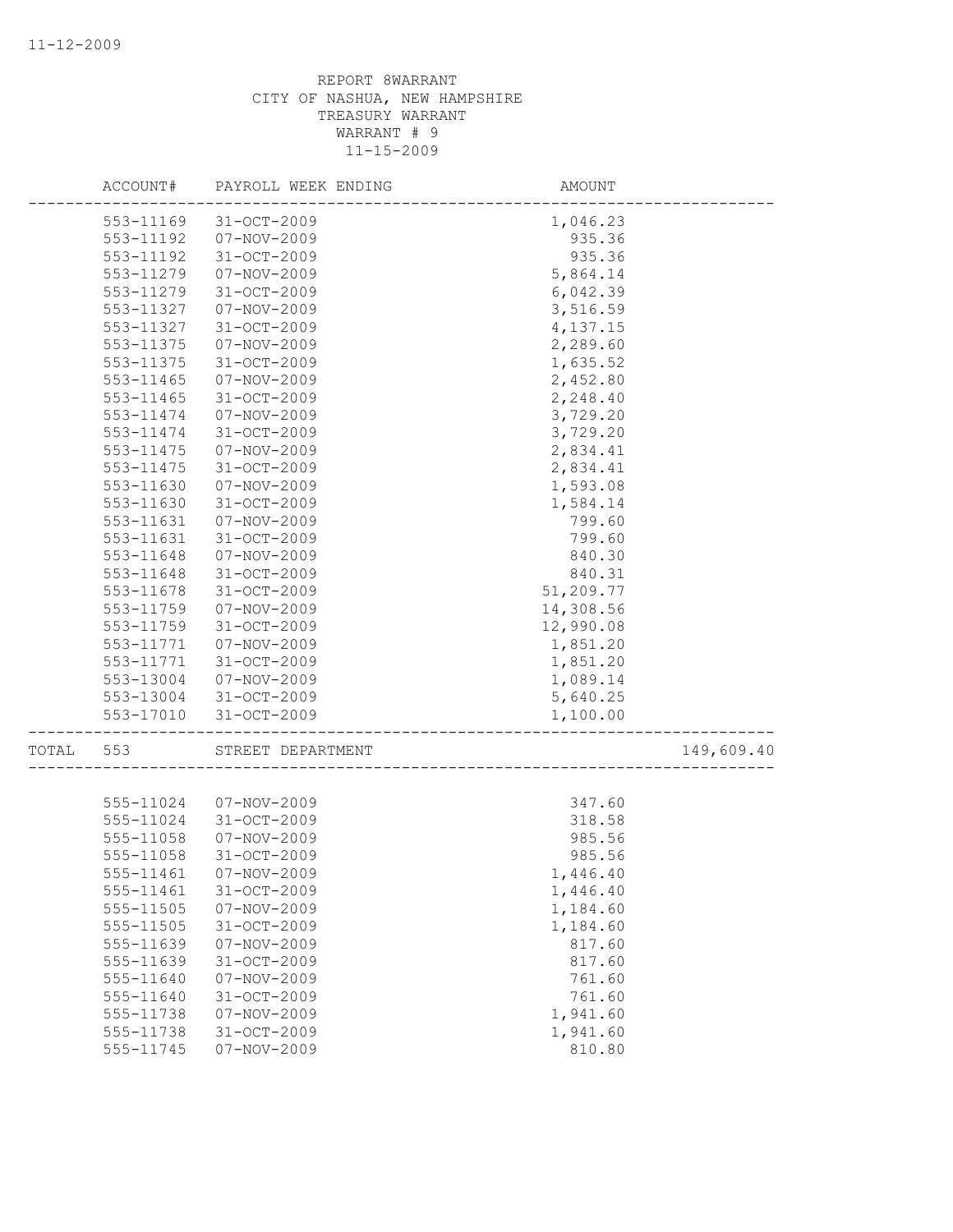|           | ACCOUNT#  | PAYROLL WEEK ENDING   | AMOUNT   |           |
|-----------|-----------|-----------------------|----------|-----------|
|           | 555-11745 | 31-OCT-2009           | 810.80   |           |
|           | 555-11746 | 07-NOV-2009           | 1,139.75 |           |
|           | 555-11746 | 31-OCT-2009           | 1,139.74 |           |
|           | 555-13004 | $07 - NOV - 2009$     | 218.44   |           |
|           | 555-13004 | 31-OCT-2009           | 312.37   |           |
|           | 555-13068 | 07-NOV-2009           | 254.84   |           |
|           | 555-13068 | 31-OCT-2009           | 254.84   |           |
| TOTAL     | 555       | TRAFFIC DEPARTMENT    |          | 19,882.48 |
|           |           |                       |          |           |
|           | 557-11161 | 07-NOV-2009           | 817.60   |           |
|           |           | 557-11161 31-OCT-2009 | 817.60   |           |
|           |           | 557-13004 07-NOV-2009 | 11.95    |           |
|           |           | 557-13004 31-OCT-2009 | 47.80    |           |
| TOTAL 557 |           | PARKING LOTS          |          | 1,694.95  |
|           |           |                       |          |           |
|           | 561-11345 | 07-NOV-2009           | 1,204.95 |           |
|           |           | 561-11345 31-OCT-2009 | 1,204.95 |           |
|           | 561-11651 | 07-NOV-2009           | 860.38   |           |
|           | 561-11651 | $31 - OCT - 2009$     | 860.38   |           |
|           | 561-11658 | $07 - NOV - 2009$     | 1,044.70 |           |
|           | 561-11658 | 31-OCT-2009           | 1,044.70 |           |
|           | 561-12153 | 07-NOV-2009           | 400.00   |           |
|           | 561-12153 | 31-OCT-2009           | 400.00   |           |
| TOTAL     | 561       | EDGEWOOD CEMETERY     |          | 7,020.06  |
|           |           |                       |          |           |
|           | 563-11345 | 07-NOV-2009           | 1,159.57 |           |
|           | 563-11345 | $31 - OCT - 2009$     | 1,159.57 |           |
|           | 563-11651 | $07 - NOV - 2009$     | 766.04   |           |
|           | 563-11651 | 31-OCT-2009           | 766.04   |           |
|           | 563-11657 | $07 - NOV - 2009$     | 957.28   |           |
|           | 563-11657 | $31 - OCT - 2009$     | 957.28   |           |
|           | 563-12153 | 07-NOV-2009           | 390.00   |           |
|           |           | 563-12153 31-OCT-2009 | 400.00   |           |
| TOTAL     | 563       | WOODLAWN CEMETERY     |          | 6, 555.78 |
|           |           |                       |          |           |
|           | 571-11174 | $07 - NOV - 2009$     | 254.86   |           |
|           | 571-11174 | $31 - OCT - 2009$     | 501.76   |           |
|           | 571-11237 | 07-NOV-2009           | 1,999.68 |           |
|           | 571-11237 | 31-OCT-2009           | 1,999.68 |           |
|           | 571-12045 | $07 - NOV - 2009$     | 304.89   |           |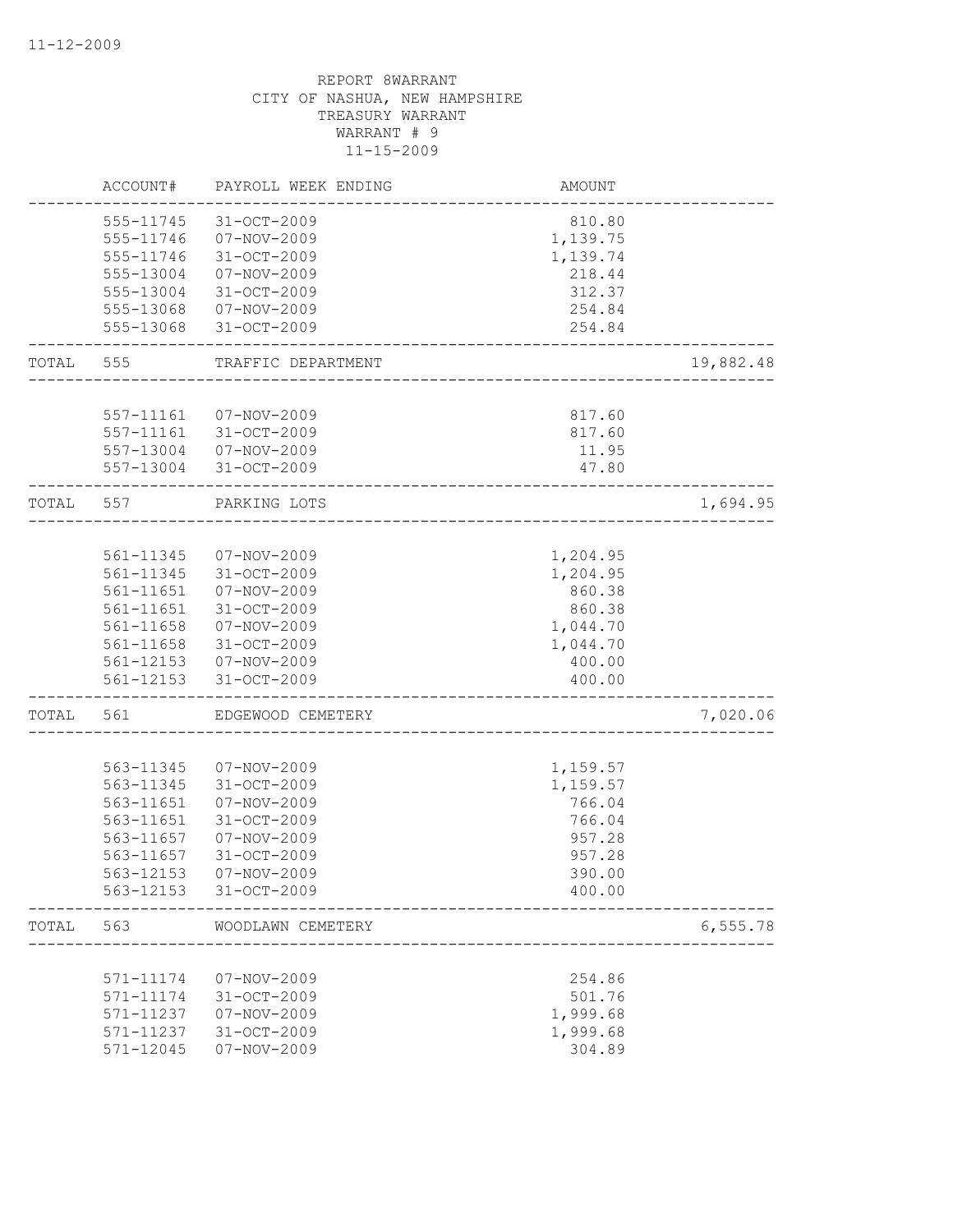|                           | ACCOUNT# PAYROLL WEEK ENDING    | AMOUNT                                         |           |
|---------------------------|---------------------------------|------------------------------------------------|-----------|
|                           | 571-12045 31-OCT-2009           | 1,557.70<br>. _ _ _ _ _ _ _ _ _ _ _ _ _ _ _ _  |           |
|                           | TOTAL 571 COMMUNITY DEVELOPMENT |                                                | 6,618.57  |
|                           |                                 |                                                |           |
|                           | 572-11024 07-NOV-2009           | 653.12                                         |           |
|                           | 572-11024 31-OCT-2009           | 653.12                                         |           |
|                           | 572-11215  07-NOV-2009          | 3,635.97                                       |           |
|                           | 572-11215 31-OCT-2009           | 3,635.97                                       |           |
|                           | 572-11238  07-NOV-2009          | 861.65                                         |           |
|                           | 572-11238 31-OCT-2009           | 861.65                                         |           |
|                           | 572-11450  07-NOV-2009          | 1,720.02                                       |           |
| 572-11450                 | 31-OCT-2009                     | 1,720.02                                       |           |
| 572-11522                 | 07-NOV-2009                     | 837.26                                         |           |
| 572-11522                 | 31-OCT-2009                     | 837.27                                         |           |
| 572-11525                 | 07-NOV-2009                     | 1,032.64                                       |           |
|                           | 572-11525 31-OCT-2009           | 1,032.64                                       |           |
|                           | 572-58005 07-NOV-2009           | 200.00                                         |           |
|                           | TOTAL 572 PLANNING DEPARTMENT   |                                                | 17,681.33 |
|                           |                                 |                                                |           |
|                           | 573-11444  07-NOV-2009          | 1,618.06                                       |           |
|                           | 573-11444 31-OCT-2009           | 1,618.06                                       |           |
|                           | 573-12029  07-NOV-2009          | 355.51                                         |           |
| _________________________ | 573-12029 31-OCT-2009           | 355.51<br>.___________________________________ |           |
|                           | TOTAL 573 ECONOMIC DEVELOPMENT  |                                                | 3,947.14  |
|                           |                                 |                                                |           |
|                           | 575-11032  07-NOV-2009          | 717.23                                         |           |
|                           | 575-11032 31-OCT-2009           | 717.23                                         |           |
| 575-11042                 | $07 - NOV - 2009$               | 1,616.98                                       |           |
| 575-11042                 | 31-OCT-2009                     | 1,616.99                                       |           |
| 575-11062                 | 07-NOV-2009                     | 627.75                                         |           |
|                           | 575-11062 31-OCT-2009           | 627.75                                         |           |
|                           | 575-11189  07-NOV-2009          | 1,102.42                                       |           |
| 575-11189                 | 31-OCT-2009                     | 1,102.42                                       |           |
| 575-11365                 | $07 - NOV - 2009$               | 562.69                                         |           |
| 575-11365                 | 31-OCT-2009                     | 562.69                                         |           |
| 575-11387                 | $07 - NOV - 2009$               | 6,854.41                                       |           |
| 575-11387                 | 31-OCT-2009                     | 6,854.43                                       |           |
| 575-11393                 | $07 - NOV - 2009$               | 3,648.26                                       |           |
| 575-11393                 | 31-OCT-2009                     | 3,648.26                                       |           |
| 575-11400                 | 07-NOV-2009                     | 7,759.15                                       |           |
| 575-11400                 | 31-OCT-2009                     | 8,166.51                                       |           |
| 575-11401                 | $07 - NOV - 2009$               | 3,999.44                                       |           |
| 575-11401                 | 31-OCT-2009                     | 3,999.44                                       |           |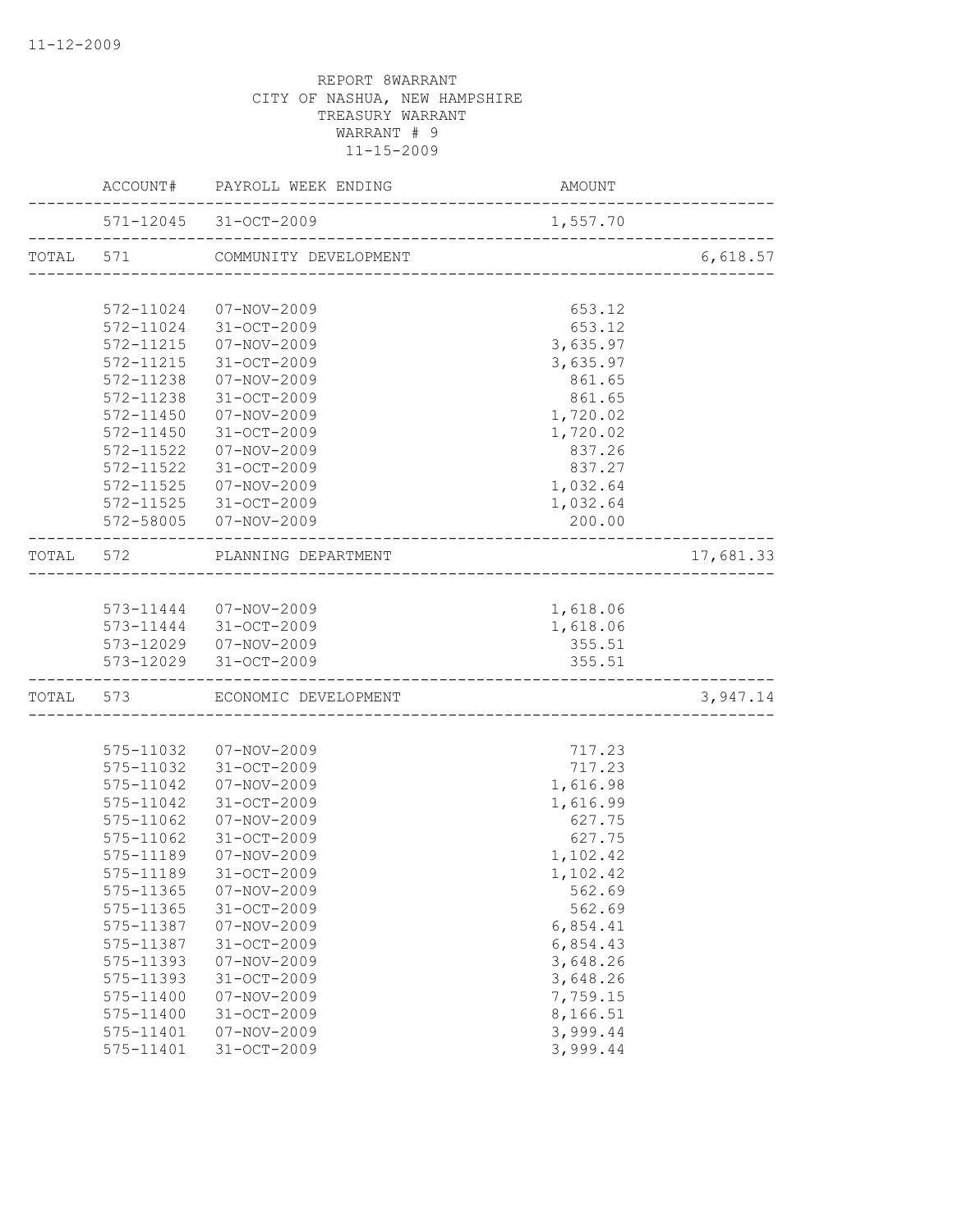|       | ACCOUNT#  | PAYROLL WEEK ENDING   | AMOUNT       |            |
|-------|-----------|-----------------------|--------------|------------|
|       | 575-11403 | 07-NOV-2009           | 858.43       |            |
|       | 575-11403 | 31-OCT-2009           | 858.43       |            |
|       | 575-11404 | $07 - NOV - 2009$     | 779.92       |            |
|       | 575-11404 | $31 - OCT - 2009$     | 779.92       |            |
|       | 575-12073 | $07 - NOV - 2009$     | 382.25       |            |
|       | 575-12073 | 31-OCT-2009           | 382.25       |            |
|       | 575-12090 | $07 - NOV - 2009$     | 1,125.56     |            |
|       | 575-12090 | $31 - OCT - 2009$     | 1,125.56     |            |
|       | 575-12114 | $07 - NOV - 2009$     | 1,595.59     |            |
|       | 575-12114 | $31 - OCT - 2009$     | 1,416.78     |            |
|       | 575-13035 | $07 - NOV - 2009$     | 636.71       |            |
|       | 575-13035 | 31-OCT-2009           | 998.83       |            |
| TOTAL | 575       | PUBLIC LIBRARIES      |              | 65, 124.28 |
|       |           |                       |              |            |
|       | 576-11221 | 07-NOV-2009           | 1,065.23     |            |
|       | 576-11221 | 31-OCT-2009           | 1,065.23     |            |
|       | 576-11315 | $07 - NOV - 2009$     | 1,329.79     |            |
|       | 576-11315 | 31-OCT-2009           | 1,329.79     |            |
|       | 576-11361 | $07 - NOV - 2009$     | 4,005.15     |            |
|       | 576-11361 | 31-OCT-2009           | 4,005.15     |            |
|       | 576-11362 | $07 - NOV - 2009$     | 1,087.23     |            |
|       | 576-11362 | $31 - OCT - 2009$     | 1,087.23     |            |
|       | 576-12045 | 31-OCT-2009           | $-1, 264.54$ |            |
| TOTAL | 576       | BUILDING DEPARTMENT   |              | 13,710.26  |
|       |           |                       |              |            |
|       | 577-11067 | 07-NOV-2009           | 1,181.68     |            |
|       | 577-11067 | $31 - OCT - 2009$     | 1,181.68     |            |
|       | 577-11183 | $07 - NOV - 2009$     | 974.62       |            |
|       | 577-11183 | $31 - OCT - 2009$     | 1,001.52     |            |
| TOTAL | 577       | CODE ENFORCEMENT      |              | 4,339.50   |
|       |           |                       |              |            |
|       |           | 581-11012 31-OCT-2009 | 511.18       |            |
|       | 581-11075 | 31-OCT-2009           | 4,312.64     |            |
|       | 581-11081 | 31-OCT-2009           | 2,550.00     |            |
|       | 581-11162 | $07 - NOV - 2009$     | 53,060.90    |            |
|       | 581-11162 | $31 - OCT - 2009$     | 53, 439.29   |            |
|       | 581-11204 | $07 - NOV - 2009$     | 11,218.41    |            |
|       | 581-11204 | 31-OCT-2009           | 11,921.60    |            |
|       | 581-11348 | 31-OCT-2009           | 85, 574.15   |            |
|       | 581-11366 | 07-NOV-2009           | 55,713.82    |            |
|       | 581-11366 | 31-OCT-2009           | 55, 955.37   |            |
|       | 581-11396 | 31-OCT-2009           | 39,980.66    |            |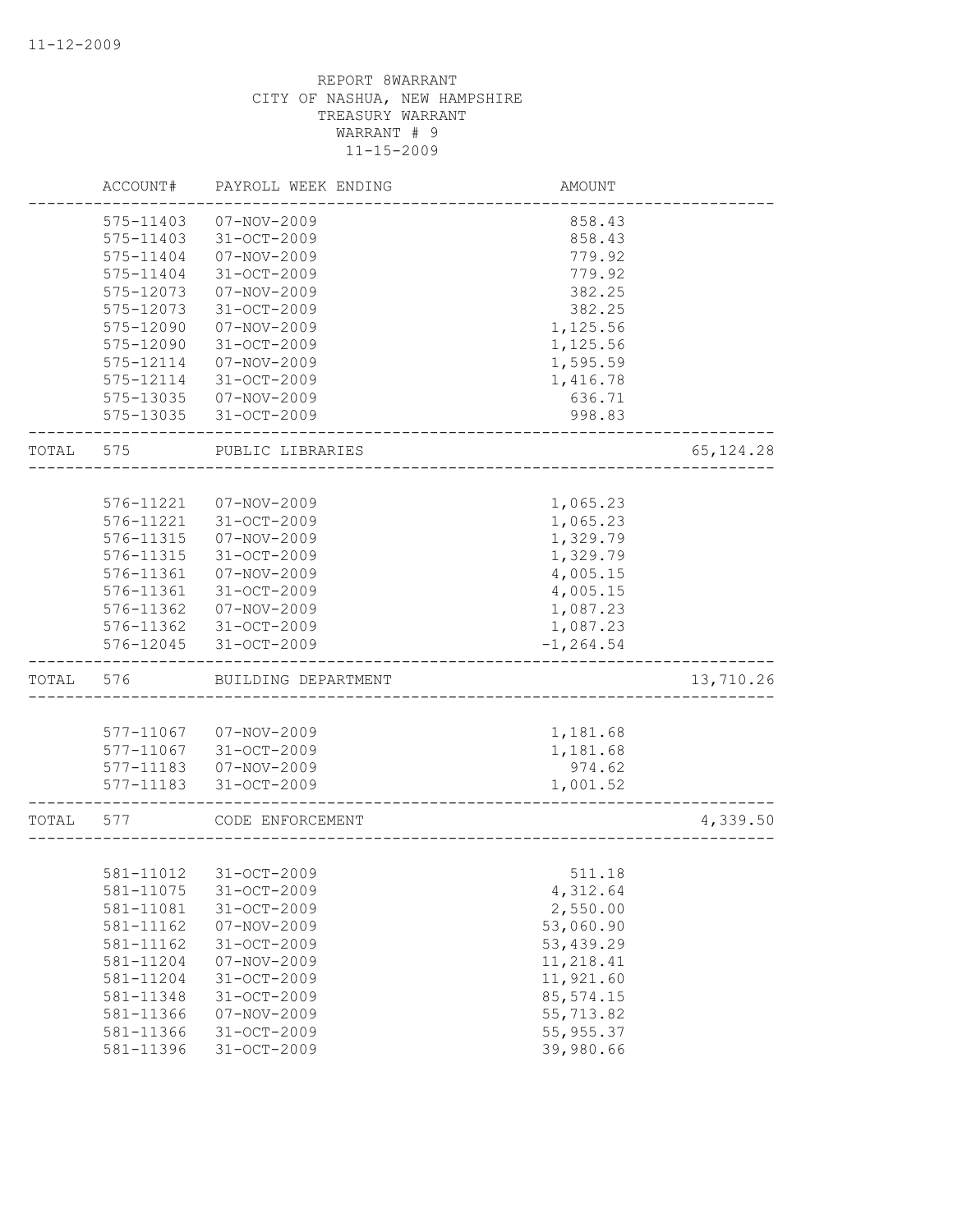| ACCOUNT#  | PAYROLL WEEK ENDING | AMOUNT       |  |
|-----------|---------------------|--------------|--|
| 581-11402 | $07 - NOV - 2009$   | 2,700.96     |  |
| 581-11402 | $31 - OCT - 2009$   | 3,281.80     |  |
| 581-11408 | 07-NOV-2009         | 16,707.47    |  |
| 581-11408 | 31-OCT-2009         | 17,773.20    |  |
| 581-11486 | 31-OCT-2009         | 44, 135.72   |  |
| 581-11515 | 31-OCT-2009         | 2,910.48     |  |
| 581-11570 | 31-OCT-2009         | 61,660.49    |  |
| 581-11572 | 31-OCT-2009         | 61,089.41    |  |
| 581-11579 | 31-OCT-2009         | 39,079.22    |  |
| 581-11628 | $07 - NOV - 2009$   | 543.68       |  |
| 581-11628 | 31-OCT-2009         | 1,359.20     |  |
| 581-11675 | 31-OCT-2009         | 5,343.75     |  |
| 581-11709 | 31-OCT-2009         | 2,957.14     |  |
| 581-11711 | 31-OCT-2009         | 2,705.80     |  |
| 581-11726 | 31-OCT-2009         | 1,668,778.73 |  |
| 581-11800 | 31-OCT-2009         | 46, 252.77   |  |
| 581-11801 | 31-OCT-2009         | 14,827.93    |  |
| 581-11802 | 31-OCT-2009         | 13,220.00    |  |
| 581-11803 | $07 - NOV - 2009$   | 570.35       |  |
| 581-11803 | 31-OCT-2009         | 16,007.86    |  |
| 581-11805 | 31-OCT-2009         | 15,834.87    |  |
| 581-11812 | 31-OCT-2009         | 2,609.97     |  |
| 581-11816 | 31-OCT-2009         | 3,799.07     |  |
| 581-11830 | 31-OCT-2009         | 3,989.67     |  |
| 581-11850 | 07-NOV-2009         | 2,238.87     |  |
| 581-11850 | $31 - OCT - 2009$   | 2,798.59     |  |
| 581-11860 | 31-OCT-2009         | 6,920.46     |  |
| 581-12021 | 31-OCT-2009         | 62,761.26    |  |
| 581-12060 | 07-NOV-2009         | 2,371.45     |  |
| 581-12060 | $31 - OCT - 2009$   | 2,879.57     |  |
| 581-12078 | $07 - NOV - 2009$   | 306.25       |  |
| 581-12078 | 31-OCT-2009         | 1,877.85     |  |
| 581-12081 | 31-OCT-2009         | 2,401.05     |  |
| 581-12084 | $07 - NOV - 2009$   | 1,900.00     |  |
| 581-12084 | $31 - OCT - 2009$   | 3,000.00     |  |
| 581-12111 | 07-NOV-2009         | 117,965.20   |  |
| 581-12111 | $31 - OCT - 2009$   | 149,781.18   |  |
| 581-12112 | $07 - NOV - 2009$   | 8,628.04     |  |
| 581-12112 | 31-OCT-2009         | 10,430.01    |  |
| 581-12126 | $07 - NOV - 2009$   | 6,474.31     |  |
| 581-12126 | 31-OCT-2009         | 7,034.15     |  |
| 581-12135 | 07-NOV-2009         | 11.88        |  |
| 581-12135 | 31-OCT-2009         | 2,296.16     |  |
| 581-12136 | $07 - NOV - 2009$   | 496.16       |  |
| 581-12136 | 31-OCT-2009         | 958.99       |  |
| 581-12138 | $31 - OCT - 2009$   | 239.60       |  |
| 581-12141 | $07 - NOV - 2009$   | 100.00       |  |
| 581-12141 | 31-OCT-2009         | 250.00       |  |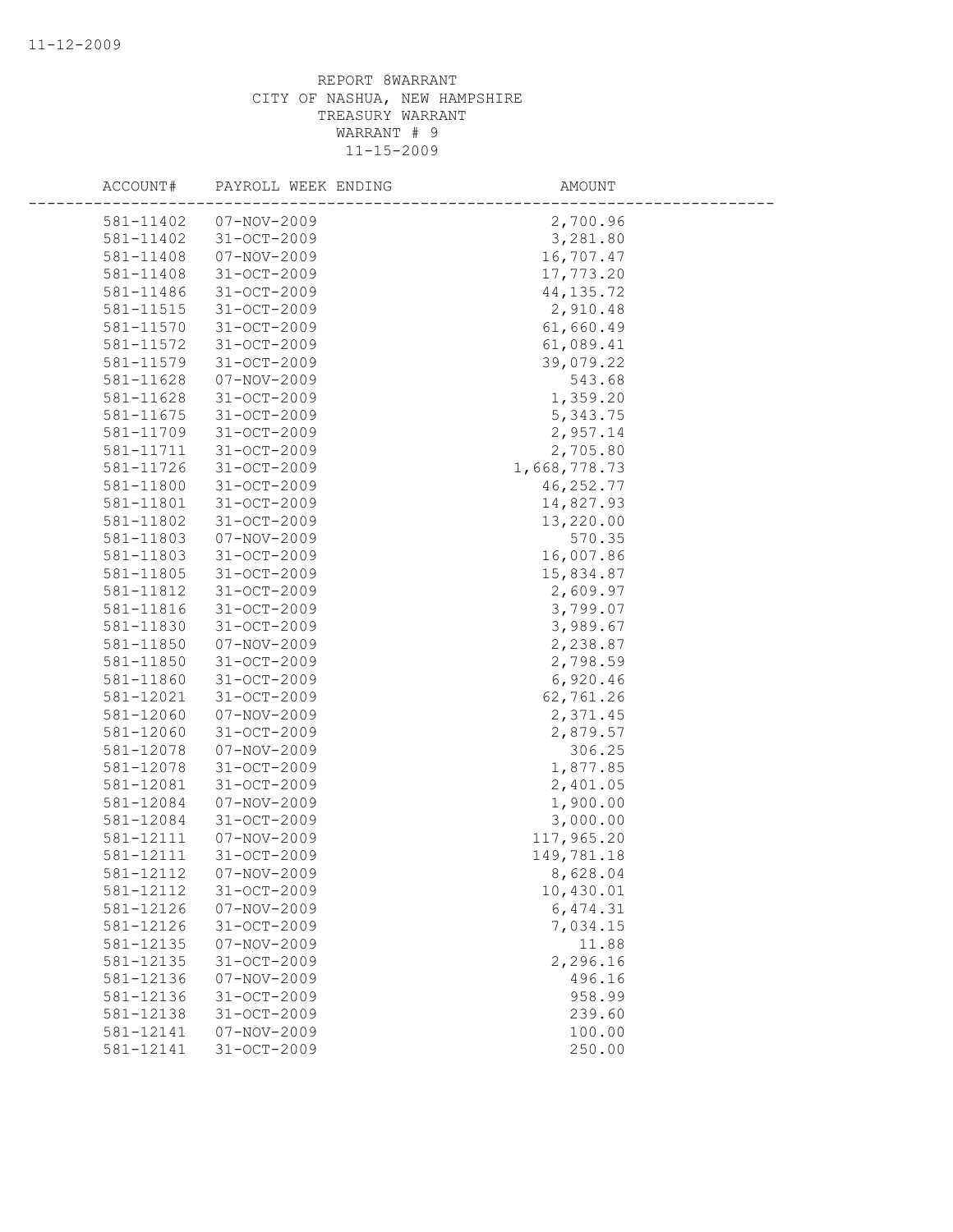|           | ACCOUNT# PAYROLL WEEK ENDING | AMOUNT    |              |
|-----------|------------------------------|-----------|--------------|
| 581-12198 | 31-OCT-2009                  | 27,088.65 |              |
|           | 581-12200  07-NOV-2009       | 1,223.78  |              |
| 581-12200 | 31-OCT-2009                  | 1,502.32  |              |
| 581-12201 | 07-NOV-2009                  | 23,487.80 |              |
| 581-12201 | 31-OCT-2009                  | 21,803.71 |              |
| 581-13004 | 07-NOV-2009                  | 471.55    |              |
| 581-13004 | 31-OCT-2009                  | 3,003.52  |              |
| 581-13021 | 07-NOV-2009                  | 413.16    |              |
| 581-13021 | $31 - OCT - 2009$            | 100.17    |              |
| 581-13032 | 07-NOV-2009                  | 409.47    |              |
| 581-13032 | $31 - OCT - 2009$            | 581.87    |              |
| 581-13120 | 07-NOV-2009                  | 2,099.31  |              |
| 581-13120 | 31-OCT-2009                  | 4,276.73  |              |
| 581-13133 | 07-NOV-2009                  | 1,637.50  |              |
| 581-13133 | 31-OCT-2009                  | 3,068.75  |              |
| 581-13137 | 07-NOV-2009                  | 345.63    |              |
| 581-13137 | 31-OCT-2009                  | 825.00    |              |
| 581-19000 | $31 - OCT - 2009$            | 7,708.60  |              |
| 581-19210 | 07-NOV-2009                  | 14,568.85 |              |
| 581-19230 | 07-NOV-2009                  | 338.43    |              |
| 581-19230 | 31-OCT-2009                  | 1,275.00  |              |
| 581-19240 | 31-OCT-2009                  | 338.10    |              |
| TOTAL 581 | SCHOOL DEPARTMENT            |           | 2,933,066.49 |
|           |                              |           |              |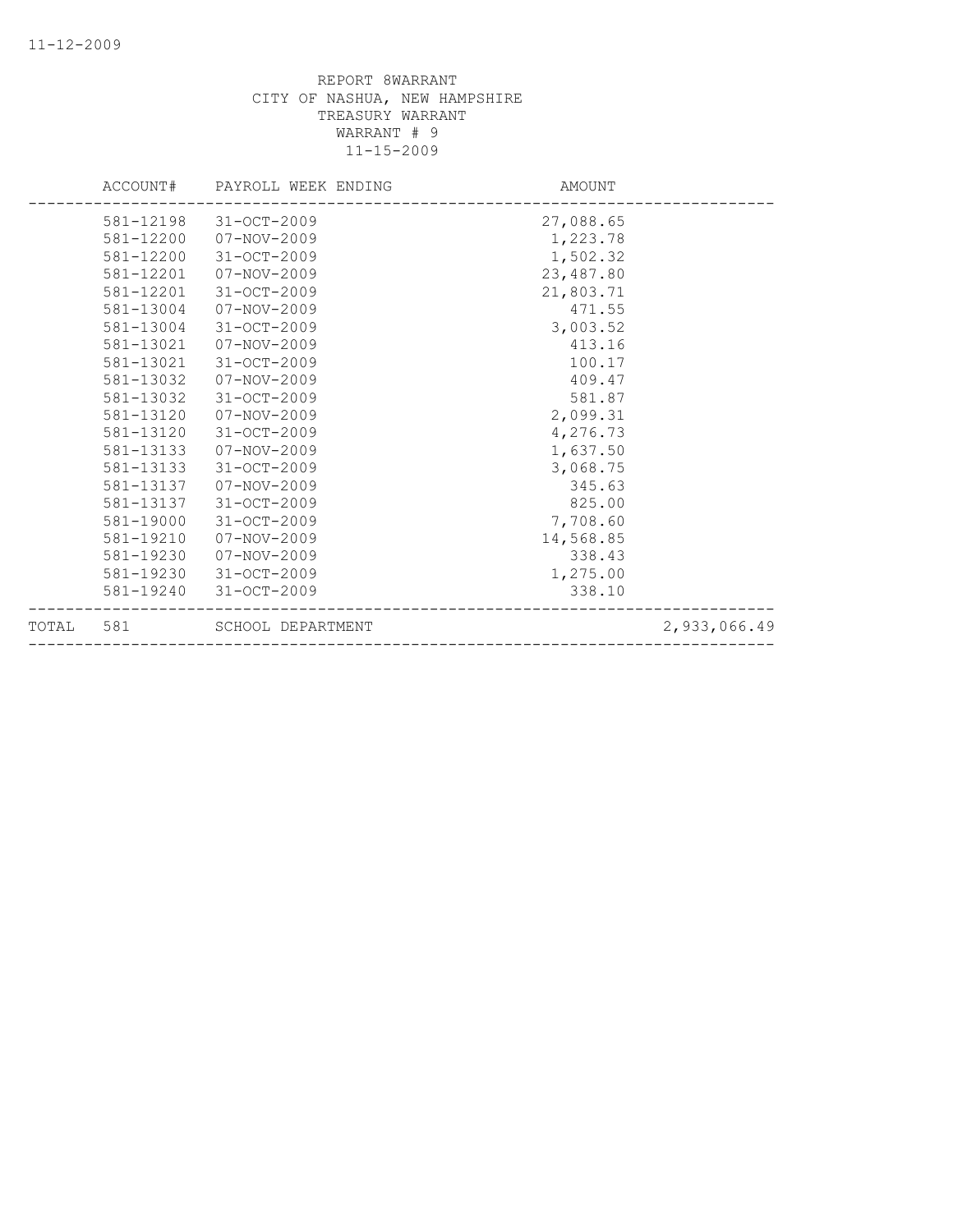|           | ACCOUNT# PAYROLL WEEK ENDING |  | AMOUNT |
|-----------|------------------------------|--|--------|
|           |                              |  |        |
| TOTAL 951 |                              |  |        |
|           |                              |  |        |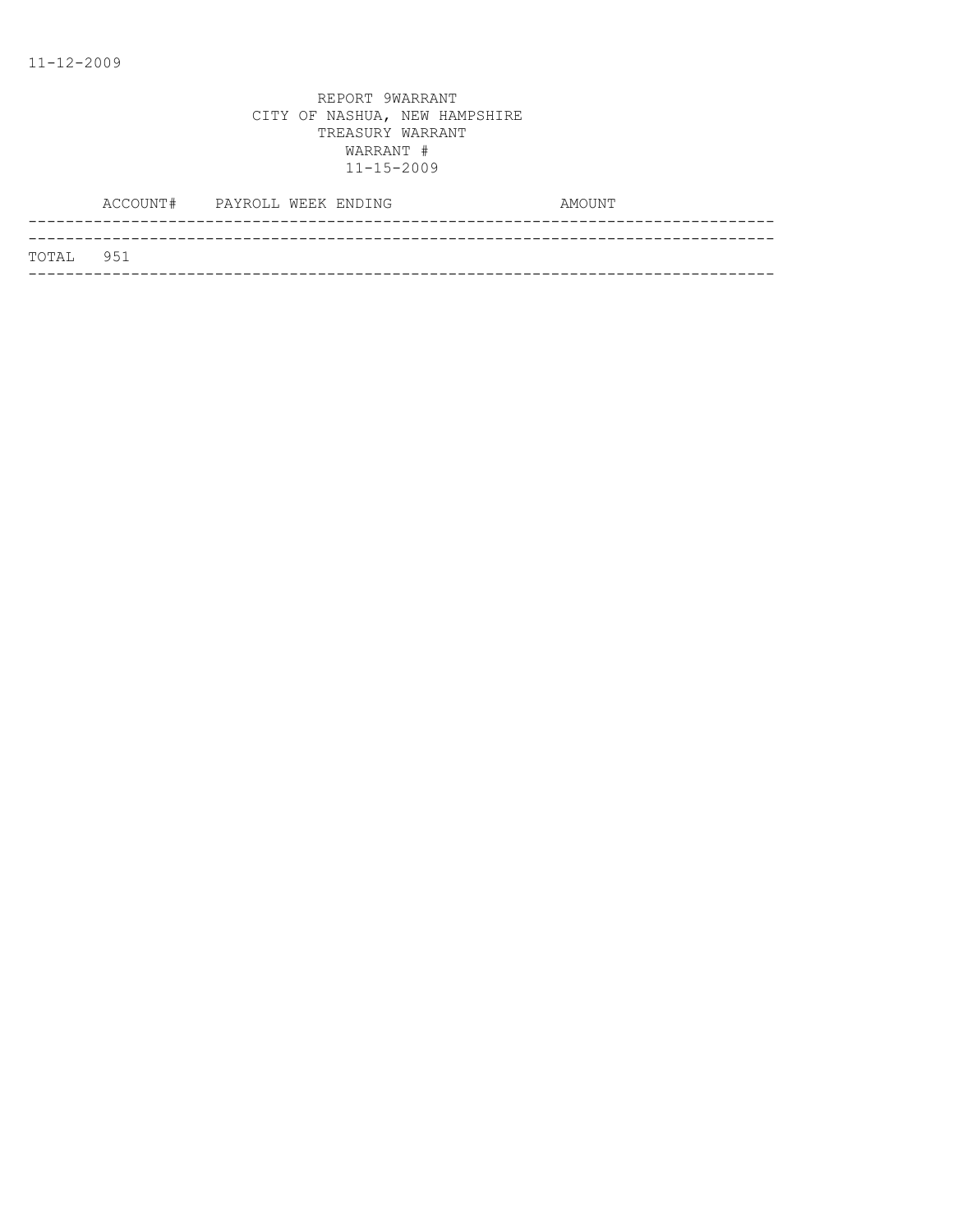| ACCOUNT# |                                | PAYROLL WEEK ENDING | <b>AMOUNT</b> |
|----------|--------------------------------|---------------------|---------------|
|          | 801-11008<br>07-NOV-2009       |                     | 592.14        |
|          | 31-OCT-2009<br>801-11008       |                     | 592.14        |
|          | 801-11028<br>07-NOV-2009       |                     | 60.49         |
|          | 31-OCT-2009<br>801-11028       |                     | 60.49         |
|          | 801-11064<br>07-NOV-2009       |                     | 140.47        |
|          | 801-11064<br>31-OCT-2009       |                     | 140.47        |
|          | 801-11094<br>07-NOV-2009       |                     | 102.09        |
|          | 31-OCT-2009<br>801-11094       |                     | 102.09        |
|          | 801-11190<br>07-NOV-2009       |                     | 409.48        |
|          | 801-11190<br>31-OCT-2009       |                     | 409.48        |
|          | 801-11193<br>07-NOV-2009       |                     | 1,000.83      |
|          | 801-11193<br>31-OCT-2009       |                     | 1,000.83      |
|          | 801-11211<br>07-NOV-2009       |                     | 68.21         |
|          | 801-11211<br>31-OCT-2009       |                     | 68.21         |
|          | 801-11222<br>07-NOV-2009       |                     | 211.23        |
|          | 801-11222<br>31-OCT-2009       |                     | 211.23        |
|          | 801-11249<br>07-NOV-2009       |                     | 183.12        |
|          | 801-11249<br>31-OCT-2009       |                     | 183.12        |
|          | 801-11271<br>07-NOV-2009       |                     | 1,150.51      |
|          | 801-11271<br>31-OCT-2009       |                     | 1,150.52      |
|          | 07-NOV-2009<br>801-11276       |                     | 4,390.01      |
|          | 31-OCT-2009<br>801-11276       |                     | 4,390.01      |
|          | 801-11435<br>07-NOV-2009       |                     | 272.90        |
|          | 801-11435<br>31-OCT-2009       |                     | 272.90        |
|          | 801-11595<br>07-NOV-2009       |                     | 5,686.80      |
|          | 801-11595<br>07-NOV-2009       |                     | 4,062.00      |
|          | 801-11595<br>31-OCT-2009       |                     | 5,686.80      |
|          | 801-11595<br>31-OCT-2009       |                     | 4,062.00      |
|          | 801-11596<br>07-NOV-2009       |                     | 3,433.60      |
|          | 801-11596<br>31-OCT-2009       |                     | 3,433.60      |
|          | 801-11598<br>$07 - NOV - 2009$ |                     | 850.40        |
|          | 31-OCT-2009<br>801-11598       |                     | 850.40        |
|          | 801-11599<br>$07 - NOV - 2009$ |                     | 1,088.52      |
|          | 801-11599<br>07-NOV-2009       |                     | 1,088.52      |
|          | 801-11599<br>31-OCT-2009       |                     | 1,088.52      |
|          | 801-11599<br>$31 - OCT - 2009$ |                     | 1,088.52      |
|          | 801-11606<br>$07 - NOV - 2009$ |                     | 708.24        |
|          | 801-11606<br>$31 - OCT - 2009$ |                     | 708.23        |
|          | 801-11647<br>$07 - NOV - 2009$ |                     | 1,401.23      |
|          | 801-11647<br>31-OCT-2009       |                     | 1,401.23      |
|          | 801-12594<br>31-OCT-2009       |                     | 3,536.00      |
|          | 801-13004<br>$07 - NOV - 2009$ |                     | 4,366.64      |
|          | 801-13004<br>$07 - NOV - 2009$ |                     | 4,149.71      |
|          | 801-13004<br>$07 - NOV - 2009$ |                     | 1,203.00      |
|          | 31-OCT-2009<br>801-13004       |                     | 977.01        |
|          | 801-13004<br>31-OCT-2009       |                     | 914.79        |
|          | 801-13004<br>31-OCT-2009       |                     | 124.46        |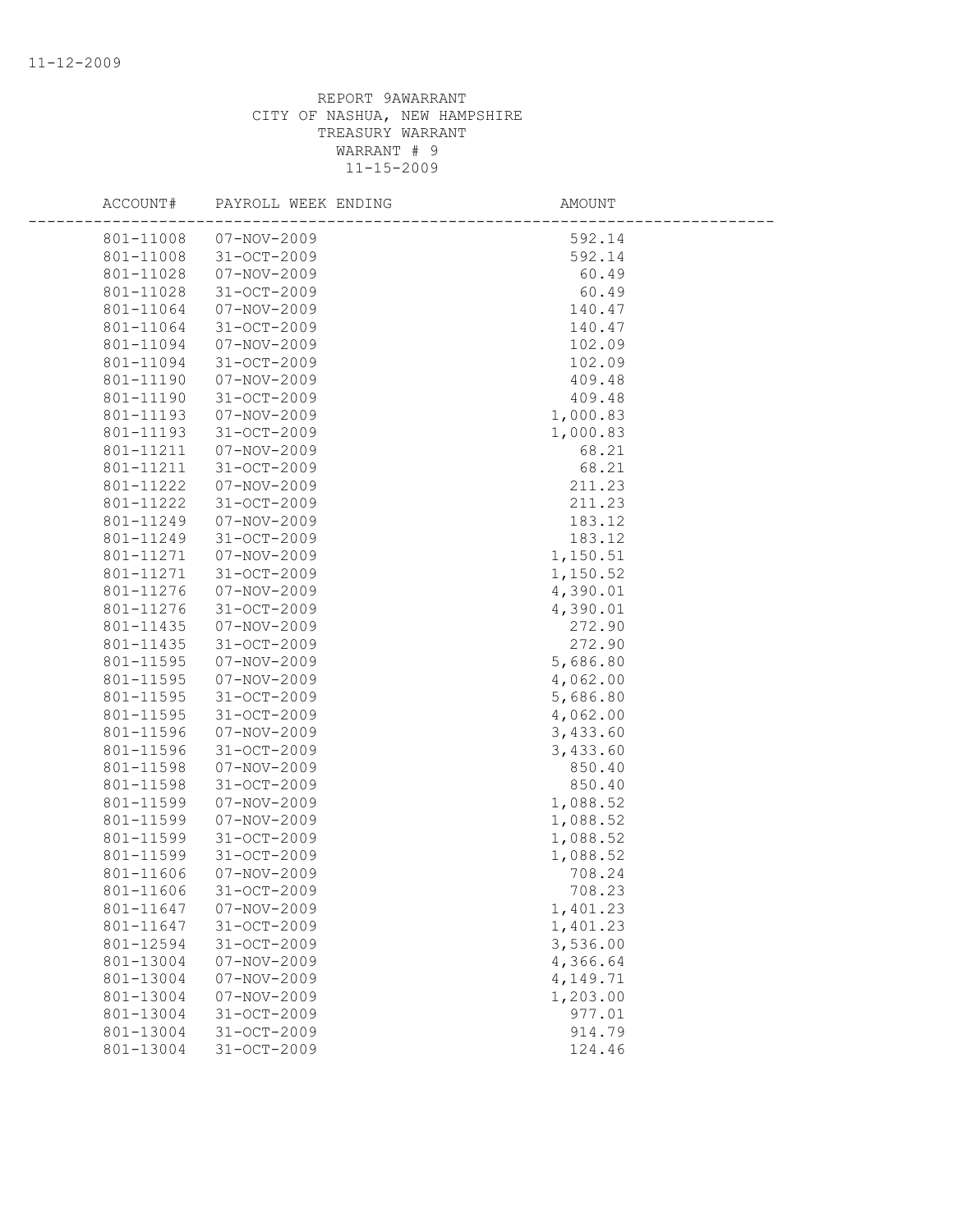|           | TOTAL 801 SOLID WASTE DISPOSAL |          | 69,073.19 |
|-----------|--------------------------------|----------|-----------|
|           |                                |          |           |
| 802-11028 | 07-NOV-2009                    | 411.35   |           |
| 802-11028 | $07 - NOV - 2009$              | 193.58   |           |
| 802-11028 | 31-OCT-2009                    | 411.35   |           |
| 802-11028 | 31-OCT-2009                    | 193.58   |           |
| 802-11064 | 07-NOV-2009                    | 140.47   |           |
| 802-11064 | 07-NOV-2009                    | 140.47   |           |
| 802-11064 | 31-OCT-2009                    | 140.47   |           |
| 802-11064 | 31-OCT-2009                    | 140.47   |           |
| 802-11091 | 07-NOV-2009                    | 1,106.97 |           |
| 802-11091 | 31-OCT-2009                    | 1,106.97 |           |
| 802-11092 | $07 - NOV - 2009$              | 471.36   |           |
| 802-11092 | 31-OCT-2009                    | 807.60   |           |
| 802-11094 | $07 - NOV - 2009$              | 306.24   |           |
| 802-11094 | 07-NOV-2009                    | 306.26   |           |
| 802-11094 | 31-OCT-2009                    | 306.24   |           |
| 802-11094 | 31-OCT-2009                    | 306.26   |           |
| 802-11096 | 31-OCT-2009                    | 937.21   |           |
| 802-11102 | 07-NOV-2009                    | 1,119.02 |           |
| 802-11102 | 31-OCT-2009                    | 906.86   |           |
| 802-11105 | 07-NOV-2009                    | 1,046.97 |           |
| 802-11105 | 31-OCT-2009                    | 1,012.39 |           |
| 802-11124 | 07-NOV-2009                    | 739.10   |           |
| 802-11124 | $31 - OCT - 2009$              | 739.10   |           |
| 802-11155 | 07-NOV-2009                    | 1,028.39 |           |
| 802-11155 | $31 - OCT - 2009$              | 1,031.10 |           |
| 802-11157 | 07-NOV-2009                    | 2,575.20 |           |
| 802-11157 | 31-OCT-2009                    | 2,575.20 |           |
| 802-11158 | 07-NOV-2009                    | 1,842.40 |           |
| 802-11158 | 31-OCT-2009                    | 1,842.40 |           |
| 802-11190 | $07 - NOV - 2009$              | 409.48   |           |
| 802-11190 | 31-OCT-2009                    | 409.48   |           |
| 802-11211 | 07-NOV-2009                    | 272.84   |           |
| 802-11211 | 07-NOV-2009                    | 409.26   |           |
| 802-11211 | 31-OCT-2009                    | 272.84   |           |
| 802-11211 | 31-OCT-2009                    | 409.26   |           |
| 802-11222 | $07 - NOV - 2009$              | 211.23   |           |
| 802-11222 | 31-OCT-2009                    | 211.23   |           |
| 802-11249 | $07 - NOV - 2009$              | 183.12   |           |
| 802-11249 | $07 - NOV - 2009$              | 183.12   |           |
| 802-11249 | 31-OCT-2009                    | 183.12   |           |
| 802-11249 | 31-OCT-2009                    | 183.12   |           |
| 802-11260 | $07 - NOV - 2009$              | 1,945.60 |           |
| 802-11260 | 31-OCT-2009                    | 1,945.60 |           |
| 802-11270 | $07 - NOV - 2009$              | 1,087.23 |           |